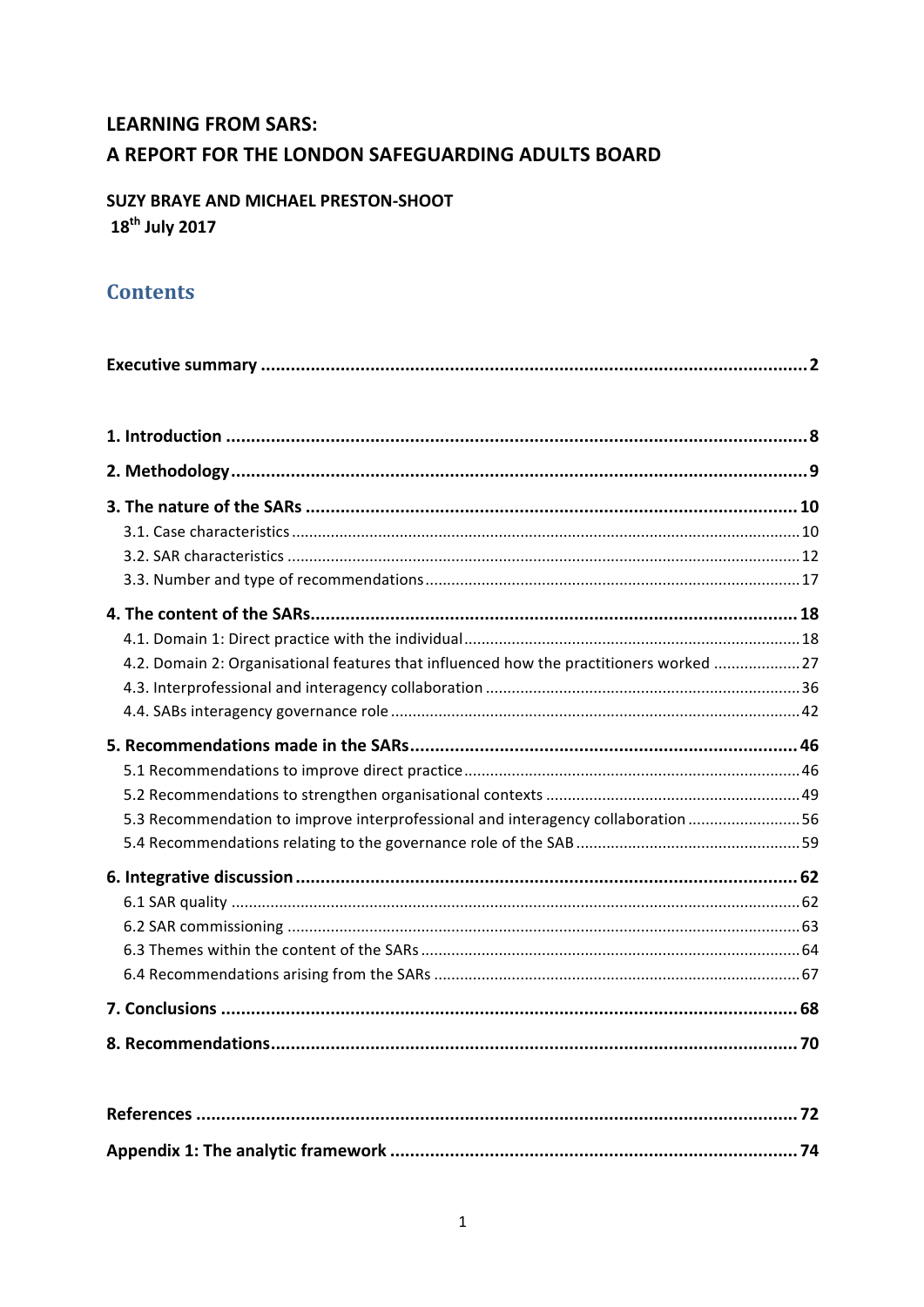# LEARNING FROM SARS: A REPORT FOR THE LONDON SAFEGUARDING ADULTS BOARD **SUZY BRAYE AND MICHAEL PRESTON-SHOOT**

# **EXECUTIVE SUMMARY: JULY 2017**

## **1. Introduction**

- 1.1. This project undertook an analysis of the nature and content of 27 safeguarding adults reviews commissioned and completed by London Safeguarding Adults Boards since implementation of the Care Act 2014 on  $1<sup>st</sup>$  April 2015, up to  $30<sup>th</sup>$  April 2017. Of the 30 London Boards, 17 submitted reviews for analysis, in numbers varying between one and four.
- 1.2. This project formed part of, and was overseen by a London SAR Task and Finish Group, whose work plan also included to consider the establishment of a repository of London SARs, to develop quality markers for SARs, to disseminate relevant lessons from London SARs and methods to measure the impact of learning from SARs, and to establish a repository of SAR reviewers and methodologies.

## **2.** The nature of the reviews

- 2.1. *Demographics*: More cases involved men than women. All age groups were represented, with an emphasis on older old people. Ethnicity was not routinely recorded. Just under half the reviews related to people in some form of group living, predominantly residential care.
- 2.2. *Type of abuse*: Organisational abuse was the most common form of abuse and neglect present in the cases reviewed, followed by self-neglect and combined forms of abuse and neglect. Three-quarters of the reviews took place following the death of the person involved.
- 2.3. *Type of review*: Almost all the reviews were statutory reviews, i.e. the circumstances in which they were commissioned met the grounds set out in the Care Act 2014 under which a review must take place. Most reports did not state the source of the SAR referral.
- 2.4. *Methodologies*: The most common methodology, employed in nine of the reviews, was the use of chronologies and independent management reports submitted to a review panel by agencies involved with the individual. Six reviews employed a SCIE systems model, with the remainder employing hybrid or custom-built models. The period upon which the reviews focused varied considerably, from two weeks to several years, but in some cases was not even specified. Despite statutory guidance advice that lead reviewers should be independent of the agencies involved, in four cases the degree of independence was questionable.
- 2.5. *Involvement*: In none of the cases where the adult was still alive did the review indicate what consideration had been given to their involvement. Family members contributed to half of all the reviews; in most of the other cases participation had been offered and declined.
- 2.6. *Length of review process*: In almost half the cases, it was not possible to identify how long the review process had taken. Of the rest, only two were completed within the advised timescale of 6 months; others noted delays due to parallel processes, poor quality information (and in one case refusal to engage) from participating agencies, or other methodological challenges.
- 2.7. *Length of report*: The documents made available to the project for analysis varied in length between 2 and 98 pages. While many boards submitted full reports, some chose to submit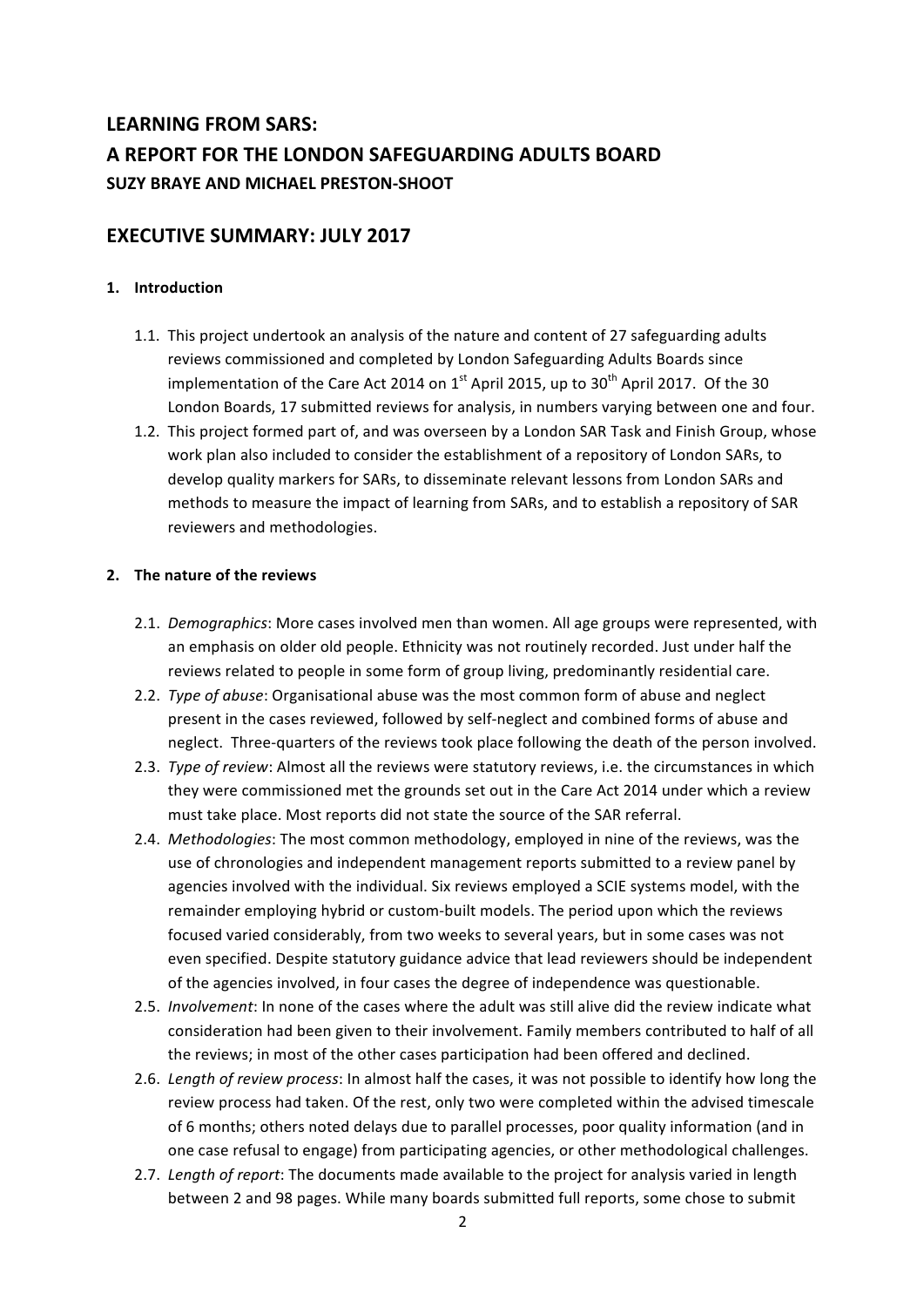only an executive summary or briefing note, limiting the depth of analysis that could be undertaken in those cases. The full reports ranged between 12 and 97 pages, the median being 33. The executive summaries ranged between 2 and 18 pages. Both brevity and undue length could inhibit rather than add to the coherence of the unfolding story and analysis.

- 2.8. *Number of recommendations*: The reports contained a variable number of recommendations, anything between 3 and 39. In 11 reviews, all recommendations were directed at the Board, while in others both the Board and specific agencies were named  $-$  the most frequently named being Adult Social Care. In some SARs the recommendations were framed more broadly, directed at unnamed agencies. Recommendations tended to focus on measures designed to improve single and multiagency performance in the local context, rather than upon legal, political and financial systems that impact upon practice; only one SAR contained a recommendation addressed at a national body.
- 2.9. *Publication*: Only eight reports had so far been published, with a further 4 executive summaries in the public domain. This may be a reflection of the timing of the project rather than an indication of the proportion of reports that will eventually be published.

## **3.** The content of the reviews

The learning identified in the SAR reports related to four key domains of the safeguarding system: the quality of direct practice with the individual; organisational factors that influence practice; interprofessional and interagency collaboration; and the SAB's interagency governance role.

- 3.1. **The quality of direct practice with the individual**: Significant learning emerged in relation to a range of aspects of direct practice:
	- Mental capacity: Missing or poorly performed capacity assessments, and in some cases an absence of explicit best-interests decision-making;
	- Risk: Absence or inadequacy of risk assessment, failure to recognise persistent and escalating risks, failure to act commensurate with risk;
	- Making safeguarding personal: (a) Lack of personalised care and focus on needs, wishes and preferences, insufficient contact, reliance on the view of others; (b) Personalisation prioritised to the exclusion of other considerations such as risk to others;
	- Working with family members: failure to involve carers, and/or to recognise their needs, absence of attention to complex family dynamics;
	- Understanding history: lack of curiosity about the meaning of behaviour; failure to recognise key features in life histories;
	- Challenges of engagement: lack of persistence and flexibility in working with reluctance to engage, lack of time to build trust and continuity;
	- Focus on relationship.
- 3.2. *Organisational factors that influence how practitioners work:* The SARs identified learning too about the organisations in which practice was located:
	- Records and recording: key information in case documentation absent or unclear; failure to consult records; technology shortcomings that compromised recording practice or easy access to information;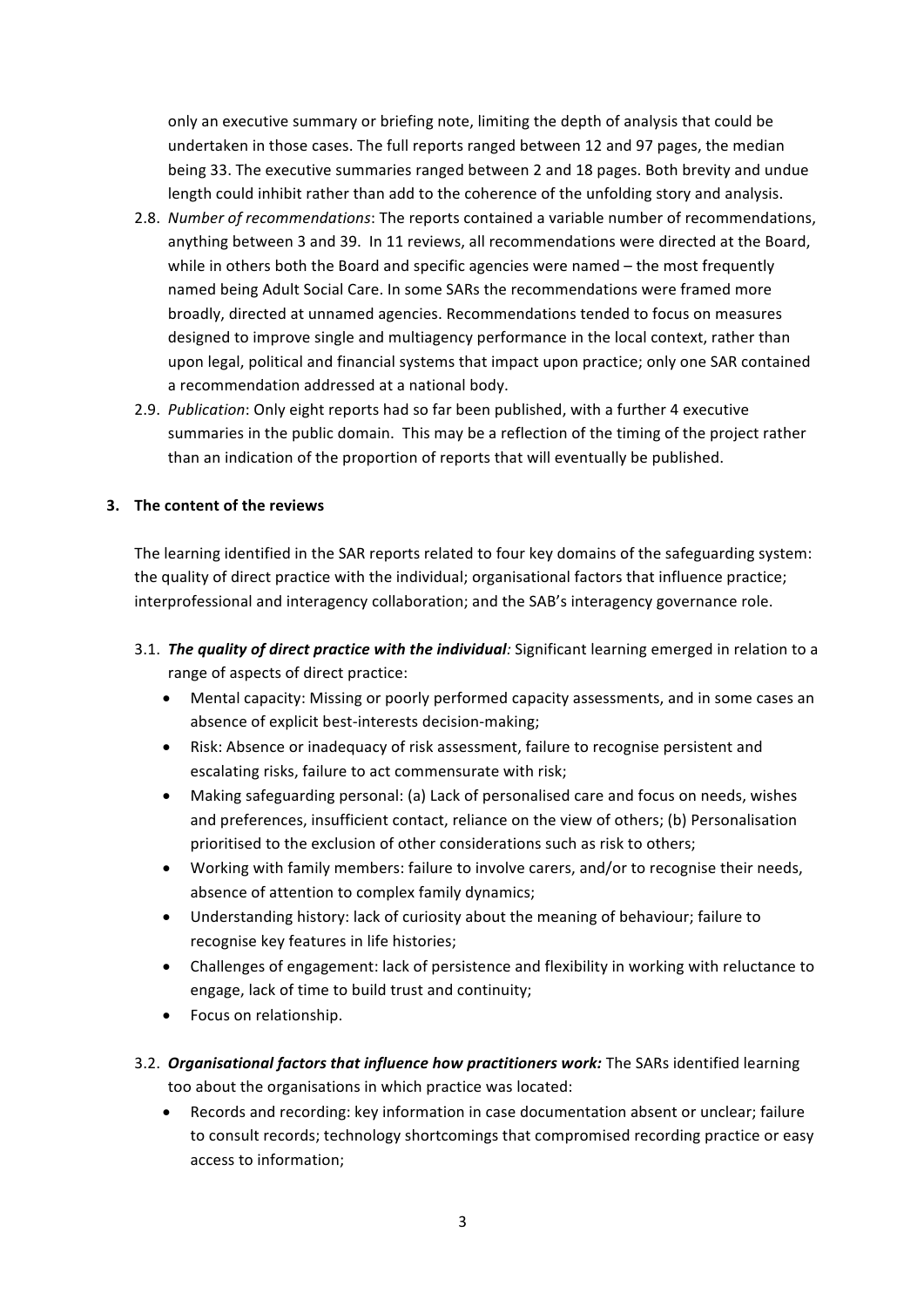- Safeguarding literacy: knowledge and confidence of staff; failure to recognise safeguarding concerns and cumulative patterns;
- Management oversight of cases: absence of systems to alert managers to errors or omissions; lack of proactive scrutiny; practitioners' failure to escalate; inadequate response to escalation;
- Staff working with inadequate resources; financial constraint; service demands affecting time available: absence of specialist placements:
- Supervision and support: absence or inadequacy of supervision; focus on case management rather than reflective practice: failure to ensure staff competence, absence of support with emotional impact of the work;
- Organisational policies: missing or unclear policies and guidance: available guidance not followed;
- Legal literacy: insufficient organisational attention to considering legal powers and duties;
- Agency culture: the impact of cultures giving insufficient priority to matters such as accountability, compassion or tenancy compliance; short-term case turnover model of practice; proceduralised approaches;
- Staffing levels: failure to ensure adequate mix of suitably qualified staff;
- Market features: insufficient contract monitoring; commissioning gaps.
- 3.3. *Interprofessional and interagency practice*: Almost all the SARs identified concerns about how agencies had worked together in the cases in question:
	- Service coordination: work conducted on multiple parallel lines, lacking coordinating leadership; absence of multidisciplinary forum to establish shared ownership and approach; no overall risk picture; absence of escalation between agencies;
	- Communication and information-sharing: crucial information not shared or communications not timely; inadequate protocols, unclear pathways;
	- Shared records: visibility of key records to other agencies/professionals; absence of single record systems;
	- Thresholds for services causing difficulties with cross referral;
	- An absence of a "think family" approach to assessment of needs and risks;
	- Safeguarding literacy: failures to implement safeguarding procedures; inadequate response to safeguarding referrals;
	- Legal literacy: agencies failing to consider together how legal powers and duties could be exercised in a joint strategy.
- 3.4. *The SAB's interagency governance role:* Finally, a number of SARs highlighted learning that related to how Boards exercised their governance role:
	- Training: SAR findings to be used to underpin training strategy;
	- Factors affecting SAR quality:
		- $\circ$  Value of using research to underpin analysis and learning;
		- $\circ$  Poor agency participation in the SAR poor quality reports, insufficient reflection; reticence to engage;
		- $\circ$  The need for protocols on parallel processes such as serious incident investigations, coroners' enquiries, section 42 enquiries;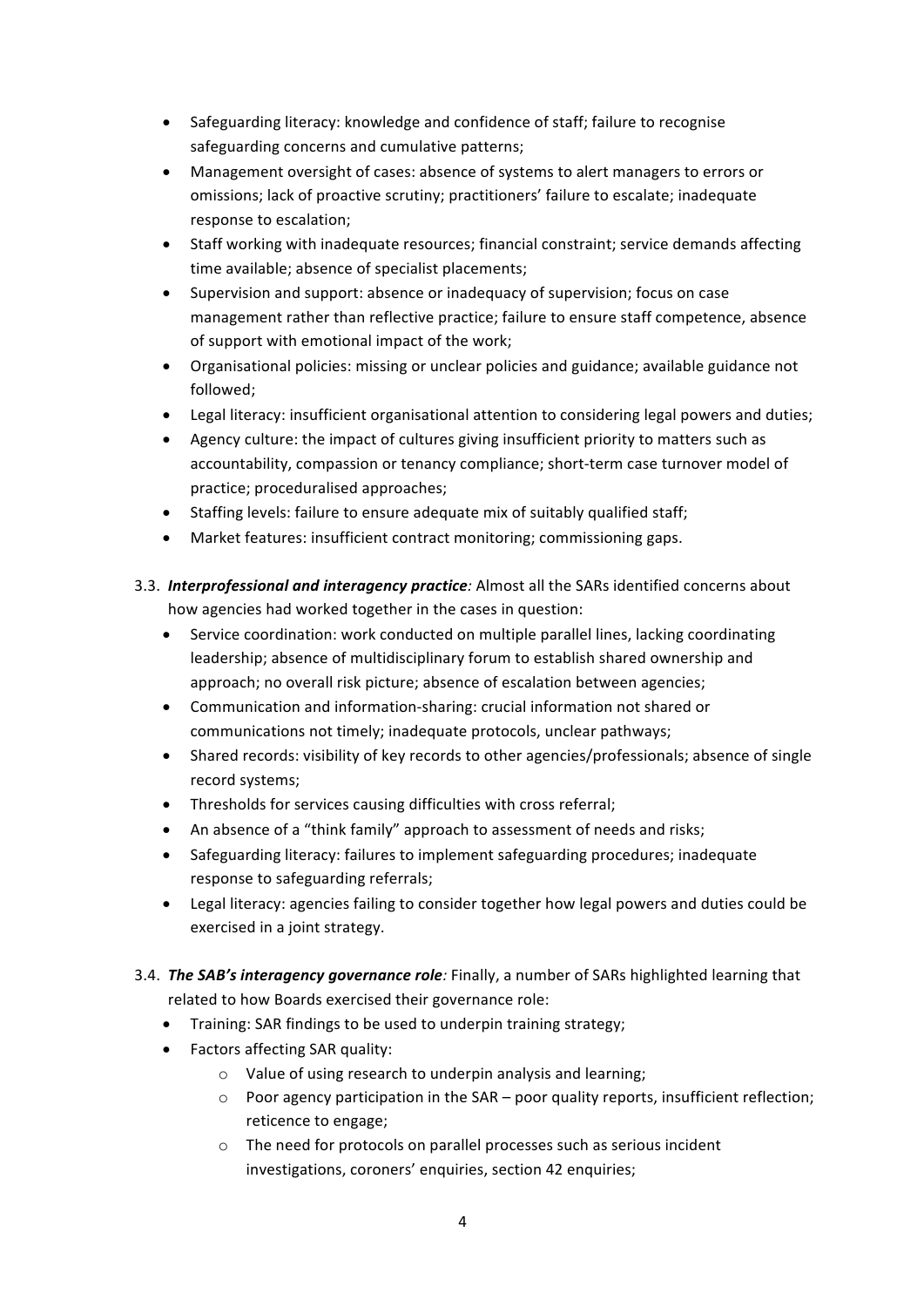- Membership: observations about the debated value of including overview organisations such as CQC and NHSE in SAR panel membership;
- Impact: some reports highlight the impact on service development for some agencies participating in the SAR;
- Family involvement: consideration by SABs of the extent to which SAR findings are shared with family members.

## **4. Recommendations made in the SARs**

- 4.1. SAR recommendations relating to direct practice included measures to improve and enhance:
	- Person-centred, relationship-based practice;
	- Assessment and risk assessment:
	- When and how reviews are conducted;
	- Involvement of the individual, family members and carers:
	- Assessment of mental capacity and best interests decision-making;
	- Practice relating to pressure ulcers:
	- The need for specialist advice to be available to practitioners;
	- Legal literacy and consideration of available legal rules.
- 4.2. SAR recommendations relating to the organisational context for practice included a focus on:
	- Development, dissemination and review of guidance for staff
	- Procedures on assessment of needs and risk
	- Management responsibilities
	- Staffing: staffing levels; health & safety; supervision, support, training;
	- Recording and data management;
	- Commissioning practice.
- 4.3. SAR recommendations relating to interprofessional/interagency working included a focus on:
	- Information sharing and communication;
	- Coordination of complex, multiagency cases;
	- Hospital admission and discharge arrangements;
	- Professional roles and responsibilities.
- 4.4. SAR recommendations relation to SAB governance included a focus on:
	- Audit and quality assurance;
	- Awareness raising;
	- Management of the SAR process;
	- Actioning learning from the SAR.

## **5. Conclusions**

5.1. Each SAR in this sample demonstrated a unique and complex pattern of shortcomings that impacted on the case under review, each on its own unlikely to be significant in determining an outcome, but which taken together represented features that added up to a 'fault line' running through the case. Typically, weaknesses existed in all layers of the system, from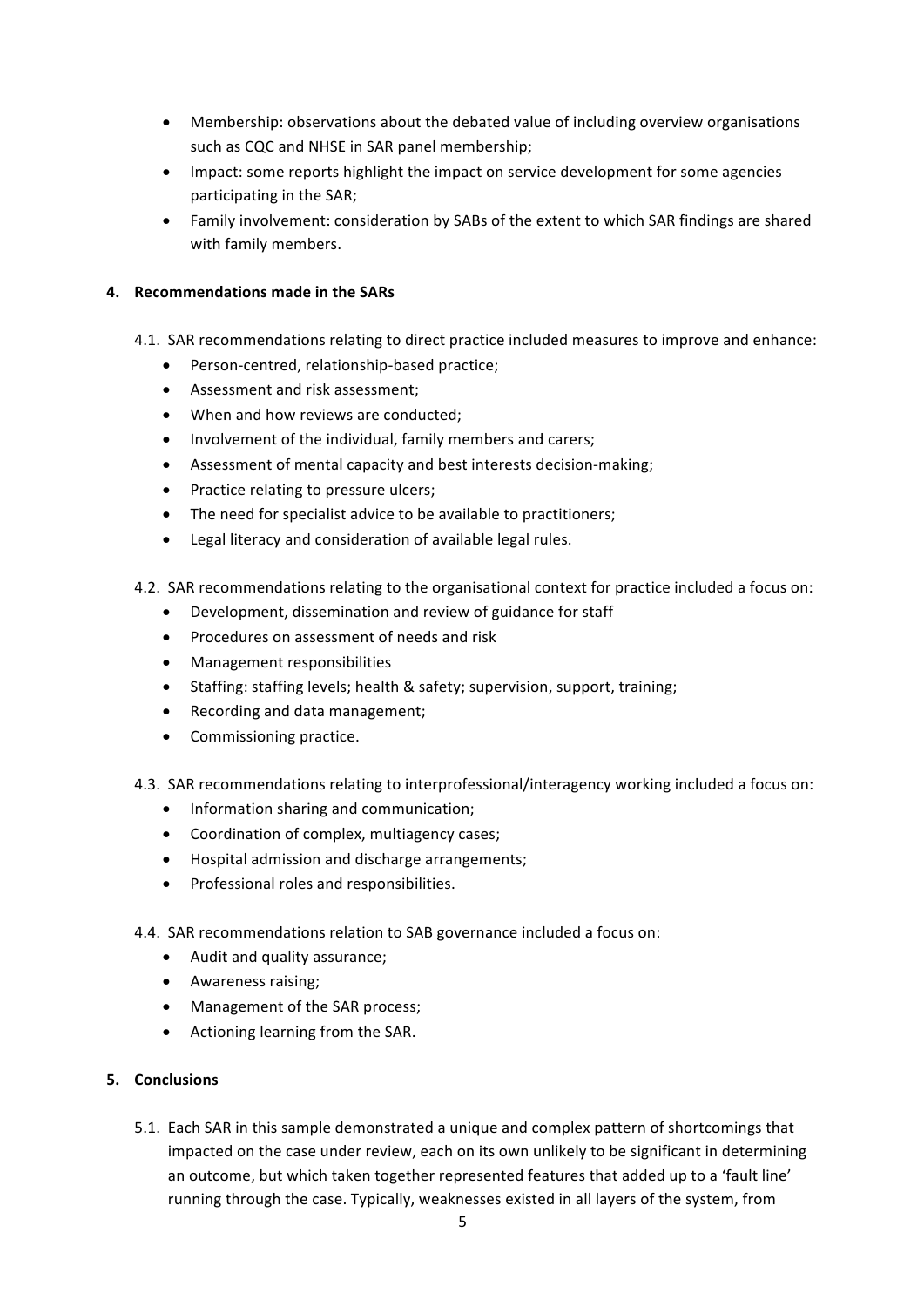individual interaction through to interagency governance, and beyond to the broader policy and economic context.

- 5.2. Thus learning from SARs is rarely confined to isolated poor practice on the part of the practitioners involved. The repetitive nature of the findings and recommendations within this sample and across other studies suggests that organisational context and interagency collaboration and governance make a crucial contribution. There are structural, legal, economic and policy challenges that affect practitioners and managers across all agencies and boroughs.
- 5.3. The key challenge for SABs therefore, in their mission to prevent future similar patterns from occurring, is certainly to be proactive in implementing recommendations relating to local policy, procedures and practices, but also to involve regional and national policy makers in order to promote whole system contribution to service development.

## **6.** Recommendations from this study

6.1. That the London SAB considers establishing a task and finish group to update the section on SARs within the London Multi-Agency Safeguarding Adults Policy and Procedures, with the purpose of expanding the quality markers to provide more detail on the markers of a good quality report:

## 6.1.1. That the report contains clarity on:

- Source of referral;
- Type of review commissioned;
- Rationale for selected methodology;
- Period under review;
- Timescale for completion;
- Reviewer independence.
- 6.1.2. That the report records key demographic data, including ethnicity;
- 6.1.3. That the report concludes with clear, specific and actionable recommendations with clarity on the agencies to which they are directed;
- 6.1.4. That SABs comply with statutory guidance requirement on inclusion of SAR details in annual reports that are published in a timely fashion.
- 6.2. That the London SAB considers reviewing and updating the London Multi-Agency Safeguarding Adults Policy and Procedures with respect to SARs, thereby recommending to SABs that they:
	- 6.2.1. Monitor SAR referrals and their outcomes to check that SARs referred and commissioned over time are broadly representative of the pattern of reported incidence of forms abuse and neglect in the locality;
	- 6.2.2. Review safeguarding procedures and guidance in the light of learning from this report;
	- 6.2.3. Review SAR guidance in the light of the learning from this report.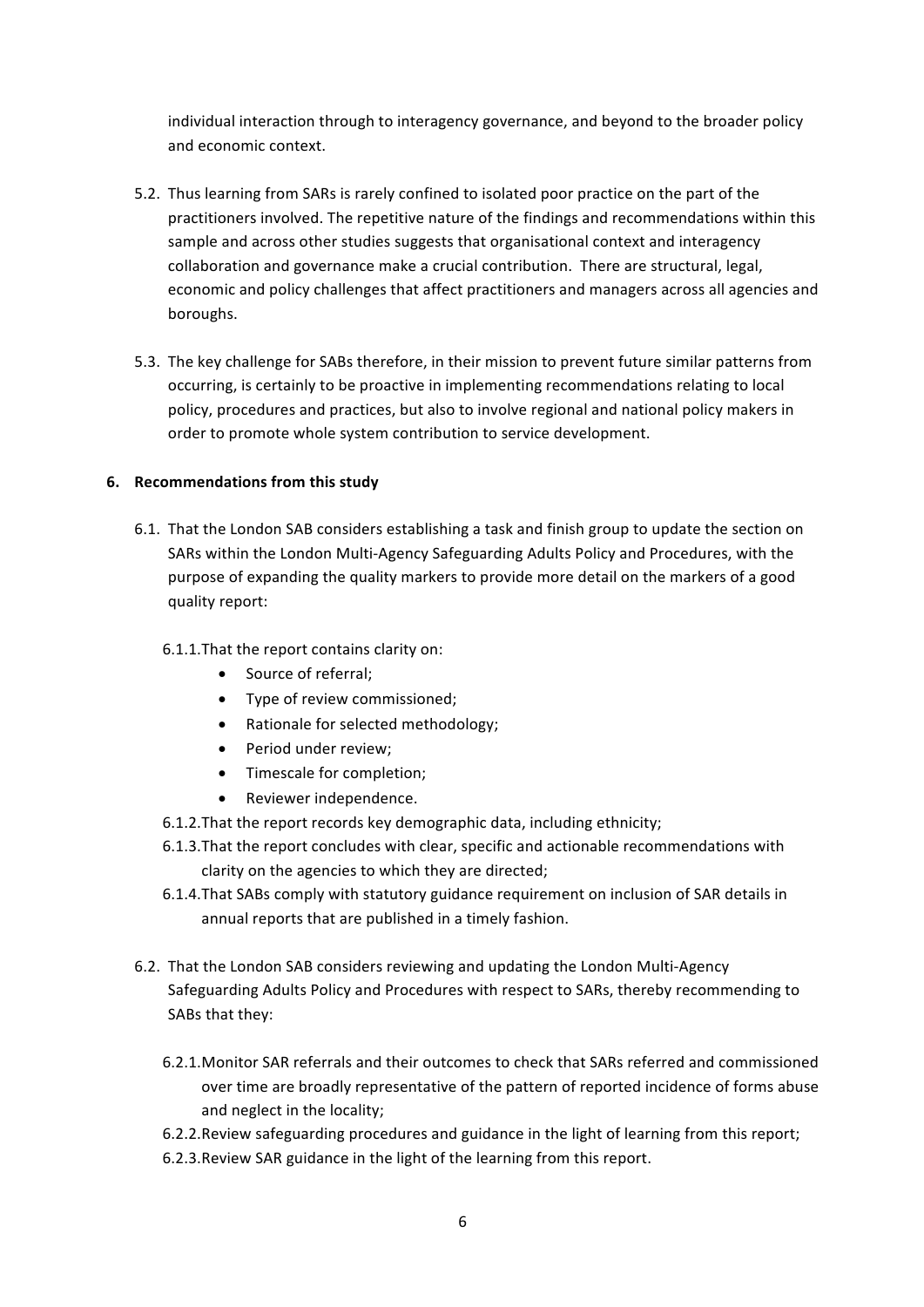- 6.3. That the London SAB considers dissemination of this report to:
	- 6.3.1. The Department of Health to inform policy regarding SARs;
	- 6.3.2. National bodies representing SAB statutory and other partners to prompt dialogue about policy regarding SARs;
	- 6.3.3. Facilitate discussion and the development of guidance regarding:
		- Thresholds for commissioning different types of review;
		- Indications for the choice of available methodologies;
		- Management of parallel processes:
		- The interface with SCRs and DHRs when the criteria would be met for such reviews alongside those for a SAR;
- 6.4. That the London SAB considers further studies regarding:
	- 6.4.1. How thresholds are for commissioning SARs are being interpreted;
	- 6.4.2. The impact and outcomes of SARs commissioned and completed by SABs in London;
	- 6.4.3. The advantages and limitations of different methodologies in the light of learning from this report;
- 6.5. That the London SAB considers what support it can provide to SABs and their statutory partners regarding the process of commissioning, completing and implementing the findings of SARs, with particular reference to:

6.5.1. Promoting transparency in the choice of methodology;

6.5.2. Facilitating transparency of information-sharing and candid analysis in IMRs, panel discussions and learning events, in order to promote service and practice development; 6.5.3 Quality assurance of final reports.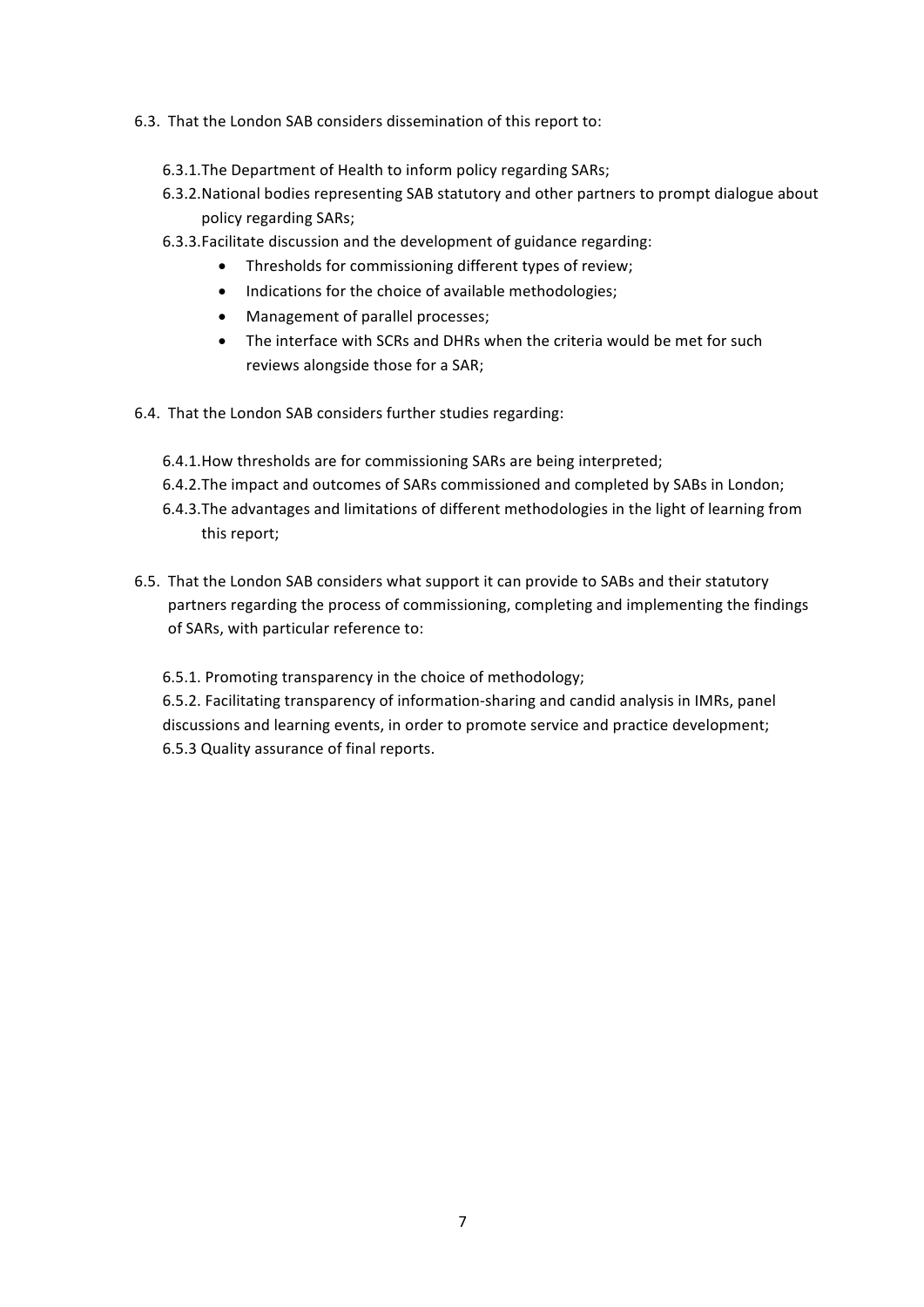# **LEARNING FROM SARS:** A REPORT FOR THE LONDON SAFEGUARDING ADULTS BOARD

# **SUZY BRAYE AND MICHAEL PRESTON-SHOOT JUNE 2017**

# **1. INTRODUCTION**

- 1.1. This report presents an analysis of Safeguarding Adult Reviews (SARs) undertaken by London Safeguarding Adults Boards (SABs) since implementation of the Care Act 2014 on 1<sup>st</sup> April 2015. It draws on published and unpublished reviews up to  $30<sup>th</sup>$  April 2017 to identify common themes and lessons that have implications beyond the local system. These themes and lessons relate to commissioning reviews, the quality of reports and the review process itself, and also to the findings of investigations into individual cases and the recommendations that emerge.
- 1.2. The report draws on previous audits of London reviews (Bestjan, 2012; Brusch, 2016) in order to provide a comparative developmental perspective, namely an analysis of the degree to which themes and lessons emerging from reviews commissioned after implementation of the Care Act 2014 are similar to or different from what earlier reviews have uncovered. In analysing the reviews, the report considers the applicability for Safeguarding Adults Boards (SABs) of the Wood Report's (2016) critique of serious case reviews (SCRs) commissioned by Local Safeguarding Children Boards (LSCBs), namely the repetitive nature of findings and recommendations, and the failure to involve practitioners. Where action plans are also available, the report addresses another of Wood's criticisms, namely the failure to learn lessons.
- 1.3. The analysis provides an opportunity to critique the various methodologies that are available for SARs, to analyse how SABs are responding to the statutory guidance (DH, 2016) relating to the commissioning of reviews and dissemination of their findings, and to develop key words that could be used in any subsequent development of a London SAR repository. Detailed consideration of how each report is constructed, cross-referenced to available standards for SCRs and SARs (SCIE and NSPCC, 2016; London ADASS, 2017), also enables consideration of SAR quality, thus answering another of Wood's challenges (2016), namely that there is no definition of what a quality review looks like.
- 1.4. This project formed part of, and was overseen by a London SAR Task and Finish Group, whose work plan also included to consider the establishment of a repository of London SARs, to develop quality markers for SARs, to disseminate relevant lessons from London SARs and methods to measure the impact of learning from SARs, and to establish a repository of SAR reviewers and methodologies.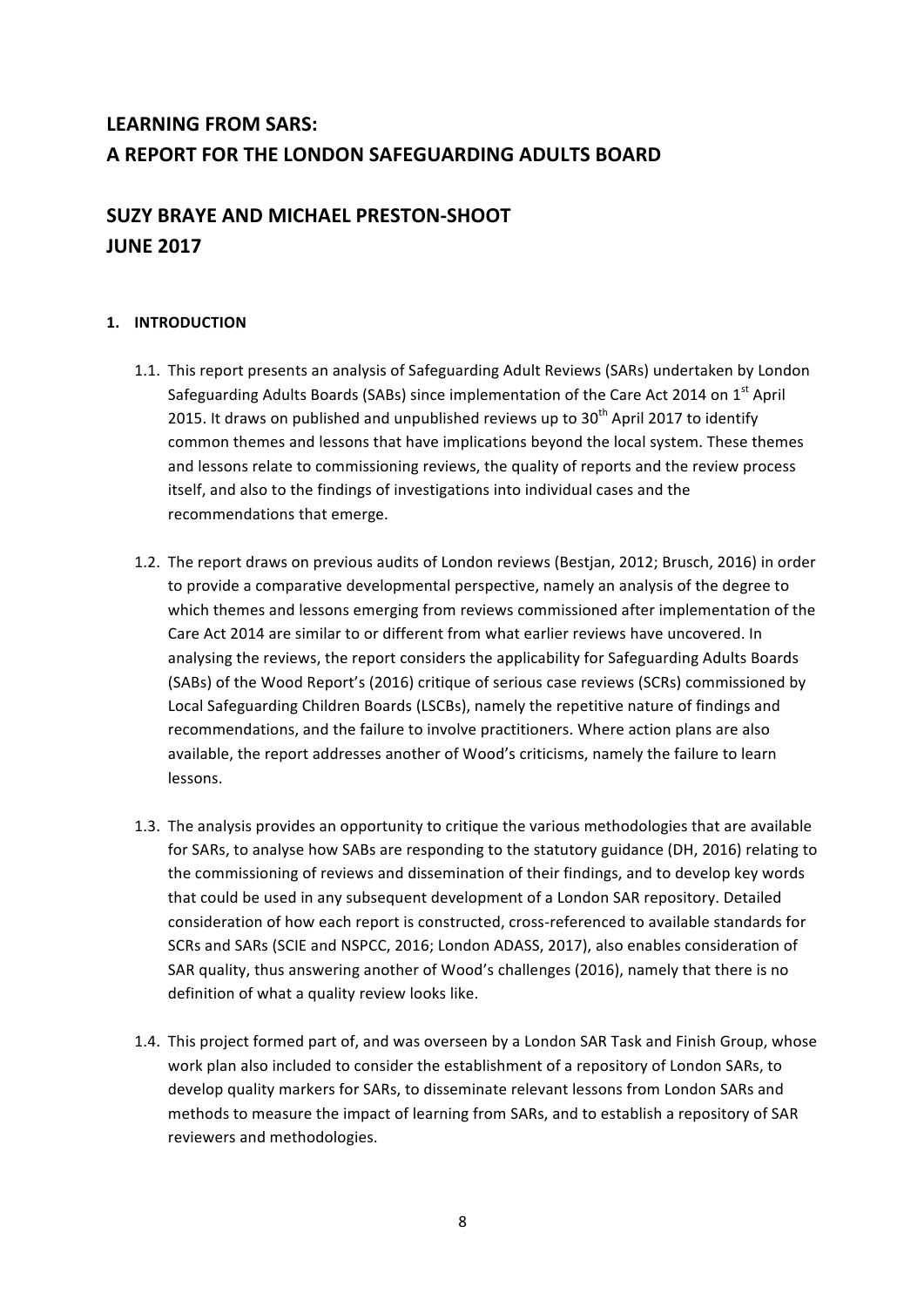## **2. METHODOLOGY**

- 2.1. London ADASS approached each London SAB to identify how many SARs had been commissioned since implementation of the Care Act 2014 on 1st April 2015 and, of these, how many had been completed and were therefore potentially available for analysis. This process identified a potential sample of 30 SARs. Reassurances were given that SABs and SARs would not be individually identified, this guarantee of anonymity and confidentiality being especially important in relation to unpublished reviews.
- 2.2. A final sample of 27 SARs was obtained for analysis. Not all SABs released the complete SAR, some preferring to submit either an executive summary or a condensed briefing of the case and the learning extracted from it. This variability within the sample has implications for the detail and depth of analysis in some cases. Although all submitted material enabled an analysis of key themes and recommendations, the variability made it more difficult to comment fully on the review process from commissioning through to dissemination, and on the quality of the SARs. In submitting their reports, SABs were not asked to comment on how the learning from reviews had been taken forward, although some SARs either included an action plan or identified initial impacts on policy and practice. This limits an analysis of how change has been managed and embedded following completion of reviews.
- 2.3. The analytical method drew on a template used previously when deriving learning from reviews featuring self-neglect (Braye, Orr and Preston-Shoot, 2015). It explored:
	- (a) The nature of the SARs, focusing on four layers:
		- Case characteristics (such as gender, ethnicity, trigger for review);
		- SAR characteristics (such as methodology, type of abuse/neglect, length, whether published and number of recommendations);
		- Number and type of recommendations;
		- Themes within recommendations:
	- (b) The key themes within the learning that emerges from analysis of the content of the SARs, focusing on four domains that enable cross-case systemic analysis:
		- $\bullet$  Direct practice with the individual adult:
		- Organisational factors that influenced how the practitioners worked;
		- How practitioners and agencies worked together;
		- The SAB's interagency governance role.

The full analytic framework, combining the categories that were anticipated as a result of the previous research and those that emerged from reading of the SARs, may be found at Appendix 1. Many of the categories could form the basis for search terms if and when a repository is established.

2.4. Section 3 of this report presents findings on the nature of the SARs – the case characteristics, the SAR characteristics, and the type of recommendations (the recommendation themes are covered in a later section). Section 4 considers the content of the SARs, presenting the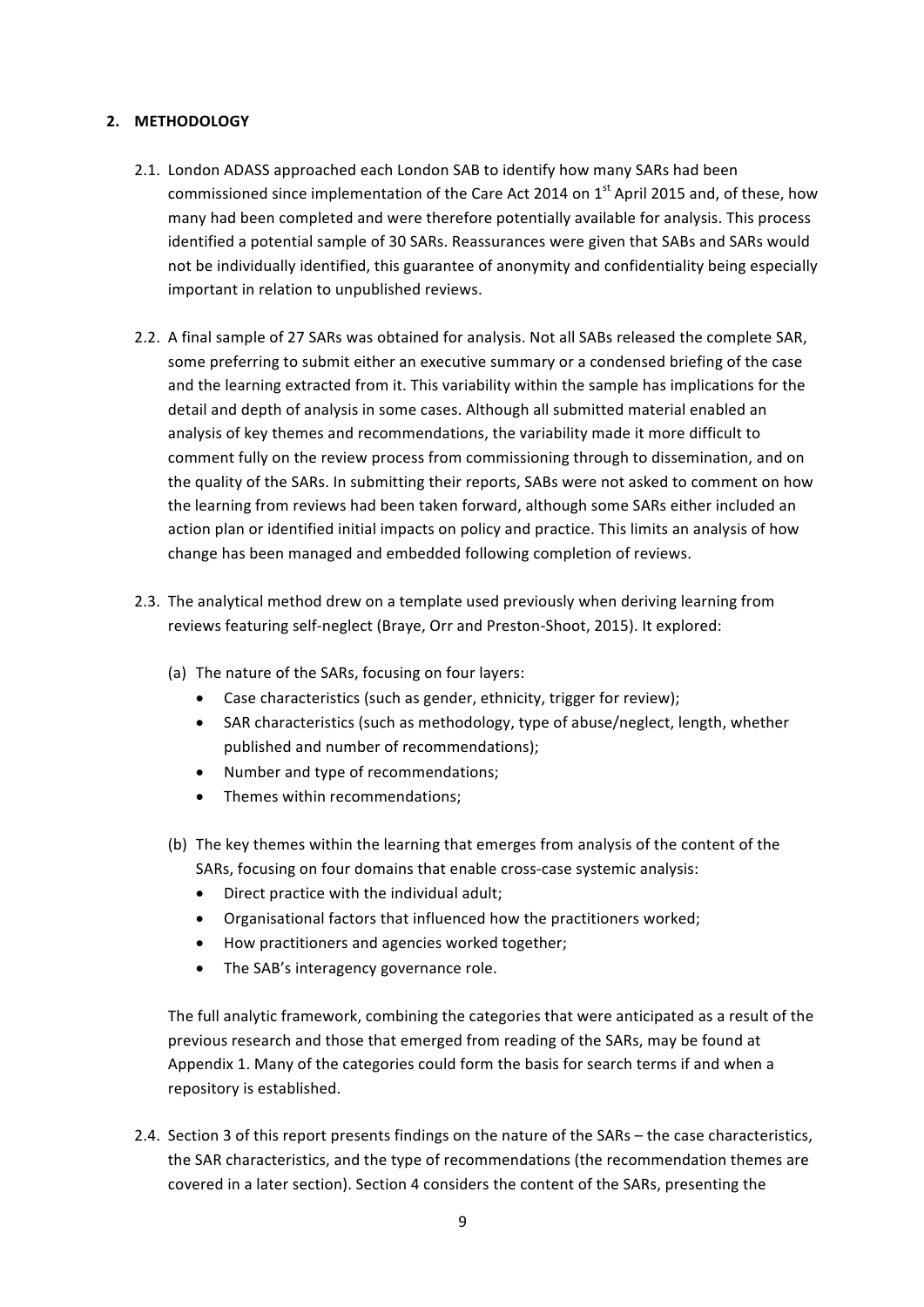learning about four domains of the adult safeguarding system – direct practice, organisational context, interagency collaboration and SAB governance. Section 5 presents the themes observable in the SAR recommendations, identifying how these emerge from the learning about the four domains of the adult safeguarding system. Section 6 engages in an integrative discussion of the findings, before a short conclusion in Section 7 and recommendations in Section 8.

2.5. In addition, on two occasions one of the authors of this report attended a meeting of the network of independent chairs of London SABs. On the first occasion, at the start of project, the group discussed their experience and perceptions of the SAR commissioning process, and of the challenges that arise during the review process. On the second occasion, at the end of the project, the group heard a short presentation on headline findings from the analysis of the SARs, and reflected upon their implications for future SAR activity. Where relevant, their views are included in the integrative discussion in Section 6 of this report.

## **3. THE NATURE OF THE SARS**

The first form of analysis undertaken was of the learning that emerged about the nature of the SARs included within this sample.

## **3.1. Case Characteristics<sup>1</sup>**

## 3.1.1.*Gender and age:*

As in some previous studies (Braye, Orr and Preston-Shoot, 2015), the gender divide has revealed a slight preponderance of men. As in other studies (Bestjan, 2012; Braye, Orr and Preston-Shoot, 2015), older people and especially older old people are heavily represented.

| Gender (n=29) |    |
|---------------|----|
| Male          |    |
| Female        | 11 |
| Not specified |    |

| Age (n=29)    |               |
|---------------|---------------|
| 18-39         | 4             |
| 40-59         | $\mathcal{P}$ |
| 60-79         | 6             |
| $80+$         | 8             |
| Not specified | q             |

## 3.1.2. *Ethnicity:*

<u> Andrew Maria (1989)</u>

As also found in other studies (Manthorpe and Martineau, 2011; Braye, Orr and Preston-Shoot, 2015; Brusch, 2016), ethnicity is not routinely recorded. Bestjan (2012) observed that concern to protect an individual's identity might be the driver here. However, the fact that

 $1$  In some of the tables below, n=29 because in two of the 27 SARs two adults are the focus of concern.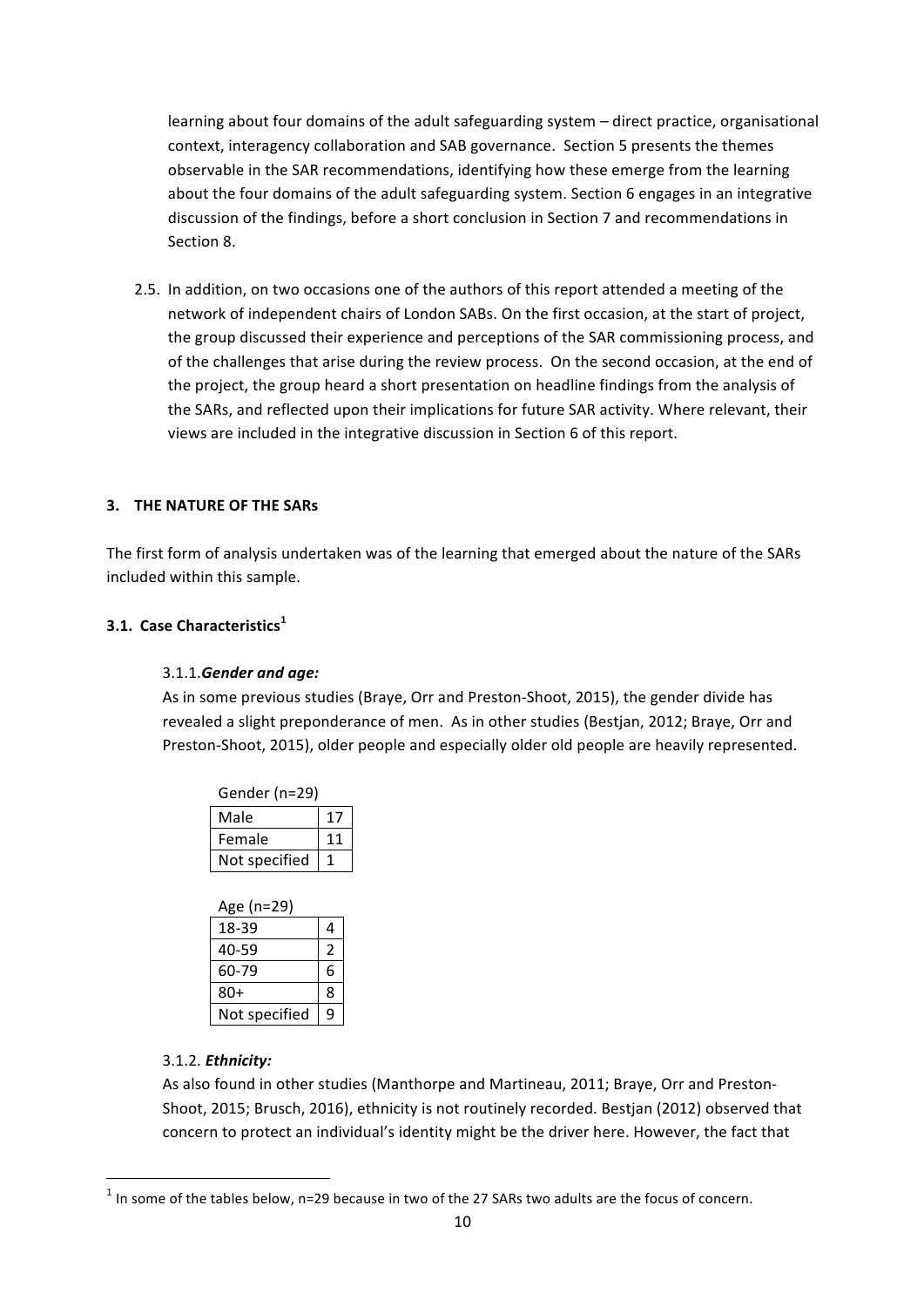other individual characteristics, such as age and gender, are more commonly reported would suggest other factors at play here and provides cause for concern.

| Ethnicity (n=29)               |   |
|--------------------------------|---|
| White UK                       | 6 |
| Guyanan                        |   |
| <b>Black British/Caribbean</b> |   |
| Unspecified                    |   |

## *3.1.3. Living situation:*

Bestjan (2012) in her smaller sample found that two-thirds of adults were living in the community. The percentage is lower at 57% in this study. The number of cases involving group living accommodation raises questions about the quality of care and support provision.

| Household (n=29)                 |    |
|----------------------------------|----|
| Living alone                     | 8  |
| Living with partner              | 1  |
| Living with partner and children | 1  |
| Living with child(ren)           |    |
| Living with friend               | ੨  |
| Group living                     | 17 |

## Accommodation (n=29)

| Social landlord             |   |
|-----------------------------|---|
| Social landlord (sheltered) | 5 |
| Care home                   |   |
| Other $2$                   |   |
| Not specified               |   |

## 3.1.4. Types of abuse and neglect:

<u> Andrew Maria (1989)</u>

Organisational abuse<sup>3</sup> features prominently when types of abuse or neglect are considered, as it does in another database of reviews where  $58%$  of the sample (n=74) featured concerns about practice in care homes or hospitals (Hull Safeguarding Adults Partnership Board, 2014). So too does self-neglect, reinforcing findings (Braye, Orr and Preston-Shoot, 2014) about the complexities and challenges of this aspect of adult safeguarding.

Significant also are the types of abuse and neglect not represented in this sample. No reviews involving domestic abuse were submitted, possibly explained by the statutory duty to undertake Domestic Homicide Reviews (Domestic Violence, Crime and Victims Act 2004). No SARs focused on modern slavery, raising questions about how effectively adult safeguarding systems are identifying this form of abuse.

 $2$  One person was living in temporary accommodation. One person was living in rented accommodation but it was unclear whether this was privately rented or social housing.

 $3$  Statutory guidance (DH, 2016) defines this as including neglect and poor care practice within a care setting or in relation to care provided within the person's home; one off incidents or on-going ill-treatment.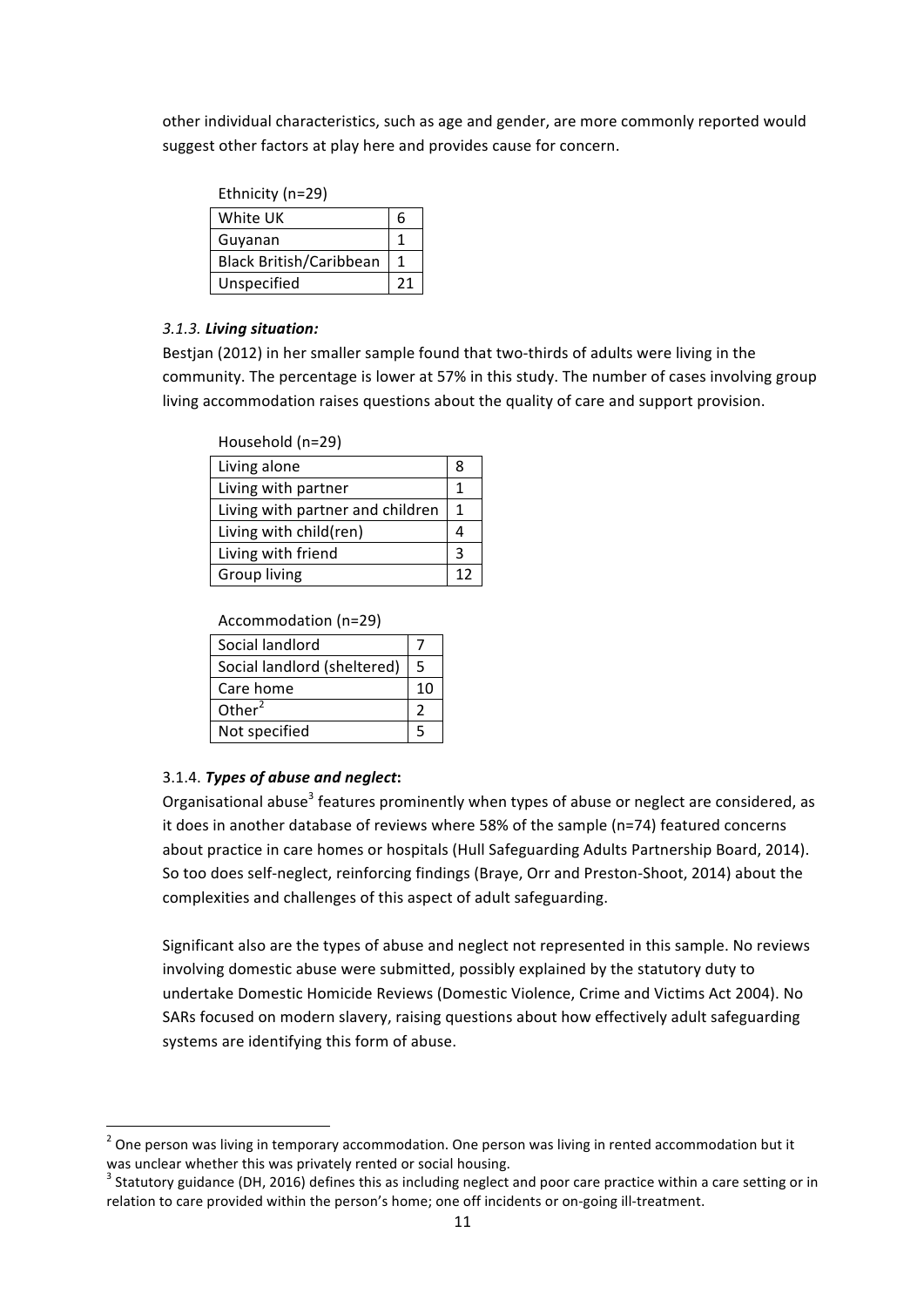|  |  | Type of abuse and neglect (n=27) |  |
|--|--|----------------------------------|--|
|  |  |                                  |  |

| Physical abuse           | 1     |
|--------------------------|-------|
| Sexual abuse             |       |
| Financial/material abuse | 1     |
| Neglect/omission         | 1     |
| Organisational abuse     | ٩     |
| Self-neglect             |       |
| Combined                 | $5^4$ |
| Other                    |       |

#### 3.1.5. Outcome of the abuse or neglect:

Bestjan (2012) identified that, in her sample, 95% of reviews had been commissioned following the death of an adult. This contrasts significantly with Manthorpe and Martineau's findings (2011) where only 59% of reviews followed a fatality and the aforementioned database where 55% of cases involved a death (Hull Safeguarding Adults Partnership Board, 2014). The percentage in this sample of reviews commissioned since implementation of the Care Act 2014 (76%), whilst midway between previous findings, invites the same question about the operation of thresholds. Bestjan (2012) advised that SABs should reassure themselves that cases not involving fatalities were being reviewed according to the then prevailing ADASS guidance so as to provide opportunities for learning. She also noted that fire fatalities had been treated both as an SCR and as a "lesser" multi-agency review, indicating inconsistent decision-making in commissioning reviews. The current sample similarly raises a question about how incidents of abuse and neglect that do not result in a fatality but nonetheless might meet the threshold criteria (DH, 2016) are being reviewed.

| Deceased                | 22 |
|-------------------------|----|
| Financial/material loss |    |
| Injury                  |    |
| Moved to a care home    | 2  |
| Not specified           |    |

Outcome of abuse or neglect (n=29)

## **3.2. SAR Characteristics**

<u> Andrew Maria (1989)</u>

#### 3.2.1.*Referral source:*

Of the 27 reports, only 7 specified the origin of the referral. Five originated through referrals for section 42 Care Act 2014 enquiries, three emanating from adult social care, one from the London Ambulance Service and one from a Hospital NHS Trust. One was referred by the Court of Protection and one arose from a safeguarding case conference. The remaining 20 reviews did not specify the origin of the referral. One of the criteria for a quality review arguably is transparency about the referral itself and subsequent decision-making (SCIE/NSPCC, 2016; London ADASS, 2017). Whilst the reviews commonly stated the statutory criteria for deciding whether to commission a SAR, the lack of information about the source of the referral and the

 $4$  Three cases involved a combination of self-neglect and neglect by others. One case involved both neglect/omission and financial abuse.<br>
<sup>5</sup> One case focused on an incident in a care home between two residents, as a result of which one died. One case

focused on a person's suicide.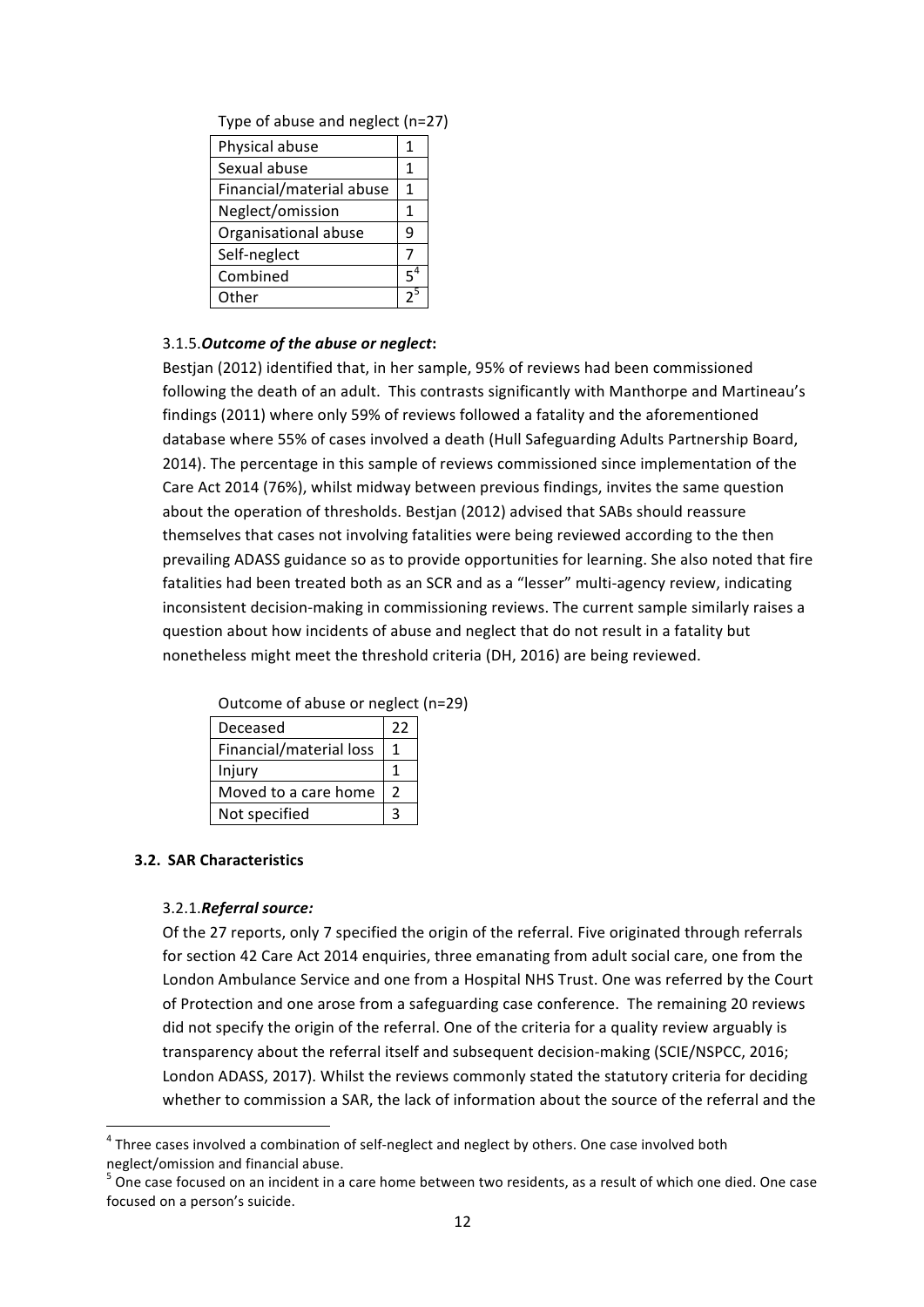information provided at the outset makes it difficult to evaluate whether sufficient information was available to determine whether a SAR was justified and the nature of the review required.

## 3.2.2. Type of review:

Twenty two SARs were described as statutory reviews, meaning that the criteria outlined in the statutory guidance (DH, 2016) for when SABs must arrange a SAR were fully met. One was described as a non-statutory SAR and one as a learning review, both the result of a SAB exercising its discretion to commission a SAR involving an adult with care and support needs (DH, 2016). The type of review was not specified in three reports. Given that the criteria for a quality review include transparency about the decision-making process and clarity of purpose (SCIE/NSPCC, 2016; London ADASS, 2017), some SARs could be clearer about the rationale for the type of review commissioned.

## 3.2.3.*Review methodology:*

The rationale for the chosen methodology was not always clearly stated when reporting in the SAR on the commissioning process. Available quality criteria (SCIE/NSPCC, 2016; London ADASS, 2017) recommend input from reviewers and Board members on the approach to be used, which may have happened but is not reported on in the reviews. Some opaqueness also remains about the precise methodology that was followed. As has also been noted (Preston-Shoot, 2016; 2017) increasingly diverse methodologies are being used, although the traditional approach of independent management reviews, combined chronology and panel deliberation still appears more common than those involving learning events and interviews. The statutory guidance (DH, 2016) is clear that no one model will be applicable for all cases but more work is required on indicating the rationale for choosing a particular approach in order to achieve understanding, promote effective learning and arrive at recommendations for change and improvement action.

| $\cdots$                                     |   |
|----------------------------------------------|---|
| IMRs + Chronology                            |   |
| <b>IMRs only</b>                             |   |
| SCIE Systems Model <sup>6</sup>              | 6 |
| SILP <sup>7</sup>                            |   |
| Hybrid Model combining elements of the above | 2 |
| Other $8$                                    |   |
| Not specified                                |   |

Methodology (n=27)

<u> Andrew Maria (1989)</u>

Reports commonly were clear on how the review process was managed, for example through the creation of a panel, independently chaired, that strives to manage the process through to a timely conclusion. SARs commonly listed the agencies contributing to the review and

<sup>&</sup>lt;sup>6</sup> See Fish, S., Munro, E. and Bairstow, S. (2009) Learning Together to Safeguard Children: Developing a Multi-

*Agency Systems Approach for Case Reviews*. London: Social Care Institute for Excellence.<br><sup>7</sup> See Clawson, R. and Kitson, D. (2013) 'Significant incident learning process (SILP) – the experience of facilitating and evaluating the process in adult safeguarding.' *Journal of Adult Protection*, 15 (5), 237-245. <sup>8</sup> One review used root cause analysis and a workshop; two gathered information from section 42

documentation, agency records and interviews; one is described as a multi-agency review involving a learning event and IMRs; one report was compiled from chronologies, agency records and meetings.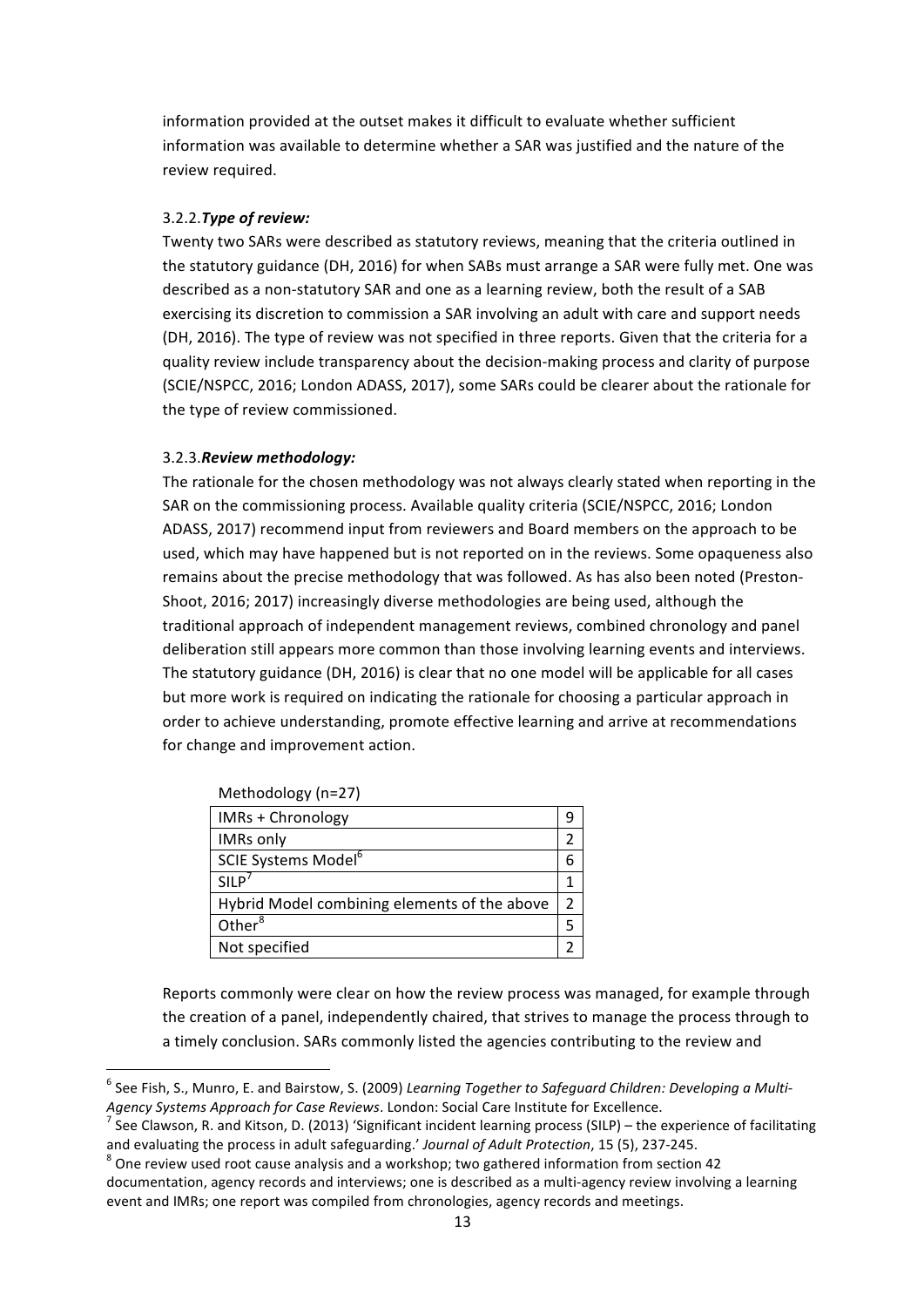membership of the group responsible for managing the process. Thus, one review notes the active involvement of a Coroner, another the contribution of staff from neighbouring authorities where the review focused on a company running care homes. In respect of regulated services, panels appear to have adopted diverse approaches to the involvement of the Care Quality Commission (CQC), sometimes involving CQC on the panel from the outset. One report, where CQC had not been included in the review process itself, recommended their inclusion in cases of organisational abuse.

The statutory guidance advises that reviews should be led by individuals who are independent of the case and of the organisations involved. Nonetheless, in four reviews the degree of independence brought by the report author is questionable, raising questions of compliance with statutory guidance (DH 2016).

#### 3.2.4.*Family participation:*

Statutory guidance (DH, 2016) advises that families should be invited to contribute to reviews. Available standards for quality reviews (SCIE/NSPCC, 2016; London ADASS, 2017) also recommend family involvement when consideration is being given to whether or not to commission a SAR, the terms of reference and the approach to gathering information. This helps to ensure that reviews are informed by their knowledge and understanding; it also helps to manage their expectations.

Given the high percentage of fatalities amongst the sample, the majority of reports cannot comment on the involvement of the adult at risk. However, in five cases where the adult at risk was still alive, the reviews do not specify what consideration was given to their involvement. Family members contributed to fourteen reviews, although it appears that this was subsequent to the setting of terms of reference. However, in eleven cases involvement was offered and declined. In three cases the review does not specify whether families were approached and what their response might have been to involvement.

Not all family members, whether or not they actively participated in a SAR, were critical of, or concerned about, the level of care and support provided to their relatives. Some family members participated explicitly in order to contribute to learning and improvement action, a finding also noted in a study of family involvement in SCRs (Morris, Brandon and Tudor, 2015). However, whilst not always explicitly stated, family members may have declined involvement because they were seeking separate avenues to hold individuals and/or organisations to account, which is not the stated purpose of a SAR (DH, 2016).

#### 3.2.5. Length of the review process:

Statutory guidance (DH, 2016) advises that SABs should aim for completion of a SAR within six months of initiating it unless there are good reasons for a longer period being required. As the guidance notes, the review process might have to accommodate parallel processes, such as police or coronial investigations. Two reviews comment on such parallel processes as having delayed either commissioning or completion. However, SABs have clearly encountered other challenges, including the poor standard of IMRs, which required further attempts to obtain information and adequate analysis of decision-making, difficulties in arranging meetings or interviews, and the non-availability of staff involved in the case. Also occasionally apparent is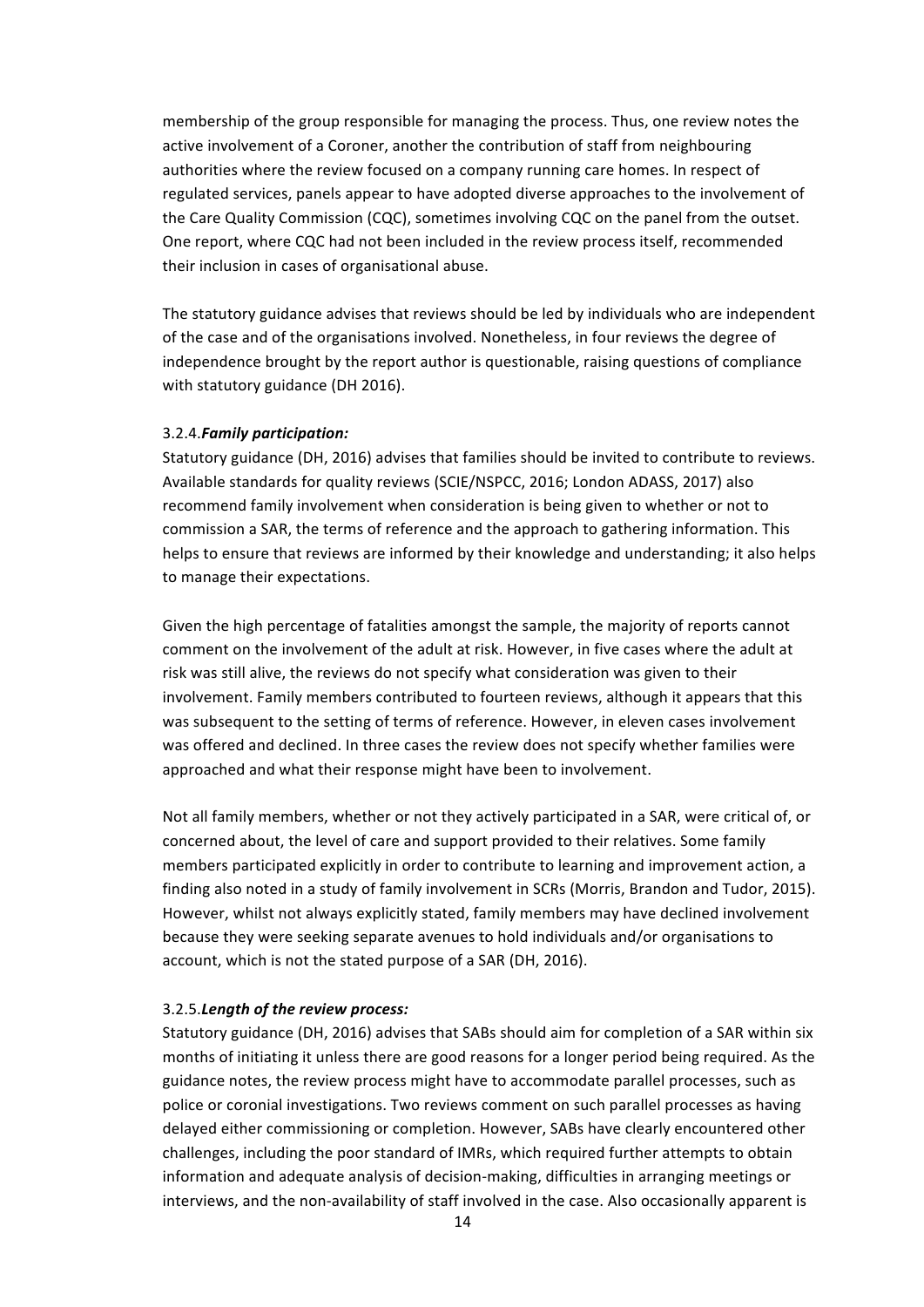defensiveness amongst the agencies involved, a reticence to learn lessons or offer transparency, amounting in one case to an agency's refusal to engage at all, a phenomenon on which Wood (2016) comments with respect to SCRs commissioned by LSCBs. Cross-boundary challenges are referred to in one SAR. More positively, a number of SARs comment on actions already having been taken to address urgent issues highlighted by the review process.

Difficulties were occasionally noted regarding methodology. A couple of reviews were delayed by either the non-availability of the overview report writer or their replacement with a second reviewer. One report noted disagreement over the value of the SCIE methodology that had been used, with some agencies wanting clear recommendations for action rather than the further questions that formed the outcome of the review process. Two others identify lack of familiarity with the methodology being used as a contributory factor to delay. This highlights the importance of clarity from the outset about desired outcomes and the expertise and approach necessary.

Noteworthy too is the number of reports where the length of the SAR process is either not specified or is unclear, in the latter case usually because the start-date is not given. Greater attention is therefore needed with respect to quality standards (SCIE/NSPCC, 2016; London ADASS, 2017), which focus on the timeliness of decision-making and the effective management of the process of setting up and running a review.

| Timeliness of reporting (n=27) |  |
|--------------------------------|--|
|                                |  |

| Completed within six months     |   |
|---------------------------------|---|
| Between six months and one year | Ջ |
| Longer than one year            |   |
| Unclear                         |   |
| Not specified                   |   |

## 3.2.6. Length of period reviewed:

As might be expected, there was considerable variation in the time period under consideration, ranging from a week to several years. Of concern, however, in light of quality standards relating to transparency and clarity of purpose, in six reports it was not possible to ascertain the period under review.

## 3.2.7. **Length of report:**

The sample ranges across full reports, executive summaries and briefing notes, with the shortest document being 2 pages and the longest 98. Drawing again on quality standards (SCIE/NSPCC, 2016; London ADASS, 2017), for learning to be effective in generating and sustaining service and policy development, and practice improvement, analysis should be transparent and rigorous, illuminating challenges and constraints when seeking to safeguard adults, and comparing research evidence on best practice with the organisational and practice environment being reviewed. Reports should be analytical rather than descriptive, with conclusions and recommendations clearly emanating from and linked to findings.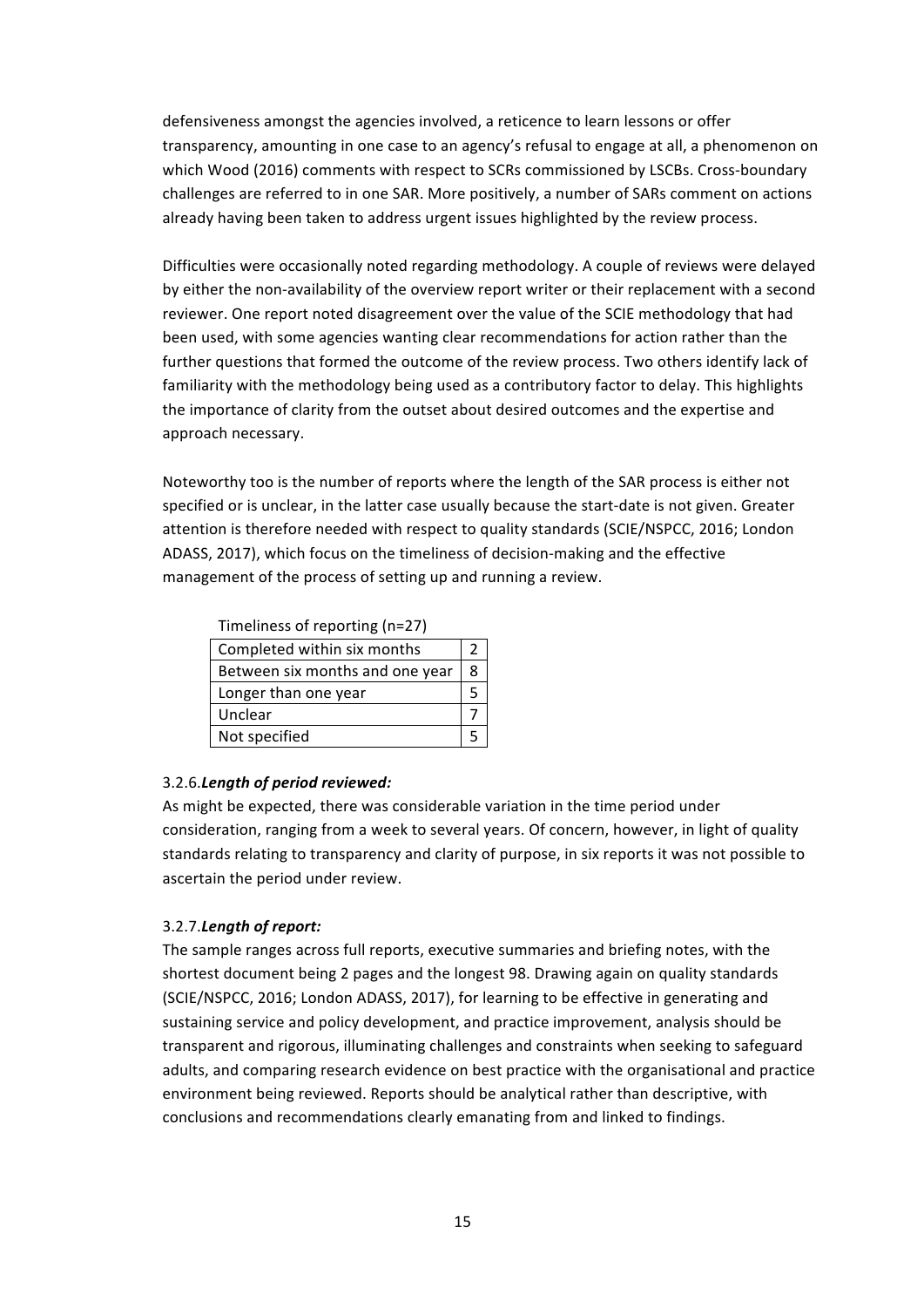| Length of report (n=27) |   |  |
|-------------------------|---|--|
| 1-10 pages              |   |  |
| 11-20 pages             | 3 |  |
| 21-30 pages             | 8 |  |
| 31-40 pages             |   |  |
| 41-49 pages             | 2 |  |
| 50+ pages               |   |  |

Indeed, some reports were able to present an analysis that answered the questions "why?" Others acknowledged the difficulty in so doing, for example when staff involved had left the agencies involved, organisational records were descriptive and/or incomplete, or practitioners were not interviewed as part of the process of information-gathering. Brevity or undue length could inhibit rather than add to the coherence of the unfolding story and analysis. Some published reports contained typographical and/or grammatical errors.

## 3.2.8.*Publication:*

Bestjan (2012) found that the vast majority of reviews in her sample were not accessible on web sites or published. Has the picture changed? The statutory guidance (DH, 2016) gives discretion to SABs to determine whether to publish completed SARs. Given the time period for this project - reviews commissioned on or after  $1<sup>st</sup>$  April 2015 and completed by the end of April 2017 - it is not surprising that just over half had not been published. This figure may reduce as SABs complete their decision-making about how findings are to be disseminated and policy or practice issues addressed.

| Whole report      |  |
|-------------------|--|
| Executive summary |  |
| None              |  |

Statutory guidance is clear, however, that SABs must include SAR findings in annual reports and comment on the actions completed or to be undertaken to implement lessons learned. Again, the timescale of this project has meant that SABs would be expected to comment on completed reviews in their 2016/17 annual reports, which will not appear until later in 2017. However, it is noteworthy that in four instances where it would be expected to read details about a completed SAR in an annual report, no reference was found. Similarly, not all annual reports reference reviews that have been commissioned but not yet completed. Finally, not all SABs have uploaded onto their web pages their 2015/16 annual report. All this raises questions about the degree to which SABs are Care Act compliant and the degree to which learning is disseminated and can be shown, through a published and detailed action plan, to be generating or to have resulted in effective change.

| Annual report inclusion (n=27) |  |  |
|--------------------------------|--|--|
|--------------------------------|--|--|

| Too soon                                       |   |
|------------------------------------------------|---|
| No reference                                   |   |
| Details, recommendations and action plan given | ર |
| Details and recommendations given              |   |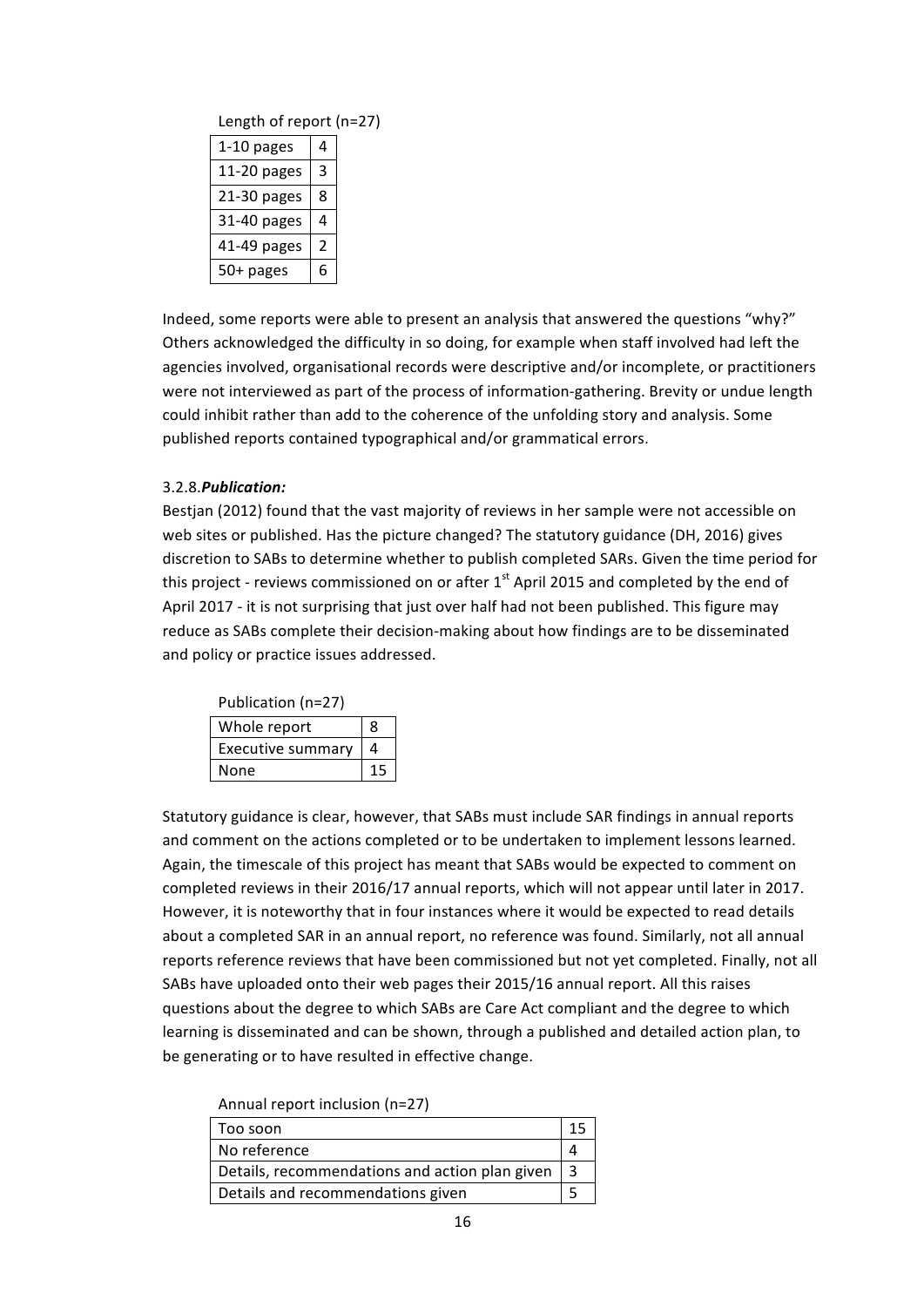## **3.3. Number and type of recommendations**

- 3.3.1. It has been suggested that increasingly recommendations are being directed to the SAB alone, allocating to it the responsibility for ensuring an action plan is implemented, with policy and practice reflecting fully the conclusions of the review (Preston-Shoot, 2017). In this sample, 11 SARs addressed all recommendations to the SAB, numbering in total 126, with a range from 5 to 28. One review in this sub-sample also listed recommendations offered by practitioners and managers during their participation in reflective conversations and learning events.
- 3.3.2.In eleven other SARs, SABs were also given named sole responsibility for taking forward 33 recommendations, ranging in number from 1 to 7, as part of a series of recommendations where other agencies were also given responsibility for service improvement. In one further case a SAB was recommended to work with named other partners to take forward 2 recommendations.
- 3.3.3.Reflecting that safeguarding is everyone's business, the range of agencies to which the SAR reports give responsibility for recommendations is wide. It should be noted that recommendations addressed to a particular agency could contain a number of separate actions. Thus, in one SAR, there were six elements to the one recommendation for GPs and ten actions with respect to the one recommendation for community nursing. The single recommendations for adult social care, housing and care agency contained six, two and three elements respectively. This indicates the scale of the change being sought.

| Agency                                       | No. of         | No. of          |
|----------------------------------------------|----------------|-----------------|
|                                              | <b>SARs</b>    | recommendations |
| CCG                                          | 6              | 7               |
| <b>Adult Social Care</b>                     | 10             | 21              |
| Community healthcare                         | 4              | 5               |
| <b>Hospital Trusts</b>                       | 6              | 12              |
| <b>NHS Trusts (combined)</b>                 | $\overline{2}$ | 5               |
| Local authority (OT, QA, SAT, Commissioning) | 8              | 16              |
| Care homes                                   | $\overline{2}$ | 7               |
| Care agency                                  | 1              | 1               |
| Housing                                      | 5              | 10              |
| GPs                                          | 3              | 3               |
| London Ambulance Service                     | $\overline{2}$ | $\mathfrak{p}$  |
| Police                                       | $\overline{2}$ | 3               |
| Fire and Rescue                              | 1              | 1               |
| <b>MASH</b>                                  | 1              | $\overline{2}$  |
| Hospice                                      | 1              | 1               |
| All agencies                                 | 7              | 30              |

3.3.4. Four SARs contained a total of 25 recommendations for unnamed agencies, with a range between 1 and 18. As previously observed (Braye et al., 2015; Preston-Shoot, 2017), this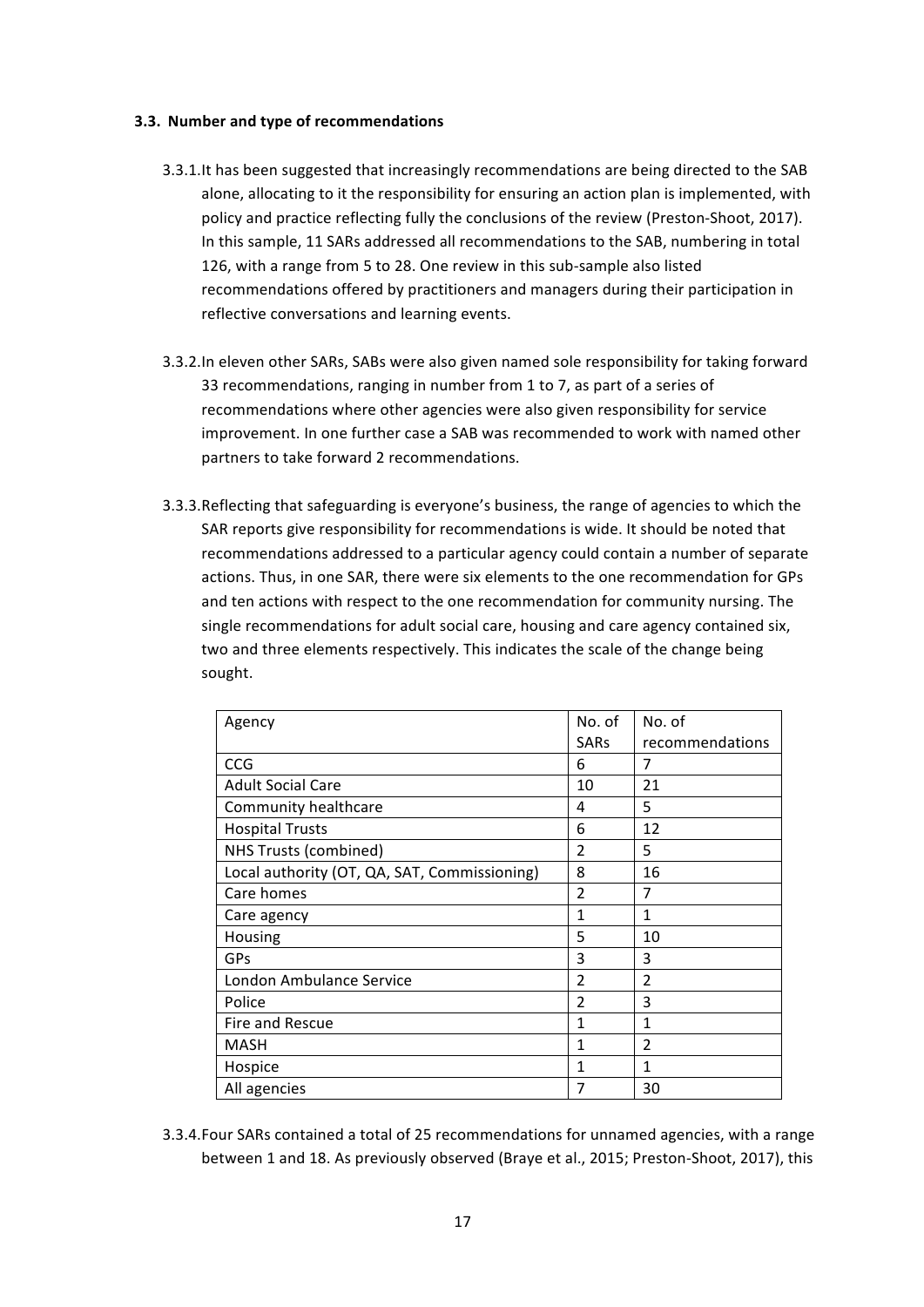potentially complicates the construction of action plans and the subsequent evaluation of the impact of learning.

3.3.5.It has been argued that SARs have been insufficiently systemic in that the national legal and policy context has been frequently ignored, with the focus on how single and multiagency systems have performed in a local context (Preston-Shoot, 2016). When, for example, mental capacity and information-sharing comprise two significant critical themes to emerge from SARs, and the impact of financial austerity a context that influences thresholds and management of workloads, it is surprising that the impact of legal and political systems is not routinely part of the analysis, with recommendations to central government. Only one review contained a national recommendation.

## **4. THE CONTENT OF THE SARS**

The second form of analysis undertaken was of the learning that emerged from the content of the SARs included within this sample. The focus was upon four domains that provide the framework for a systemic overview of that learning: direct practice with the individual adult; organisational factors that influenced how practitioners worked; interprofessional and interagency practice; and SABs' interagency governance role.

#### **4.1. Domain 1: Direct practice with the individual**

The themes found within the direct practice domain were: mental capacity, risk assessment, making safeguarding personal, work with family members, the importance of understanding the individual's history and relationships, challenges of engagement, relationship-based practice. There emerged also some important aspects of direct practice that were present only in single SARs, and also a notable absence of focus on ethnicity.

#### *4.1.1.Mental capacity:*

Twenty one of the 27 reports commented on mental capacity, which represents therefore the most frequently represented learning about direct practice. Despite the occasional comment in one case that mental capacity had been well addressed and best interests decisions appropriately implemented, much of the learning in the SARs is about missing or poorly performed capacity assessment, insufficient scepticism and respectful challenge of decisionmaking and possible consequences, and in some cases about an absence of best interests decision-making. 

Ten SARs explicitly state that assessments were not initiated or completed at appropriate points; their omission was noted in a wide range of decisions and by a wide range of practitioners in different situations, including admission to hospital or nursing care, discharge home, consent to care and treatment - in some cases quite significant decisions on matters that subsequently contributed to the final outcome of the case. In some cases, there was collective omission of capacity assessment by all the practitioners involved in a case. One report specifically comments that capacity assessment about a very specific feature of an individual's daily living skills could have provided a robust framework for setting in place more effective risk management of the very actions that caused his death. In one case the SAR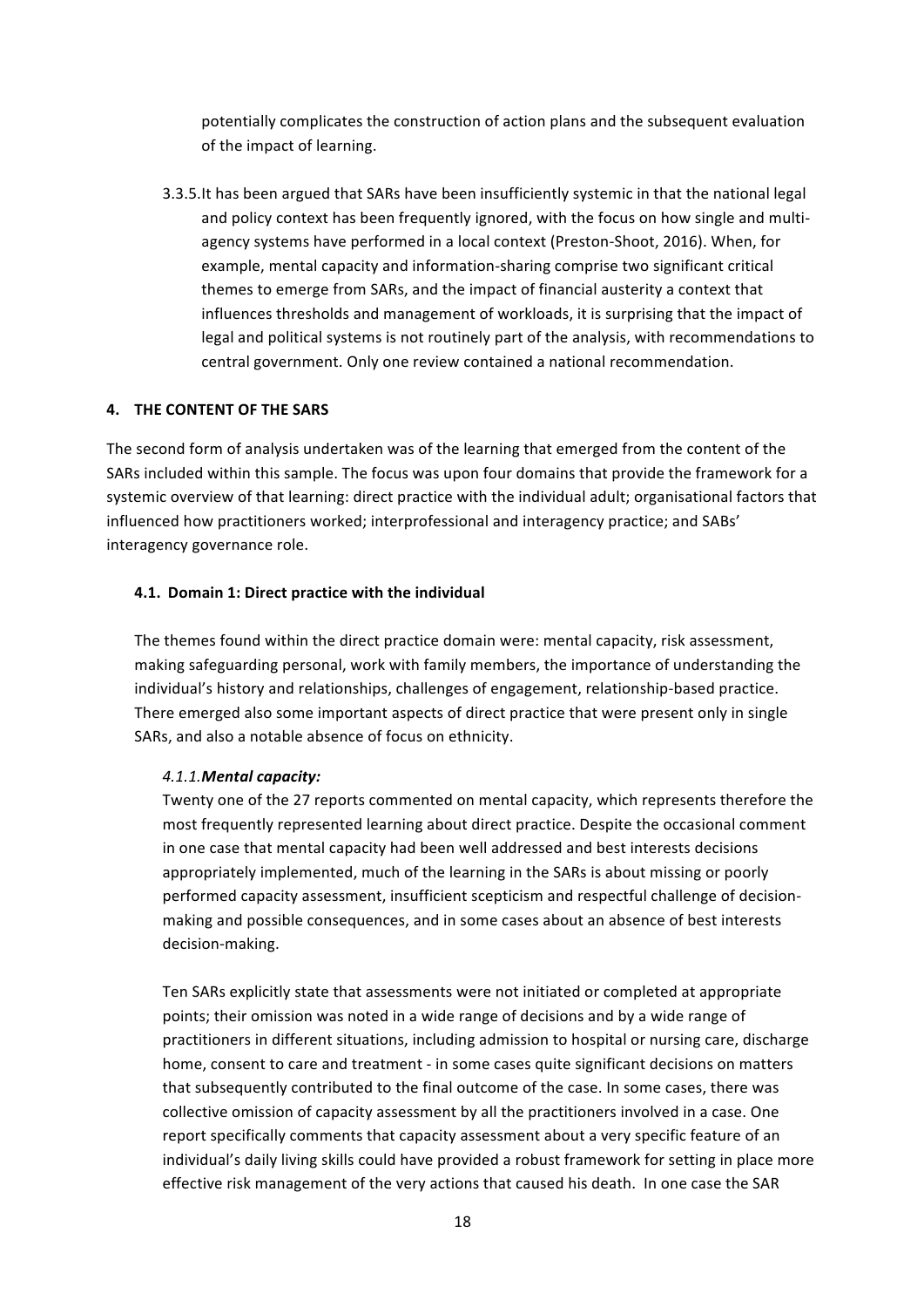found mention of best interests intervention without evidence that capacity had been formally assessed.

The absence of repeat capacity assessments was a further feature noted. In two cases, once the individual had been found (or assumed to have) capacity, deterioration in their health and/or home situation did not trigger review of their capacity. Equally, in the context of an established finding that an individual lacked capacity over his financial affairs, a change of living situation did not trigger a further capacity assessment during which the arrangements for managing his finances could have been reviewed; in its absence, a long chain of events deprived him of his income for a lengthy period, with resultant impact on his activities and wellbeing.

Three SARs comment that capacity assessments were inadequately recorded, or recorded without sufficient detail for the reasoning behind them to be transparent. Seven reports comment on the impact of practitioners making an insufficiently tested presumption of capacity, sometimes in relation to quite significant decisions on medical treatment or on selfcare, which meant that the possible need for best interests decisions was not considered. Two SARs comment that practitioners may have misunderstood the concept of self-determination and, because capacity was assumed, missed opportunities to balance choice and independence with the need for protection and safety. And a further SAR notes similarly that an emphasis on autonomy led to a failure to consider the balance between choice and risk. Another points to the presumption of capacity leading to a failure to make a formal assessment. And in one case, the knowledge that an individual was able to drive led to an assumption that they had capacity in other areas of their life, despite diagnoses that could have implied the need for that to be tested.

In seven SARs, the learning was about capacity assessments that did not take account of the full complexity of the situation, or of the factors influencing an individual's decision-making. In one example, the impact of increasing physical pain on the ability to understand, retain, use and weigh relevant information was not taken into account. In another, cognitive impairment that would have interfered with an individual's understanding of risks was not identified. In a further case, it emerged (but too late to prevent the individual's death) that her refusal of care had resulted from coercion and control by a relative. One SAR notes that what the individual stated was accepted at face value, not challenged and not triangulated with other evidence or information that might have indicated a different picture. And in another, the review observes that the possible long-term impact of known alcohol consumption was not taken into account. In one case in which some parts of the professional system held information about impaired brain function that would have interfered with the individual's decision-making, lack of communication meant that the practitioner undertaking a capacity assessment in a situation of high risk was unaware of the information and therefore unable to take it into account. This review (as do others) points to the need for multidisciplinary involvement in capacity assessment in complex circumstances.

Such multidisciplinary involvement was noted as a positive feature in one case in which a local authority safeguarding lead officer had worked closely with a lead nurse to promote Mental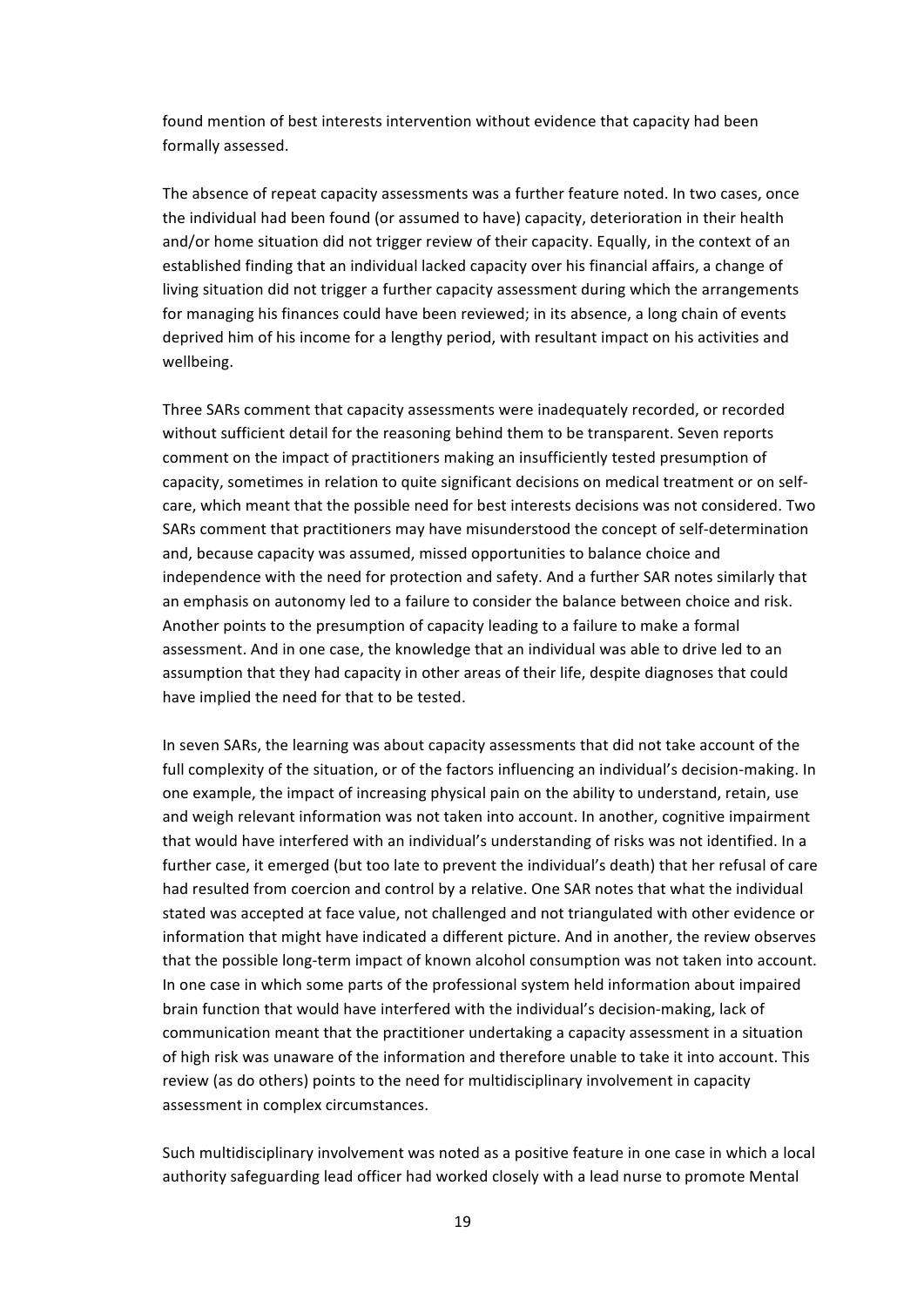Capacity Act understanding across a range of clinical groups involved with someone admitted to hospital, ensuring that all were aware of the best interests decisions requirement.

Four reports comment on the difficulties experienced by practitioners in reaching a confident or agreed decision in mental capacity assessment. In one case capacity was described as 'deteriorating' but it was felt safe nonetheless for the person to return home. Another review comments on staff being unsure in the face of difficult questions about consent to sexual relations between older people. On occasion, disputed assessments were noted. In one case, where a multidisciplinary capacity assessment had found that the individual lacked capacity for safe independent living, leading to an agreed plan for specialist residential care, another clinician undertook a further capacity assessment and discharged the individual home, a decision that proved a significant and influential turning point in a case that resulted in the person's subsequent death. Another report, praising the regular reviews of capacity that were undertaken, comments on the challenges that face practitioners when risks are high, and points to the value of an approach in which practitioners attempted to strike a balance that preserved dignity at the same time as promoting safety by seeking an individual's agreement to measures that would contain if not eradicate risk.

Actions following capacity assessment were also questioned. In some cases, a finding that an individual had capacity led to the assumption that nothing could be done to address the risks they faced. Conversely, in one SAR, an assessment that resulted in a finding that the individual lacked capacity was not followed by any best interests plan; the report highlights the lack of understanding regarding capacity assessment and also about DoLS.

Two SARs mention the use of advocacy services as significant learning: in both cases an IMCA referral was made too late to be effective in supporting the individual who had no other clear source of support to understand and participate in decisions.

Despite the occasional positive comments above about how mental capacity was addressed, the majority of the evidence and the widespread nature of lessons learnt about mental capacity point to fundamental flaws in how the Mental Capacity Act 2005 is understood and applied in practice.

#### *4.1.2.Risk assessment*

Eighteen of the 27 SARs draw out learning about risk assessment and management. The absence or the inadequacy of risk assessment is noted in 13 reviews. Two of these comment more specifically on the absence of mental health assessment, in one case alongside other physical health investigations, in situations where assessment would have been warranted in a case involving refusal of treatment. Another, also in a mental health context, notes that neither significant incidents such as the fabrication of illness nor failure to attend appointments prompted a reappraisal of risk. A further two reviews refer to the absence of robust fire risk assessment, one commenting that such assessments had become routine and ineffective. In another case the review finds that a more investigative approach to risk was required, and yet another identifies that the absence of risk assessment following an individual's bereavement ignored what could have been anticipated about the impact on the individual's vulnerability. The absence of joined up risk assessment is noted in a further case,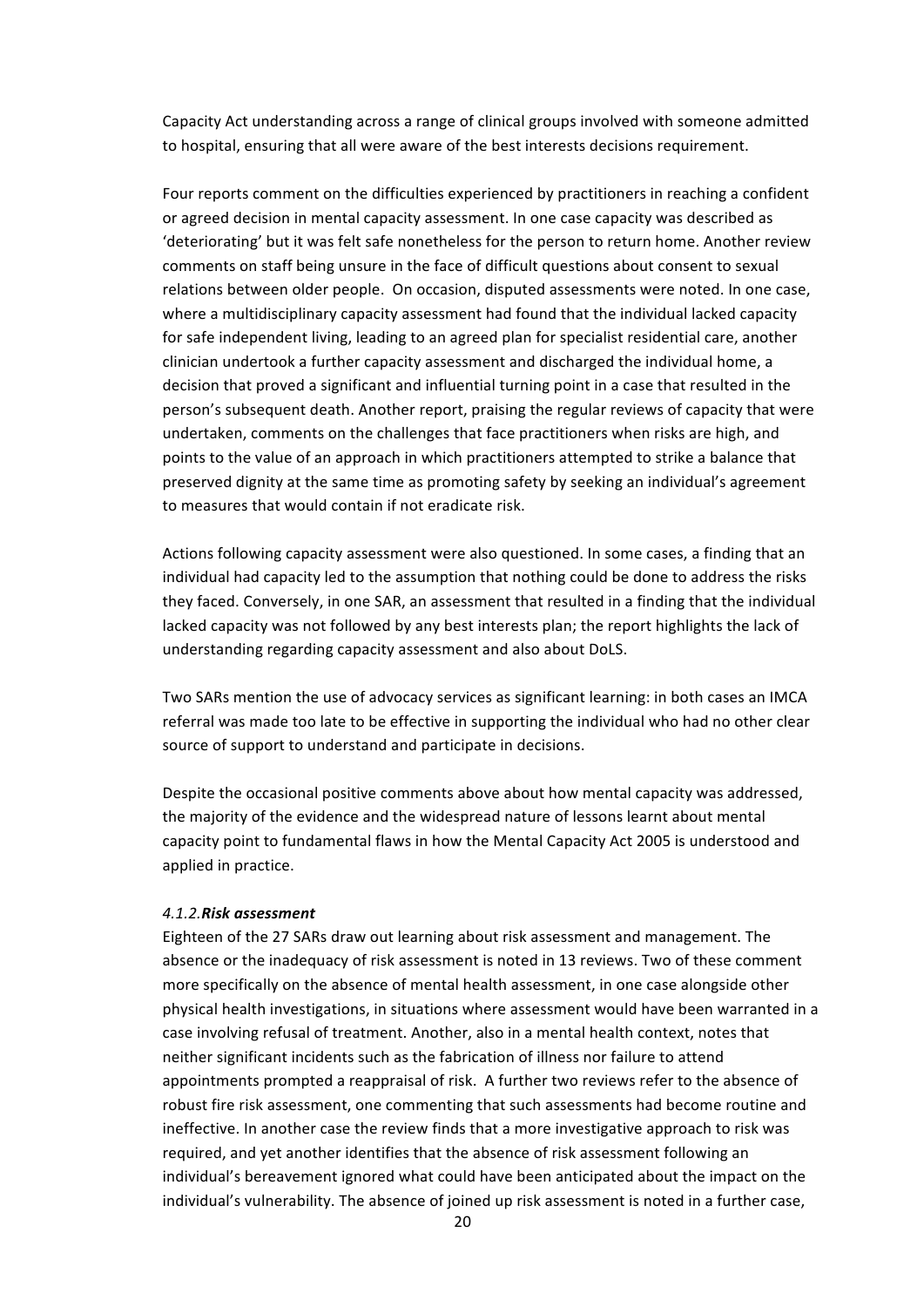particularly at key points such as hospital discharge, or when the individual declined medication and was losing weight. Here risks were persistent and escalating, but no active review took place. Equally, there was no contingency plan that could provide a pathway if care was obstructed and aggression was shown to service providers. A multiagency risk management meeting would have been appropriate but did not take place. In another case, even though risks were acknowledged and risk-reduction strategies attempted, their on-going failure did not trigger any review of the cumulative picture. In the same case, fire safety concerns were not acted upon by the landlord, and some fire service recommendations were not pursued as they were assumed to be the householder's responsibility. In another case, the individual's needs were not considered within a risk framework that would have resulted in clearer identification of the risks posed through certain aspects of daily living, and clear guidance to staff on required action to minimise them. No mechanisms were available through which to make visible the need for urgent action in high risk, life-threatening events, one such event eventually causing the individual's death.

In one case relating to the abuse of one resident by another, earlier risk assessment had identified known risks of assault from the resident in question, but this was not followed by a prevention strategy; nor were assaults that took place responded to appropriately – staff saw each as a 'one-off' occurrence, rather than as part of an established pattern. In another case in which a pattern was not sufficiently recognised or interrogated, repeat hospital admissions for a blocked catheter were treated in isolation, without consideration of the possible reasons behind such a pattern. In a further case, staff were acutely attuned to the risks attached to hospital discharge, and appropriately tried to follow up the individual to ascertain his wellbeing; however, having failed to make contact with him, the logic of the concern was not followed through – further follow up did not occur, and he was found deceased some time afterwards. The report comments "against the backdrop of all that was known about X, staff *appear* to have preferred to believe all was well post-discharge", hinting perhaps at a misplaced optimism, or absence of attunement to risk, that was observable in other cases also.

Conversely, the reviews found some evidence of good practice in 3 cases: in one, several fire safety checks were undertaken, and appropriate fire retardant measures taken. In another, ambulance staff noted the presence of risk from the state of an individual's home environment, and raised an appropriate referral. In a third, hospital clinicians comprehensively addressed risks relating to hospital discharge.

#### *4.1.3.Making safeguarding personal*

Seventeen of the 27 SARs find learning about how principles of personalisation were translated into practice. Much of this learning arose from an absence of personal focus in the cases in question, in both institutional and domiciliary situations.

Five reviews comment on personalisation in residential care or group living. In one case the review found little evidence of personalised care within the institution in question, with practice focusing on systems of care rather than on the individual. Their needs, wishes and preferences were not always listened to, and records that could have reflected their individual identity were not updated. There was an absence of attention to sensory impairment and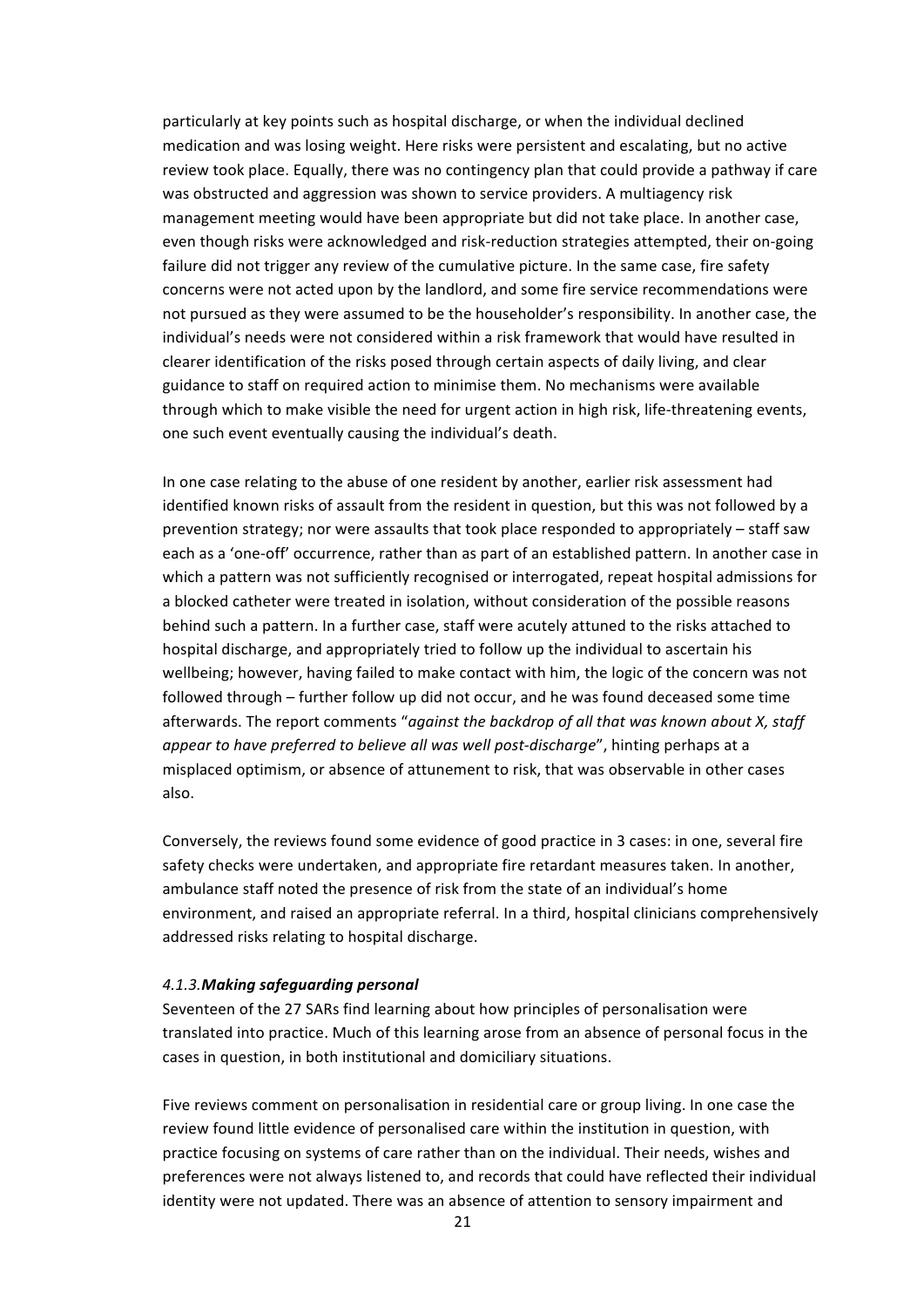physical health needs, a lack of stimulation, and failure to recognise emotional needs. Agencies' systems and priorities dominated in another case also, allowing the individual to drop from sight.

Another individual was placed in a care home that was physically unsuitable for him, resulting in other residents being exposed to interaction they found challenging and which triggered an incident that resulted in the death of another. In a further case, where it was known that the individual would have wished to be involved in decisions about her placement, such involvement was not routinely attempted or achieved when placement was being sought. In another institutionally-based situation, a change in the behaviour of one individual was not recognised as a response to her fear of another resident, or taken into account in a plan to ensure her protection from abuse. A review involving a care home closure found that the care plans that accompanied residents into their new care homes gave only basic information such as next of kin, GP and medication, with no mention of their preferences and habits, or information to assist those looking after them to provide personalised care. A review that considered hospital-based care noted a lack of concern shown by hospital staff for an individual's pain and discomfort, including failure to provide a pressure relieving mattress, while waiting for treatment.

A further eight reviews comment on how care at home had been delivered. In two cases, the service from Community Nursing had been unreliable and irregular and in one case insufficient attention had also been given to the individual's need for support in managing a colostomy bag. A further report comments on an absence of compassion towards an individual's experience of pressure ulcer damage and pain. One SAR notes that the individual had remained relatively invisible to agencies for many years, despite having needs (leg ulcers and sensory impairment) that would have required attention. In one case a GP was noted to have spoken disrespectfully in front of the individual, perhaps as a result of lack of awareness of her condition. In another case, the individual had complained that care staff had chatted to each other in a language he did not speak. Two reviews comment on insufficient contact with the individual by Adult Social Care; in one case an absence of home visit meant that the individual's situation had not been fully assessed, and in another a practitioner had failed to grasp the seriousness of the situation, leaving individual care and housing workers unsupported when they tried to respond to the individual's needs. In another example, the professional network failed to ensure timely end of life care, resulting in the individual being unable to achieve his wish to die at home. In another case, decisions about pain management were taken *about* the individual rather than *with* him. And in yet another, all contact with an individual given notice to leave his home was undertaken by phone or letter, with no face-toface contact; the implications for his homelessness and the impact on his mental health did not form part of professionals' discussions, and no person-centred needs assessment was undertaken. In several cases, communication with the individual was replaced by contact with family members. In one such case, family resistance to outside involvement in family matters determined the agencies' responses, leaving needs unmet; in another, without a home visit too much was taken at face value from telephone contact with the individual and his relative carer.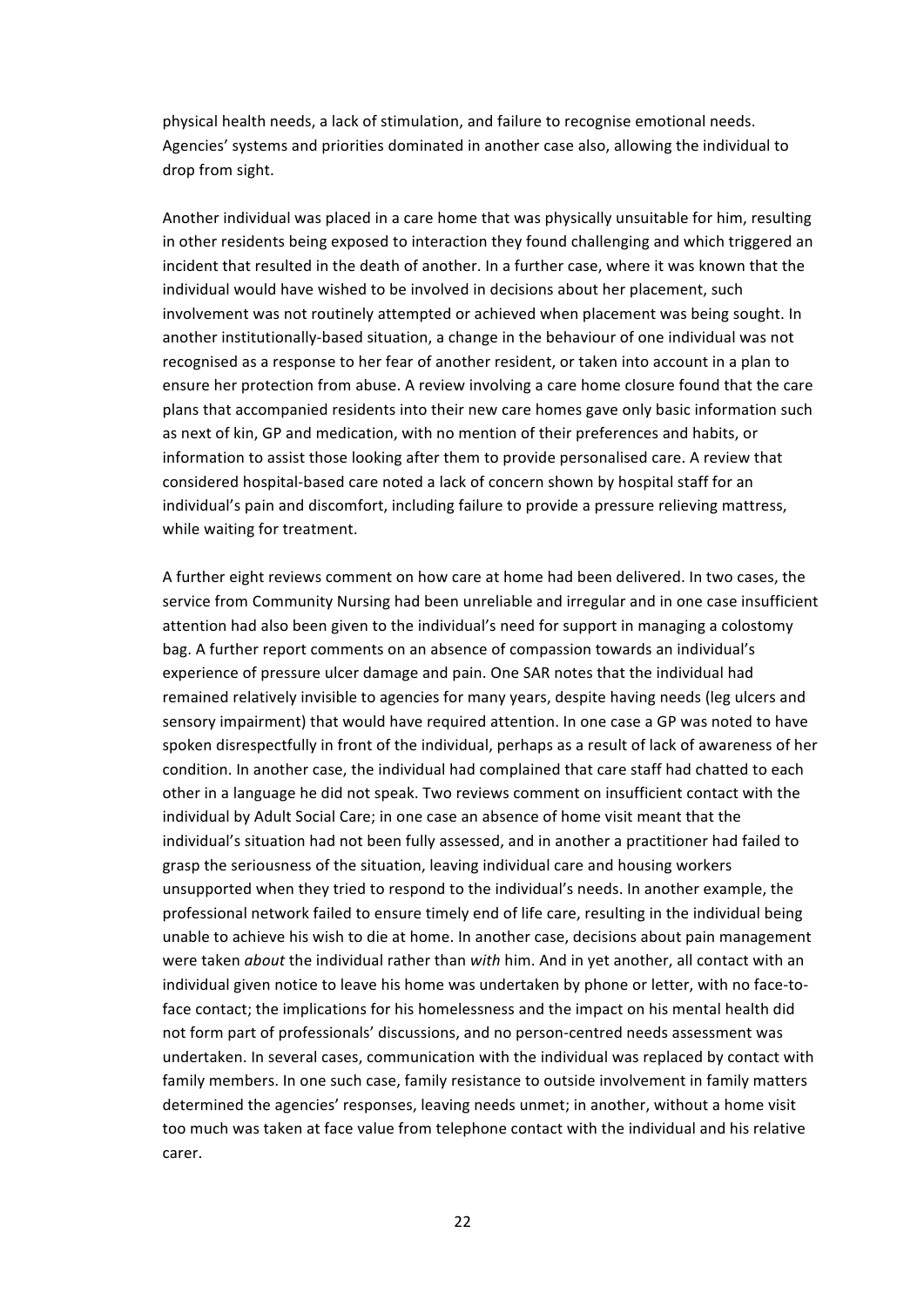Conversely there were situations in which personalisation was prioritised to the exclusion of options for intervention: in one case this meant that the risks posed to others were not managed, because the individual's rejection of intervention determined the agencies' actions. In another case, prioritisation of an individual's wishes and feelings above other considerations resulted in the individual being discharged from hospital, and subsequently dying, despite a broadly shared interprofessional view that he did not have capacity to live independently.

In contrast, a number of SARs comment positively on how practice placed the service user at the centre of what was done. In one case, practitioners ascertained the person's views and wishes and, while respecting his views, shared their perceptions of risk and dangers with him. A multidisciplinary meeting was held at his home in order to promote his participation. Another report comments on how staff worked to achieve the wishes of an individual who had not experienced personalised care in hospital and who wished to die instead in the care home. In another case, the primary and allied health practitioners and care agency staff were noted to have engaged in person-centred practice. Staff in a further case showed compassion, concern and resilience in placing the person as their focus of concern, despite this falling outside the remit of their role.

In other cases, the personal focus was more mixed. One young person's physical health needs and person-centred care plan were routinely and regularly reviewed, but a failure to resolve his financial position, and a resultant lack of funds, compromised his pursuit of education and other valued activities.

The use of advocacy as a means of promoting personalisation in safeguarding did not figure large in the learning from the reviews. Only three SARs mention advocacy: one noting that an individual's daughter was offered but declined an advocate, and another commenting that referral to an IMCA had come too late to be of any value. The report comments "*professionals* do not fully understand the role of statutory advocacy services in supporting adults at risk in key decisions affecting their wellbeing, with the result that adults at risk are left without their wishes and feelings known or articulated". A third review notes that the need for advocacy was completely overlooked while the individual was in a care home, and that therefore no independent perspective was given on his best interests. Conversely when an advocate was finally appointed while the individual was in hospital, the value of the role in promoting the individual's personal perspective was amply demonstrated.

## *4.1.4.Work with family members*

Sixteen of the 27 SARs extract learning from the ways in which work with family members and carers took place. Lack of involvement of the carer was a common theme, figuring in 8 of the cases. In 2 cases, this meant that important information about the individual's care needs, and the impact of family history, was not brought into consideration. In another case, important information about professionals' roles and contact details was not provided to a carer. In a further case, the carer provided a different record of contacts with professionals from those noted in the professional records, indicating a difference of perception about the discussions that had taken place. Family members in a different case had not been advised of problems relating to the care of their relative and were not consulted on medical aspects of his care.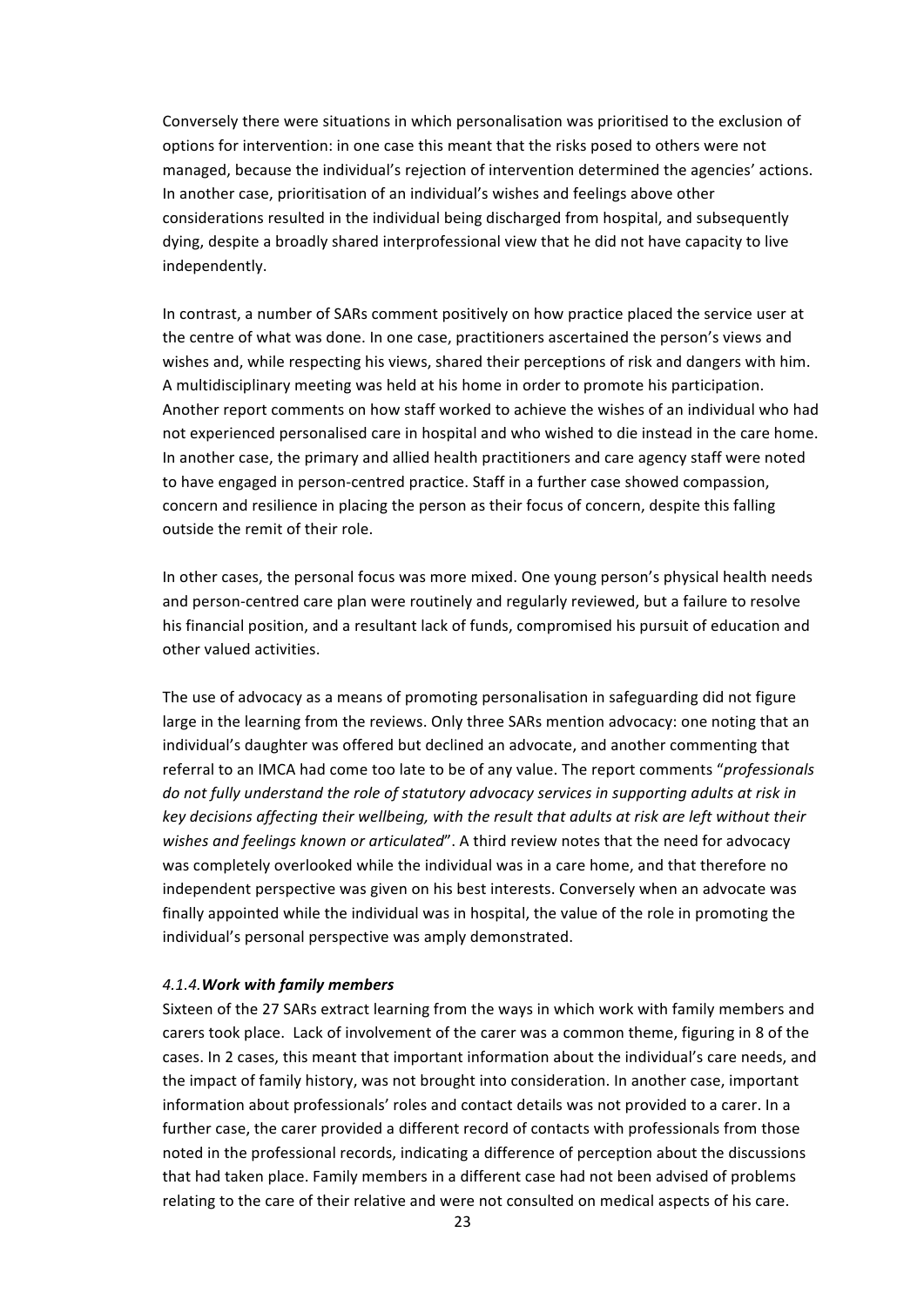And another review comments that the failure to liaise with available family members represents a missed opportunity to engage them in supportive actions.

Timely carer's assessment was missing in 4 cases, with a further review noting that a carer's assessment was offered and declined.

The experience of family members and carers in other cases was more mixed. In one example, good involvement and contact early on in the case tailed off and the carer's concerns were not responded to. In another, where the parents of a young person were closely involved and held authority to manage their son's finances, they were not listened to, and the DWP transferred the appointeeship over their son's finances to the local authority without any consultation. In another case Housing staff requested and received information from a relative but did not share sufficient detail on why particular details were being sought, with the result that the family member may well not have appreciated the significance of the questions being asked or of the way the responses being given would be interpreted. Equally, in this case the service user had not been asked to consent to the involvement of his relative, nor had he been formally assessed as lacking capacity to determine where he might live.

One review notes the difficulties that staff faced in attempting to involve family members, recognising that families may not always be well placed to note and raise concerns about care. A lack of clarity is also noted about what could be communicated to relatives about provider failure, compromising the openness with which such discussions could be approached. Another notes the failure to enquire into family history and the dynamics between a couple, and to challenge or express scepticism about the information they were providing in the light of other evidence available.

#### *4.1.5.The importance of understanding the individual's history and relationships*

The importance of professionals understanding the individual's history and elements of their prior experience, including significant relationships, emerges in 11 of the 27 SARs, often from circumstances in which practitioners had failed to recognised key features in an individual's life history.

In several cases, staff tended not to seek an understanding of the meaning behind a person's behaviour. For example, in a self-neglect case, practitioners gave insufficient attention to the possible anxieties that might underpin reluctance to accept care, which included fears about loss of independence and possible separation from established relationships. In another, risk assessment and risk management were compromised by lack of understanding of the individual's history. In another, staff underestimated the complexity of family dynamics between an older adult and her daughters, and did not recognise warning signs about possible coercion and control by a daughter. In a further case, staff gave insufficient consideration to the impact of a parent's self-neglect on their ability to parent, and to the impact of past and present events on their significant lack of self-care.

Practitioners sometimes did not have important factual knowledge about an individual: one social care practitioner did not check their own agency records and was therefore unaware of important elements of the case history; hospital staff had insufficient knowledge of an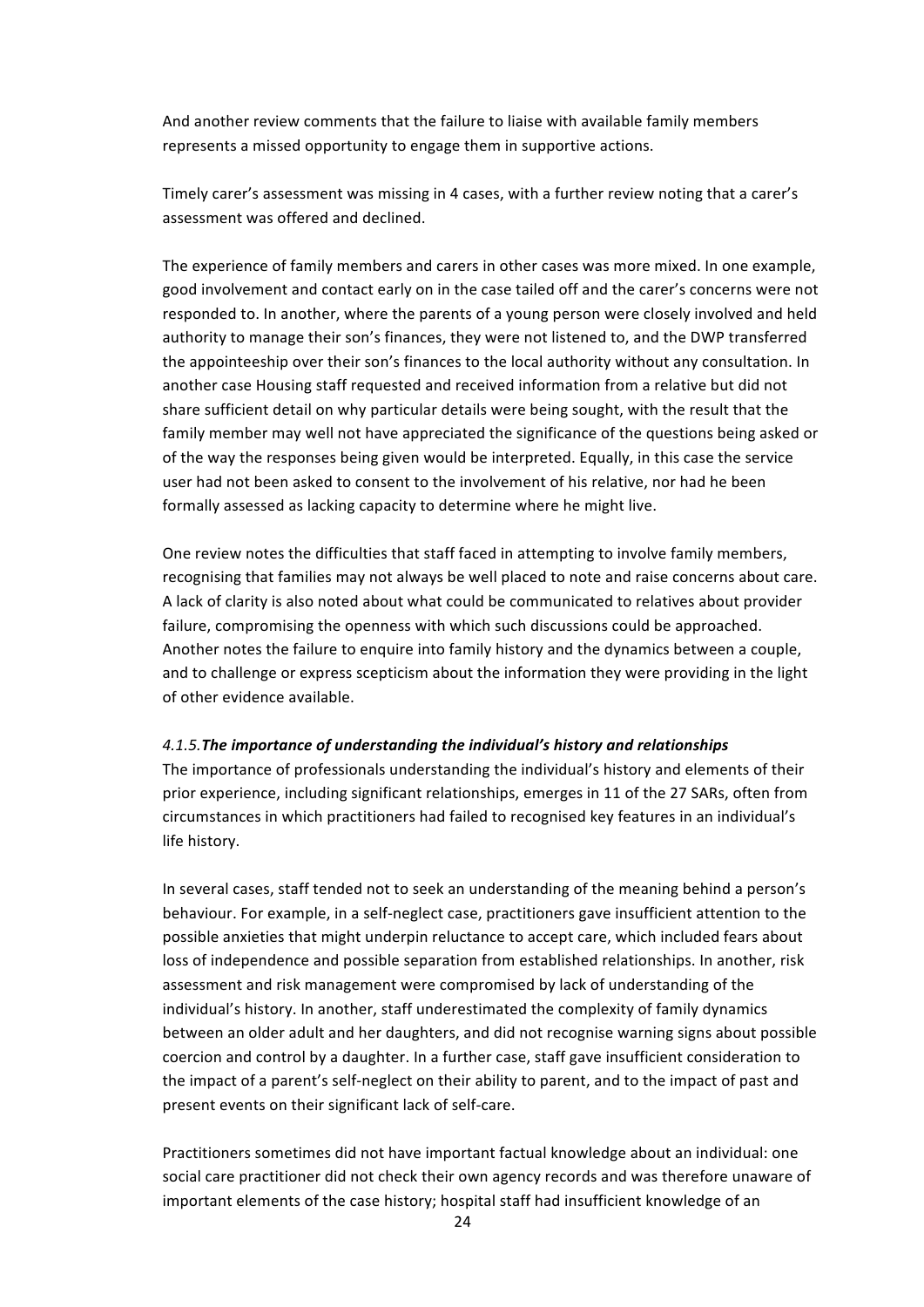individual's moving and handling requirements, and of their fear of hospitals as a result of previous experiences; a social worker was unaware of the status of a relative who was a financial appointee.

In other cases, historical information was known but not taken account of. In one case, staff historically providing long-stay institutional care had transferred with the individual to a care home environment, and entrenched patterns of institutionalised care had continued, with insufficient recognition by commissioners of their impact on the individual. In another, where one resident carried out a number of assaults on another, staff did not take into account a perpetrator's history of assault in other settings, and therefore did not view the assaults as a recurring pattern. Reviews in another case did not take account of the person's known history, or of previous encounters with a particular agency, both of which would have affected present engagement.

## **4.1.6.** Challenges of engagement

SAR reports commonly mention challenges relating to how practitioners engaged with the individual. In 9 of the 27 cases, significant learning is drawn out about this aspect of practice. A recurrent theme was that staff gave up too soon and in some cases avoided engaging with certain aspects of an individual's situation. In one case, statutory services had not sought engagement with an individual over his use of alcohol, leaving direct care workers, who had succeeded in building a relationship with him, exposed without guidance on working with his alcohol use. In another, a relative felt that care home staff had given up too easily on encouraging the older person to participate in activities. When a Housing Department shared with Adult Social Care their concerns about an individual, the referral resulted only in a phone call, during which the individual declined assessment and no follow-up took place. In a further case, some agencies only offered appointments on their own territory, not taking account of barriers to attendance, and did not follow up missed appointments. In another, the professional network communicated with an adult daughter rather than with the individual herself, accepting the daughter's reassurance that nothing was needed, and missing opportunities to gain the individual's own perspective on what in fact were complex family dynamics.

In four cases, the SAR comments on the absence of any strategy to secure engagement. In one this was driven perhaps by the professional network's uncertainty about the nature of the relationship between two women who lived in the same household, leaving it unexplored for fear of getting it wrong. The absence of strategy, and of open discussion about the relationship, was compounded by care providers spending too little time with the individuals, raising questions about levels of skill and training. In another, even sustained lack of engagement with a range of agencies did not trigger any discussion between them of alternative ways forward. In the third, the lead professional was strongly criticised for a lack of engagement with, and commitment to, the individual. In the fourth, warning signs about depression and self-neglect were not addressed; neither the individual nor his partner were challenged appropriately about evidence of the consequences of a significant lack of self-care, as a result of which there was no treatment plan.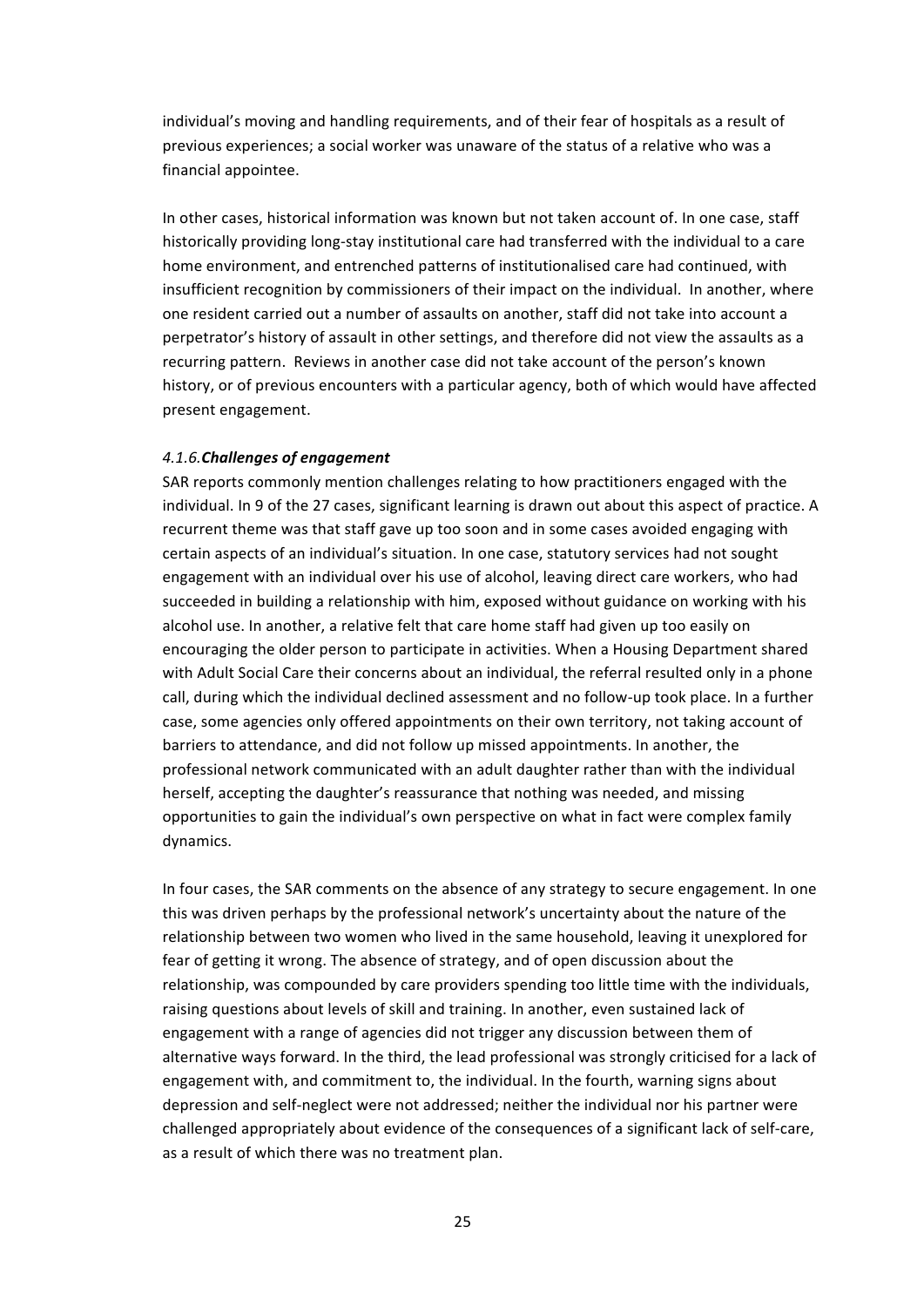On a more positive note one SAR notes feedback from family members about how attentive and kind care home staff had been with their relative. And another comments positively on the consistency of support offered from a young person's adviser and from drug and alcohol service staff.

Continuity of personnel emerged in several SARs as an important factor that supported or inhibited engagement. A care management model of workflow in Adult Social Care - in which short-term assessment and care planning was followed by a case being closed or made dormant pending review - drew comment. One review of a self-neglect case notes that care management impacted negatively on the development of trust through which more assertive and persuasive interventions could have been delivered; another comments that the absence of continuity meant that Adult Social Care were unaware of changing needs triggered through a rapid decline in the individual's health. There were more positive examples of how team practice had been adjusted to allow continuity, one review noting how this flexibility had promoted good engagement with the individual, and another how the nature of risk in the case had persuaded management to allow it to remain open in order to facilitate continuity of worker. A GP practice had changed its rota system for care home visits to improve continuity of doctor for the residents. An individual in one case had responded very well to familiar care staff, allowing them to attend to an intimate care need that he had refused to allow healthcare staff to view. But the loss of his regular worker caused him considerable distress.

## *4.1.7.Focus on relationship*

While relatively few SARs specifically refer to relationship-based practice, the quality of the relationship with the individual is implicit in the learning that emerges above, particularly in the focus on making safeguarding personal, understanding an individual's history, and seeking positive engagement over time. One SAR comments on how an initially good relationship between the individual and care workers in the care home deteriorated as her dementia progressed, with no reassessment of risk and needs. Two others refer to the absence of focus on building a relationship with the individual, in part because of the way in which workflow was organised (explored further in the following section). In another case, conversely, workers showed a high level to commitment to retaining engagement as circumstances changed. And again in another case in which a distressed individual had to attend hospital, a care worker who knew him accompanied him, the SAR noting this as good practice.

One aspect of relationship-based work is the question of how the relationship dynamics between family members are addressed by practitioners working in the case. In one example involving a mother and son, the power imbalance between them was recognised, but no work was undertaken to address it. In another, those providing care did not understand the relationship between two people living in the same household, and the impact of that relationship on how the two individuals related to professionals was not taken account of. In a third, the relationship between a husband and wife was not openly explored, and how this might be impacting on their parenting and on the husband's significant self-neglect.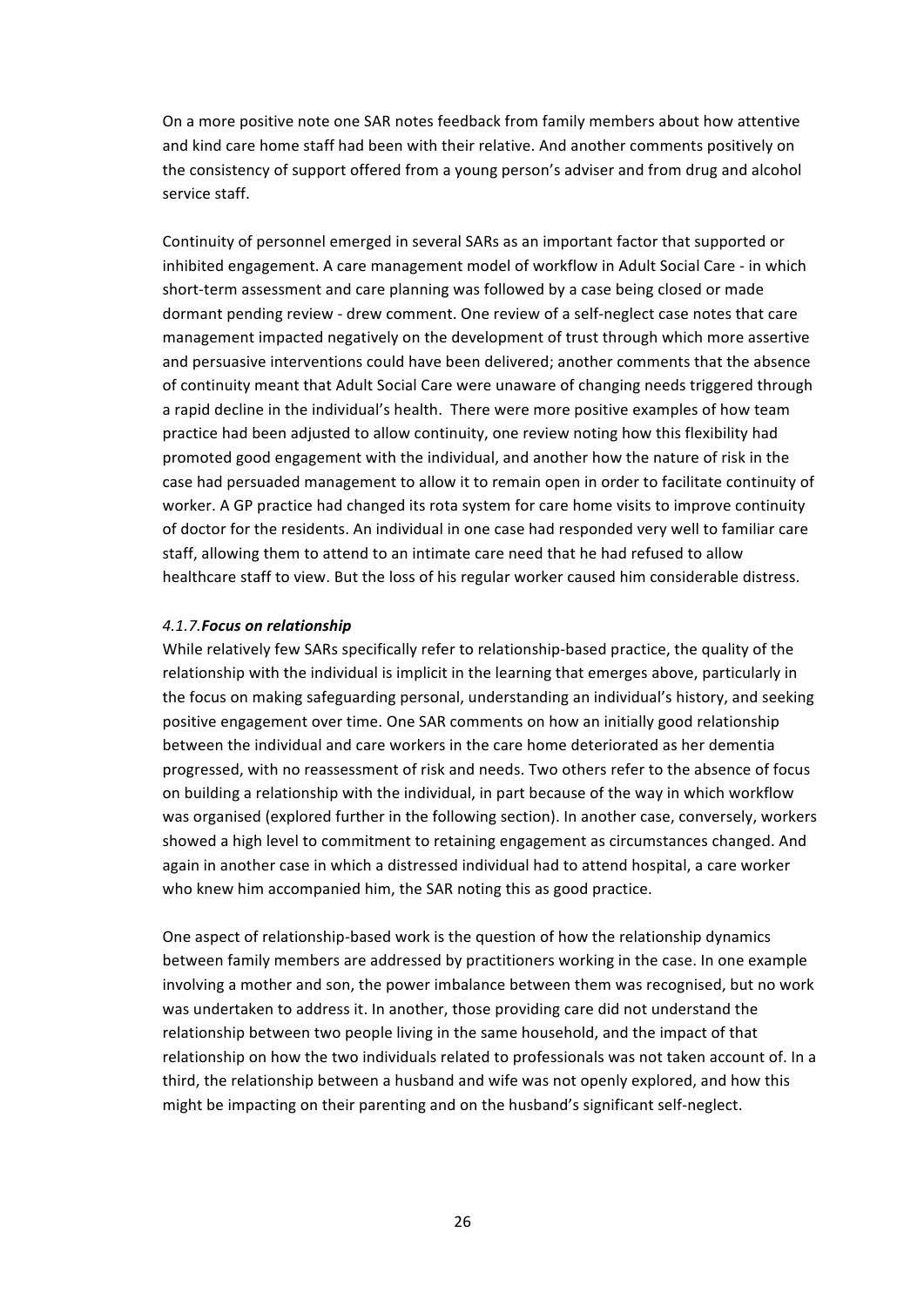## *4.1.8.Single but important elements of direct practice*

In addition to the notable themes above, individual SARs noted a range of individual circumstances. While they do not constitute repeat patterns across a number of SARs, they are nonetheless important practice considerations on which to report.

*Transition from children to adults' services:* One SAR in the sample discusses the transition of a care leaver to adult services. It notes that the young person's case was routinely reviewed by children's services, but there was no joint action plan, her mental health needs were not understood or appropriately responded to, and patterns in her behaviour were not addressed.

*Practitioners' fears of violence*: One SAR notes that practitioners felt at risk of verbal and physical violence, and comments that their fears were not explored at the time.

Lack of specialist understanding: In one case, the SAR notes that practitioners lacked specialist understanding of the impact of severe constipation and bowel obstruction.

*Failure to follow care plan*: In another case, staff failed to follow a care plan requirement for the individual to sleep in a particular position, resulting in death through suffocation.

*Poor quality of annual review:* One SAR notes how an annual review was poorly conducted; only the care provider was invited, no documentation was requested from other agencies, no preparation was undertaken with the individual, and the review recorded erroneous information about a critical element of the individual's daily needs, directly related to the circumstances in which he died.

## *4.1.9.Concluding comment on learning about direct practice*

One feature of direct practice was conspicuous by its absence in the learning noted in the reviews. Only one review makes any comment about how ethnicity was addressed in practice, noting that the agencies involved did not identify the racial, cultural, linguistic and religious identity of the individual due to their limited contact with him. This mirrors the absence of ethnicity as a feature of the noted characteristics of the cases in question, and is worthy of further exploration in terms of SAR quality: is it the case that there is nothing to be learnt about how ethnicity is addressed in adult safeguarding in the remaining 26 cases, or does this represent a missed opportunity for learning?

## **4.2. Domain 2: Organisational features that influenced how the practitioners worked**

The second domain of learning that emerged from the SARs relates to a range of factors within the internal workings of agencies, which affected how practitioners in those agencies were able to work. The themes in this domain are records and recording, safeguarding literacy, management oversight, resources, supervision and support, organisational policies, legal literacy, agency culture, staffing levels and market features.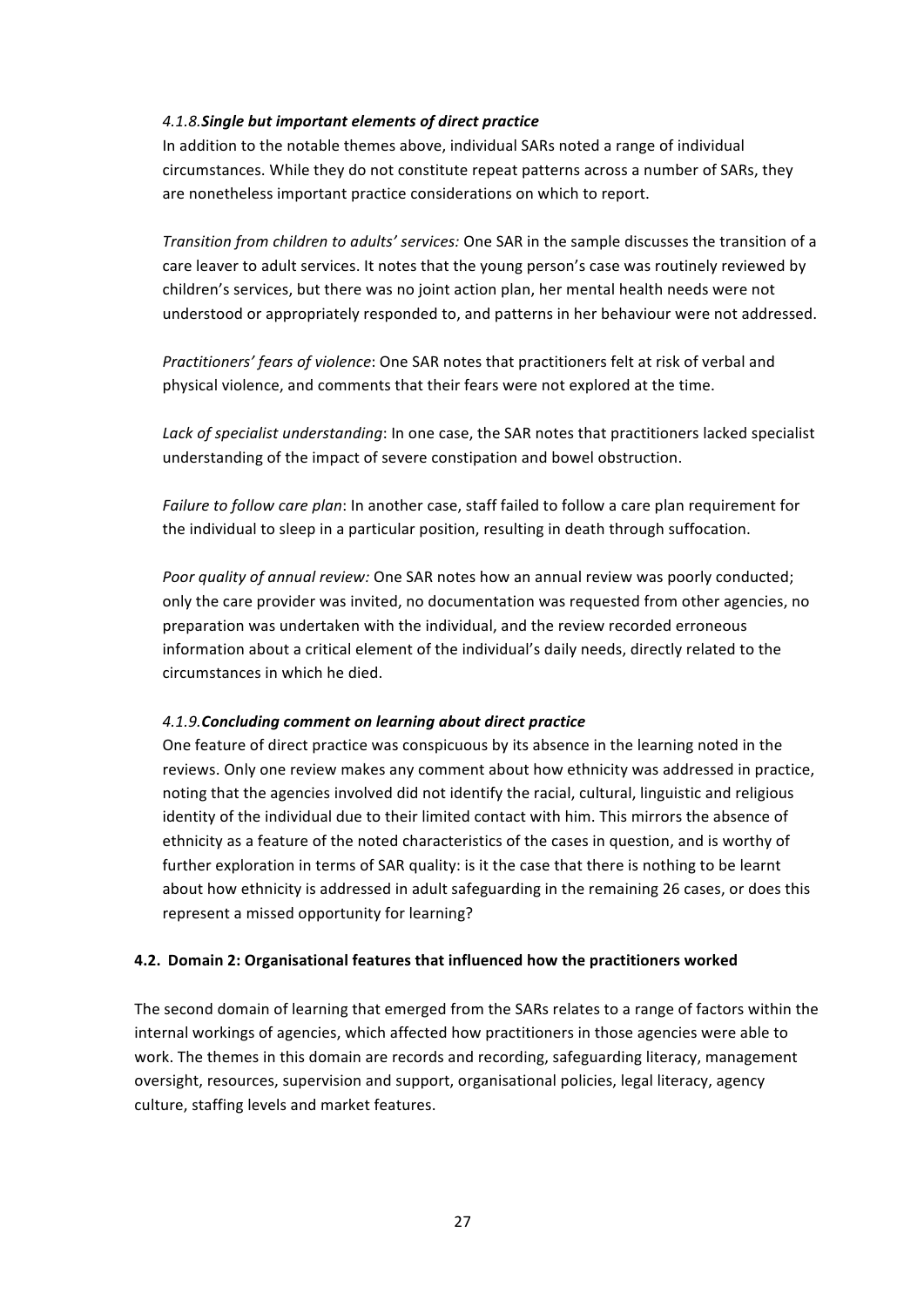#### *4.2.1.Records and recording*

Nineteen of the 27 SARs identify learning about how practitioners record their work, or how the organisation provides them with recording systems and processes. The issues were diverse, but a common theme was an absence of key information in the case record.

One agency's records contained too little information about a significant best interest decision. The individual's learning disability passport in the same case lacked important information, and was not routinely available when he had medical and health appointments. In another case, an unclear discharge summary meant that Community Nursing service were confused about whether services should be resumed, a situation compounded by what the SAR describes as a convoluted and cumbersome administration process that relied on paper and email communications. In another, standard assessment tools had not been used, and the record of assessment was therefore out of line with expected protocols. In the same case, heath records contained divergent information, care and treatment plans were not updated, and the discharge summary held limited information, with no detail of treatment for ulcers. The care home had not kept a daily nutritional log, so weight loss was not evidenced and therefore the opportunity for timely referrals to specialists was missed. In another case, involving multiple hospital admissions, transfer summaries were not available in all cases. In another case, the report from a hospital to a GP contained only some of the available information about a person's lack of self-care. And a further SAR notes that referral forms by a GP were not completed thoroughly, and that reports to the allocation decision panel did not contain a comprehensive needs assessment.

In some cases, records were simply missing. One SAR notes an absence of clinical notes in 20% of all Community Nursing visits. Appointments were not always recorded in the home notes, resulting in the patient being uncertain when a visit was due. And the way in which some visits were recorded on the electronic database implied that the patient had been seen when in fact they had not. The shortcomings had not been picked up by the organisation's quality assurance mechanisms. Another SAR notes that a tissue viability nurse visit could not be confirmed from the records. Inaccuracies were observed too. One SAR provides examples of inaccurate recording and of delays in uploading information, resulting in records that were at key points out of date. Delay in transferring information between GPs in another case meant that those involved lacked information about the case history and current concerns. In a further case, a hospital had 5 different addresses for a patient; incorrect entries were not corrected (and were supplied to other agencies) even when it was known they were wrong, and the patient was finally discharged to the wrong address.

Records did not always provide a clear audit trail on decisions made. The records in one case did not indicate why an individual had been placed in a sleeping position that contravened the established care plan. In another, there were no recorded minutes of a hospital meeting held after the individual's death, at which a decision was taken not to conduct a serious incident investigation. In a further case, it is unclear how an allocation decision panel reached its decision against the criteria set out for the operation of its decision-making.

Sometimes records did not play a role in on-going decision-making. In one case, a senior practitioner took a decision to close a referral that a social care assistant had escalated, when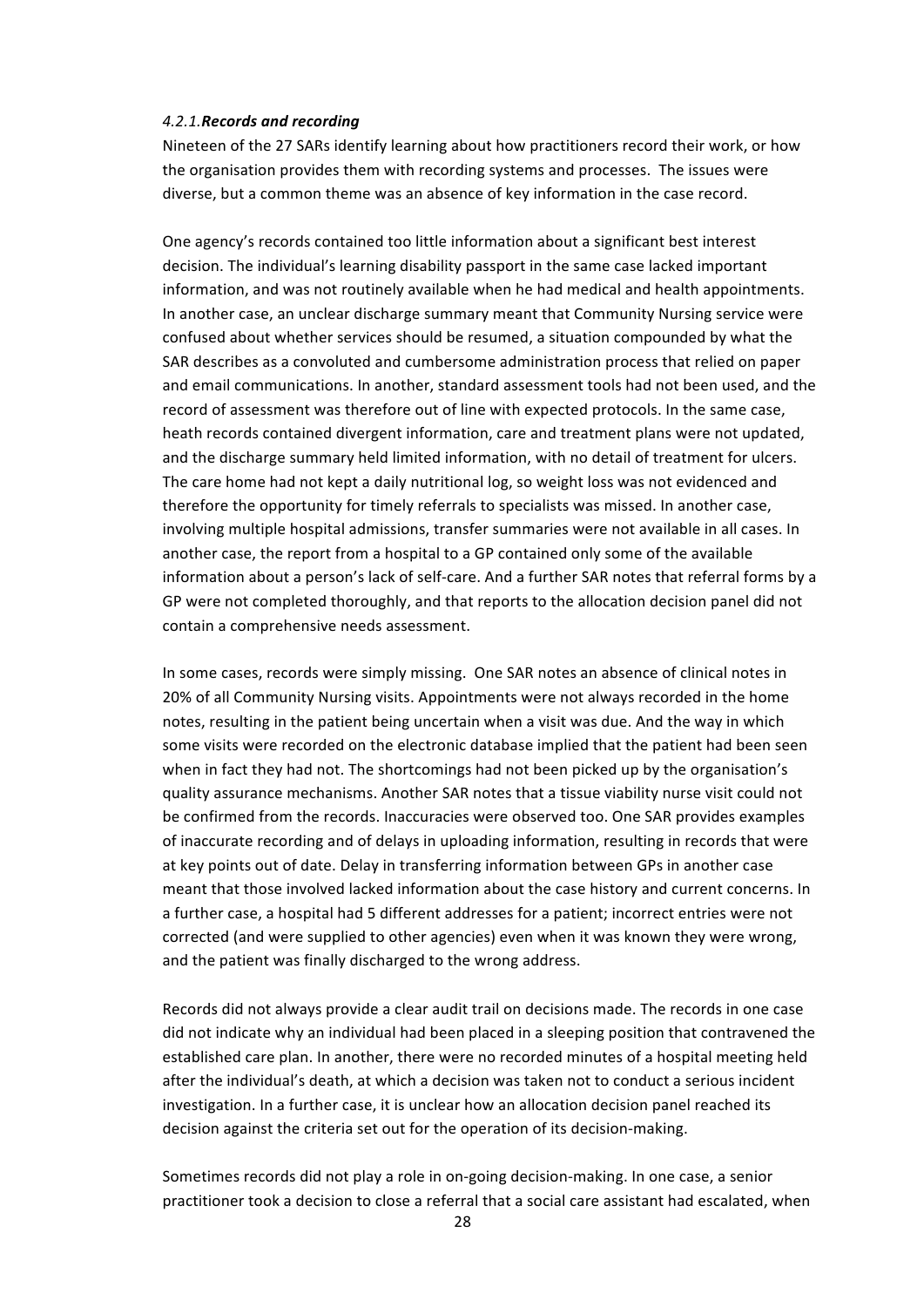agency records if consulted would have shown a clearly emerging pattern of concern. Poor recording of detail in another case meant that issues of concern were not picked up or followed through, and in a further case too inadequate recording militated against the emergence of a cumulative picture of risk. In a further case, basic information was missing in care plans and was therefore not available to domiciliary carers.

Technology also featured in the learning about records. One SAR notes that Adult Social Care systems did not make it possible to match up cases in which a common friend/carer was implicated, where similar issues of neglect/self-neglect were part of the picture in both cases. Another observes that a database had not matched up records of two clients who were in fact the same client using different names. In another case, the SAR notes that the Adult Social Care case record system was difficult to follow, to cross-reference and to refresh. And in a further case, the local authority did not have a system that could alert staff to the fact that the restart of a meals-on-wheels package had not been activated. Hospital IT systems featured in two cases: in one, the system did not enable a safeguarding flag to be attached to a patient's record; in the other, a safeguarding referral made by the hospital on the person's admission from a care home was not linked to the patient's record, so there was no trigger for reflection about the wisdom of discharging him back to the same home. In a further case, the absence of photographic evidence in records made tissue viability tracking and treatment difficult.

#### *4.2.2.Safeguarding literacy*

Sixteen of the 27 SARs raise concerns about the extent to which agencies and their staff had knowledge and confidence in safeguarding matters. Failure to recognise a presenting picture as cause for safeguarding concern was a common feature in a number of cases and across a number of agencies, including Adult Social Care, Community Nursing, care homes, healthcare agencies, sheltered housing providers and homecare providers. Often formal safeguarding processes had therefore not been used.

In one case, the absence of safeguarding alerts was attributed to staff not having been given guidance or training subsequent to self-neglect being included in adult safeguarding on implementation of the Care Act 2014, and to the individual not fitting with the dominant profile of people who self-neglect. In another case, independent providers deferred to the views of the statutory agencies rather than pursuing their concerns. In another, a reviewing officer who became aware of parents' concerns about mismanagement of their son's affairs attempted (unsuccessfully) to resolve the issues individually rather than ensuring that a safeguarding response was provided. In another, the local authority's risk assessment process had not identified self-neglect as a safeguarding issue. In a further case, neither the tenancy management officer nor managers, when notified about an individual's suicidal thinking following their refusal of his tenancy application, considered passing concerns on to other agencies. Another SAR observes that no cumulative overview of risk was taken; missed appointments at a health centre did not result in any proactive follow up, and Adult Social Care did not follow up concerns that the individual was not coping at home, resulting in missed opportunities to trigger a safeguarding response. One SAR observes that a service user's complaint to the care agency that care workers stole his money was not raised by the agency as a safeguarding referral, nor did the housing provider invoke safeguarding processes when suspecting that a former care worker was visiting the individual and engaging in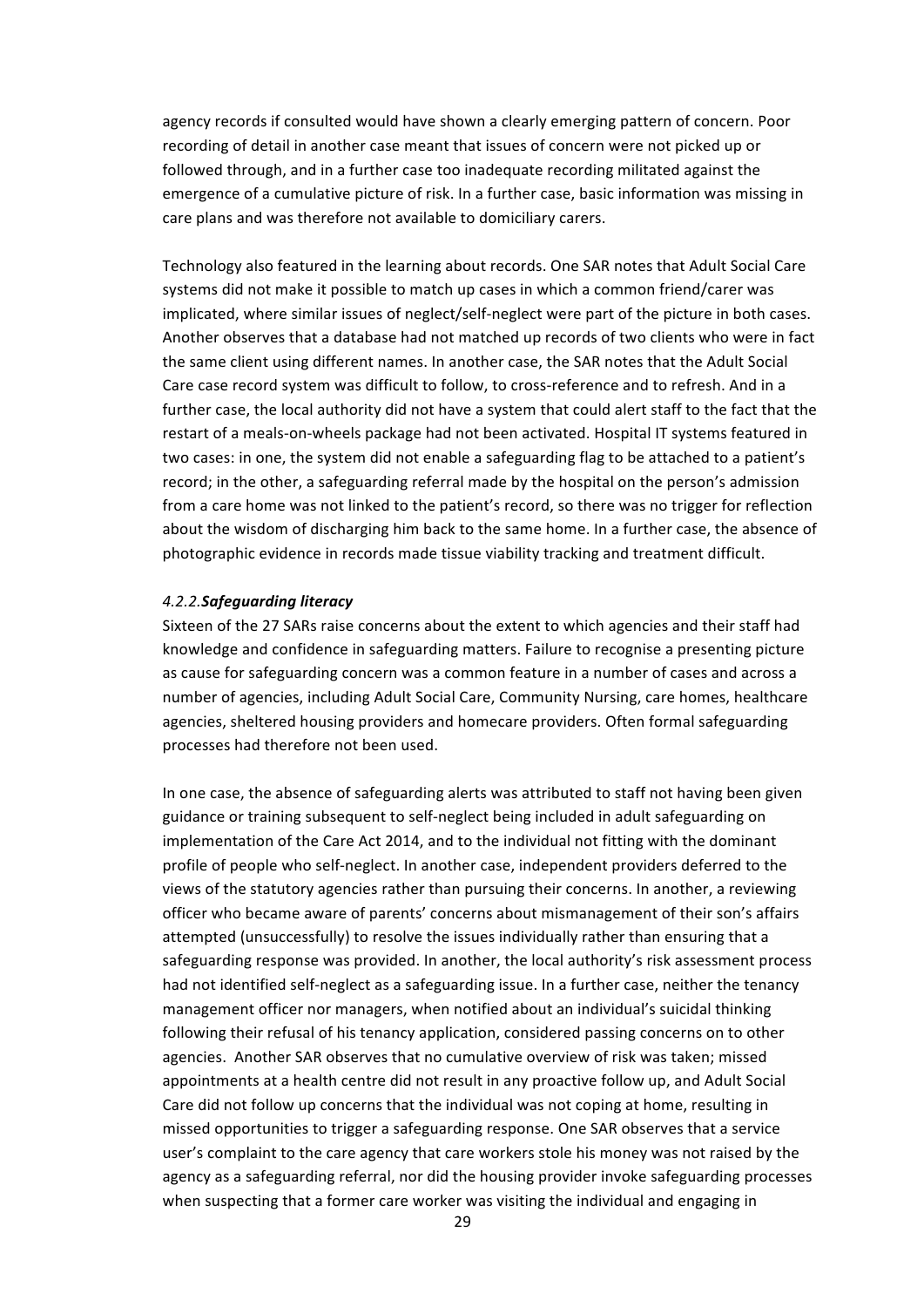financial abuse. In this case, only 4 of 7 safeguarding concerns were raised as safeguarding referrals. Another SAR, reviewing assaults by one residential home resident on another, found that the incidents were dealt with under a care management framework rather than a safeguarding framework. In this case there were delays too once the need for safeguarding was recognised, as only certain staff had the authority to make referrals. Serious omission is noted in a case involving a man admitted from a care home to hospital with tissue necrosis, following a period in which no care workers, visiting professionals or family members had raised questions about his lack of improvement, or (latterly) about the smell (which was immediately noted by ambulance crew) and where either the GP or Community Nurses could have escalated concerns to a multiagency meeting.

In other cases, safeguarding referrals were made but not responded to. In one case, section 42 referrals were merely passed to Adult Social Care team staff who were already trying to engage with the individual; they were not used to prompt an enquiry, or any multiagency consideration of risk. But both Adult Social Care and Mental Health services withdrew when they were unable to engage and, despite numerous alerts, safeguarding risks were therefore not explicitly considered. In another case, the logic of a hospital having raised a safeguarding concern about the condition in which an individual was admitted from a care home was not pursued, as he was discharged to the same home without any protection plan in place. In a further case, a safeguarding referral about an individual in hospital was closed after an initial conversation with the ward whose actions were the subject of the alert, without any attempt to triangulate information from others who would have provided a less reassuring perspective on the situation. And in a case involving a safeguarding referral about assaults in a residential home, contracts and commissioning within the local authority were not advised of the concerns. 

More positively, one SAR notes that both the Ambulance Service and the hospital raised appropriate safeguarding concerns when an individual was admitted in a state of significant self-neglect, resulting in the implementation of a protection plan. And another comments positively on Ambulance and Community Nursing staff raising referrals about an individual's deterioration into self-neglect, including possible neglect of his pressure areas by care workers. The provision of feedback to referrers on the outcome of enquiries was noted as good practice. Finally, illustrating again the mixed picture, Police and Ambulance personnel were diligent in raising multiple safeguarding alerts regarding a young person at risk but none of these were investigated by the safeguarding adults team; all alerts were passed on to those attempting to support the individual through transition from leaving care and no multi-agency review was triggered of incidents that formed a repeating pattern.

#### 4.2.3.*Management oversight*

Thirteen of the 27 SARs draw attention to the importance of management oversight of practice in high-risk situations. In the one example of good practice, managers were involved in case discussions with a social worker, and demonstrated flexibility to enable the case to stay open to ensure continuity of practitioner.

Where management oversight was problematic, this was linked to a number of issues: the absence of systems that could alert managers to error or omission; the degree to which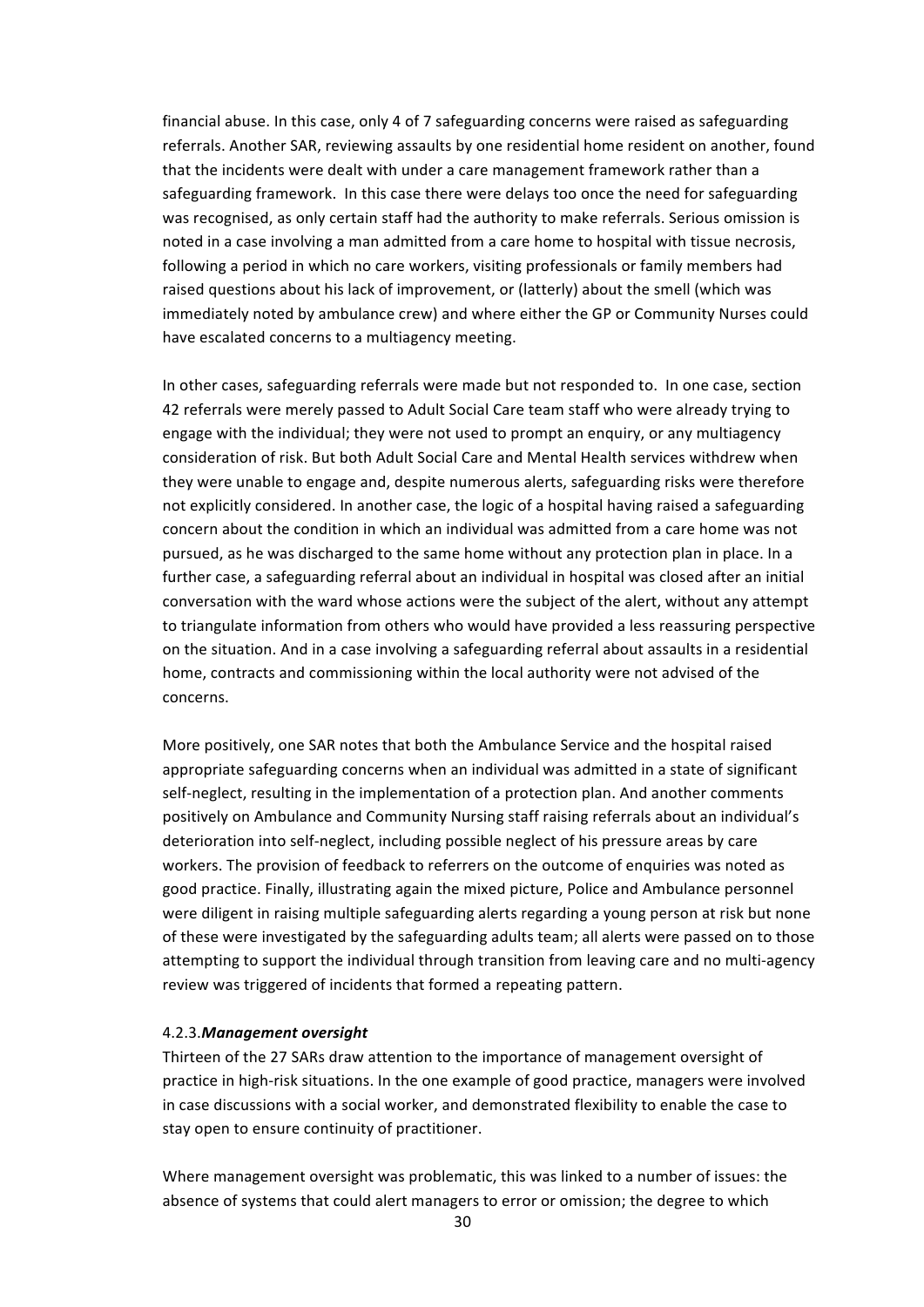managers were proactive in scrutinising practice; and whether practitioners themselves escalated cases for managers' attention. In one example, the organisational context for practice within the local authority in question was described as being marked by failures in service management and leadership. This was compounded by a failure on a housing provider's part to implement the recommendations from a previous fire risk assessment, and a lack of clarity about fire evacuation procedures. In another case, there was no management oversight of care and treatment plans, or coordination of the work of a number of different healthcare practitioners. There was lack of oversight too of prescribed medication. In a further case, care home managers did not ensure an appropriate standard of cleanliness, raising concerns about infection control and other matters relating to residents' health. And in two others, managers did not review practitioners' decisions, nor did managers offer support to staff with challenges such as service refusal, or dilemmas of capacity, consent and choice. Elsewhere, the absence of robust systems for auditing case records left unchecked a pattern of service failures on the part of practitioners, and the scale of the shortcomings in how healthcare was provided did not emerge until the SAR was undertaken.

In one case, where practitioners in Housing services were charged with implementing a new allocation of tenancy policy, managers did not provide adequate scrutiny at a time of change, and therefore did not identify the absence of assessments of need and risk; reports were not scrutinised, and there was therefore no discussion or challenge.

Equally there are examples of practitioners' failure to escalate concerns to managers. In one example, risk management strategies were producing no change and risk therefore remained high, but managers were not alerted. In another case, managers were not well informed about the challenges posed by a commissioning gap in relation to complex mental health needs of young people. In another, in which a client's financial affairs had been mismanaged, any one of a number of untoward events could have alerted those involved to a level of concern that required escalation, but none took place, raising questions about how organisations ensure that a sequence of small worries, routinely absorbed in daily practice, can be recognised as a pattern that requires escalation: how many ambers does it take to make a red?

Conversely, escalation did not always produce a satisfactory management response. One SAR found that staff had appropriately escalated concerns about an unsafe discharge (although the decision was conveyed to the ward too late to prevent it). However, the hospital's response was to allocate the investigation to the medical practitioner who had been directly involved in the decision to discharge the patient, which the SAR notes as a conflict of interest and poor governance on the part of the hospital.

#### *4.2.4.Resources*

Thirteen of the 27 SARs identify learning relating to how an absence of resources had impacted upon the cases reviewed. In one case it is noted that lack of resources hindered healthcare provider input. In a further example, Community Nursing workloads were stretched, and the capacity of the service was severely limited, with requests being made to commissioners for further funding. One SAR notes that the required moving and handling equipment was not available in a hospital emergency department. Another notes there were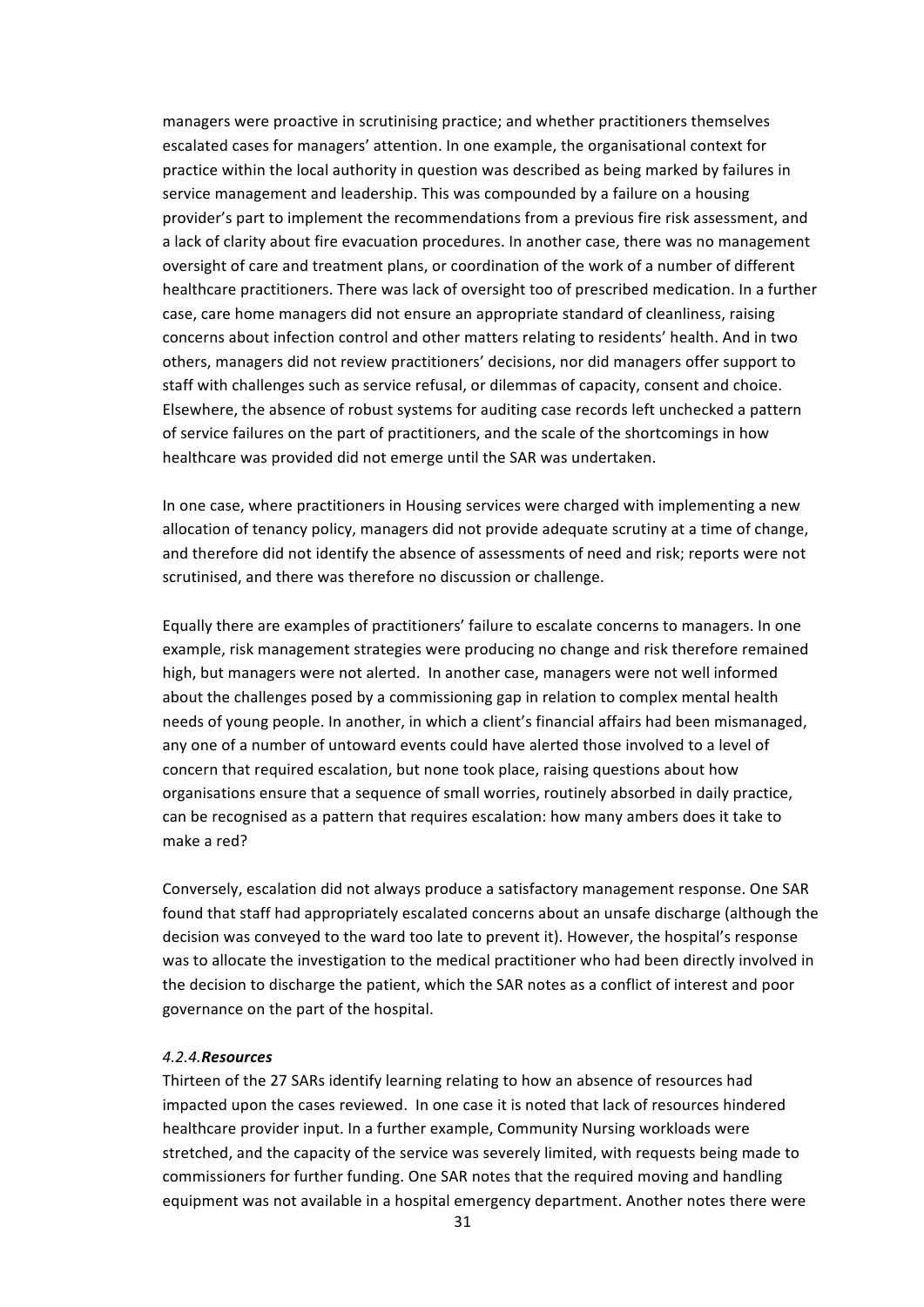inadequate supplies of catheters and pads, and points to the need to recognise the constraints under which organisations are operating. A further SAR observes that a shortage of administrative staff meant a serious delay in notifying a GP that a patient was been transferred back from hospital investigations, and reorganisation in Adult Social Care resulted in a backlog of assessment, where there was no strategy to deal with priority referrals.

In some cases, lack of resources was attributed directly to financial constraint. One SAR comments that Adult Social Care in one case was unwilling to exceed a notional maximum care package spend even though the level of care was not meeting the individual's needs. Recommendations that a care package should accommodate the need for the individual to be repositioned periodically were not met, and referral to the Clinical Commissioning Group for continuing healthcare assessment did not receive a timely response. In a further case, the impact of austerity measures on the care home limited the opportunities available to the individual, and thus his quality of life.

Time as a resource was sometimes in short supply as a result of service demands. The demands on Adult Social Care mentioned in one case included a significant rise in work relating to the Deprivation of Liberty Safeguards, the appointment of temporary managers, and the collapse of a rota for best interests assessments, with no arrangements put in place for social work supervision. In another case, there was a significant gap in OT provision. In a further case the SAR notes concerns that a newly established risk panel may be unable to respond quickly due to a high level of demand, and identifies the need for adequate resourcing of this route for decision-making. The benefits of a system for GPs to discuss cases with Adult Social Care were apparent, but it was recognised that resources were not available to roll this out across the borough.

A further kind of resource shortage related to a lack of specialist placements. In one case, the report noted a shortage of suitable provision for very troubled young people, and particularly of services that could reach out and sustain involvement in the face of erratic engagement. In one case, the individual had been moved first from an acute psychiatric ward and then from another hospital due to pressure on beds in both institutions; the local authority, responding to pressure from the hospital, was obliged to make a placement that was not suitable, because the availability of resources for people with dementia did not match the different needs they exhibit – what the SAR terms a lack of 'requisite variety'.

Finally, staffing as a resource draws comment in two SARs: in the first, Emergency Department staff had been unfamiliar with the needs of a learning disabled man with complex needs. The second notes that not all Housing staff had been trained in a new allocation procedure, resulting in a lack of clarity about the content and structure of required reports for allocation panel.

## *4.2.5.Supervision and support*

Ten of the 27 SARs highlight learning that relates to supervision and support of staff. In one case, good supervision practice was noted: while care home support workers had no formal qualifications, they did receive supervision, and although not trained in catheter care they were supervised when attending to this.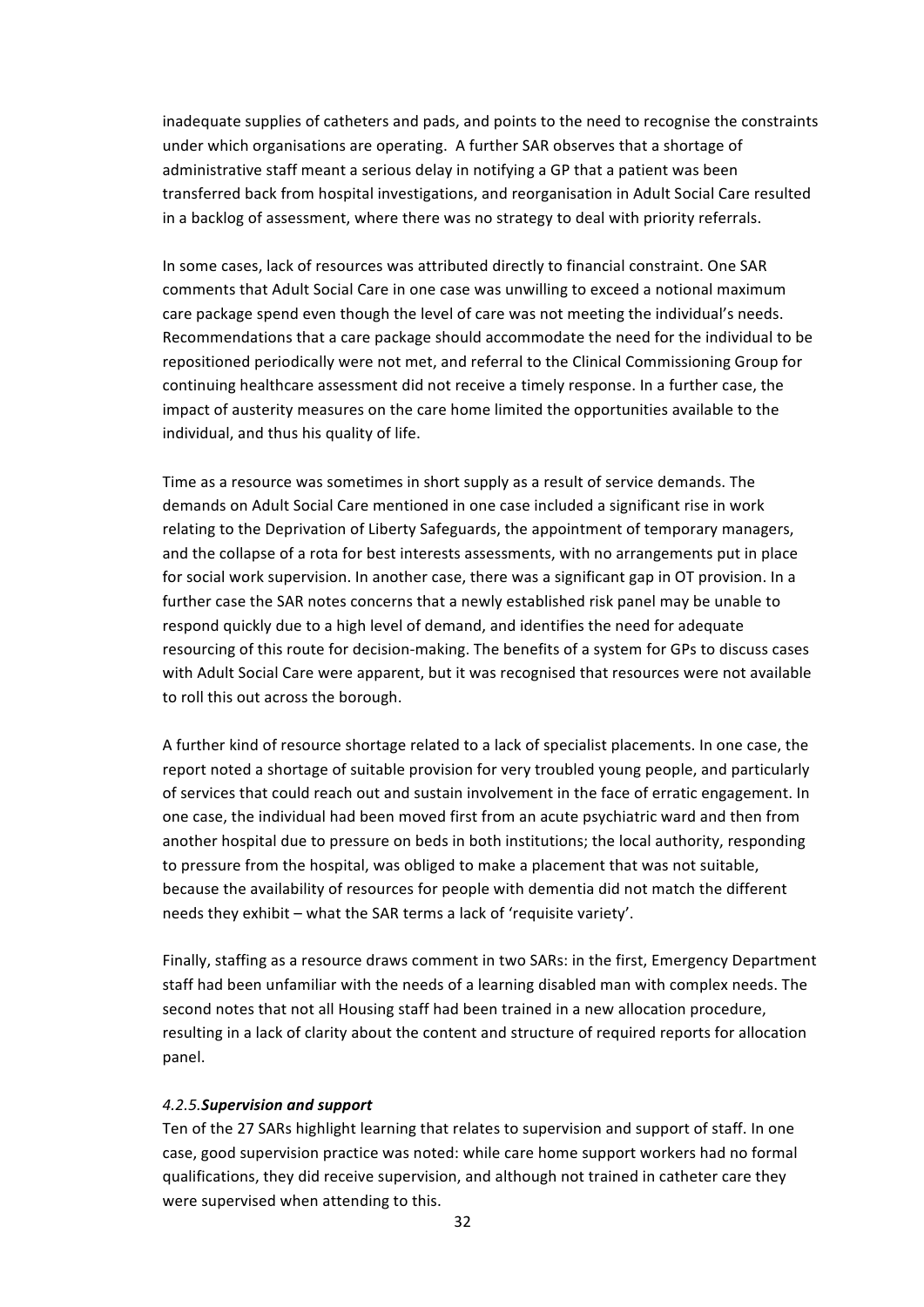The absence or inadequacy of supervision draws comment in three cases. In one example, a care home agency failed to see that the care worker required supervision and the social worker in the same case received little supervision also. In another case, supervision of Housing staff is described as 'light touch'. Elsewhere, the supervision provided focused more on the role of services than upon the possible reasons for an individual's behaviour; the SAR noted that it seemed not to be used to reach for any understanding of the situation, or to develop a plan for addressing the challenges.

There is concern about the disappearance of supervision records when staff leave the employment of an agency. In one case, such records were not available after the worker's departure, and thus could not form part of the continuity of decision-making in the case, or contribute to a clear audit trail. The supervisor also had been a locum employee and had left by the time the SAR was undertaken. The same SAR notes that the IT system held no record of the manager having agreed actions with the social worker, or of ascertaining that agreed actions had been completed.

In some cases, discussion of supervision of staff is linked to the question of whether staff possessed appropriate knowledge and skills. One SAR comments that the Police must ensure that officers investigating cases of harm to an individual must possess knowledge relevant to the key features of the case in question. Others note concerns about whether staff had adequate training in infection control, possessed sufficient knowledge about pressure ulcers, were confident about how to respond to fabricated illness, or had been trained in dementia care. In one example, a social worker who did not understand the process of financial appointeeship failed to take appropriate action to inform herself. Here, while supervision was seen as the responsibility of management, practitioners were also expected to monitor their own knowledge and seek advice where necessary.

The need for better support for staff was also recognised. One SAR acknowledges that staff can feel powerless, anxious and frustrated in high-risk cases, and another comments on the need for staff to be supported through the pressures to find suitable placements for people with complex and high risk needs. In another case, the SAR notes that staff are still struggling to come to terms with the individual's death, and yet another identifies the need for staff to have time and support to reflect on their experience, raising important questions about how staff are supported to manage the impact of their work. In a further case, care home staff were not well supported to observe changes in the individual's health, and to challenge health practitioners. In addition to supervision, multiagency high risk case panels were seen to provide a significant source of support in challenging cases.

#### *4.2.6.Organisational policies*

Ten of the 27 SARs comment on organisational policies. In some cases, an organisation had not adhered to policy or guidance. In one case, the annual health check process did not comply with NICE and Royal College of General Practitioners' guidelines; care home staff did not raise deterioration in health with the GP, and equally did not challenge changes in medication that a GP made without seeing the individual. In another, the home care provider did not follow the agreed protocol for notifying Adult Social Care of failed visits.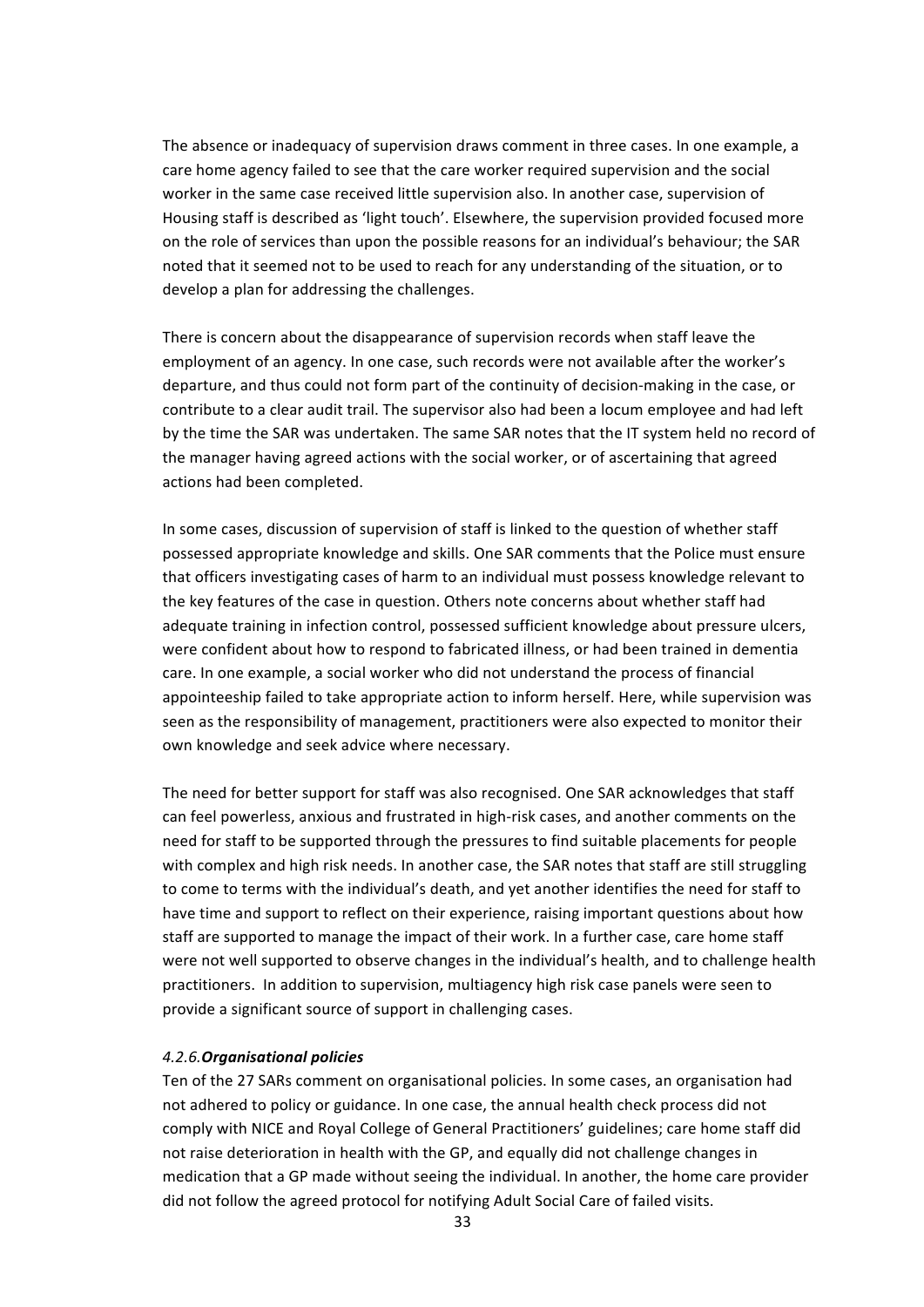In other cases, the concern is about a lack of, or unclear policies and guidance. One SAR notes that the safeguarding policies of the Housing Department were out of date, dating from before the Care Act 2014. Another SAR comments that pressure ulcer guidance was not available for care staff, and that guidance was missing also on how staff should balance user choice with a duty of care. In another case, an unclear complaints policy led to the local authority failing to respond to a complaint from an individual's parents; this led to the involvement of a solicitor, and ultimately to a Court of Protection application. Another observes that policies for, and approaches to, transition planning did not seem able to accommodate a case of such complexity, and no guidance was available for staff on working with suicide risk. In another case, a new approach to tenancy allocation was causing confusion among staff, and was not fully embedded; procedures were still under development. In a further case, the SAR notes a lack of guidance on what can be communicated to relatives in cases of provider failure. Another notes that the recent introduction of a 'no reply' policy, triggered when a service user could not be seen, would have changed the approach taken to the individual in question had it been available at the time.

In one case, organisational policies compromised the quality of a Community Nursing Service: 'weekly visits' (in the sense of once every 7 days) were construed as meaning 'a visit in every week', potentially leaving a gap of longer than 7 days. Single nurse visits were sometimes scheduled when it was known that two nurses were necessary for the provision of care, care agency staff were not informed of planned visits so could not facilitate attention to his skin by waiting to dress him until after the nurse visits, and the service lacked a system for ensuring that all nurses visiting were aware of key codes that would enable entry.

One SAR makes the positive comment that assessment tools provided for staff under the organisation's risk assessment policy were flexible enough to be adapted and used in line with professional judgement rather than having to be applied rigidly

#### *4.2.7.Legal literacy*

Eight of the 27 SARs draw attention to the level of legal literacy shown by the organisations involved. Shortcomings included: an absence of carer's assessment; failure to identify the need for statutory safeguarding responsibilities to be carried out; failure to consider options for imposing interventions in the absence of the individual's agreement: absence of knowledge in both a social work team and the client affairs department of a local authority about legal provisions for financial Appointees and Deputies, alongside a failure to ask for advice; and poor understanding about the IMCA service and about the need to appoint an IMCA during the safeguarding process. One example points to wrong advice given to a relative about the potential for appeal against a housing allocation decision, and a breach of administrative law through failing to give reasons for the decision. In the same case, Adult Social Care did not comply with legislation and guidance on timely, person-centred assessment of eligibility for care and support. Another SAR notes that legal provisions in the Mental Capacity Act 2005 (wilful neglect), the Serious Crime Act 2015 (coercive and controlling behaviour) and the Criminal Justice & Courts Act 2015 (wilful neglect or ill-treatment) were potentially relevant in the case in question and should be considered. In another example,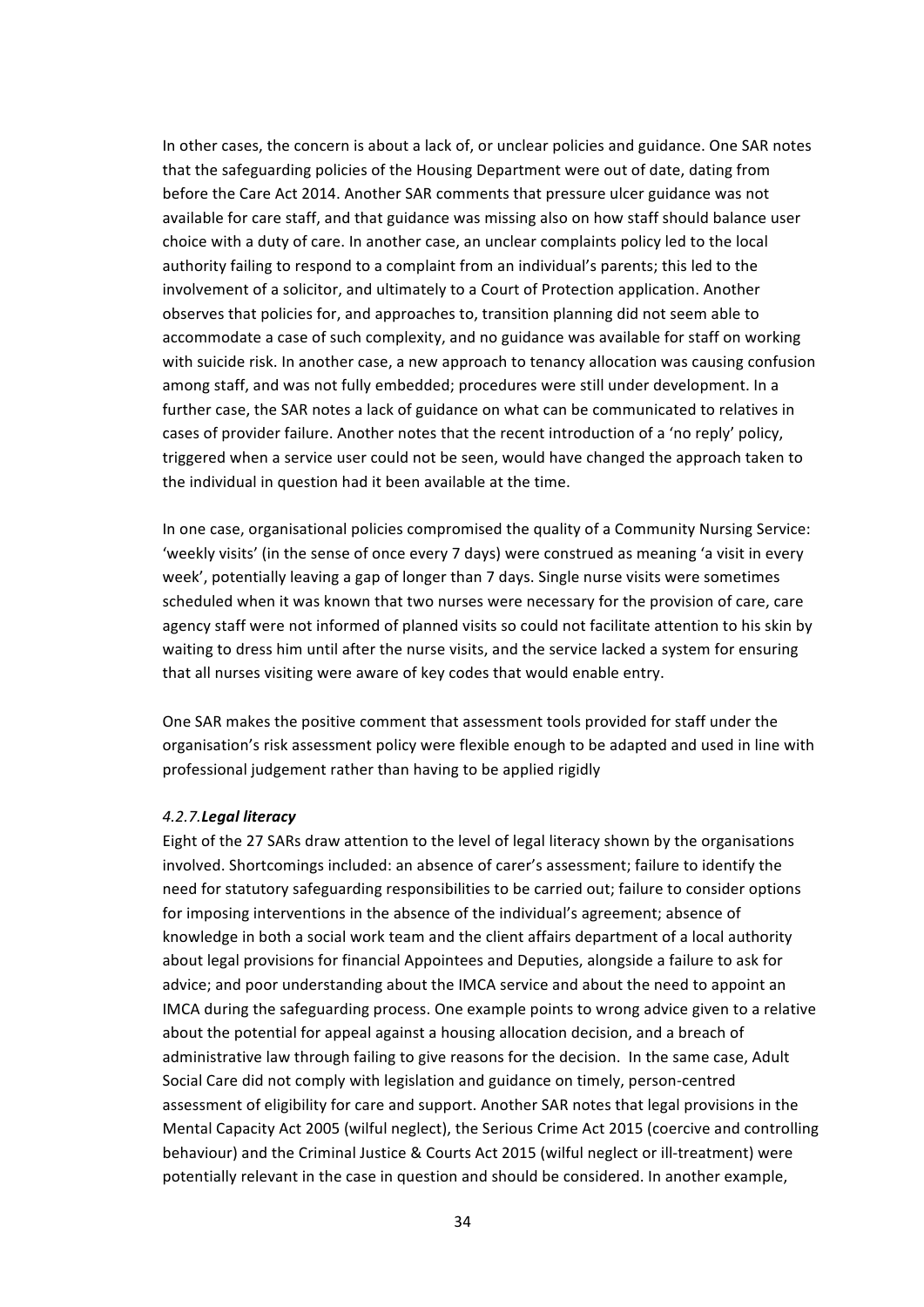children's services workers were noted to be unfamiliar with the Mental Capacity Act 2005 and with self-neglect.

#### *4.2.8.Agency culture*

Seven of the 27 SARs comment on learning about agency culture. In one case, the SAR observes that the care home was taking an institutionalised approach to the provision of care. A housing provider in another case had a culture of not proactively pursuing with tenants their tenancy obligations regarding the state of the premises, making early intervention difficult. Another SAR observes a culture of lack of compassion among hospital staff. In a further case, the SAR reports a culture of poor accountability for social work decisions. In several cases, the care management model for assessment and management of care and support was seen to be dominant, limiting opportunities for longer-term involvement by practitioners, and resulting in the local authority missing information about changing circumstances while a case was dormant pending review. There was an absence too of a holistic focus at annual reviews of care and support plans, which focused on care and support rather than on overall health and wellbeing. And in one case, a culture of proceduralised practice applied to housing allocations, limiting consideration of mental health and safeguarding concerns.

More positively, a local authority social work team had a culture of supporting practitioners to exercise their professional judgement, and a care agency in the same case took an approach to staff allocation that prioritised continuity of care to promote engagement with service users. 

### *4.2.9.Staffing levels*

Concern about levels of staffing surface in 6 of the 27 SARs. In one case, a daughter of the individual believed that because the care home was short staffed they had not contacted her when her mother was unwell shortly before her death. The Occupational Therapy recommendation was that her mother should be turned during the night, but the required hourly checks had not been carried out on the night her mother died. In another care home situation, reduced nighttime staffing levels meant that an individual could not be accompanied to hospital. In local authority Adult Social Care, reduced staffing levels and a high volume of work resulted in the referral being handled by a social care assistant rather than a qualified member of staff who could have carried out a more comprehensive risk assessment of the home conditions and of an injury sustained by the individual. In a further case, in referring to a piecemeal approach by a tenancy management service, the SAR points to time pressures that impacted upon staff. And in relation to investigations of potential provider failure, one SAR identifies that these were compromised by reliance on a very small group of staff.

Some observations were made about skill levels also. In one case, the SAR notes uncertainty about whether the care home had the right mix of skills to work with an individual's behavior.

#### *4.2.10. Market features*

Six of the 27 SARs draw attention to market features in care and support provision that impacted upon the case under review. The role of commissioning and contract compliance was seen as crucial. In one case, neither staff responsible for monitoring contracts nor those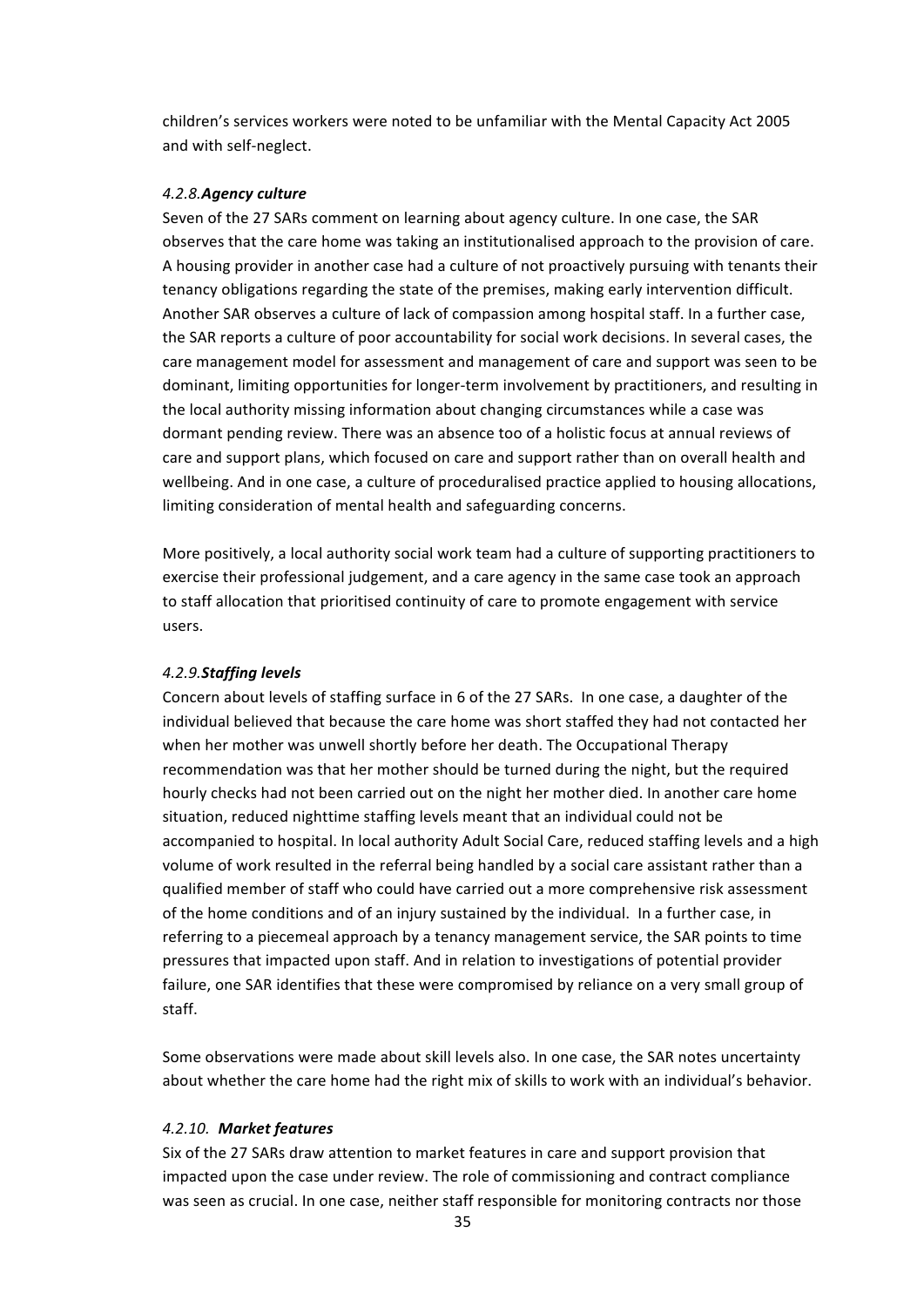reviewing individual cases picked up how an entrenched culture of institutionalization in the care home influenced how residents' care needs were met. In another, the family expressed concerns that contracts between the local authority and care providers were not monitored adequately, and that inspections of care providers were insufficiently thorough. Elsewhere, the local authority did not monitor a care provider's contract compliance with regard to notification of failed visits, a situation that was exacerbated by lack of follow up to check that the service was meeting the individual's needs. In a further case, the SAR could not establish whether recommendations from a local safeguarding case audit, relating to actions required by the Ambulance Service, hospital and care home, had been implemented. And in another, there were questions about whether the sheltered accommodation in which an individual was placed was commissioned to provide the high level of oversight and support he needed.

Two SARs note serious commissioning gaps: one in relation to provision for young people with complex needs, including in relation to mental health, and the other in relation to the 'requisite variety' of provision for people with dementia. And a further SAR observes that the use of long term block contracts in commissioning practice encourages use of what has been paid for rather than a more individualized selection of provider suitable for an individual's specific needs.

## **4.3. Domain 3: Interprofessional and interagency collaboration**

The third domain of learning that emerged from the content of the SARs relates to how professionals and agencies worked together in the cases in question. The themes in this domain are: service coordination; communication and information-sharing; shared records; thresholds for services; safeguarding literacy and legal literacy.

#### *4.3.1.Service coordination*

Twenty three of the 27 SARs found learning about how the agencies involved had coordinated their respective inputs. In many cases, agencies tended to work on parallel lines, lacking a joint or shared approach, or any sense of shared ownership. Each would pursue its own specialist input in isolation, sometimes relatively short-term, without reference to others. Care plans were not shared or aligned one to the other. On occasion some agencies appeared unaware of possible referral routes to secure the involvement of others. Misconceptions about agency roles and mutual blaming also hampered effective case coordination. In some cases intervention was also driven purely by crisis responses, lacking a reflective review of case strategy. 

A number of SARs comment on the absence of interagency/ interprofessional meetings that could have provided an opportunity to reflect upon and coordinate input, devise a coherent set of interventions and develop shared risk management strategies. In their absence, agencies were sometimes not even aware of the lack of shared focus.

In several examples, the lack of shared strategy meant that no overall picture of risk was achieved. In one case, it was unclear what care was being provided by whom and when, and there was no clarity about who took responsibility for which aspects of a deteriorating situation. In another case where the MARAC was used to discuss complex case arrangements,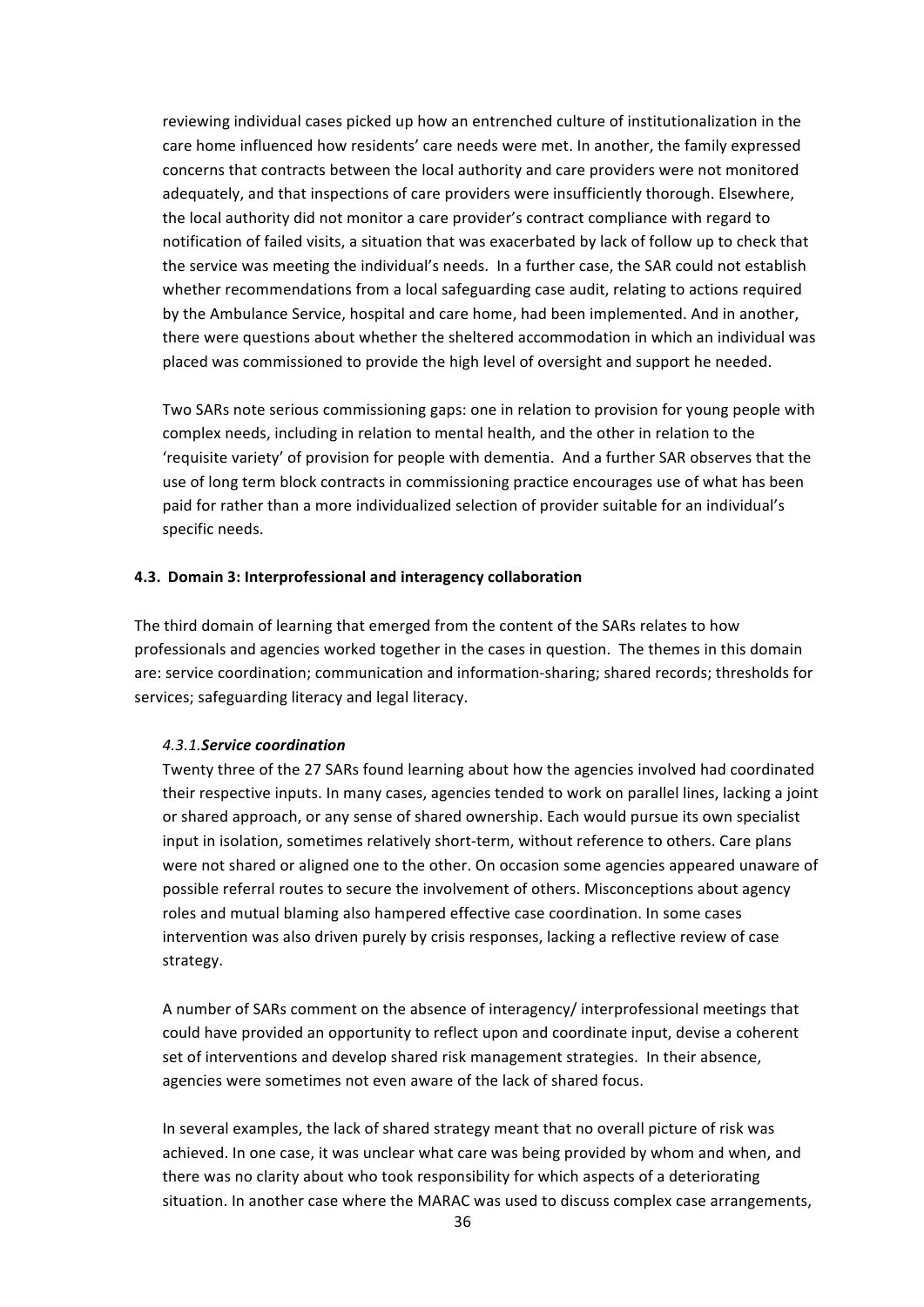only risks relating to antisocial behaviour and policing issues were considered, rather than a broader more holistic risk focus. In a further case, a matter for which no one agency was responsible was not attended to and the absence of shared consideration of options left open an unresolved risk that eventually contributed to a fatal outcome.

In two cases where multiagency meetings were noted to have taken place, not all relevant agencies had been invited. In another, the absence of key personnel from a meeting was noted in the SAR report as a 'serious omission' that limited discussion of the individual's needs. In other cases, a range of established structural mechanisms designed to promote joint working - such as multidisciplinary team meetings, continuing healthcare arrangements and the care programme approach - could have been used but were not.

While a number of SARs comment that any one agency could have triggered a multiagency meeting in the case in question, the absence of a designated agency to exercise leadership in case coordination also drew comment. In two cases, this was believed to be the role of Adult Social Care, which was seen in one SAR as the agency able to place the individual's voice at the heart of a coordinated service strategy. In another case, the absence of coordinating responsibility resulted in an individual's deterioration not being shared with relevant agencies who, in the absence of information to the contrary, continued their input at levels that were insufficient to manage the advancing risks. In another, the absence of a coordinating/lead practitioner or manager meant that the complexity of the individual's needs was not recognised or addressed. And in a further case involving an individual in hospital who lacked capacity to decide where to live, there was confusion about who was the lead decision-maker; a doctor discharged the patient home while Adult Social Care were arranging a residential placement in his best interests. In this case, interprofessional power dynamics may have made it difficult for ward staff to challenge a decision that appeared to contradict the agreed outcome from interprofessional decision-making.

SARs note too an absence of escalation between agencies when concerns were not responded to. There were numerous examples of feedback not being given about actions taken in relation to safeguarding referrals, the impact of this compounded by an absence of proactive follow up by referrers, who considered their job done by making the referral. One SAR note an absence of escalation routes that could be used in circumstances of agency disagreement, leaving matters unresolved.

Failures of coordination between specific agencies included:

- Absence of joint working at the point of hospital admission between a hospital and social care learning disability services;
- Delays in carrying out a continuing healthcare assessment;
- Lack of coordination between Adult Social Care and Housing;
- Lack of co-ordination between Adult Social Care and Children's Services, an absence of a "think family" approach to assessment of needs and risks;
- Failure to contact the Police in the light of possibly criminal action having occurred, and failure to refer a suspicious death to the coroner;
- Late referrals made to specialists such as tissue viability nurses: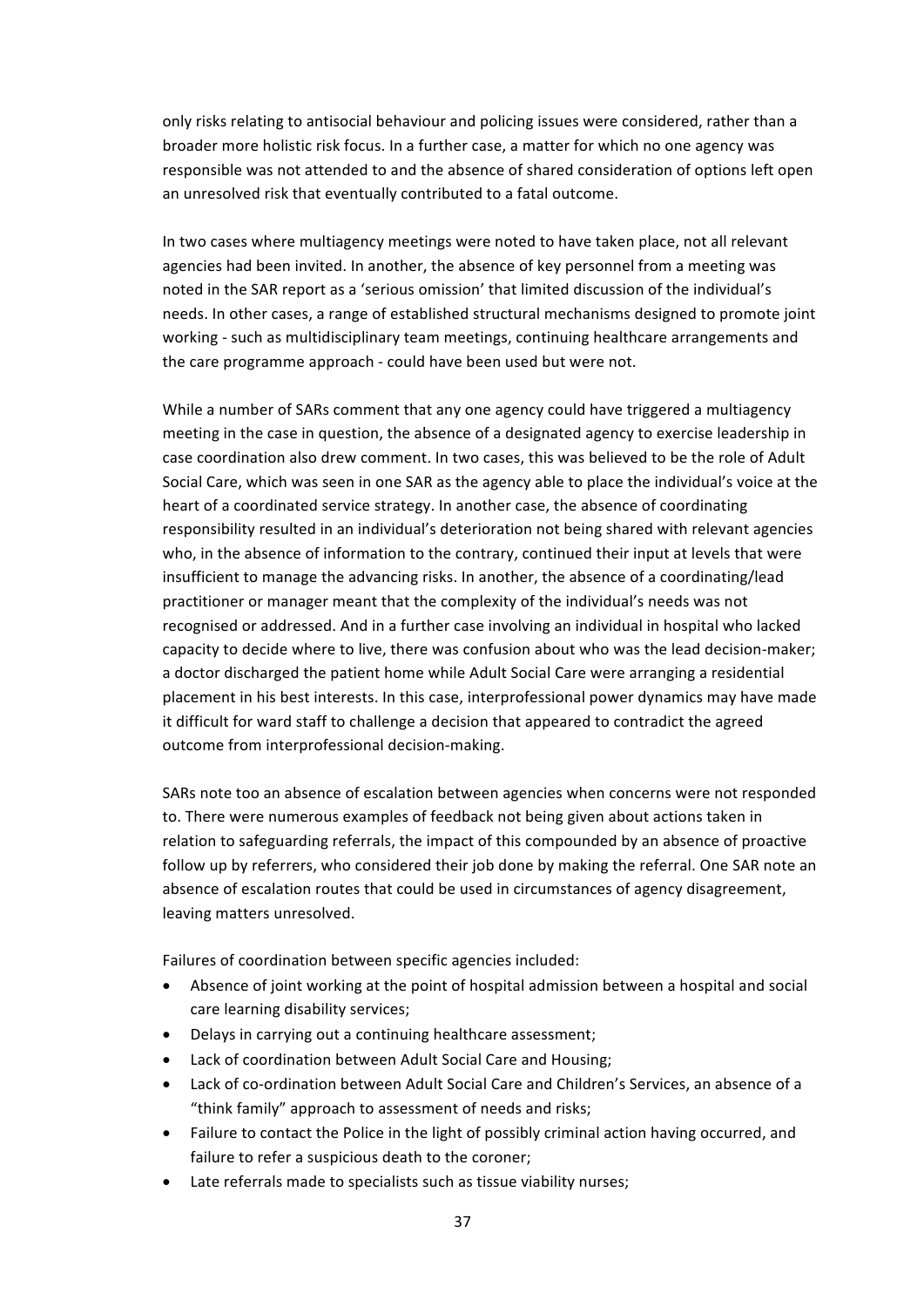- Absence of follow up and escalation by the referring agency when referrals made were not responded to;
- The roles and responsibilities of different professions not explained to the family;
- Absence of joint visits between a GP and Community Nursing in order to facilitate treatment of pressure ulcers;
- Lack of attention paid on hospital discharge to whether a care home had the necessary equipment for catheter flushing, compounded by GP delay in securing the equipment, which resulted in avoidable hospital admissions for the individual;
- Poor hospital discharge planning, showing lack of understanding of roles and responsibilities in relation to on-going care;
- Disconnect between a safeguarding team and Adult Social Care: in one case the involvement of Adult Social Care was seen as a reason not to pursue safeguarding, but where Adult Social Care practitioners focused on care and support rather than specific safeguarding risks; in the other, an individual's increased vulnerability noted as part of safeguarding enquiries did not prompt any review of their care and support needs;
- Insufficiently integrated understanding of an individual's mental health, learning disability and physical health needs, with drugs prescribed for mental health having a detrimental effect on physical health;
- Poor coordination between CAMHS and adult mental health services:
- Absence of joint commissioning approach to complex mental health needs and resultant placement needs:
- Refusal by a GP surgery to undertake visits when requested by a care home where one resident had been assaulted by another:
- Hospital discharge pressures on social care, and lack of shared understanding across agencies about the process of making a placement for someone with dementia, resulting in an unsuitable placement;
- Failure to refer an individual for mental health assessment because of confusion amongst health care practitioners as to who was responsible for doing so;
- Lack of clarity about who held overall responsibility for making decisions in relation to someone in hospital who lacks capacity (where the Adult Social Care, IMCA- informed decision on best interests admission to residential care was overturned by a hospital doctor who discharged the patient home).

In contrast, one SAR notes as good practice a multiagency meeting held at the individual's house, the agreed actions from which were implemented swiftly, and evidence of good coordination between a social worker and an occupational therapist.

These general findings about service coordination were in many examples expanded with comment on other aspects of working together: communication and information-sharing, shared records, and thresholds for services.

# *4.3.2.Interagency communication and information sharing*

Learning about how agencies shared information with each other emerged in 23 of the 27 SARs. Reports commonly note poor communications and an absence of shared information across a wide range of agencies: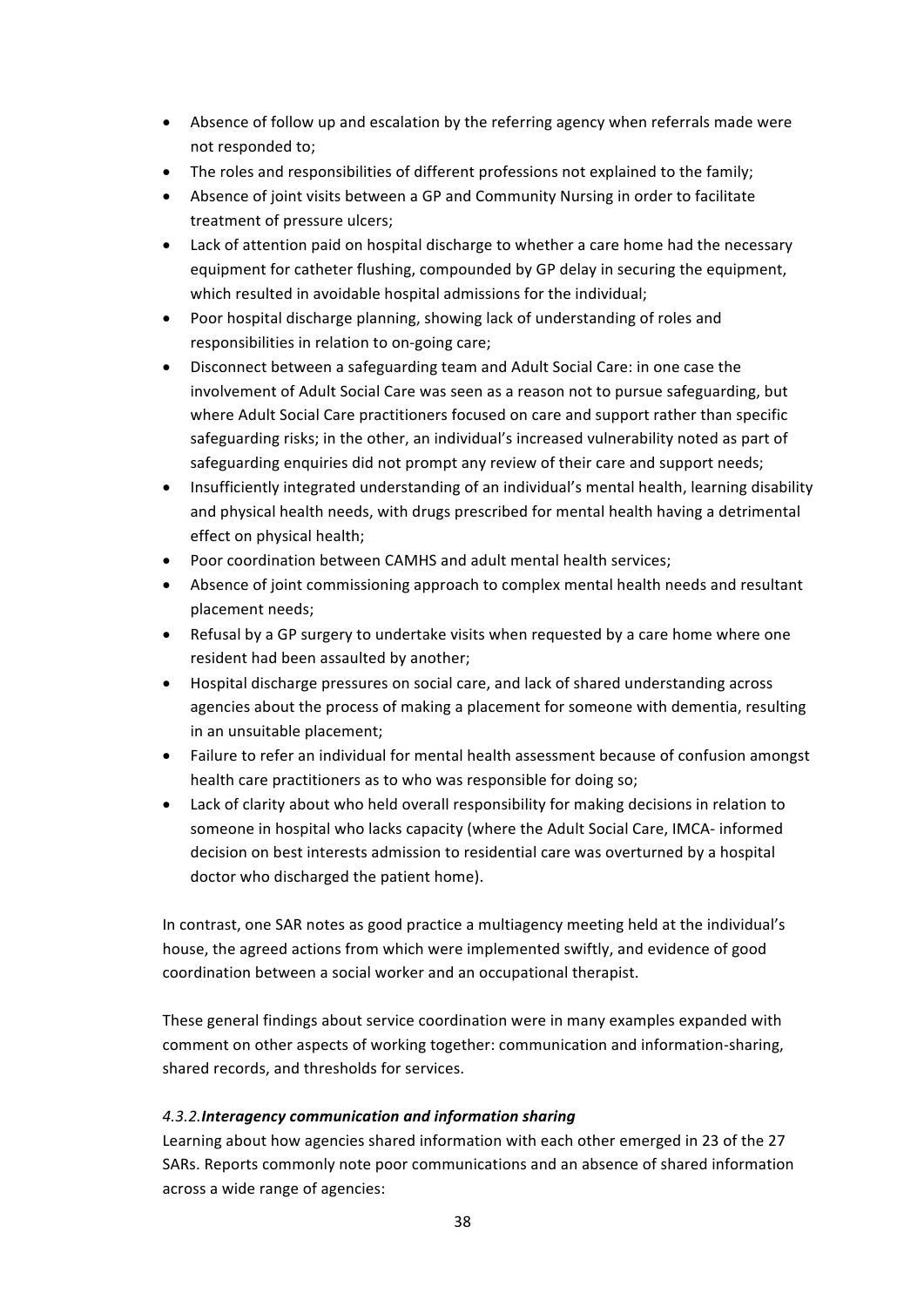- A care home did not inform healthcare staff about changes in an individual's symptoms and in another case a care home failed to give full and accurate information to a GP, and again to an out-of-hours GP, when they became concerned about an individual's health and behaviour, resulting in a misdiagnosis (made over the telephone);
- Information about the possibility of the individual having sustained a head injury, while relayed to Housing and Adult Social Care, was not passed on to the GP;
- A care home did not routinely provide a transfer summary on admission of a resident to hospital;
- A care agency did not pass on to Adult Social Care complaints about the quality of care received by the agency directly from the client;
- A sheltered housing provider was not party to information about the extent of an individual's needs at the point of offering tenancy;
- Hospital and community healthcare teams did not liaise well together about discharge arrangements;
- A hospital did not communicate well with a care home about infection control following discharge;
- A medical team did not advise Adult Social Care about a deterioration in an individual's health that had implications for his care and support provision;
- Police did not share information about possible coercion and control by a daughter of her mother, which may have been influencing her not to accept healthcare;
- A mental health service did not consult either learning disability services or primary care when reviewing an individual's medication;
- Delays in sharing information and transferring records meant that not all agencies involved had a good understanding of the individual's behaviour;
- Communications between care home staff, ambulance crew and hospital staff over an individual's care needs during admission to hospital did not adequately convey the stoma care required;
- Case conference minutes as part of a section42 investigation were not circulated;
- There was a breakdown in communication between Adult Social Care and the local authority department dealing with clients' financial affairs and, in the same case, poor communication between the local authority and the DWP:
- Lack of communication between a GP and Adult Social Care resulted in crucial medical information relating to mental capacity was not known to the social worker undertaking a capacity assessment;
- There was no evidence of communication with a CCG to ensure a timely response to a continuing healthcare referral;
- Information about a resident's history of assault on others was not shared with the social worker of another resident who became the target of his attacks (and in the same case, the Police were not informed until after the  $6<sup>th</sup>$  attack);
- Police and Housing, who knew an individual was deceased, did not inform Adult Social Care, who were searching for the individual for the purpose of a safeguarding enquiry into an alleged unsafe hospital discharge;
- In a case involving the closure of a care home, different strands of investigation had been pursued in the preceding months - safeguarding enquiries about individual residents, CCG nurse assessors reviewing standards of care, involvement from commissioning about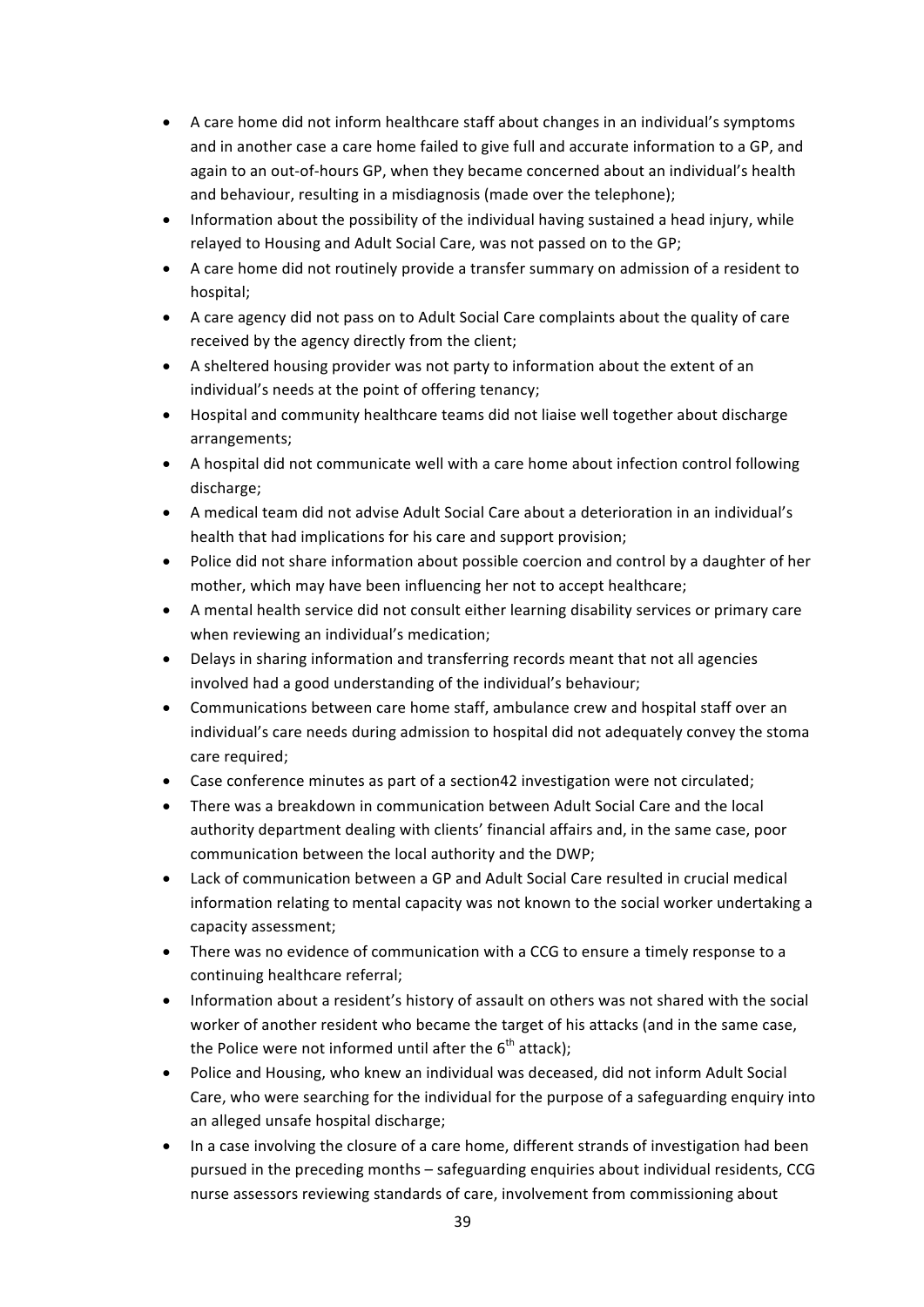contract compliance, inspection by CHC – but the SAR notes a risk that these were not tied together to allow an overall picture to emerge, and the implications for other homes to be recognised. Equally, the provider failure protocol did not result in information being passed to those who might need to take safeguarding action in relation to individuals potentially at risk, such as other placing agencies and self-funding residents.

Where information was shared, the mode of communication was sometimes not fully effective. In one case, family members expressed concern that agencies relied on paper and electronic communications, rather the staff talking to each other. In another, referrals relayed information but lacked sufficient detail, including significant features such as the severity of home conditions. On occasion, shared information did not receive a response.

Information sharing protocols were noted in one case to be insufficiently comprehensive, failing to include all relevant agencies. And in another, the operationalisation of protocols was hampered by an absence of training and by lack of clarity about the communication (and if necessary escalation) routes to be used.

The timing of information sharing was recognised as crucial too. One SAR emphasised the importance of early information-sharing with the Police by agencies such as the Ambulance Service, Adult Social Care and the Hospital, in order not to miss forensic opportunities relating to a possible crime scene. In another case, a multiagency safeguarding hub was unable to achieve full assessment and management of risk due to delay from some agencies in sharing information with them. In a further case, delays in sharing referral information and the provision of information that was confusing and ambiguous resulted in delays in allocating referrals, leaving an individual unsupported.

In a number of cases, while relevant information was held by different agencies, poor communication meant that it was not pooled to create a holistic overview of the case. For example, in one case, assessments by children's services were not available to Adult Social Care, health care professionals were unaware of concerns about child neglect and the GP did not receive all the information obtained when an individual with serious self-neglect was in hospital for investigations. And in some cases involving intervention by multiple agencies, they did not routinely share with each other information about their care plans. In three cases, even where information was exchanged no multiagency meetings took place, resulting in an absence of shared understanding and action-planning. In one of the cases, this inhibited understanding of the repeat patterns in an individual's behaviour, and the development of a viable action plan with clearly assigned roles and reviewing mechanisms. In another, the absence of a full, shared risk assessment affected the decisions that were made.

Some SARS in contrast note learning from positive examples. In one case this related to how the Police had shared information with hospital staff about investigation of possible neglect by a friend/carer. In another, integrated health and social care locality teams were responsible for developing care plans in complex cases, facilitating communication between different professionals about their respective input. In another, a utilities company communicated well with a housing provider, who then alerted Adult Social Care.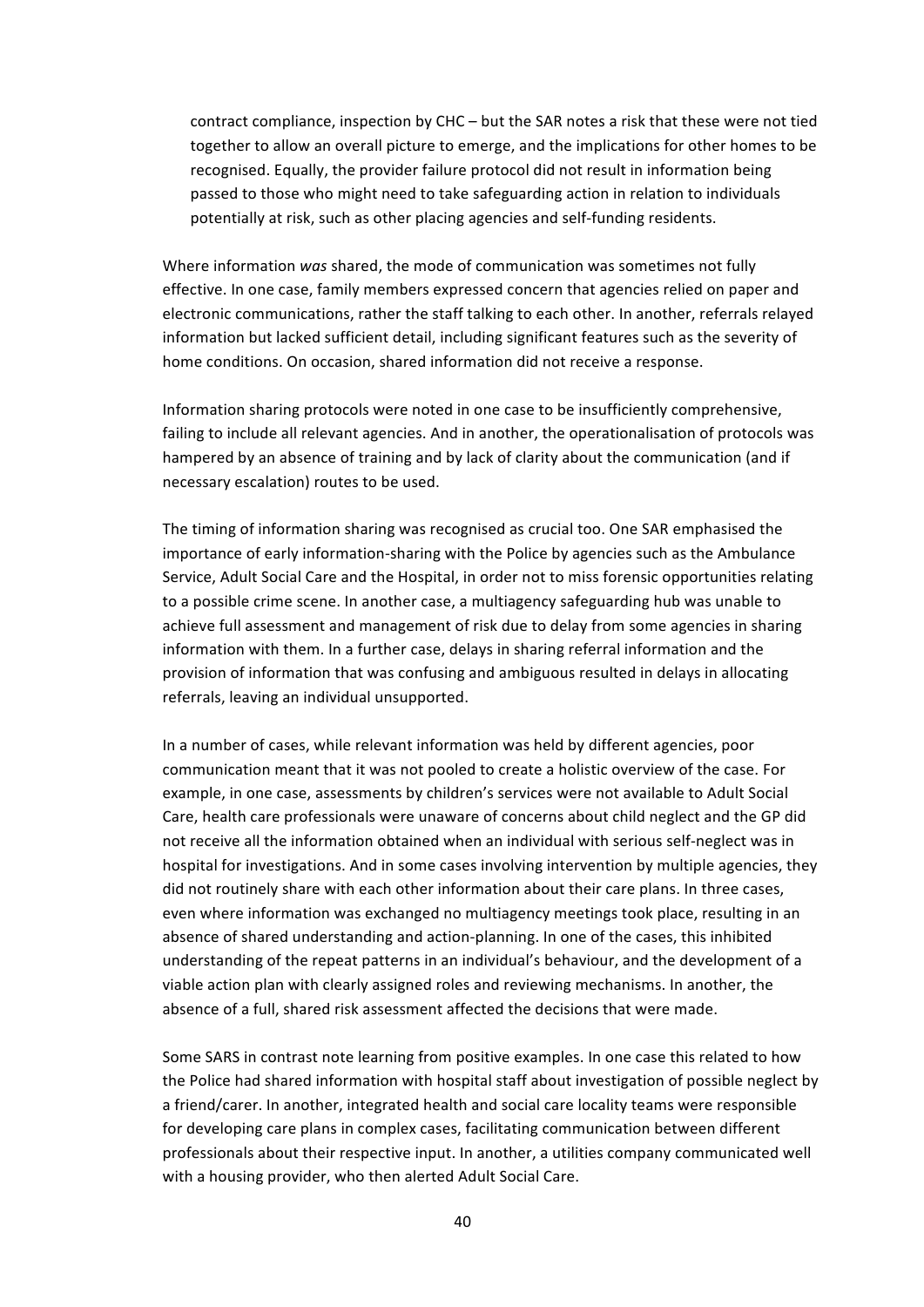### *4.3.3.Shared records*

The extent to which agencies' records were visible to or shared with other agencies affected how easily and efficiently information could be shared. Eight SARs comment on problems that arose, either with systems that were intended to facilitate record sharing, or where the absence of such a system inhibited interagency communication.

The learning disability passport, designed to facilitate information sharing, in one case did not contain relevant information; medical changes were either not noticed or not recorded by care home staff, and were therefore not available to medical staff. In another case, the hospital discharge summary lacked clarity and caused confusion in community health services about whether an individual had actually been discharged and vital healthcare provision should be resumed.

The absence of a shared recording system drew comment. One SAR observes that hospital and community healthcare staff did not use a single patient record system, and another that Community Nursing and GP records were not mutually visible. In a further case the absence of a coordinated recording system that could bring together all aspects of an individual's care meant that practitioners in one part of the system were acting without knowing what others were doing. Another SAR observes that the separate record systems of Adult Social Care and the local authority client affairs team meant that full relevant information was available to neither team. In a further case, the absence of a central location in which all information about an individual's healthcare needs could be held meant that care home staff were operating without knowledge of the content of the learning disability healthcare plan.

#### *4.3.4.Thresholds for services*

Difficulties arising from agencies' thresholds for access to their services arose in 5 of the 27 cases. In one case, adult social care had been unwilling to exceed a maximum care package expenditure. In another case, there was disagreement between the CCG and the Hospital as to whether an individual could access Community Nursing services when they were not registered with a GP. In a further case, a decision by an alcohol service that an individual referred by a GP did not meet their criteria did not result in any follow-up. One SAR comments on insufficient flexibility in threshold management by mental health services, in determining that an individual referred did not meet their eligibility criteria.

#### *4.3.5.Safeguarding literacy*

Eleven of the 27 SARs found learning about how agencies worked together under safeguarding processes. In one case, there was a lack of clarity between agencies about whether channels of communication were being used to convey information under safeguarding procedures. In another, safeguarding alerts from the Ambulance Service did not trigger cross-checks with other available information prior to hospital discharge. In some cases, safeguarding concerns were not raised at all, despite high levels of risk and concern, for example about the condition of an individual admitted to hospital. In one case, tissue viability and community nurses had to rely on care home staff to describe an individual's skin problems, as the client would not allow them access; this did not trigger concerns or a meeting, despite being outside care home staff role and competence. In an example involving multiple assaults by one resident of another, the first assault had been reported under safeguarding but not pursued; it was then not until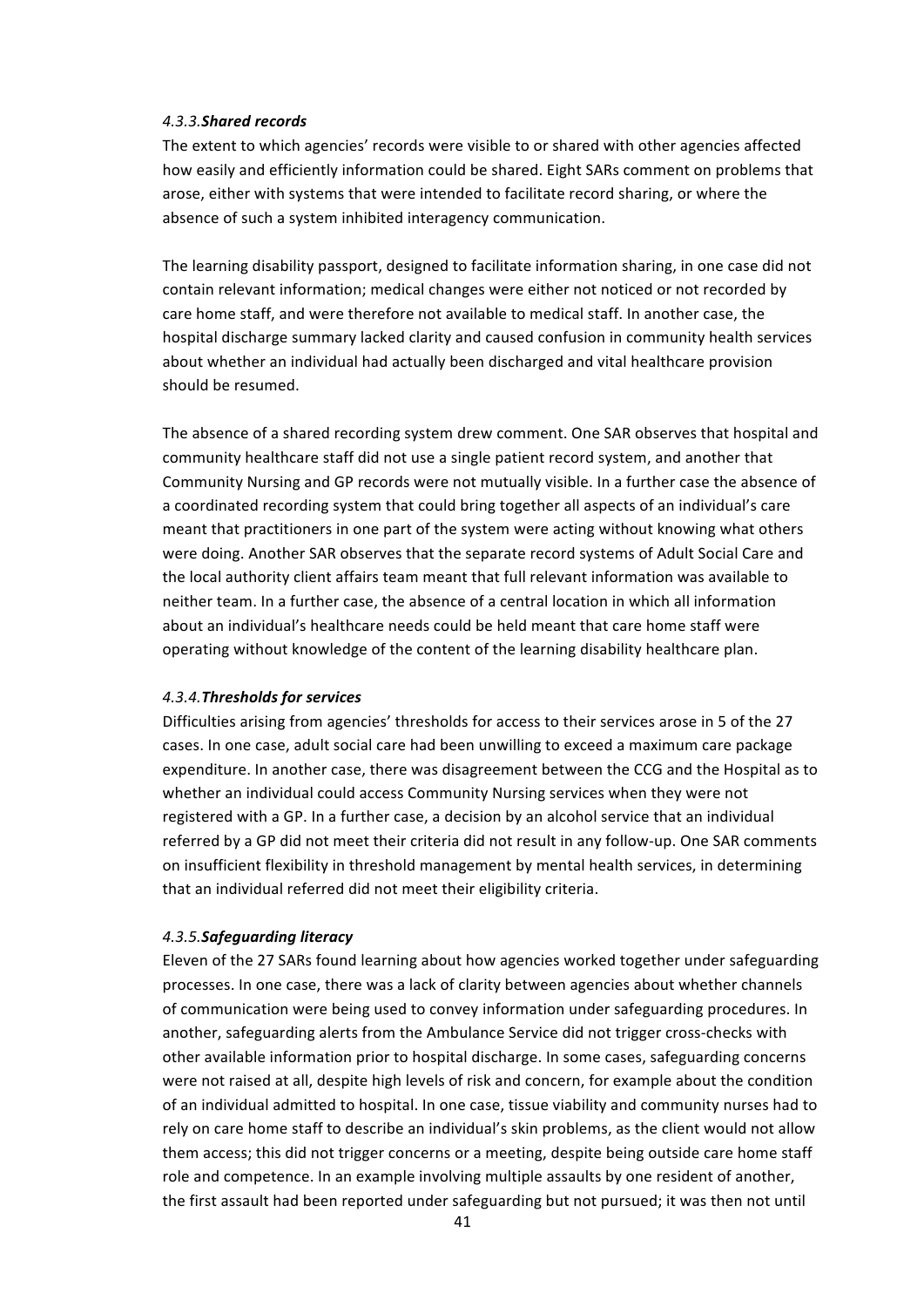the fifth attack that a further safeguarding referral was made. Even then, the Police were not invited to the strategy meeting, and no clear outcomes to safeguard the victim emerged. When the Police became involved after a sixth attack, they considered that the care home was insufficiently proactive in safeguarding both residents, but did not escalate this.

On occasion, referrals raised were not followed up; several SARs note that feedback was not given to the referrer, and that referrers equally did not chase when they received no feedback. In a further case, a safeguard alert about an unsafe hospital discharge was initially not pursued as it was stated that the individual had been assessed as having capacity and had agreed with the discharge. There were examples in which referrals did not lead to an effective safeguarding plan. In one case, although possible financial abuse was investigated under safeguarding procedures, the Police were not advised, and therefore no consideration of possible criminal offences took place. In one case, the MARAC system was used to discuss risk to an individual, but not all agencies involved with her were attendees at MARAC meetings, and the group therefore had an incomplete picture; a wider multiagency forum was needed. The MARAC also closed its consideration of her case despite on-going safeguarding risks. In another case within a care home, the safeguarding investigation drew only on local authority records, and did not consider information about the work undertaken by mental health services with the individual who posed the risk. It emerged also that not all incidents had been reported by the care home, and that even if they had been, the system would not necessarily have identified that there was a common perpetrator, as records were organised by name of victim.

# *4.3.6.Legal literacy*

Six of the 27 SARs comment upon how agencies together gave consideration to the use of legal rules. Interagency networks did not always consider together relevant powers and duties that could have been of use. One SAR, commenting on a situation in which an individual had twice needed surgery, notes the absence of detailed mental capacity assessments and supported or best interests decision-making. Another questions the status of an individual's admission to hospital in the absence of an assessment of mental capacity. In a further case, the interagency network had not considered the use of statutory powers to impose intervention in the face of risk to others. In another case, no discussion took place with the Police about possible offences of wilful neglect and ill-treatment by care workers and care providers. One SAR, reviewing interagency practice in the case of a young person, found that the legal rules on leaving care and transition to adult services had not been well implemented across all agencies. Knowledge about the Mental Capacity Act 2005 had been variable across agencies, and inherent jurisdiction had not been considered. And in one case safeguarding duties under the Care Act 2014 were not well understood by all agencies.

### **4.4. Domain 4: SABs' interagency governance role**

The fourth domain in the analysis of SAR content is that of the SAB's interagency governance role. Nineteen SARs refer to experiences, challenges and questions relating to the management and outcomes of the review process itself in the content of the reports. Perhaps surprisingly, SARs do not comment directly on the adequacy or otherwise of the SAB procedures for reviews. Thus, the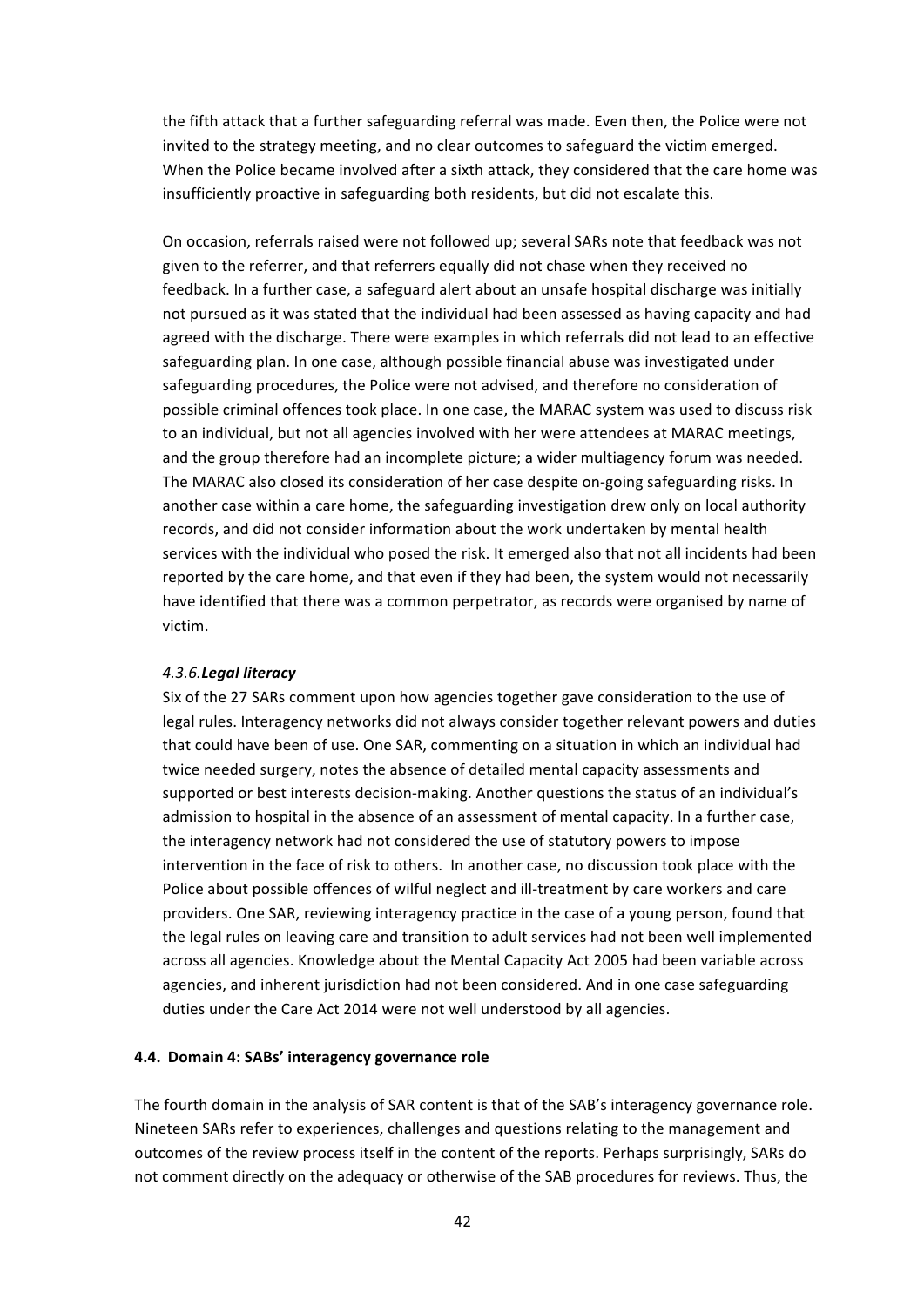material in this section relates to training, quality assurance, panel membership, impact and family involvement.

# *4.4.1.Training*

Three SARs conclude that the findings should be used to review training offered by or on behalf of the SAB, and then included in subsequent staff development events. Specific reference in this context is made to training on the requirements of the Mental Capacity Act 2005, effective information-sharing and record-keeping regarding a person's health and wellbeing, and on how practice can implement the principle of person-centred care. None of the reviews referred to training for SAR panel members, nor to support for SAR commissioners and report writers. Equally, there was no reference to workplace development (Braye, Orr and Preston-Shoot, 2013) in order to ensure that what is learned through training can be applied in the organisational systems within which practitioners and managers work.

# *4.4.2.Quality assurance of the SAR process*

The Wood review (2016) criticises SCRs for being of variable quality and the agencies involved for defensiveness and for failing to ensure timely outcomes. SARs do, however, include information that has a direct bearing on quality or offer observations on what impacted on it helpfully or negatively. Thus:

Use of research: Only a minority of reports draw on research evidence to support their analysis and critique of the policy and practice that is being reviewed. One report compares practice with CQC standards relating to person-centred care, dignity and respect, and consent to treatment, and another draws on the evidence-base relating to transition. Several reports reference available research relating to adults who self-neglect (Braye, Orr and Preston-Shoot, 2014) but the overwhelming sense is of research findings and other forms of evidence being implicit rather than explicit.

*Agency participation:* Four reports specifically comment on problems with agency participation. The comments centre on lack of quality assurance by organisations for their IMRs, which were long delayed, not counter-signed by senior managers and/or poor in standard. Besides an absence of tracking and management internally of IMRs, some individual agencies are also criticised for inadequate analysis of practice and policy, for failing to clarify the thinking behind practice and to explain why practice was so poor. One SAR, troublingly, wonders whether the individual was seen as a lost cause. The sense that emerges here is of learning opportunities lost for some agencies and the reviews. Another SAR observes that there were difficulties identifying at the outset all the practitioners involved in the case. However, one SAR states explicitly that the process was managed effectively.

*Defensiveness:* Two SARs specifically refer to reticence on the part of some organisations involved to engage and to learn lessons. In one SAR the home care agency's response was described as brief and as failing to address all the issues required of it. The SAR does not suggest defensiveness explicitly but does strongly question the integrity and reliability of this agency and its records. However, by contrast, one report comments that this was the SAB's first SAR and the panel approached it very much as a learning event, appreciative of the learning available. Another considered the GP's contribution as very positive.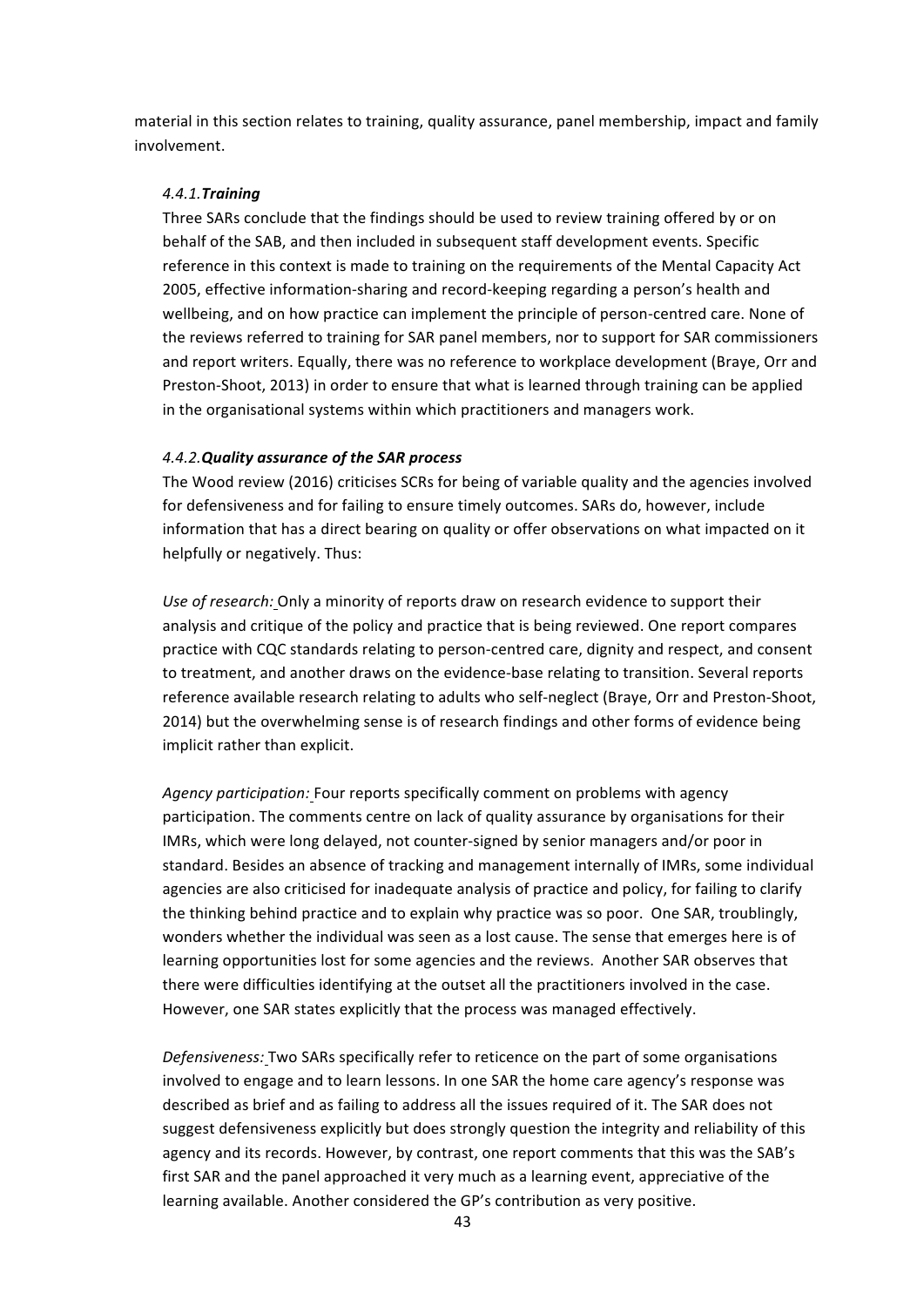Parallel processes: Four SARs discuss at some length delay occasioned by parallel processes. One review found that Police inquiries and CPS deliberations delayed the SAR, which was noted as having a negative impact on the family, on correcting weaknesses in services, and on delaying learning. They conclude that protocols would help to clarify the interface with serious incident investigations and section 42 enquiries, and their outcomes should be noted on relevant case records. Another advises that the involvement of relatives should be clarified before the scope of review is finalised. Two SARs suggest that guidance, similar to that available to LSCBs, would be helpful in assisting SABs to navigate through the different accountability, investigative and enquiry processes that can surround cases.

Other reasons for delay were also briefly mentioned, including reviewer unavailability and difficulties in setting up interviews. One SAR notes a nine month delay between an individual's death and the commencement of the review but gives no further detail. It does observe, however, that the delay and the time taken to obtain and merge detailed chronologies meant difficulty in understanding why things happened as they did. However, by contrast, one review was completed within two months, the tight timeframe having been imposed by the Court of Protection. Whilst challenging to meet, it proved possible because of the availability of the reviewer and the limited number of agencies involved in the case.

## *4.4.3.Membership*

Seven SARs raise issues regarding agency involvement in the review process, including membership of the panel overseeing delivery of the report. Three reviews conclude that various agencies must be involved in those panels or sub-groups tasked with delivery of the SAR: NHS England, CQC and care home providers when there are concerns about care home and GP practice. In a further two SARs, CQC was not invited to participate despite the focus being on hospitals and/or care homes. This was not mentioned in either report but again raises the question of membership of a review panel/sub-group, and referral to a regulator when there are concerns about standards.

In one SAR the Ambulance Service declined to participate on grounds that it had participated in the safeguarding review and had nothing further to add, and that their involvement would take staff away from the frontline. Those agency representatives with responsibility for managing the review process considered whether to invoke the duty to cooperate and the duty to share information if requested, contained within the Care Act 2014, but concluded that this felt disproportionate as some information from the Ambulance Service was available. The case raises the question of the adequacy of the legal remedies available when an organisation refuses to engage in a statutory process. It also highlights the issue of the relationship between the safeguarding adult review and the section 42 duty to enquire.

### *4.4.4.Impact*

Tracking the longer-term impact of the SARs in this sample is not possible as all the SARs were commissioned after implementation of the Care Act 2014 on  $1<sup>st</sup>$  April 2015 and most have only recently been completed. Nonetheless, the challenge of demonstrating impact must be addressed given the Wood Report's critique (2016) that lessons have not been learned and indications from SCRs and SARs involving self-neglect that insufficient attention may have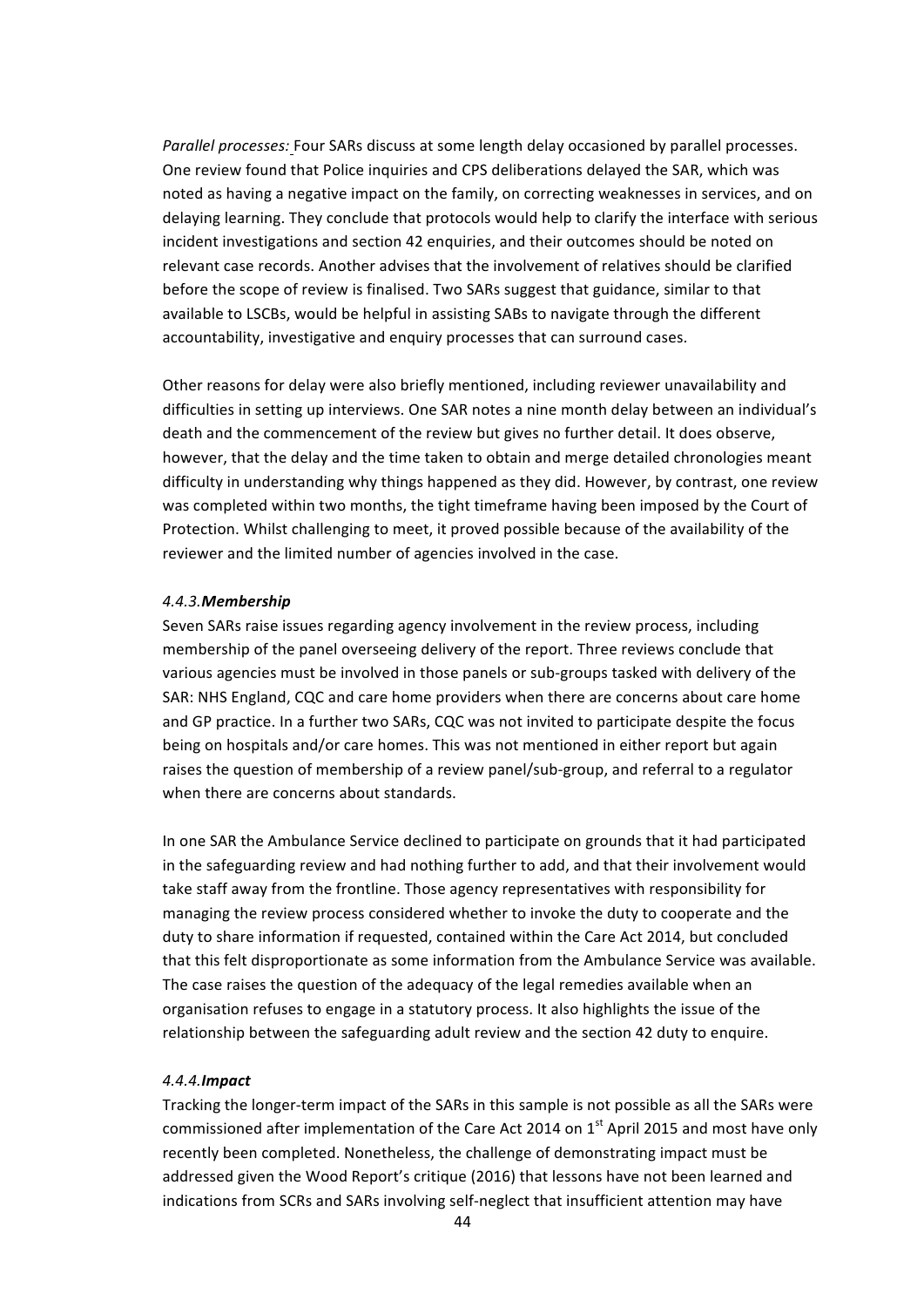been paid to evaluating what has changed as a result of dissemination of report findings (Preston-Shoot, 2017).

Nine SARs address the challenge of demonstrating impact. In some instances the report notes how the review has been used in service development – two recording the establishment of multi-agency/high risk panels as a result of a SAR to reinforce multi-agency working; another the use of the SAR in informing service development on transition and staff training; a third observing that local authority procedures regarding the management of complaints and the handling of learning disabled service users' financial affairs have been amended. One report details changes that have been made already as a result of learning from IMRs, with the SAB continuing to monitor how such learning is implemented. Changes here included a housing/adult services pathway about risk of homelessness, training for Housing staff on safeguarding and revised safeguarding procedures in Housing, review of Housing allocation panel decision-making, and ensuring that people have explicitly consented to the involvement of third parties. Another report lists some changes already made by individual agencies, including the development of communication protocols, using expertise of other staff, and developing a culture of questioning.

Three reports had an action plan attached. Another of Wood's criticisms (2016) is that the review process is flawed because recommendations are unfocused. Here the actions were very specific, with the plan template explicit on linking SAR findings and recommendations with an analysis of the current position locally, and then with actions to be taken, by whom, by when and finally by what indicators progress will be measured. It is of course entirely possible that other action plans not submitted to this project but nonetheless in progress are equally explicit and focused.

The emphasis within the recommendations on audit and quality assurance suggests that SABs are very mindful of the requirement to demonstrate practice improvements and service development as SAR outcomes. However, this will need to be followed through over a longer period.

#### *4.4.5.Family involvement*

As reported elsewhere (Preston-Shoot, 2017), reports do not comment on the reasons for family members declining offers of involvement in SARs or what might facilitate their involvement. However, one SAR does refer to the impact on family members of redacted parts of the safeguarding investigation report, raising doubts for them on what has not been shared. This observation has also been found in research on family participation in SCRs (Morris, Brandon and Tudor, 2015). The SAR advises that the SAB's SAR policy should address such concerns.

### *4.4.6.Other commentary*

One report is unusual in expressing distress and anger about the failings in an individual's care across the agencies reviewing the case. Another reflects that safeguarding systems, including reviews, do not adequately account for situations in which the abuser is also someone with care and support needs and where they have posed risks to a number of people. In this case, the care home records indicated that the individual had been involved in 9 other incidents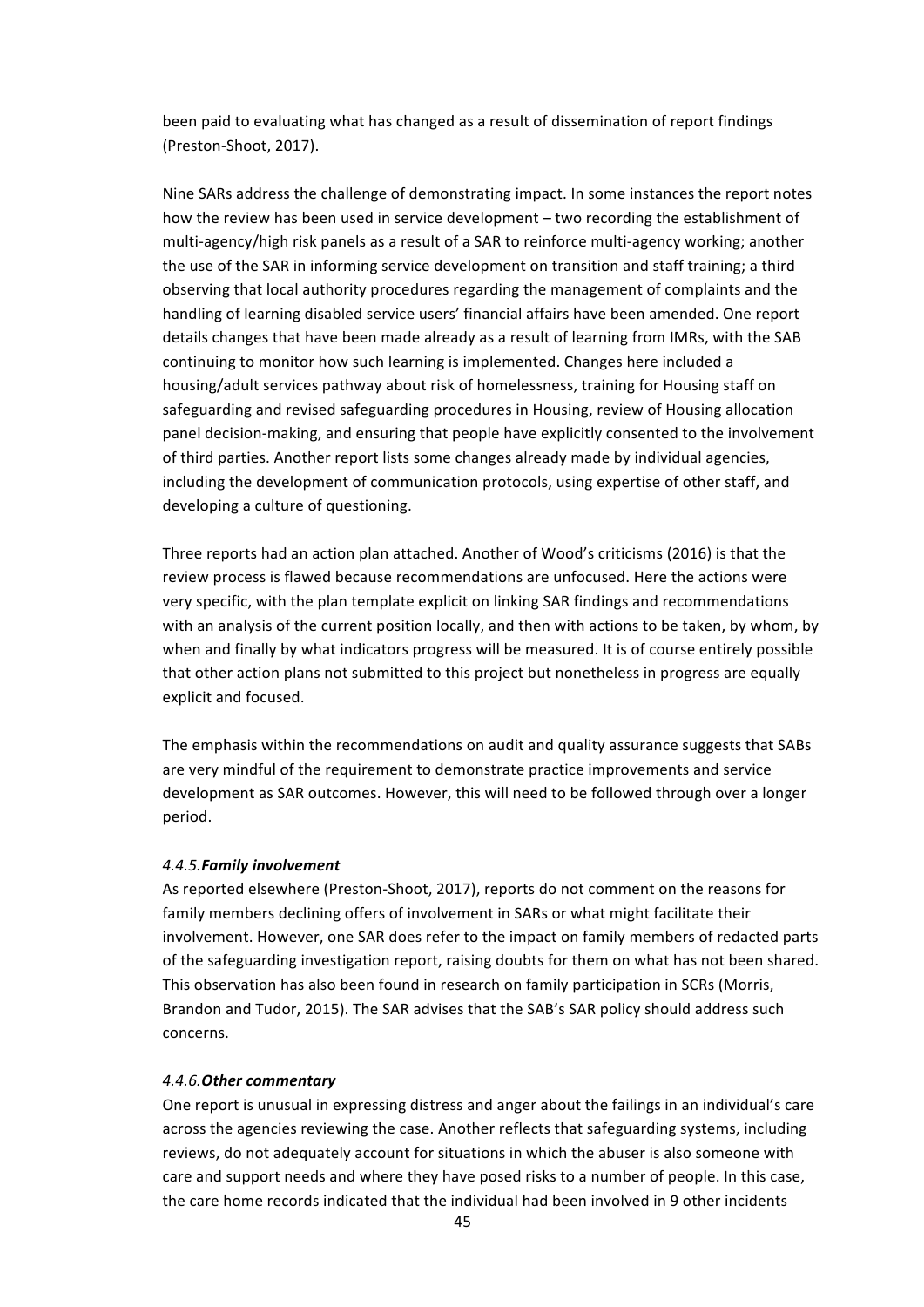arising from his behaviour with other residents, including one where he had himself sustained bruising. Relatives expressed concern that he had only ever been seen as the perpetrator, not as someone with needs of his own. After the final incident he was removed to the Police station and spent the night there.

## **5. RECOMMENDATIONS MADE IN THE SARS**

This section presents the themes observable in the recommendations given in the SARs analysed, identifying how these emerge from the learning about the four domains of the adult safeguarding system explored above.

## **5.1. Recommendations on measures to improve and enhance direct practice**

# 5.1.1.*Person-centred, relationship-based practice* **(10):**

Ten SARs refer specifically to promoting this aspect of practice, ensuring that agency culture, leadership and time allocations for casework, for instance in Adult Social Care, empower practitioners to be person-centred in their work. One SAR explicitly links person-centred, relationship-based practice to Making Safeguarding Personal, considering it to be a whole partnership responsibility to ensure that person-centred principles are embedded in all relevant policies, procedures and guidance, in front line practice and in the commissioning of services. Another advises that practitioners should seek out the person who is vulnerable and gain their perspective, rather than relying only on family members. Another advises practitioners to be cognisant of human bias, in this case to be aware of the tendency not to see adult patients with children, fathers especially, as parents, with the result that the impact of their poor health on their parenting was not prioritised. The same case recommends that family dynamics and historical analysis should be part of any assessment.

Providing information about relevant procedures, for example rules for allocation of tenancies, is a key foundation stone for person-centred practice. Otherwise, recommendations advise practitioners to express concerned scepticism and challenge in order to engage the person in dialogue about the consequences of their decisions and actions, and to seek to understand the meaning behind the person's history and behaviours. Indeed, one review advises that agencies should clarify their ambitions for people, specifically those with learning disability and complex needs, to ensure that best practice standards were met, including involvement in decisions and receiving the right support in the right place at the right time. Another recommends that the SAB and LSCB should explore what more could be done to ensure person-centred planning in complex cases.

### 5.1.2.*Assessment and risk assessment* **(8):**

Eight SARs make recommendations regarding assessment, advising for instance that Care Act 2014 care and support needs assessments should be offered when an individual rejects medical/health advice. Self-neglect features prominently here, with reviews emphasising the need to improve risk assessments in such cases and to ensure that local authorities can show that such cases are recognised, assessed and investigated without delay, with Fire and Rescue involvement with respect to fire risks. Highlighted too are improvements needed to pre-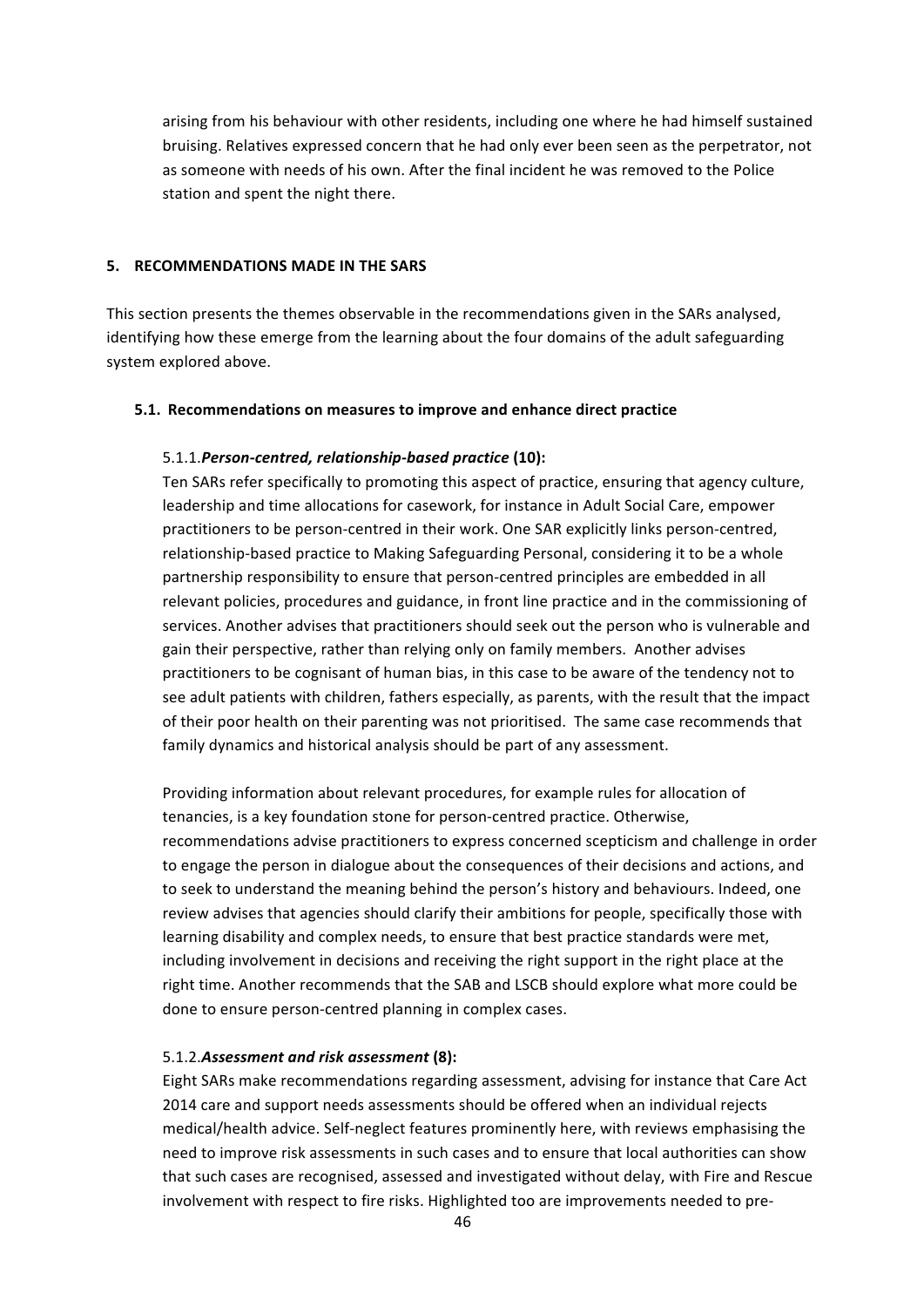admission assessment and risk assessment processes to ensure challenging behaviours and patterns of behaviour and a risk management plan are identified. One SAR recommends that knowledge of case history should be used explicitly to inform risk assessment and to work with young adults at risk on self-protection strategies. Another recommends that high-risk panels should ensure that all risks are identified and risk management plans put in place, that there is timely support for carers and access to GP and primary care provision.

Some reviews reference self-neglect research (Braye, Orr and Preston-Shoot, 2014) when commenting that standards of good practice must be met. Two SARs focus attention specifically on assessment of nutrition and malnutrition risk, recommending that SABs seek assurance that those at risk of malnutrition are identified and work is undertaken to mitigate the risks. One of these reviews advises a particular focus on those with dementia and on communicating risk and identifying accountability across organisations (including on discharge from hospital). It draws on evidence from another SAR that led to a highly successful strategy to identify and address malnutrition and dehydration in adults, suggesting that this should form the basis for a local pilot.

## 5.1.3.*Reviews* **(3):**

One SAR recommends that the local authority should ensure that timely reviews are undertaken and recommendations implemented from safeguarding enquiries. Another advises Adult Social Care to ensure that, where a case is not kept open between reviews, there are nonetheless mechanisms for monitoring potential changes in need. A third recommends that reviews of complex high-risk cases must be comprehensive, with preparatory documentation from a range of sources including specialist services; consideration of mental capacity should be a part of all reviews, alongside how risk has been assessed and triangulated within multidisciplinary teams and care teams so that everyone involved is aware of the current assessment.

### 5.1.4.*Involvement of the individual, family members and carers* (5):

Two SARs remind Adult Social Care of the duty to offer carer assessments. Another review recommends that if third parties are acting on behalf of an individual, agencies should seek the individual's consent to engage with them. Agencies should review third party agreements if the third party does not respond to contact or appears not to be acting in the service user's best interests. Two SARs highlight the challenge of respecting an individual's right to private and family life alongside drawing on the knowledge and support of family carers. Thus, a SAB is recommended to seek assurance that all agencies are listening to and involving family carers as appropriate in planning care. Another suggests that the SAB clarify who can say what to relatives in circumstances of anticipated provider failure and consider what opportunities exist for discussion about relatives' perceptions of care quality and the effectiveness of information for relatives on how to recognise good care.

# 5.1.5.*Mental capacity* **(6):**

This aspect of practice draws recommendations in six reviews. They focus on SABs promoting understanding across all agencies of mental capacity, including consideration of capacity in every case, evidencing statements/assessments of capacity, recognising that capacity can fluctuate and recording that individuals are aware of the implications of unwise decisions. One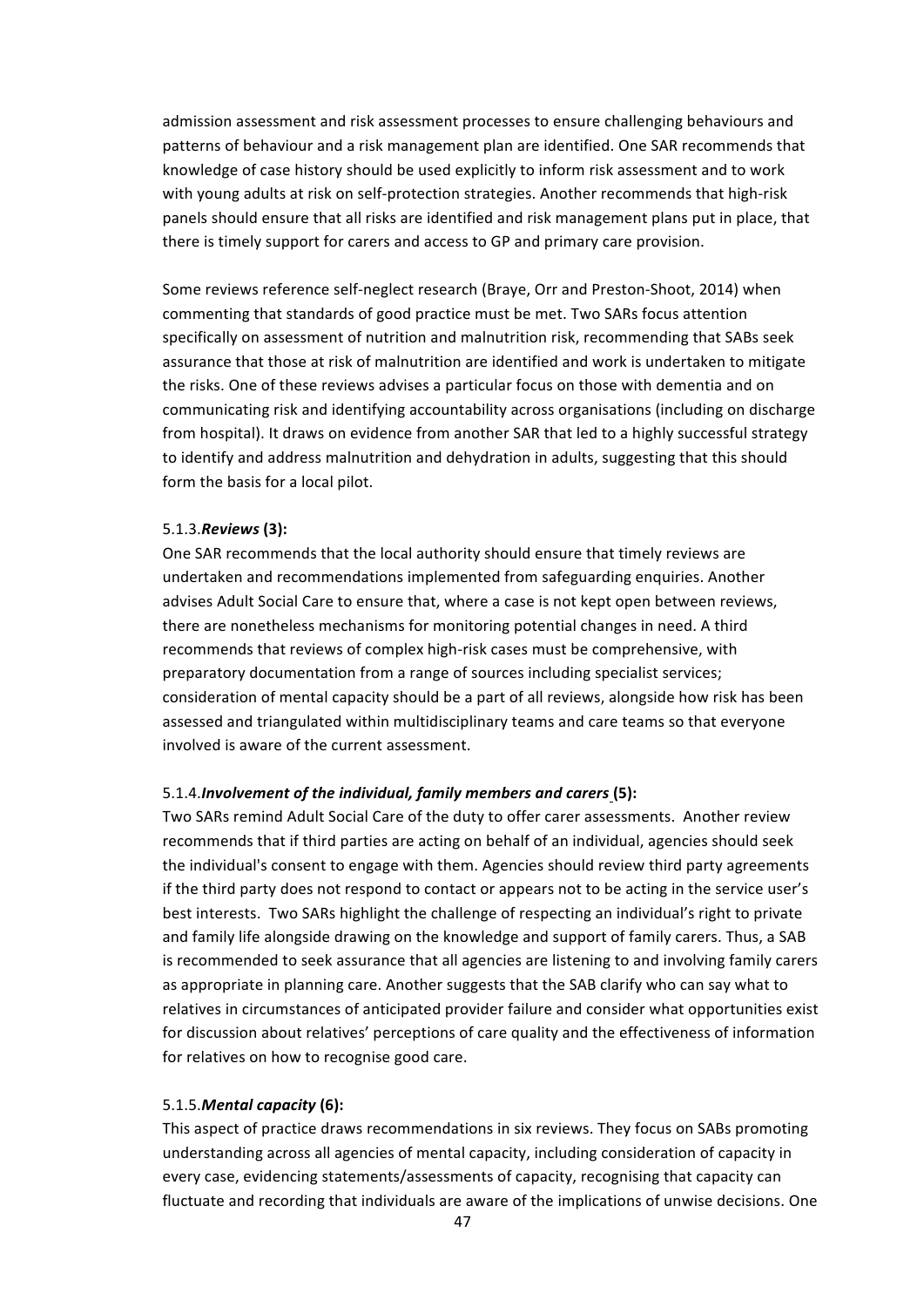review gives very detailed consideration to Mental Capacity Act practice, the key elements being: understanding when and why an assessment of capacity is called for and how this must be carried out and recorded; supporting people to make informed decisions and to understand the consequences of their decision making (including understanding the risks); assessing best interests and making decisions in a person's best interests; applying all of this in balancing choice and protection and making decisions as to where assertive action is required; making 'do not attempt resuscitation' decisions; applying Deprivation of Liberty Safeguards. Another review comments explicitly that dates for repeat mental capacity assessments must be set where people in high risk situations are deemed to have capacity. Two further reviews recommend the development of mechanisms for ensuring capacity assessments and strengthening best interest decision-making, especially recognition of the need for it, which was present in hospital services but not community health services and the care home in this case. 

## 5.1.6.*Practice relating to pressure ulcers* (3):

One SAR explicitly focuses on practice in relation to pressure ulcers. In the specific case, the SAB Independent Chair is recommended to liaise with three other SABs with which an NHS Trust is a named partner, to highlight the findings of this review. The Trust itself is advised to analyse the reasons for an increasing trend in hospital-acquired pressure ulcers grade 3 and 4 over the past 12 months, this analysis to be presented to the four SABs alongside comparative figures from neighbouring Health Trusts. Another SAR gives very detailed recommendations for individual agencies, healthcare practitioners and care homes with respect to pressure ulcers, pain management, and transfers to and from hospital. A further SAR seeks to ensure standard practice in future with respect to when pressure ulcers and skin damage should be referred in to safeguarding, recommending that guidance is issued on this point.

### 5.1.7. Accessing specialist expertise and advice (3):

Drawing on a range of specialist expertise may prove helpful when seeking to safeguard adults from abuse and neglect. Three SAR explicitly highlight this in their recommendations, focusing on the role of LD champions in NHS Trusts and the need to review out of hours access to specialist LD advice, the availability of legal advice in meetings discussing high risk cases, and in general bringing in specialist assessments or expertise (for example tissue viability nurse; continence adviser) to inform multi-disciplinary assessments.

# 5.1.8.*Legal literacy* **(2):**

Two SARs recommend that SABs seek reassurance, for example from Adult Social Care and from Housing Departments, regarding staff knowledge and understanding of relevant legal rules. Welfare benefits and rights, the responsibilities of Appointees and the role of the Department of Work and Pensions, the Mental Capacity Act 2005, Court of Protection, and best interest decision-making all feature here, with concerns that staff knowledge may not be up-to-date or competent. One emphasises that Adult Social Care must ensure that responses to referrals and assessment requests are timely and completed in line with statutory guidance.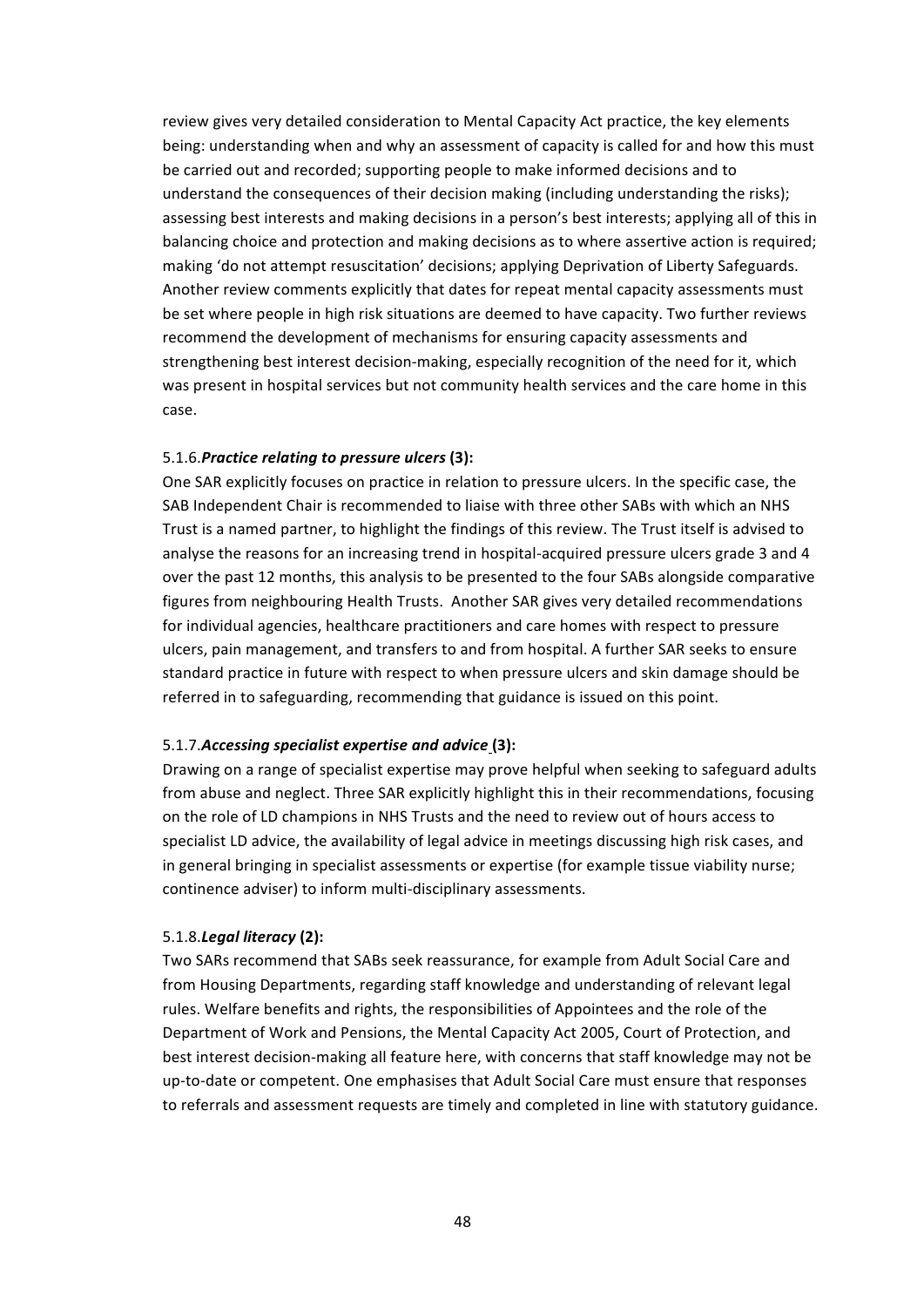# **5.2.** Recommendations on measures to strengthen the organisational contexts in which practice **takes place**

### 5.2.1.Development, review and dissemination of guidance (14):

A range of guidance is recommended by SARs, including for staff when a GP is unknown, or to support identification of those at risk of self-neglect or neglect, to facilitate local practice in reducing the risk of choking, or to support staff in acting on concerns about chronic nonengagement through the development of 'person not seen' policies. In a case where no multiagency meetings were held or risk assessments concluded, the SAR recommends that the SAB develop a multi-agency protocol for reassessment of high-dependence care needs and risks, using an agreed needs and risks matrix. In a further case, Hospital Trusts are advised to meet with residential and nursing care homes to set out a protocol for improving hospital discharge and admission to care settings. Elsewhere, housing providers are recommended to develop safeguarding procedures to specify how concerns about uninvited visitors should be responded to and a SAB is advised to have a procedure on what should happen if a person dies before a section 42 enquiry has been completed. Development of a zero tolerance strategy on violence from and between care home residents is advised by one SAR, which also recommends clarification of the role of the police in safeguarding. In a case involving transition of a looked-after young person, the SAB and LSCB are advised to develop a protocol for the management of suicidal ideation and risk, and another for transition planning for young people with complex needs.

One SAB is advised to consider whether provider failure protocols adequately cover the need to inform other placing agencies (and self-funders) about risks to residents. Another is advised to seek reassurance concerning a multi-agency protocol between Housing, Adult Social Care and other agencies, led by Housing, regarding assessment and meeting the needs of vulnerable adults at risk of homelessness.

Sometimes the focus instead is upon reviewing and updating available protocols, for example on self-neglect and on information-sharing so that they capture the meaning of a duty of care in the absence of consent to share information. In the same case, Adult Social Care is to develop refresher guidance for staff on the support available from health agencies, including the NHS 111 service. Other SARs recommend that procedures be updated to encourage staff across agencies to contact the Police when crime such as wilful neglect is suspected, or to ensure that early multi-agency meetings are convened in complex cases in order to clarify information held and to identify responsible persons for taking actions forward.

Thus, one SAR recommends several reviews, namely of the management of complex case procedures, of escalation procedures to senior management to facilitate complex case planning, of thresholds for Care Act 2014 section 42 enquiries and section 9 assessments, and of eligibility criteria for CAMHS and adult mental health where young people and young adults are not fully engaged. The same SAR recommends a review of guidance, including available legal options, with respect to the tension between self-determination and a duty of care in relation to young people and young adults who appear to have capacity to make particular decisions. Another SAR concludes that a review is required of policies and procedures in relation to mental capacity, best interest decision-making and adult safeguarding pathways.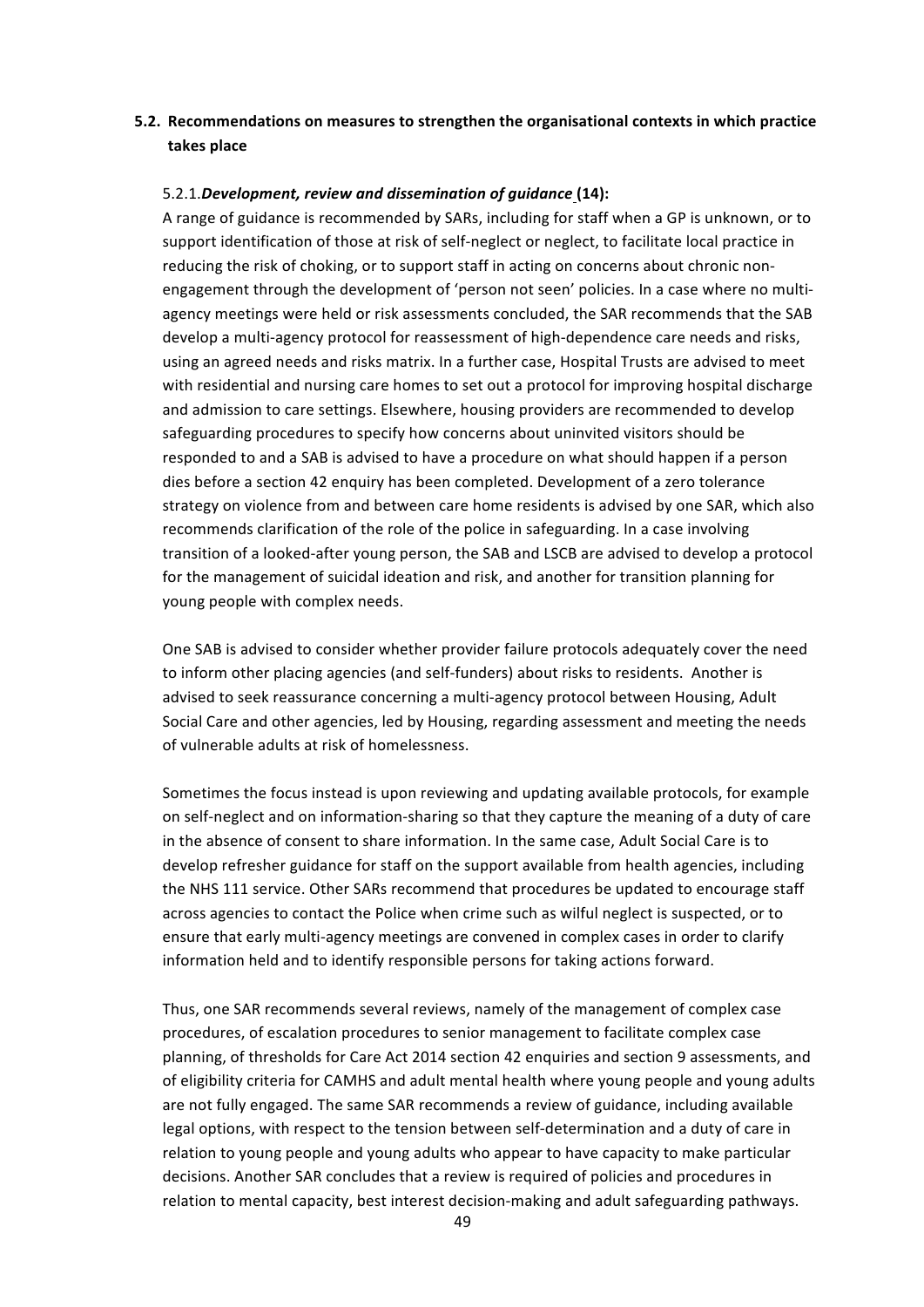One SAR gives detailed consideration to an existing risk enablement policy that includes reference to working with people who are reluctant to engage with services, support or treatment. It recommends that this be revised to include reference to good practice in the context of the Mental Capacity Act 2005. It further recommends that Adult Social Care should review practice guidance and recording formats for assessment, care planning and review, and that hospital discharge policy and practice should be reviewed to reflect the need for coordination and communication, drawing on national guidance that is referenced in the SAR.

# 5.2.2.*Procedures on referral and assessment of needs and risks* (18):

The first list here focuses on recommendations concerning procedures to improve practice in respect of referrals, assessment, care planning and review. Some of the 18 SARs focus here on policies and relating to referrals, as follows:

- Housing to review its referral protocol to ASC;
- Children's Services and Adult Social Care to share their individual assessments routinely to ensure a holistic view of cases;
- NHS Trusts to refer cases of significant self-neglect to Adult Social Care;
- NHS Trusts and CCGs to review how patients not registered with GPs may receive healthcare services when access to such services is normally via a GP;
- Clarity about referral pathways for continuing health care assessment. CCG to ensure that a MCA assessment tool is used routinely by health providers and the independent care sector;
- SAB to require an NHS Trust to demonstrate failsafe arrangements that referrals to community health services are received and acted upon; SAB to require the local authority to demonstrate failsafe arrangements for ensuring referrals to domiciliary care services are received and acted upon;
- In a case where staff did not raise concerns about quality of care, the care provider to ensure earlier requests for continuing healthcare assessment in cases of high dependence needs and difficulty providing care, and to ensure escalation when there are CHC assessment delays or concerns about night staffing levels and ability to implement OT advice on best turning practice at night;
- Gatekeeping of referrals to supported housing with care schemes to ensure the mix of residents can be safely supported;
- All agencies to update staff with up to date contact details for other key agencies in order to facilitate smooth referral processes, with mechanisms also to ensure feedback is given to referring agencies;
- Management oversight of referral closure;
- Timely referral to palliative care;
- Clarity on triggers and routes for multidisciplinary capacity assessment.

Some of the 18 SARs provide recommendations, additionally or instead, on assessment practice itself. Thus: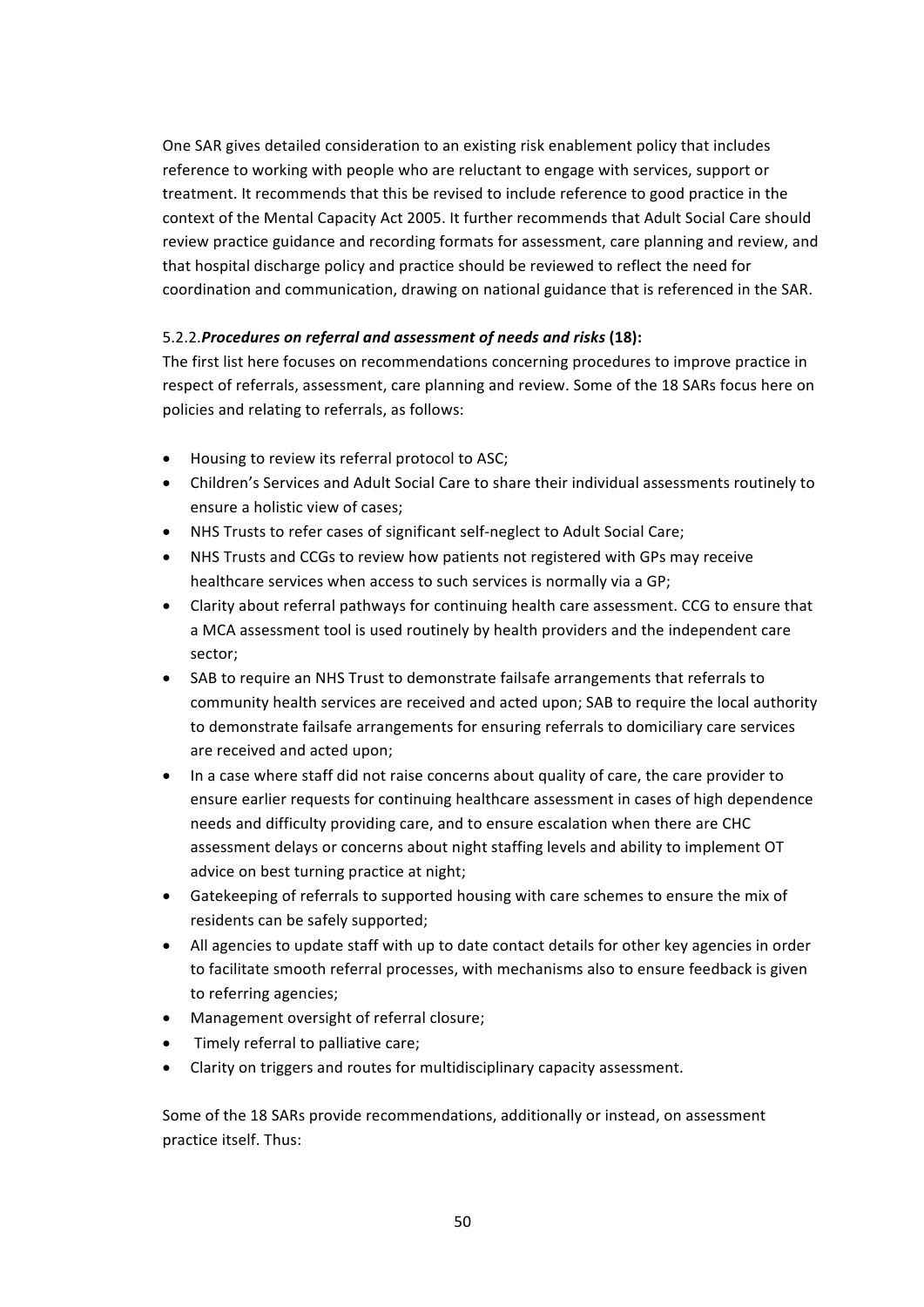- NHS Trusts must have robust processes for risk assessments in cases of self-harm, selfneglect and suicidal ideation, using NICE guidance for guidance.
- Risk assessments must consider depression and self-neglect where there is evidence of concern regarding younger adults, including those who are living with others.
- There should be a clear assessment and service pathway for assessment of cognitive ability and capacity for younger adults who have additional needs, for example as parents or carers.
- A Community Healthcare NHS Trust should monitor the progression of CHC assessments and address any delays with other relevant agencies; the CCG and SAB must ensure a procedure for monitoring this approach to CHC assessments.
- The SAB must ensure that the LA can show that cases of self-neglect are recognised. assessed and investigated without delay, with procedures and standards of good practice met, and the SAB should arrange with the Fire Service for fire safety assessments of vulnerable adults.
- A Health Trust should ensure community health care professionals complete and subsequently review baseline assessments, using standard tools, when previous or potential pressure damage exist, and compile treatment plans.
- In cases of adults at risk, agencies must ensure that risk analysis is comprehensive and jointly agreed.
- For working with risk, Adult Social Care and an NHS Trust must re-develop a joint risk enablement policy that incorporates learning from several publicly available SARs, so that specific tools are used for recording risk assessment and risk management in line with the new policy/guidance. The objective for this review is to ensure that key assessments, reviews and changes to agreed care plans are robustly recorded and communicated across all relevant agencies so that all are clear about the key issues and risks and all understand their roles and responsibilities.

# 5.2.3.*Case management* **(10):**

Here the focus is on clarity of arrangements. Thus it is recommended that agencies should know who is responsible for coordinating changes in a person's life, with social workers/care managers especially important in co-ordinating transitions. Fire and Rescue services, along with other agencies, should clarify the designation of residential services and sheltered housing provision, and then fully implement consequent duties and requirements on fire safety. Management in care homes should ensure oversight of practice standards, including night checks, to be demonstrated through signing off checklists. In other care home cases, procedures should be available to ensure that all unwanted physical contact between residents triggers a report and consideration of whether a safeguarding alert should be made. The SAB should consider how to ensure that the needs of both parties in an incident (victim and abuser with care and support needs) can be addressed.

One SAR recommends that a lead clinician should be appointed to oversee care and treatment of high-risk patients, and that pressure ulcer management should follow clear pathways and guidance, with photographic evidence and body maps. In another case, a Hospice is encouraged to ensure that mechanisms are in place to trigger safeguarding alerts if a patient raises concerns about care they have received prior to admission. Another SAR suggests that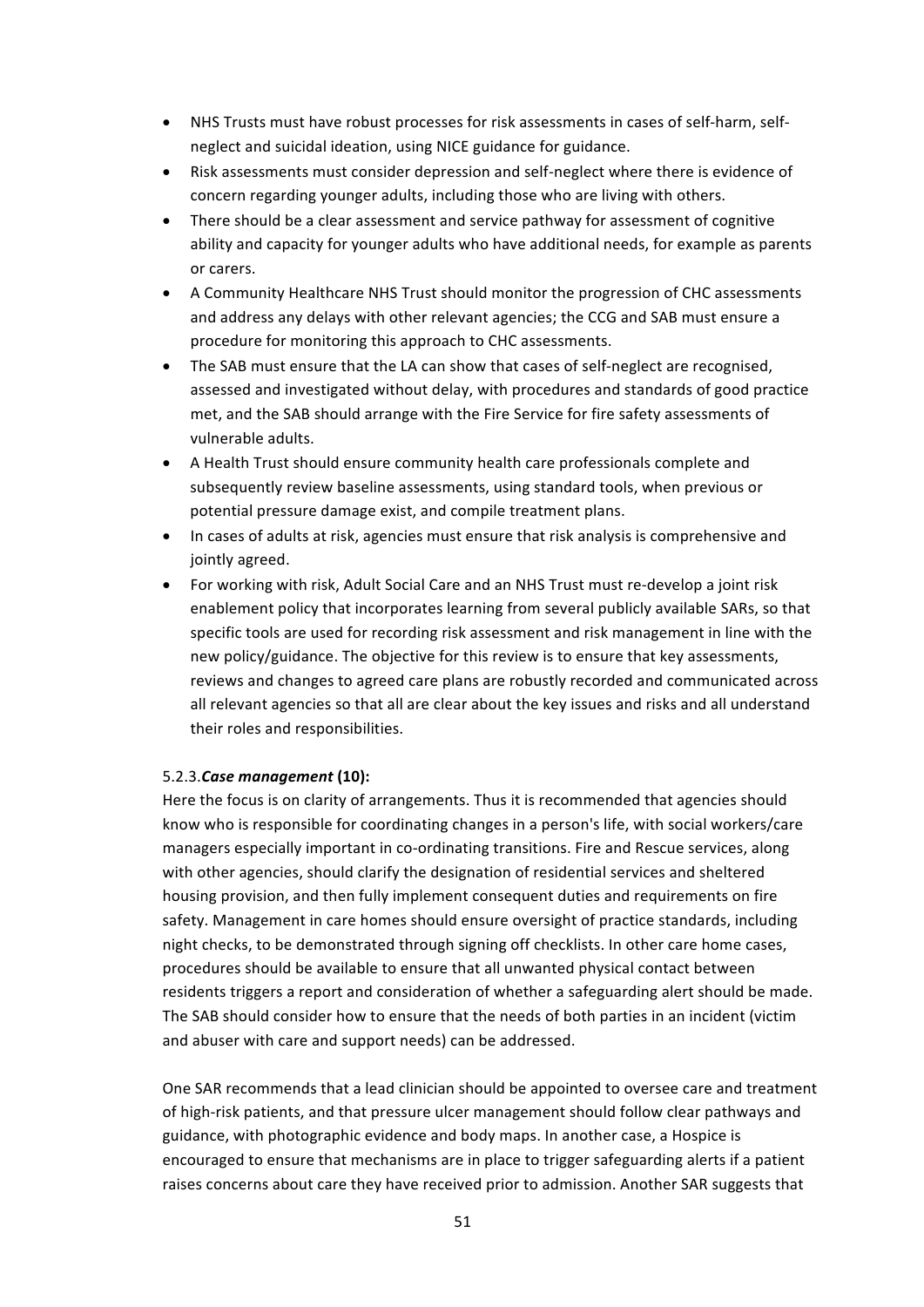agencies should not close a case where there are significant risks to wellbeing without a multiagency meeting and that support for young people with complex needs and their carers should be reviewed in an attempt to prevent placement disruption. The same review recommends that a lead agency be appointed in complex cases, with responsibility to ensure that there is an action plan where roles are clear.

Elsewhere, one SAR notes that joint reviews of learning disabled people and those with complex needs had now been agreed by the local authority and NHS Trusts. Another recommends that the SAB seek reassurance that Housing has reviewed the work of the allocation of tenancy decision panel and that the six set local criteria for decision-making are adhered to and that letters give reasons for decisions.

5.2.4.Staffing issues: levels of staffing; health and safety; supervision, support and training: There are three elements to recommendations here. The first focuses on staff health and safety. Two SARs make recommendations about staffing levels in care homes, whilst a third concentrates on support for staff who experience aggression from residents or who witness violence between residents.

The second concentrates on supervision and other mechanisms for staff support. Reflecting the diverse nature of the cases being reviewed, the recommendations here cover staff being empowered to escalate concerns about the decisions and actions of partner agencies, and encouraged to use reflection and their professional judgement to challenge decisions they feel are unsafe. Two SARs that focus on self-neglect recommend support for staff to implement revised guidance and supervision in cases where individuals have capacity to take specific decisions about their health and wellbeing but the risks of foreseeable harm remain high. Sometimes the recommendations for staff support are specific to the context of the case being reviewed, namely disputed placement decisions or managing care provider failure.

One SAR recommendations that supervision files should be retained for future reference, even after practitioners and managers have left the organisation. Another SAR reflects the complexity of adult safeguarding work by recommending that mental health professionals be available to all staff for consultation in complex cases, and that legal advice should be available to multi-agency meetings and to formal case reviews in high-risk cases. It continues that supervision should routinely consider how to support staff to maintain person-centred approach in complex cases where the person's engagement is ambivalent. Support should be available for frontline staff to manage the emotional impact of the work through supervision, peer support and debriefing after critical incidents. Another SAR picks up this theme of access to specialist support. It recommends that best interest decision-making (the need for it and how it is to be done) be covered in supervision, and staff encouraged to seek support and advice from specialists regarding best interests, in this instance relating to learning disability.

The third element is training. Eighteen SARs contain training recommendations, some highly specific in terms of target staff group or topic, some simply highlighting an area, such as Mental Capacity Act 2005, or recommending training to support implementation of recommendations contained in the SAR. Taking topics first, seven SARs individually recommend: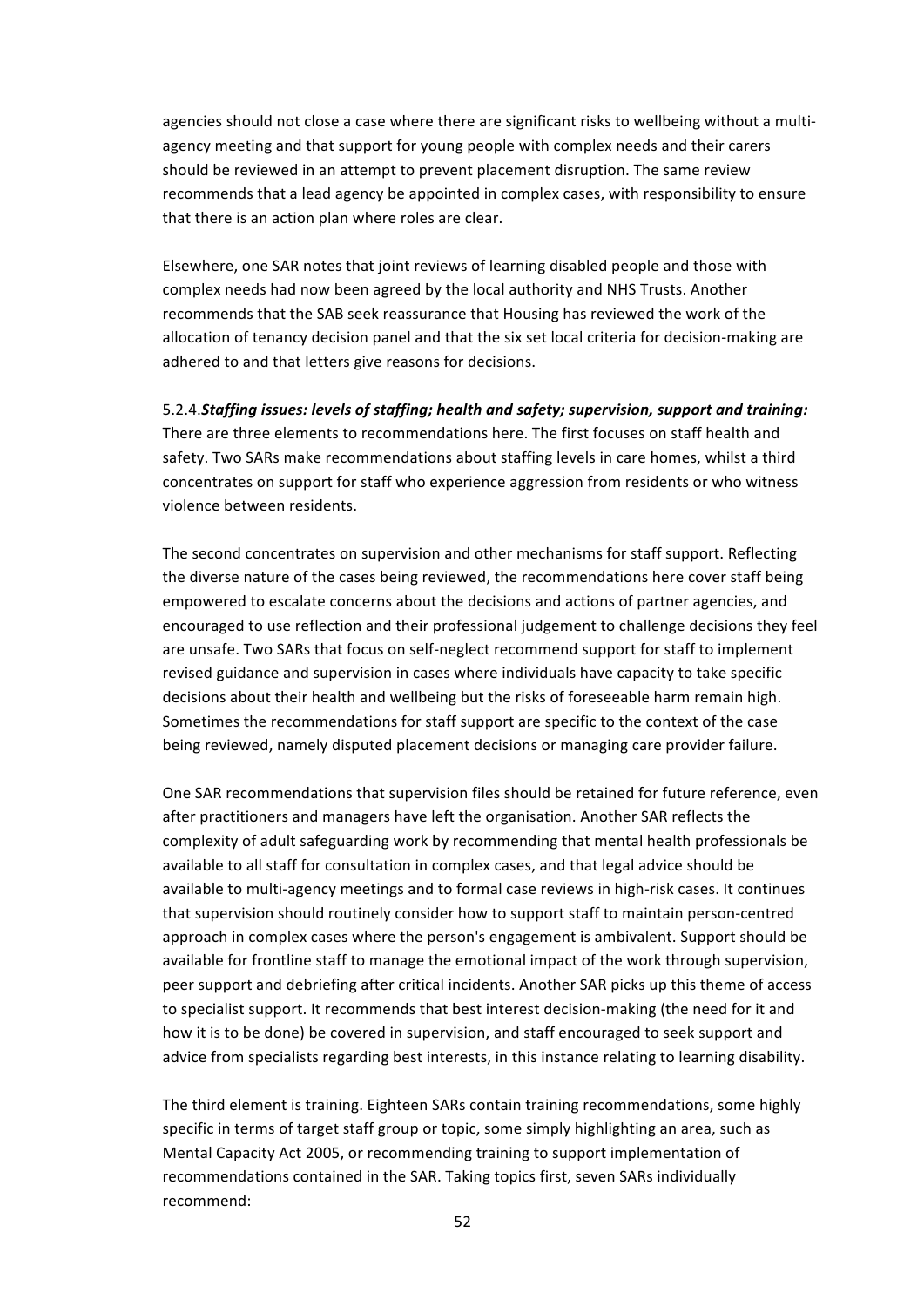- SAB to ensure that all staff are aware of the police role in safeguarding, that violence from residents is a criminal offence and the need to ensure residents have access to criminal justice. All staff must also have a shared understanding of statutory advocacy requirements;
- SAB to consider how staff skills in managing challenging behaviour in people with dementia can be enhanced:
- SAB consider how to enhance the effectiveness of mental capacity training;
- Agencies to consider how to include night and part-time staff in training;
- Training to be delivered on the importance of keeping records of meetings and of best interest decisions, of transitions and information-sharing about how these are unfolding. of updated learning disability passports, and of observing, recording and reporting medical issues;
- Training to cover five elements, namely staff awareness of mechanisms for escalation of concerns within and between agencies; guidance on working with people reluctant to engage where risks are high; refresher training on mental capacity; guidance on legal options in high risk cases where the adult is assessed as having mental capacity; and practice development sessions at which good interagency practice can be profiled and disseminated.
- Training to address
	- $\circ$  law regarding young people and young adults, mental capacity, mental health, leaving care, information-sharing and transitions;
	- $\circ$  mental health, complex cases where risks are significant, situations where people are difficult to engage and have complex needs, raising adult safeguarding and mental capacity issues;
	- $\circ$  motivational interviewing, assertive outreach and authoritative challenge;
	- $\circ$  staff skills and confidence to enquire into young people's lived experiences, to recognise and explore the impact of past experience on current engagement, and to assess the impact of on-going contact with family members.

Other recommendations concentrate on specific target staff groups. Thus, SARs separately recommended:

- SAB to require LA to review contractual arrangements with providers to ensure all staff are trained adequately in required actions following failed visits, with follow-up monitoring;
- Care home to ensure that staff training regarding skin integrity and bed positioning of residents;
- Housing to provide safeguarding awareness training for staff; ASC to provide training on risk assessment and information-gathering; CCG to provide training on MCA assessments for GPs;
- Training of hospital staff on completion of death certificates in cases where an adult at risk of abuse or neglect has died; training for hospital staff, Ambulance Service staff and other agencies about contacting the police when there are concerns about the death of an adult on grounds of abuse or neglect, and on informing the Coroner of such deaths;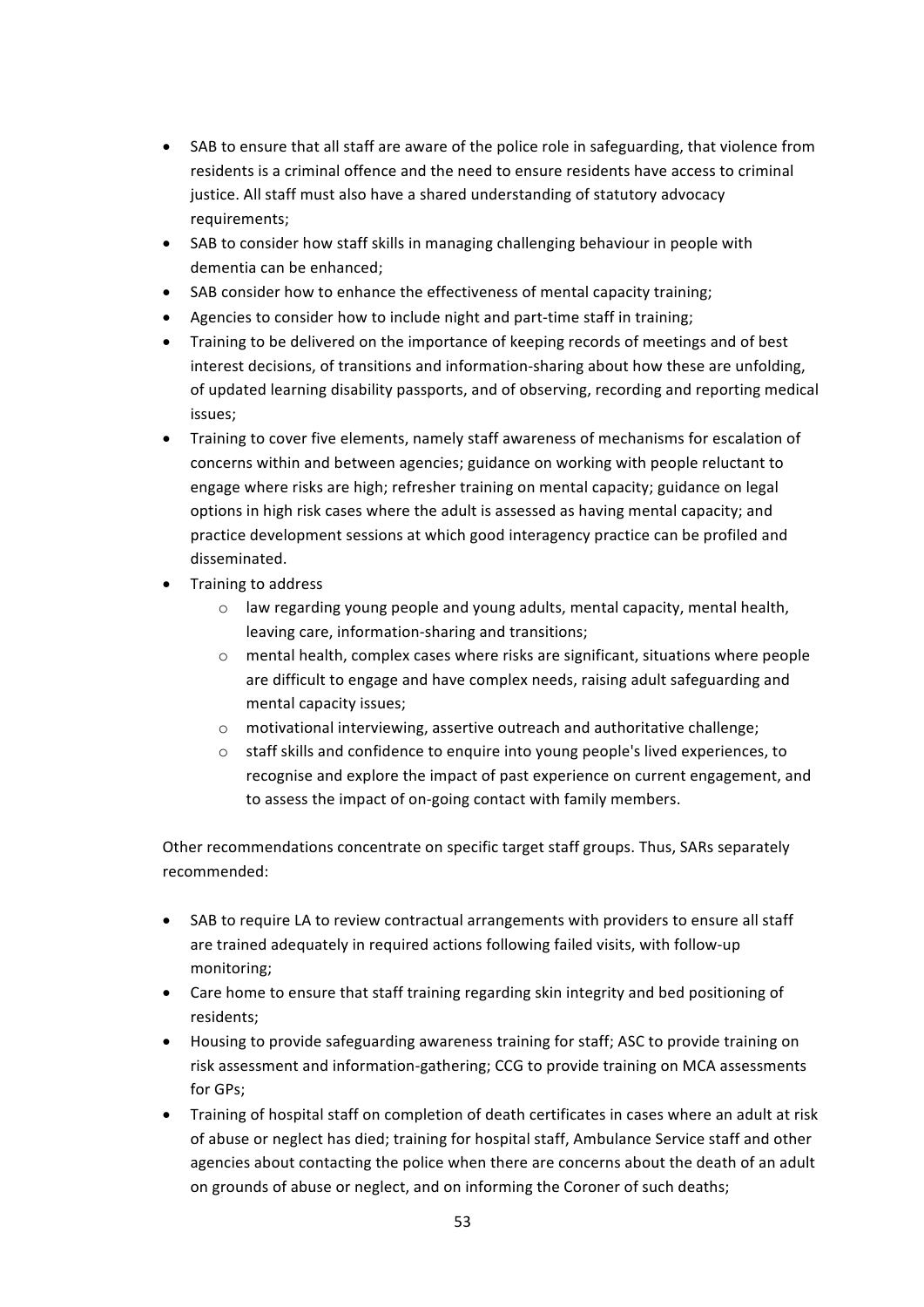- SAB to seek reassurance about training provided by an NHS Trust to doctors on safeguarding adults, noting they are difficult to engage because of shift patterns and clinical responsibilities;
- Community nursing staff and care provider agency staff to receive briefings on safeguarding requirements; care provider agency staff to have briefings on recognition and care of pressure sores, and on person-centred care approaches, including when using manual handling equipment and where care staff share a language that is not spoken by the user:
- Training for care home staff to increase their confidence in dealing with issues of sexuality and consent among older residents with capacity, and in assessing and managing fire risks;
- Training and staff awareness-raising for Emergency Department staff in hospitals regarding learning disability patients, especially those with complex needs;
- Training to ensure that police officers have the knowledge to undertake investigations into adult safeguarding and deaths of individuals at risk.

Considerable faith is invested in training, judging by the frequency with which SARs make recommendations of this type. However, practice improvement can be frustrated where organisational structures are not aligned to enable the implementation of learning acquired during training, and training transfer can be difficult to achieve (Pike and Wilkinson, 2013). A focus not just on workforce development but also on workplace development (Braye, Orr and Preston-Shoot, 2013) is more rare, but is reflected perhaps by one SAR that recommends support for staff to implement its recommendations regarding practice on Mental Capacity Act 2005 assessments and Deprivation of Liberty Safeguards procedures.

# 5.2.5. Recording and data management (17):

Here too the recommendations are closely related to the case being reviewed, with at least one review also noting that individual agency action plans have focused on recording. Thus:

- Section 42 enquiries should note concerns about a carer's ability to care for others, for example in cases of self-neglect, with appropriate alerts on IT systems.
- GPs should develop more robust system for alerts when patients fail to attend for appointments or do not drop in as they used to do.
- An individual's progress during transitions should be recorded and such information shared.
- Care homes should ensure that care plans, risk assessments and recording are up-to-date, and that staff are familiar with care plans by means of induction, handovers and communication.
- Community Healthcare NHS Trusts should ensure that district nursing services check email communications in the absence of handover capability.
- A Hospital Trust should add a safeguarding flag to its IT system.
- Hospitals should review their systems for highlighting repeat admissions.
- Practice in respect of the "Coordinate My Care" record should be reviewed and reported back to the Board.
- IT systems should be capable of triggering scrutiny of repeat referrals to safeguarding, and an overview chronology sheet should be introduced into client record systems.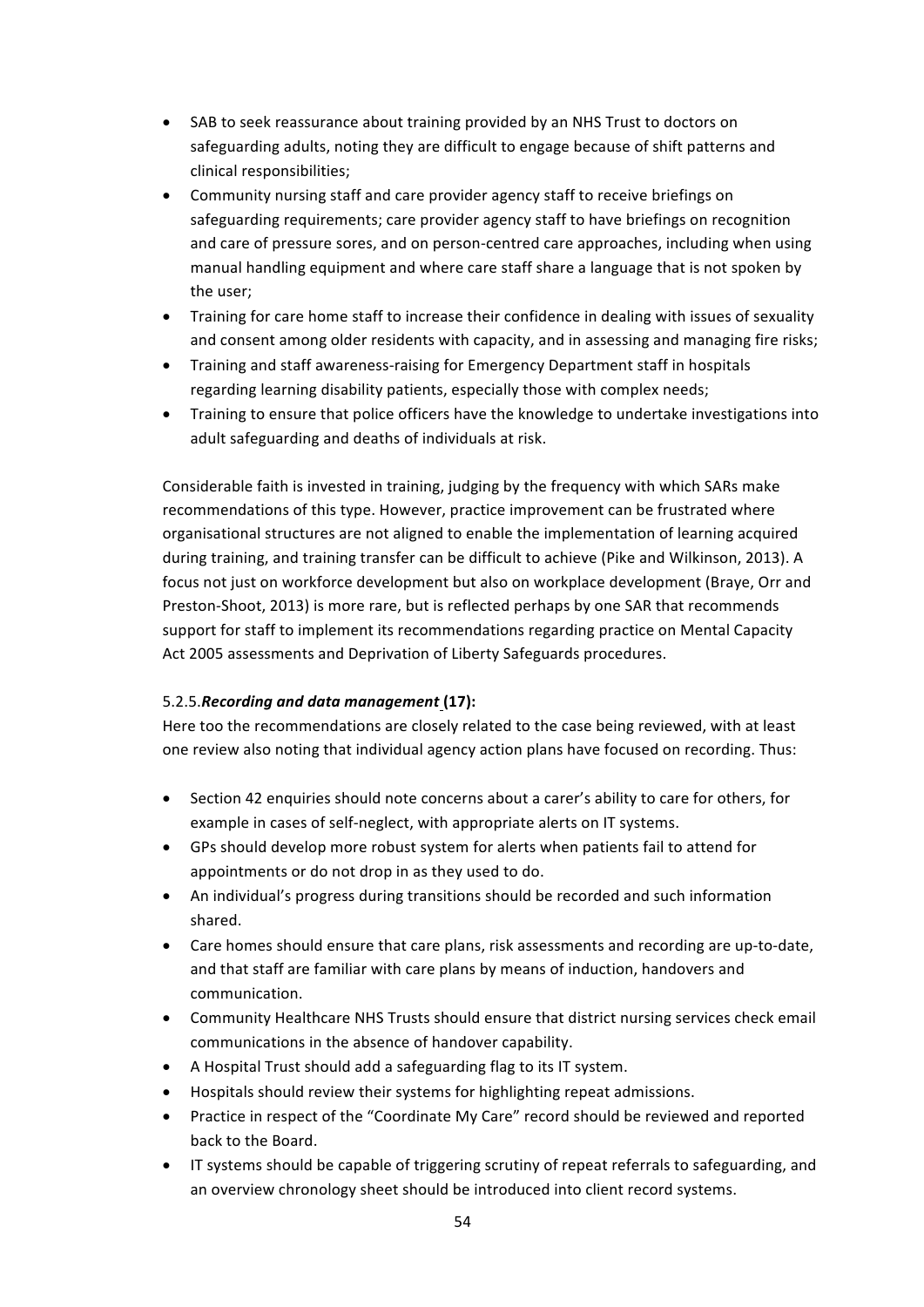- Housing providers must be able to track concerns about third party provider services (for example, care providers or community nursing services) in order to escalate if concerns persist.
- GP record systems should be able to show adherence to end of life care standards and recording within community nursing should clearly differentiate between a visit where the patient was seen and one in which they were not. Equally, it should have the capacity to alert the service to longer than normal gaps between visits and it should be visible to both hospital and community based health providers.
- Access to and availability of shared records should be improved, and some means constructed of recording risk status and sending communications about high risk across agencies, with ways explored in which a single care plan can be devised and accessed by all involved.
- Urgent discussion is required with IT software suppliers to amend current systems so that they better facilitate casework processes rather than driving them.
- SAB should provide clear guidance to agencies on staff statements, staff support and collating information after an adverse event (this in the context of a worker who changed their story following leading questions from a manager).
- Review of the transfer of medical records between GPs should take place.
- The SAB should review access by care home staff to records, especially of the learning disability health action plans.
- All agencies should develop systems for monitoring non-engagement in cases of potential neglect or self-neglect, and escalate such cases to safeguarding.
- Records of meetings, for example concerning child protection, should enable those who have not been present to gain a quick understanding of the risks discussed so that they can appreciate the implications for their work.

# 5.2.6.*Commissioning* **(4):**

One SAR emphasises the importance of offering flexibility in high risk situations where ordinarily a sudden change of provider would be indicated due to the cost ceiling on spot purchase. Adult Social Care management is recommended to take steps to address the implications of block contracts, the constraints of which are highlighted in the SAR. Another SAR advises that contract monitoring by commissioning should be better connected to individual assessments and care plans and less of a tick-box exercise. The purpose here appears to be to ensure that the focus on individuals during the commissioning process is not lost and also that, during contract renegotiation and handover, consideration is given to individual care plans. One might consider that this should be the purpose of annual reviews, though other SARs, as reported above, have expressed concern about how annual reviews are conducted. The issue here is that the checks and balances built in are not robust.

Other features of commissioning are highlighted by two SARs. In one, commissioning and contracting, when contemplating placements, are recommended to consider historical information (on client risk) and use a compatibility tool (presumably referring to compatibility with other residents, though this isn't stated). In another the SAB is advised to consider how it can influence the amount and range of placement options for people with dementia and how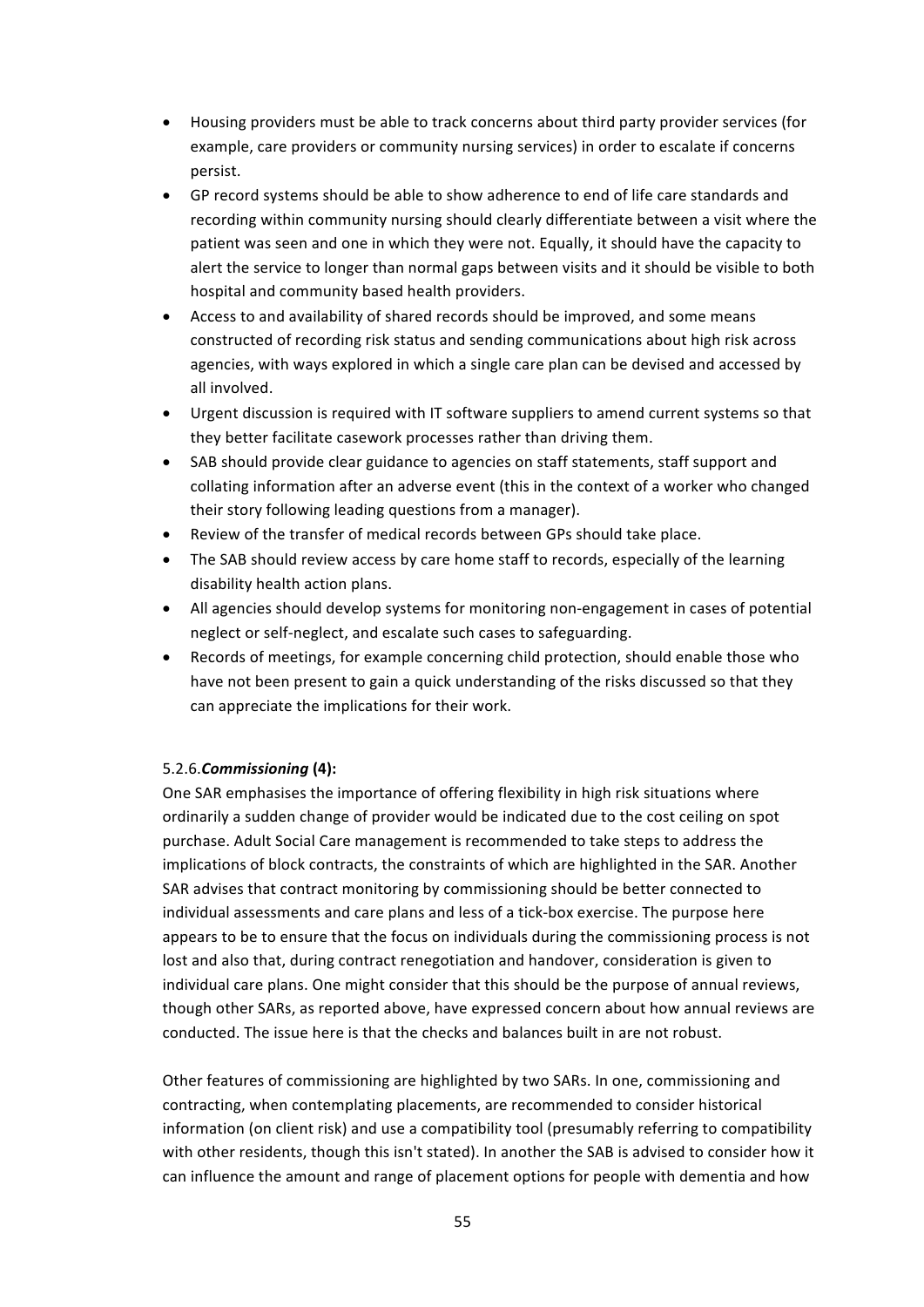it can influence commissioning practice to ensure that contracts build in a requirement to adapt facilities and staff training to changing needs through the life of the contract.

### **5.3. Recommendations on measures to improve interprofessional and interagency collaboration**

#### 5.3.1.*Information-sharing and communication* (10):

Once again, recommendations are explicit in naming specific agencies where informationsharing and communication has to improve. Thus, in one case, a MASH and the Police are advised to strengthen their information-sharing by developing an agreed pathway that includes an escalation route for any concerns. The same review recommends that all agencies need to empower staff in the Ambulance Service, a Hospital Trust and other agencies to contact the Police when a crime is suspected. Another review focuses on communications between relevant agencies when rehousing people with high risk and recommends a system for ensuring feedback between Safeguarding and Adult Social Care teams. In a third case, GPs are recommended to develop systems to ensure communication with other agencies about the health needs of individual patients at risk, and Adult Social Care is advised to ensure more effective communication with Safeguarding teams. A fourth case again focuses on information-sharing by the police and also recommends consideration of how a MASH could improve communications between agencies and a review of information sharing arrangements between Housing and Adult Social Care.

Otherwise the focus is on devising mechanisms to ensure that information about parties in safeguarding incidents is shared and analysed across agencies, and on ensuring that multiagency communication and collaboration is robust. Here one SAR recommends the development of a single written record, available to the care home and all the professionals involved. It also advises on the importance of GPs meeting to share good practice about working with staff in care homes to meet people's complex healthcare needs. Another advises the SAB to consider how to ensure information held by a practitioner is discussed and analysed when they have not been able to attend a multi-agency meeting.

Individual SARs also focus on how practitioners and managers can challenge practice and decision-making, for instance regarding skin deterioration, and escalate safeguarding concerns across agencies. They focus too on how to ensure that communications within and across teams are robust, and on how integrated services at an organisational level can provide a more personalised focus on the individual that is responsive to risk and needs, for instance by bringing health action plans and local authority reviews together so that they can play a more central part in planning and coordination. One SAR specifically advises that the SAB seeks assurance that the complaints management procedure is improved so that the response is timely, appropriate and at the right level within the organisation.

## 5.3.2.*Coordination of complex multiagency cases* **(16):**

One striking theme here is the frequency of recommendations about bringing all professionals agencies together to share information and plan action with respect to complex cases. Six SARs recommend the development or enhancement of such a multi-agency approach, for example to identify and monitor high risk cases, and to discuss and develop risk management plans, including cases where individuals do not meet the threshold for care management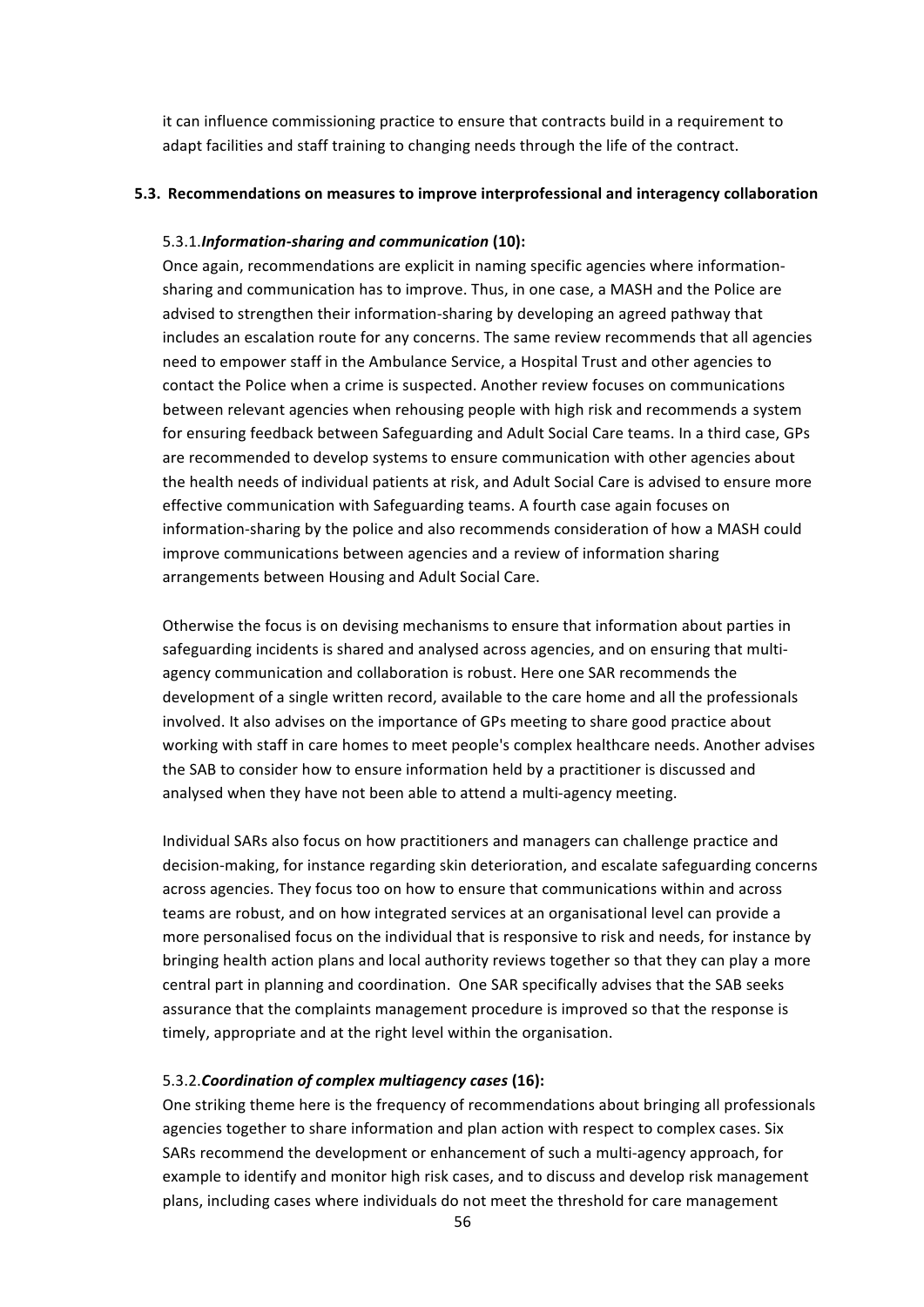services. Two SARs emphasise the importance of including specific professionals within these meetings, namely GPs and the Police. One review also recommends automatic referral of 'near miss' fires to a high-risk case management panel.

One SAR advises a review of existing forums and protocols, including the care co-ordination policy, GP practice weekly meetings and quality management meetings in order to inform the development of a new Integrated Network Coordination Service. These forums are, as part of their protocol, to make explicit reference to the requirement to deal transparently with the sometimes competing interests of the organisations and individuals. Clear assessment of need and risk, and the clarity that flows from that in advocating for individuals, are seen as key in finding a right balance between an individual's needs and organisational constraints/needs. The review gives an example drawn from the case in question, namely avoidance of automatic placing of people in residential care directly from hospital settings as a result solely of a policy about cost ceilings.

Two reviews particularly focus on the appointment of key workers to coordinate service responses. Others emphasise the importance of using expertise. Thus, in one case, the SAB is to ensure that alcohol services recognise their expert role in signposting individuals to other provision if a referral does not meet their specific criteria; local authority Occupational Therapists are to ensure continuity of OT support for care homes, including prompt provision for care homes of personal handling plans. Another SAR recommends closer integration of health and social care assessments in integrated settings and the need for new case coordination arrangements for high-risk individuals. Adult Social Care reviews must include input from a range of agencies.

An emphasis on improving communication and monitoring can also be seen. Thus, one SAR recommends that the local authority develop a template for agencies for referrals to Coroner so that these can be tracked. Another advises of the importance of clearly defined roles and responsibilities, discussion of significant events, clear transfer summaries when a person is admitted to hospital from a care home and clear discharge summaries. Yet another recommends that the CCG encourage GP practices to identify vulnerable patients and highlight those patients for CCG attention if the practice is closing.

Otherwise recommendations emerge from the specific context of each review. Thus, one SAR recommends that the SAB seeks assurance that systems have changed, especially in the local authority and the Department of Work Pensions, so that similar failings regarding the management of a learning disabled person's financial affairs are unlikely to occur. Another recommends that SAB procedures ensure a multi-agency approach to transition underpins work with young people at risk as they move into adulthood, including communication and cooperation between Children's Social Care and Adult Social Care, and children's mental health services and adult mental health services. In another, the board is to consider the impact of diminished resources on the ability of agencies to work together (in ensuring suitable placements) (rare acknowledgement of financial austerity impact). Two others consider how to strengthen cross-border collaboration and encourage a culture of robust challenge. Finally, in a rare acknowledgement of the macro context, a SAR recommends that the SAB consider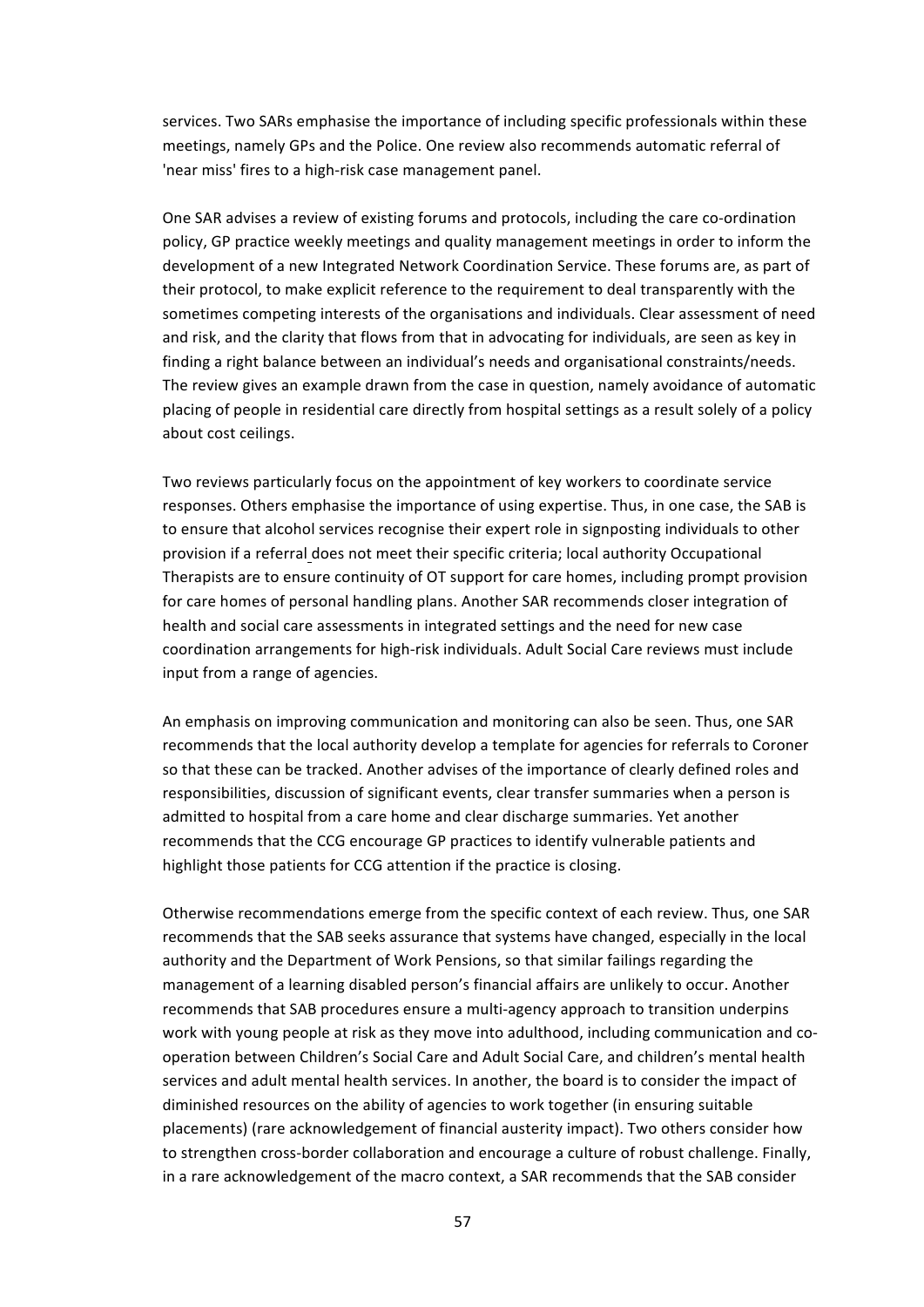the impact of diminished resources on the ability of agencies to work together in ensuring suitable placements.

# 5.3.3.*Hospital admission and discharge* **(7):**

Very specific recommendations address unsatisfactory hospital discharge outcomes, namely:

- Prior to discharge hospitals should check a patient's GP registration to ensure that information about treatment and on-going medical requirements has been received.
- Prior to discharge available information should be checked to ascertain whether or not there are any safeguarding concerns.
- To ensure that individuals are not left without services, NHS Trusts must demonstrate failsafe arrangements that referrals to community health services are received and acted upon; the local authority must demonstrate sound arrangements for liaison with relatives when vulnerable adults are discharged, and have failsafe arrangements for ensuring that referrals to domiciliary care services are received and acted upon.
- The CCG must review local discharge planning; preadmission to care home checks must include that sufficient medication is available prior to discharge; transfer letters for a resident from care home to hospital must set out details of why the transfer is taking place and highlight if admission is the result of a repeat concern.
- Hospital discharge checklists should include measures to ensure that all relevant agencies are informed.
- Support for adults with learning disability and complex needs in hospital should be reviewed, especially out of hours when the learning disability lead nurse may not be available.
- Hospital discharge arrangements should be strengthened to ensure scrutiny of unforeseen changes.

# 5.3.4.Professional roles and responsibilities (7):

Seven SARs include recommendations here, with a focus on clarity: how community nursing staff should respond when there are significant tissue viability issues; the role of the community matron overseeing service provision when several healthcare practitioners are involved so that partner agencies are enabled to make appropriate referrals; commissioners ensuring that roles are clear in learning disability services. The theme of clarity also emerges in reminders to staff about the importance of staff persistence in challenging other professionals and escalating concerns about individual and interagency practice. It appears too in the recommendation that those responsible for coordinating changes in a person's life should be named, with social workers/care managers especially important in coordinating transitions. One SAR recommends that the SAB should seek reassurance that Adult Social Care and NHS Trusts are promoting people's entitlement to social care assessments, especially in cases of self-neglect. Another seeks to ensure future clarity regarding roles and responsibilities in respect of continuing healthcare as there was a failure to review a continuing healthcare assessment when necessary. The CCG is to clarify CHC referral process, and escalation routes to be used when delays are significant. One review reminds Adult Social Care staff of their responsibility to prioritise advice and assessment when requested by Children's Services in relation to parents of children at risk. Finally, senior managers are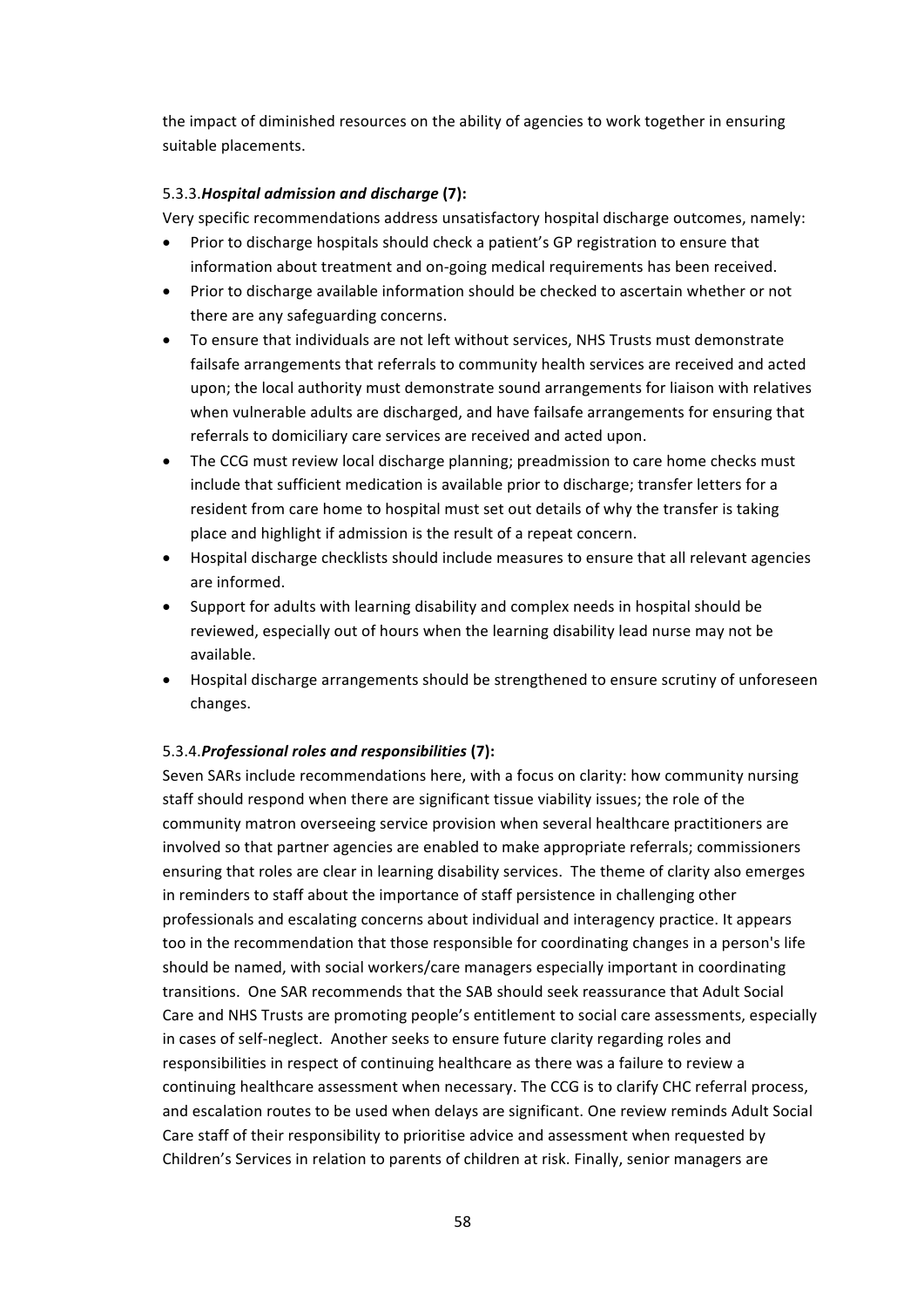reminded of the importance of oversight and scrutiny of specific issues such as integration and record sharing.

# **5.4.** Recommendations relating to the governance role of the SAB

# 5.4.1.*Audit and quality assurance* (17):

Here SABs are recommended to conduct or to commission reviews and case/file audits to seek reassurance about the quality of provision. The focus has fallen on:

- Annual health checks, to ensure that NICE guidance is followed;
- The implementation of person-centred practice across all partner agencies;
- Compliance of healthcare professionals regarding pressure ulcer management;
- Compliance and outcome of required improvements in communication between health care agencies/staff and with family members;
- Care home policy of accompanying residents to hospital;
- Existing hospital discharge policies and practice;
- The quality of care plans provided to care providers by Adult Social Care care management;
- Audit of action by housing providers on fire safety risk assessment recommendations, to provide assurance on the quality and thoroughness of action to reduce fire risk;
- Audit of safeguarding records across named providers to ensure compliance with standards of decision-making and management oversight;
- Community nursing with reference to keypad access to properties, clinical notes, recording of whether a patient is seen or not, safeguarding action plans, and appropriate staffing levels;
- Hospitals checking GP registration prior to discharge;
- How learning disability health and social care teams work together;
- Use of the Mental Capacity Act 2005 in high risk and complex cases;
- Practice with individuals with dysphagia;
- Mental health support for young people;
- Information-sharing and use of historical information on clients pre-admission;
- Monitoring information from IMCA service providers to improve advocacy services and ensure that advocacy services are adequate to meet need;
- The effectiveness of systems for placing people with dementia;
- How relatives locally perceive the quality of care/care homes where their family members are placed, together with the effectiveness of information provided to relatives on how to recognise good care;
- Data provision for a SAB on whether safe care is being provided;
- Information sharing between commissioners and CQC, in order to consider how a SAB can support collaboration between them;
- How practice measures up to the standards in Transforming Care, how well NHS and social care reviews are linked together, how often the history of people with complex needs is considered in reviews, and the role of the contracts team in sharing intelligence regarding care home providers for learning disabled adults;
- Safeguarding cases that are screened out;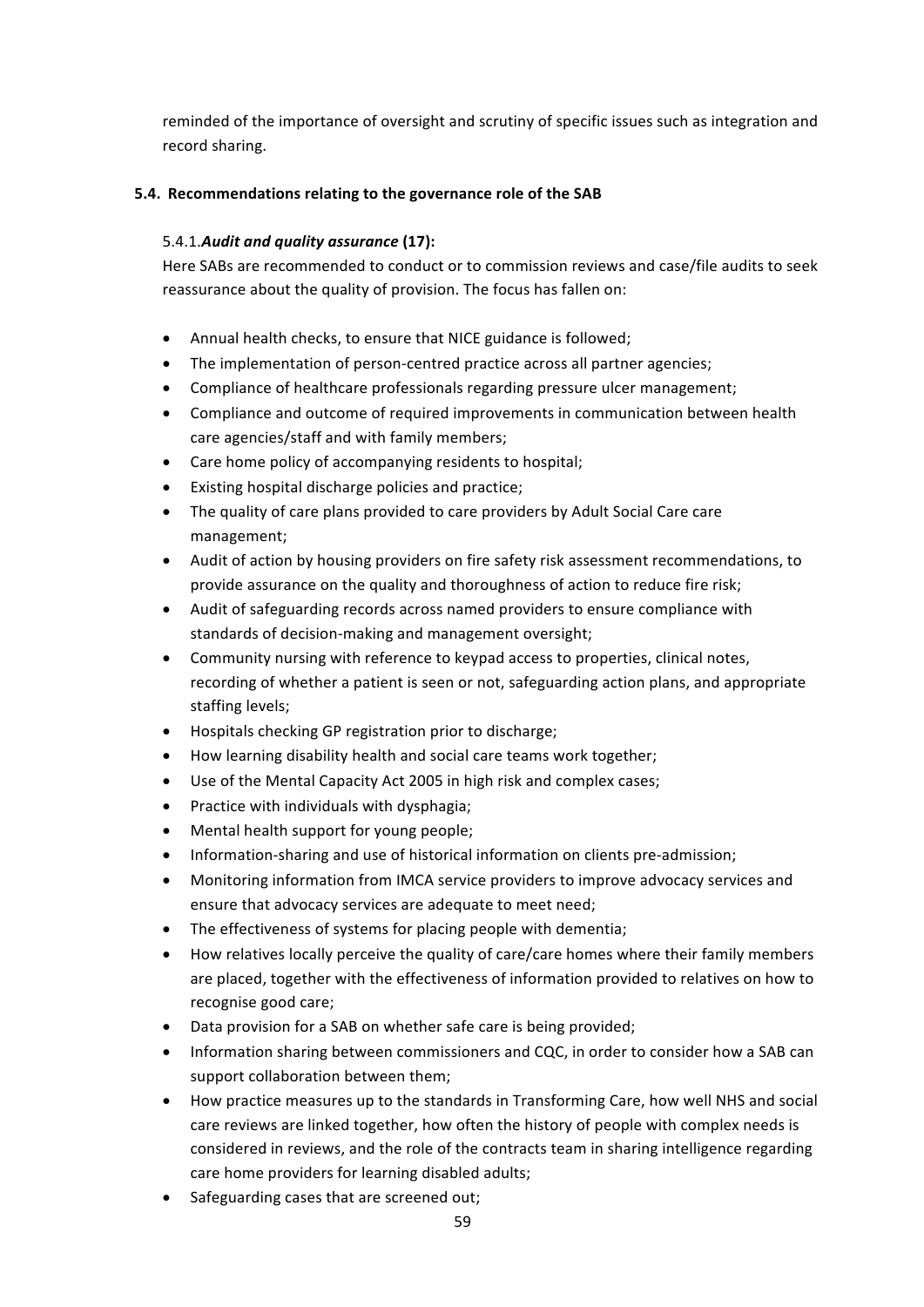- Governance arrangements in NHS Trusts to ensure there are no conflicts of interest in investigations of serious incidents;
- Hospital transport services (in a case where an individual was dropped off at the wrong address and not seen into the property).

Quality assurance also emerges in recommendations for commissioners. One SAR recommends that the CCG strengthen contract compliance with respect to a community nursing service. Another advises the development of guidance for contract monitoring staff to ensure a focus on transitions, person-centred care, learning disability passports, mental capacity assessments and best interest and supported decision-making, to facilitate the shift away from institutionalised care. Another SAR recommends that a focus on pressure ulcer work should be supported by commissioning and form a key focus in contract monitoring. The same review also recommends that the SAB seeks reassurance from commissioners that they have integrated mental capacity assessment requirements into practice, and that commissioning and procurement will support providers in reviewing their practice regarding assessment, care planning and reviews.

Where SARs have focused on organisational abuse, including omissions of care, recommendations seek to ensure subsequent good practice. Thus, one SAB is recommended to make CQC aware of concerns regarding a home care provider agency, and the local authority is to review its contractual arrangements with the provider. Adult Social Care and the local authority's quality assurance department in another case are to ensure prompt production of validation reports of care home, highlighting risks and action plans. One review also recommends that care homes should alert Adult Social Care when residents complain and that communication between Adult Social Care and commissioning should be strengthened regarding service quality, to include an enhanced protocol for the panel reviewing placements and care quality, and annual reviews to draw in information about service quality.

Recommendations here are sometimes directed to specific agencies. Thus, the management of one care home is to ensure oversight of practice standards, including night checks, to be demonstrated through signing off checklists, improved staff recruitment and induction, and prioritisation of supervision and appraisals. In another case, the care home is to audit care plans weekly and review care plans monthly. One review recommends that fire risk assessment advice from the Fire and Rescue Service be given in writing. Another suggests that the SAB should review the rationale and impact of the policy goal of integration between health and social care provision.

The emphasis on audit and quality assurance is designed to realise the benefits of the external scrutiny that SARs provide for future learning and practice improvement. Thus, SARs have been concerned to promote organisational resilience in dealing with provider failure, learning from specific experience, and to strengthen adherence to safeguarding arrangements and procedures. If realised, this helps to answer one of Wood's criticisms (2016), namely that lessons are not learned.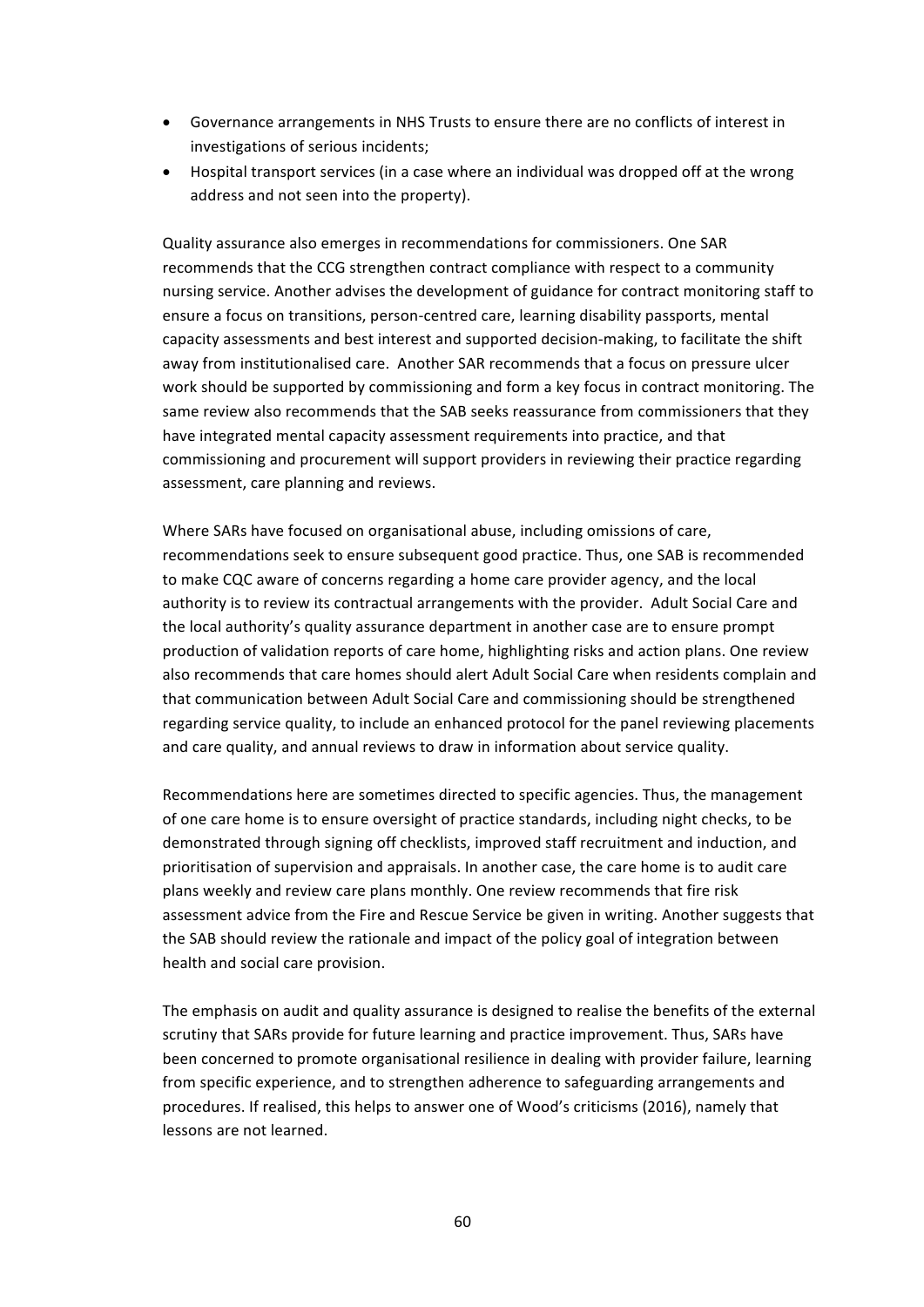#### 5.4.2.*Awareness-raising* **(5):**

Here the focus is sometimes on raising public awareness. Thus, two SARs recommend that the SAB should encourage people to raise concerns about isolated and vulnerable individuals, including instances of self-neglect, by refreshing and recirculating publicity, with one also recommending the raising of awareness of eligibility for adult and carer assessments. Sometimes the focus is on practitioners, with one SAR advising that the SAB should ensure that the newly established complex case panel is widely known and adequately resourced. Another focuses on the provision of information for families, especially regarding care home commissioning and reviews. Sometimes the focus falls on both groups. An example here is a SAR recommending that a SAB co-ordinate awareness-raising across organisations (especially domiciliary care providers commissioned by Adult Social Care) and for the public on prevention and management of pressure ulcers, drawing on nationally available publicity material. With the support of relevant Health professionals, the focus of the campaign is to include: the need to identify early signs and symptoms; how and when to escalate concerns; who needs to be involved where there is a risk identified; and links between pressure ulcers and nutrition/continence/immobility.

#### 5.4.3. Management of the SAR process:

One report observes that this was a SAB's first SAR and that the panel approached it very much as a learning event, appreciative of the learning available. However, recommendations relating to the process of conducting reviews reflect to some degree the difficulties encountered by SABs, even with the duty to co-operate and the duty to share information enshrined in the Care Act 2014 (Braye, Orr and Preston-Shoot, 2015). Nonetheless, recommendations covering this field of activity were not commonly given in the reviews in this sample, reflecting perhaps that SABs are learning from experience and developing their own protocols, or perhaps that feedback on SAR process is given to SABs but not through its inclusion in the report. Three types of recommendations appear under this category.

Use of the SAR: The first relates to use of the SAR. Here some recommendations are vague, requiring simply dissemination of learning, without specifying to whom, for what purpose, or when. Others are more specific, such as the SAR that recommends that learning from the case be used as a benchmark for reviewing on-going development of transition services to audit how agencies are responding to young people with complex needs. It also recommends that the findings of the review are used for a learning and service development event after one year to address what has changed in the provision of services for young people with complex needs and what remains to be done. Elsewhere, one recommendation requires a SAB to ensure that the findings and outcome are recorded on relevant IT systems with respect to the adult and the carer. In another the SAB is encouraged to engage with the relative regarding the outcome of the SAR. A third recommends the development of a learning tool from the case to assist in practice transformation. Some other reviews also recommend the use of the SAR in training, for example on mental capacity, information-sharing, escalation of concerns and different types of abuse and neglect.

*Management of the SAR process:* The second type of SAR process recommendation relates to the management of the SAR process. Here recommendations were slightly more numerous, reflecting the challenges identified in the earlier section on SAR characteristics. Thus one SAR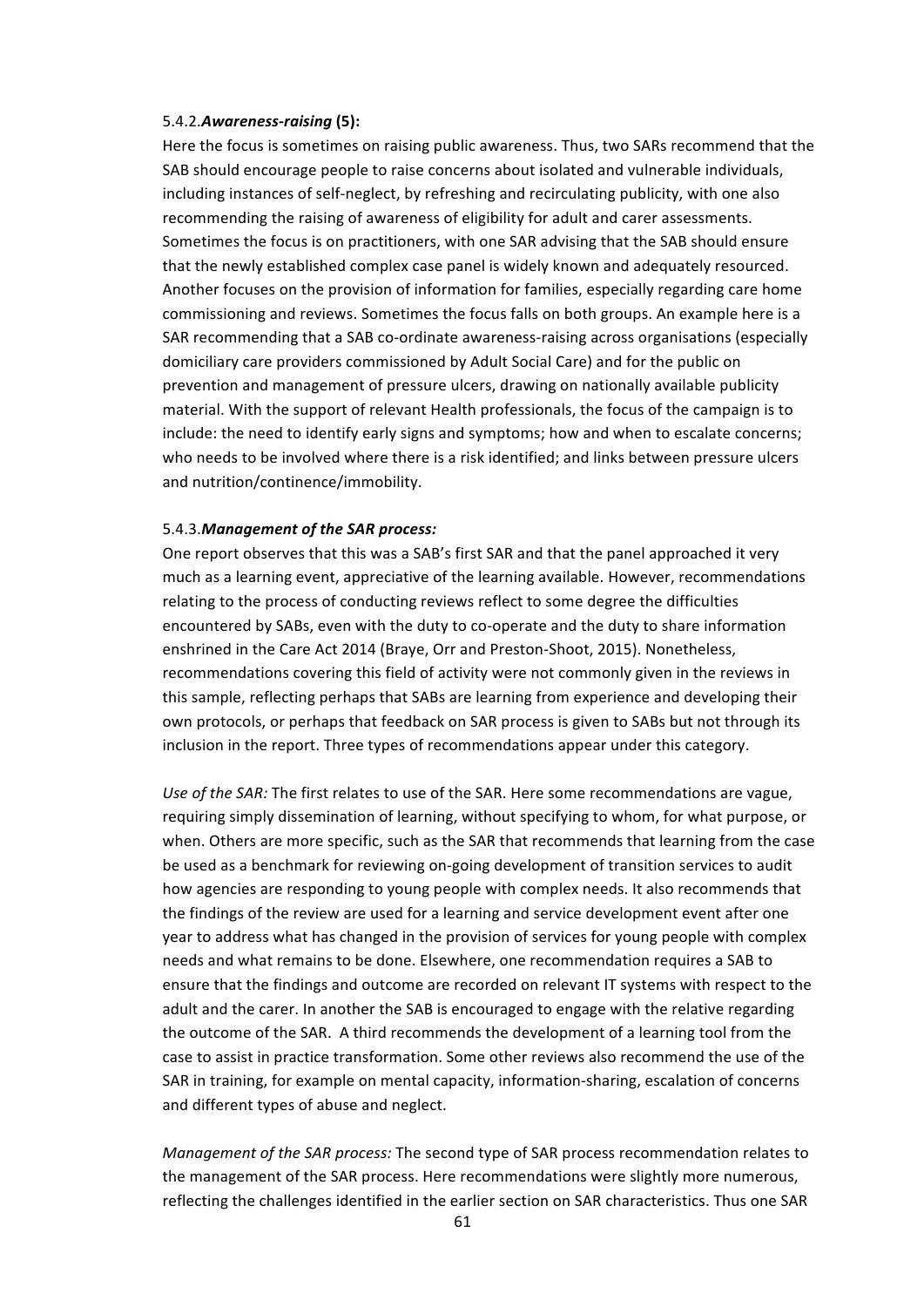recommends the development of a procedure for how decisions will be reached about the review methodology to be used. Another SAR recommends the development of a protocol on the involvement of relatives. Several make recommendations regarding membership of review panels, to secure the involvement of care home managers, CQC and NHS England. One SAR recommends a protocol to address the interface with section 42 enquiries and NHS serious incident processes in order to maximise learning and reduce duplication. Interestingly, given comments above about parallel processes, the statutory guidance (DH, 2016) advises SABs to take account of coroners' inquiries and criminal investigations but how to do this is left to SABs to negotiate, whereas advisory guidance might prove helpful. Statutory guidance is silent on how the interface with NHS serious incident procedures, for example, might be helpfully managed although it does advise joint commissioning where an SCR, SAR and DHR could all be undertaken.

There are also recommendations designed to secure more effective - that is more timely constructive and sound involvement from agencies. One SAR concludes that there was a range of levels of engagement and transparency. It offers examples good practice but also of reticence either to learn lessons or to offer transparency. This it evidences by the extent to which additional information had to be sought and analysed, as it was not included in Individual Management Reviews and the scant action plans set out by some organisations. The SAB Independent Chair is recommended to meet with relevant chief executives to consider and address the reasons for this and to enhance engagement in future Safeguarding Adults Reviews. Three others name specific organisations whose co-operation and/or standard of information-sharing was judged inadequate and requiring improvement.

Action planning: The third type of recommendation on SAR process relates to action planning. From her sample Bestjan (2012) concluded that recommendations and agency action plans were subject to regular scrutiny, although few SCR reports had commented on how lessons learnt would be implemented, embedded and monitored. Braye, Orr and Preston-Shoot (2015) found recommendations relating to creating and monitoring action plans. Such recommendations feature rarely in the present sample. One SAR recommends the development of a template for individual agency action plans, the implementation of which should then be monitored. Another recommends that a dissemination strategy should include action planning, monitoring and review.

## **6. INTEGRATIVE DISCUSSION**

This section provides commentary on the implications of the findings reported in sections 3, 4 and 5 of the report.

### **6.1. SAR Quality**

It is not possible to discern from the SARs themselves how SABs approached several of the quality markers (SCIE and NSPCC, 2016; London ADASS, 2017). For instance, it is unclear how and why particular methodologies were selected and the influence that previous SCRs and SARs commissioned locally may have had. When IMRs have been the main focus of information-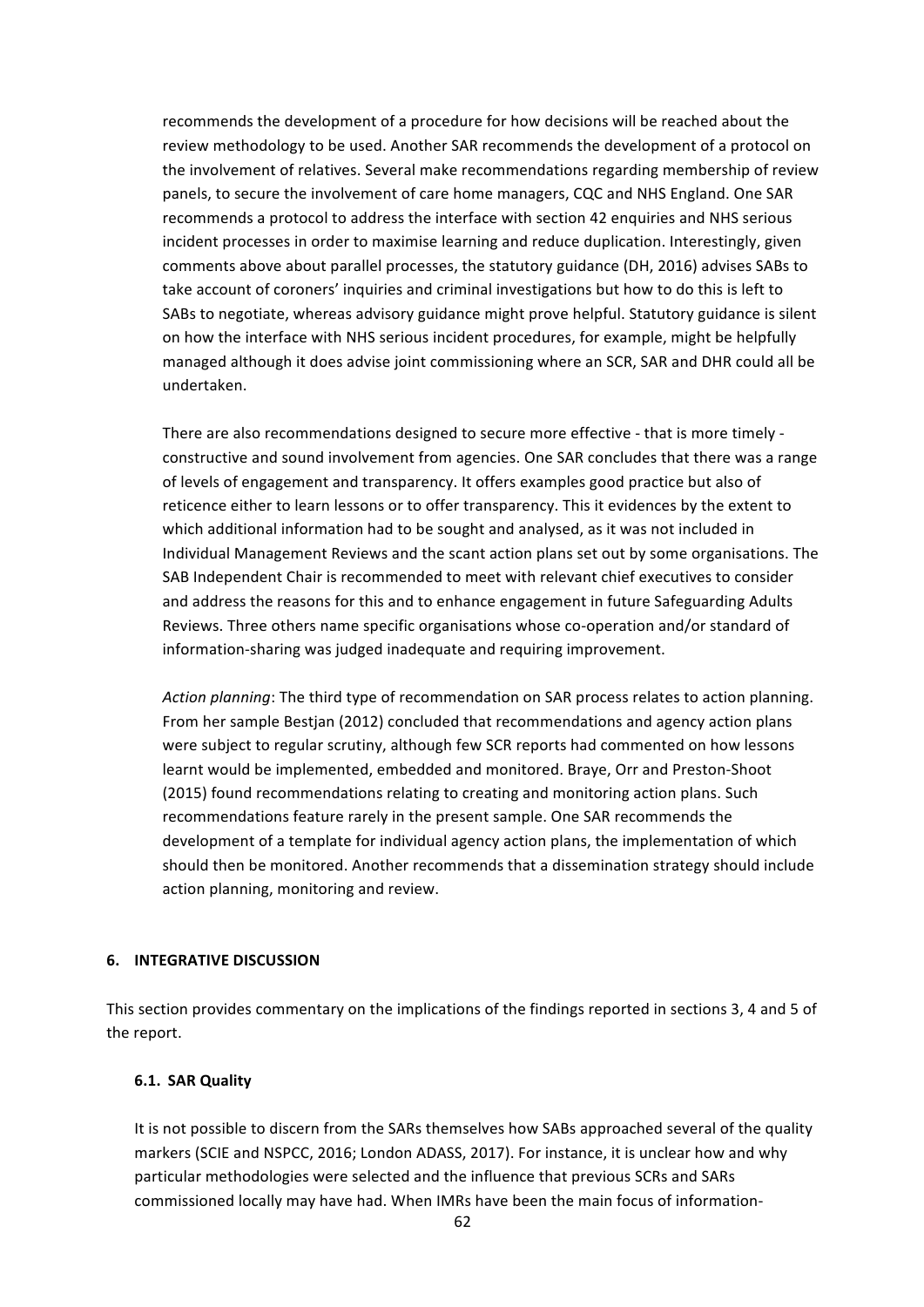gathering, it is unclear how those practitioners and managers directly involved in the case have been engaged. Reviews are often silent on panel and SAB discussions about improvement action once the findings and recommendations were emerging, with only occasional comment too on how the review process itself was reviewed. Access to panel and SAB minutes would be necessary to analyse decision-making regarding publication, for example how the balance was struck between transparency and confidentiality, and to track how learning from SARs has been translated into service development.

Greater attention in the reviews could be paid to the referral itself and the deliberative process that followed. For example, who referred the case for potential review and how soon after the trigger event? How quickly was the decision then taken to gather initial information from partner agencies and to commission a SAR? Was family involvement offered before the terms of reference for the SAR were set? Where family members declined to participate, what might have been their reasoning? Where family members, and also practitioners and managers have been engaged, what has been learned from this involvement, given that such participation is under-theorised and involves tensions and challenges that have to be overcome (Morris, Brandon and Tudor, 2015)? Those reports that include material written or contributed by family members give impactful voice to the individual and their experience.

More positively, the review process itself appears to have been managed successfully, with comment generally reserved for when challenges have been encountered, such as delays resulting from poor quality information from agencies, or from parallel processes. It is not possible to prescribe how the relationship between, for example, coronial inquests and SARs should be struck; however, it might be helpful for SABs to develop broad principles for consideration at the point of commissioning SARs.

It is possible in many reports to read across from findings to recommendations but the analysis often looks inwards rather than additionally into the wider political, legal and financial contexts within which practice and the management of practice takes place. Arguably, therefore, reviews do not address all the challenges and constraints that impact on safeguarding (Preston-Shoot, 2016). Where SARs do address resources, a question might be asked of SABs as to how well sighted they have been on staffing and workloads within partner agencies. Where SARs highlight the absence of person-centred work, more reference might have been expected to the impact of care management models of practice and of performance management frameworks that prioritise case turnover.

# **6.2. SAR Commissioning**

The sample of 27 SARs comprised reviews from 17 SABs, with some SABs having commissioned and completed multiple SARs. Given there are 30 SABs across London, this raises questions about why some SABs, notwithstanding that some may have SARs in progress, appear to have yet to commission any reviews since implementation of the Care Act 2014. This picture, especially when coupled with variation in the number commissioned by different SABs, invites questions about the degree to which partner agencies are clear about the types of situations that could be referred for a SAR, and possibly about the operation of thresholds in commissioning decisions. More comprehensive data on SAR referrals to SABs would be needed to achieve clarification here.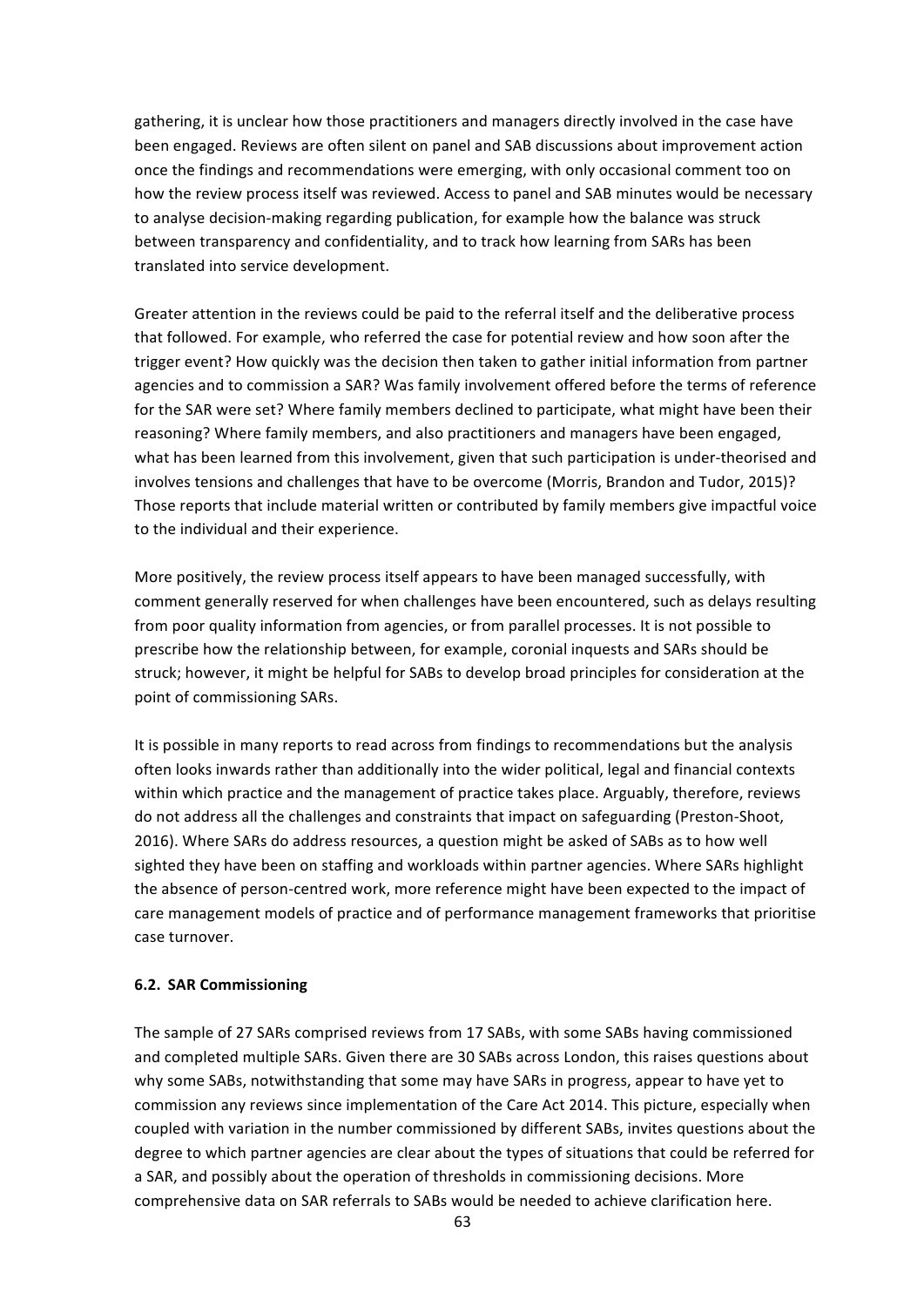Systematic scrutiny of annual reports would also be necessary to reach any firm conclusions about the transparency that is given to SAR findings and recommendations, as required by the statutory guidance. 

## **6.3. Themes within the content of the SARs**

In line with previous studies of SCRs and SARs in London (Bestjan, 2012; Brusch, 2016), this study has uncovered some commonly occurring learning from SARs commissioned and completed in London since implementation of the Care Act 2014. These are summarised below, using the four domain model to demonstrate the systemic nature of the learning that emerges.

## *6.3.1.Direct practice with the individual*

Mental capacity emerges as a core dimension of learning from the SARs. Reviews continue to uncover missed opportunities for mental capacity assessment and best interest meetings and decision-making. Assumptions are made about individuals having capacity and/or fluctuating capacity is not recognised. Reviews also continue to express concern that an individual's autonomy and self-determination is privileged to the exclusion of a duty of care, expressed in respectful challenge, curiosity and discussion regarding that individual's choices and the potential consequences of their decision-making. The evidence suggests that practitioners across health and welfare services continue to find the Mental Capacity Act 2005 difficult to understand and implement.

The picture on a further cornerstone of practice  $-$  assessment and care planning  $-$  is equally concerning. Examples are found where assessment of needs and risks is insufficiently robust or comprehensive. Cases here involve pressure ulcers, people with challenging behaviour or erratic engagement, and self-neglect. There are failures to recognise persistent and escalating risks, and at times the risk management approaches are insufficiently robust and outcome oriented, for example in relation to hospital admission and discharge, fire safety, missed appointments and declining health and wellbeing. Case review practice appears variable.

Making safeguarding personal is a key overarching principle in adult safeguarding. Yet while practice is at times appropriately person centred, the SARs found examples of practice that is insensitive to people's needs, wishes and feelings, with unmet needs, poor and inadequately communicated care plans, and apparent acceptance of poor care quality. Some agencies have insufficient contact with the individual, taking others' assurances without checking the individual's own perspective. The evidence also suggests that organisations struggle to meet the changing and complex needs of individuals who may have capacity to make decisions about their care: how to make safeguarding personal whilst also ensuring an individual's dignity and safety. Reviews highlight the difficulties of providing care that balances concern about risk with rights to autonomous decision-making. This can result in an unthinking adoption of the notion of lifestyle choice and a mistaken belief that "there is nothing we can do" (Braye, Orr and Preston-Shoot, 2017), namely that respecting someone's wishes precludes any exploration of options and alternative possibilities to promote safety and to reduce risk.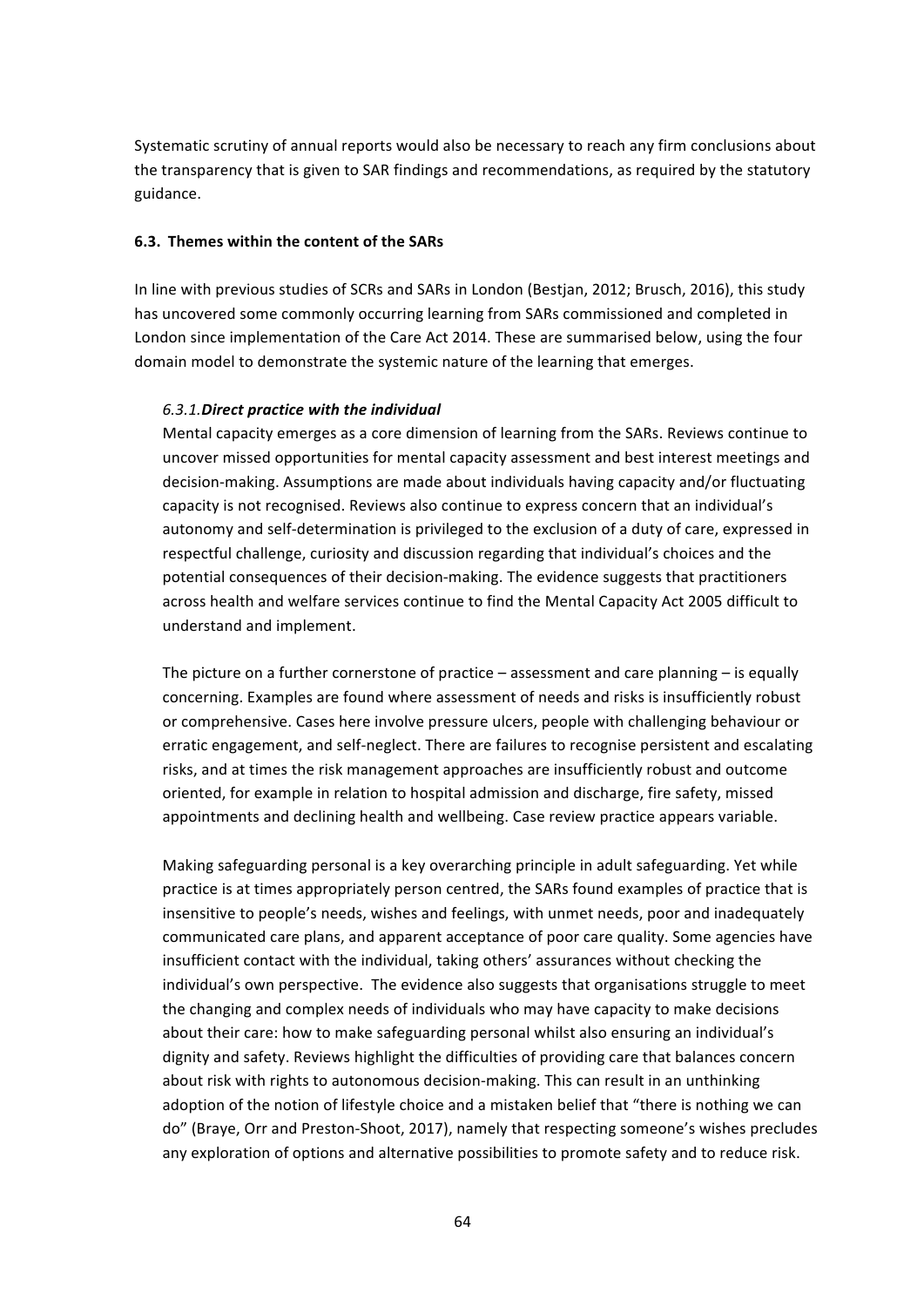Looking more widely at the individual's network, there is at times insufficient engagement with members of the wider family. This results in less than holistic assessments of a person's history and current needs, and missed opportunities to utilise family members as part of protection or support plans. Carer assessments are not routinely offered and sometimes assumptions are made, for example about consent for the carer to speak on behalf of the service user or about acceptance of their perspective of the cared for person's health and wellbeing. There are examples of where concerns raised by family members have not been acted upon.

Staff knowledge and skills sometimes appear lacking in two key aspects of practice  $$ safeguarding literacy and legal literacy. Examples are found where staff lacked understanding of safeguarding proceedings and therefore did not utilise available procedures to protect individuals from harm. There were instances where there were failures to invoke safeguarding procedures, for example in cases involving pressure ulcers, self-neglect and significant deterioration of residents in care homes. Equally, in a number of cases practitioners and managers showed insufficient familiarity with relevant legal rules, and in consequence failed to consider all the available powers and duties, including inherent jurisdiction.

The number of cases classified as organisational abuse or neglect is concerning. SARs have focused on the failure of agencies to provide acceptable standards of care in the community as well as in care homes and hospitals. Moreover, the interface between the failure to provide good quality care and safeguarding has not always been recognised across all sectors.

Finally, there are examples of shortcomings in engagement with individuals who may be reluctant to respond. Practitioners sometimes lack persistence in seeking to build the trust that can overcome reluctance, and demonstrate lack of curiosity about the meaning of an individual's behaviour, failing to learn about significant events in their history, or longstanding patterns of belief that affect their present situation. The quality of the relationship that can be built with the individual, through persistence in engagement and an understanding of their history, is a crucial element of safeguarding. Important too is practitioners' curiosity about the relationship dynamics between an individual and others in their household or network, with recognition of the power dynamics that might be at work.

### *6.3.2.Organisational context for practice*

Shortcomings in direct practice are often related to the ways in which organisational systems, processes, cultures and constraints directly impact upon the work of an organisation's staff.

Record keeping was found to be incomplete where important historical information was either missing or difficult to locate in files where the chronology was not obvious. Recording is observed to be of poor quality and unfocused; the rationale for decisions is not recorded, and it is difficult to discern how safeguarding has been made personal. Inter-agency systems remain incompatible and sometimes unable to flag safeguarding concerns.

The reviews show the need for greater management oversight, for example of protection plans, investigations, record keeping, information-sharing, the need for multiagency discussion, and case closure decisions. Systems to alert managers to errors and omissions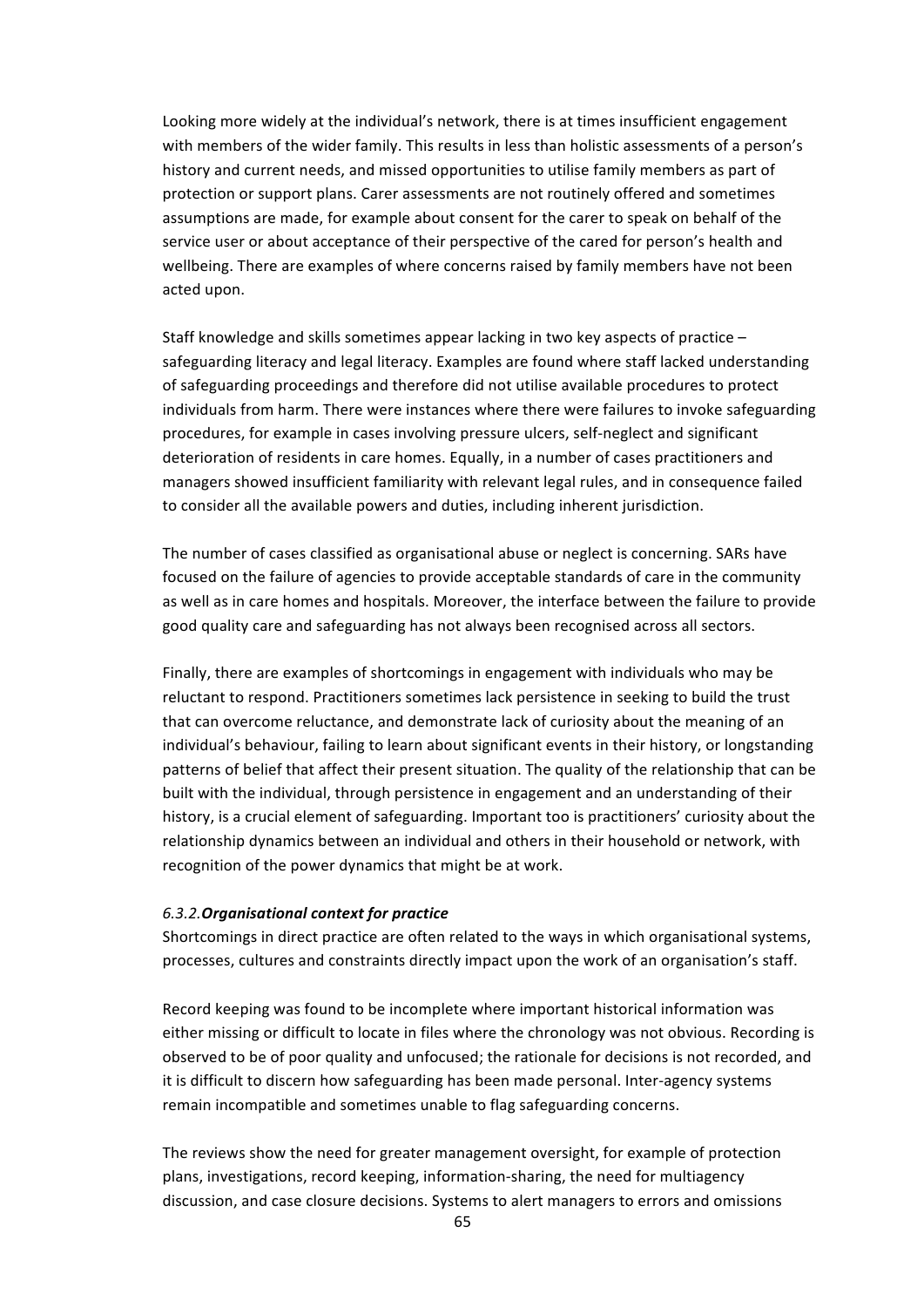appear to be missing, and managers do not exercise proactive scrutiny. Equally, procedures and routes for escalation to managers are not always clear and/or staff are not confident to use them. 

Supervision and support for staff is sometimes missing, or focuses primarily on case management rather than upon reflective practice. Equally, many of the situations encountered by staff are distressing, making support with the emotional impact of the work a key priority. Supervision is also a key means of ensuring oversight of staff competence, and of inserting checks and balances into the management of practice. Here again in the supervision context there is an absence of attention to safeguarding literacy, and a failure to consider legal options available to the agency.

Staff in some cases are working with inadequate resources. Both service demands and models of practice, such as care management, affect the time and continuity available to staff to undertake their work with an individual, and performance targets can prioritise speed of case turnover. In other cases, specialist placements are lacking, increasing the likelihood of unsuitable placements, particularly at pressure points like hospital discharge. In others, organisations fail to ensure an adequate mix of suitably qualified staff.

A number of SARs demonstrate the impact of agency culture, which can place an emphasis sometimes on proceduralised approaches that militate against compassion and empathy, or demonstrate an absence of focus on accountability. Policies and procedures that are either missing or unclear, or are not embedded in the practice environment, further compound the difficulty.

Finally SARs place the spotlight on the role of commissioning, both in terms of how services are commissioned, and in terms of how contract compliance is monitored. In the cases in question, commissioning gaps exist in relation to two key elements of resource – provision for young people with complex needs, including mental health needs, and requisite variety in provision for people with dementia. In relation to contract compliance, both Bestjan (2012) and this study have found examples of the failure of commissioned services to recognise and meet people's needs, especially where escalating risks should have prompted reassessment and intervention.

#### *6.3.3.Interprofessional and interagency working*

The failure of agencies to work together is a recurring feature of the SARs in this study. The absence of inter-professional and organisational sharing of information leads to incomplete assessments of health and care issues and of overarching risk. Underpinning this was often misunderstanding of roles and responsibilities, a lack of active referral to other agencies for their specialist expertise to meet the identified needs, and a failure to coordinate the multiple parallel tracks on which care was provided by different agencies. In many cases, leadership from one coordinating agency was absent, compounded by an absence of any effective multiagency discussion that could produce a shared strategy for intervention.

Like Bestjan (2012), the present study found examples of care homes failing to seek advice from other professionals and agencies in the face of challenges experienced in providing care.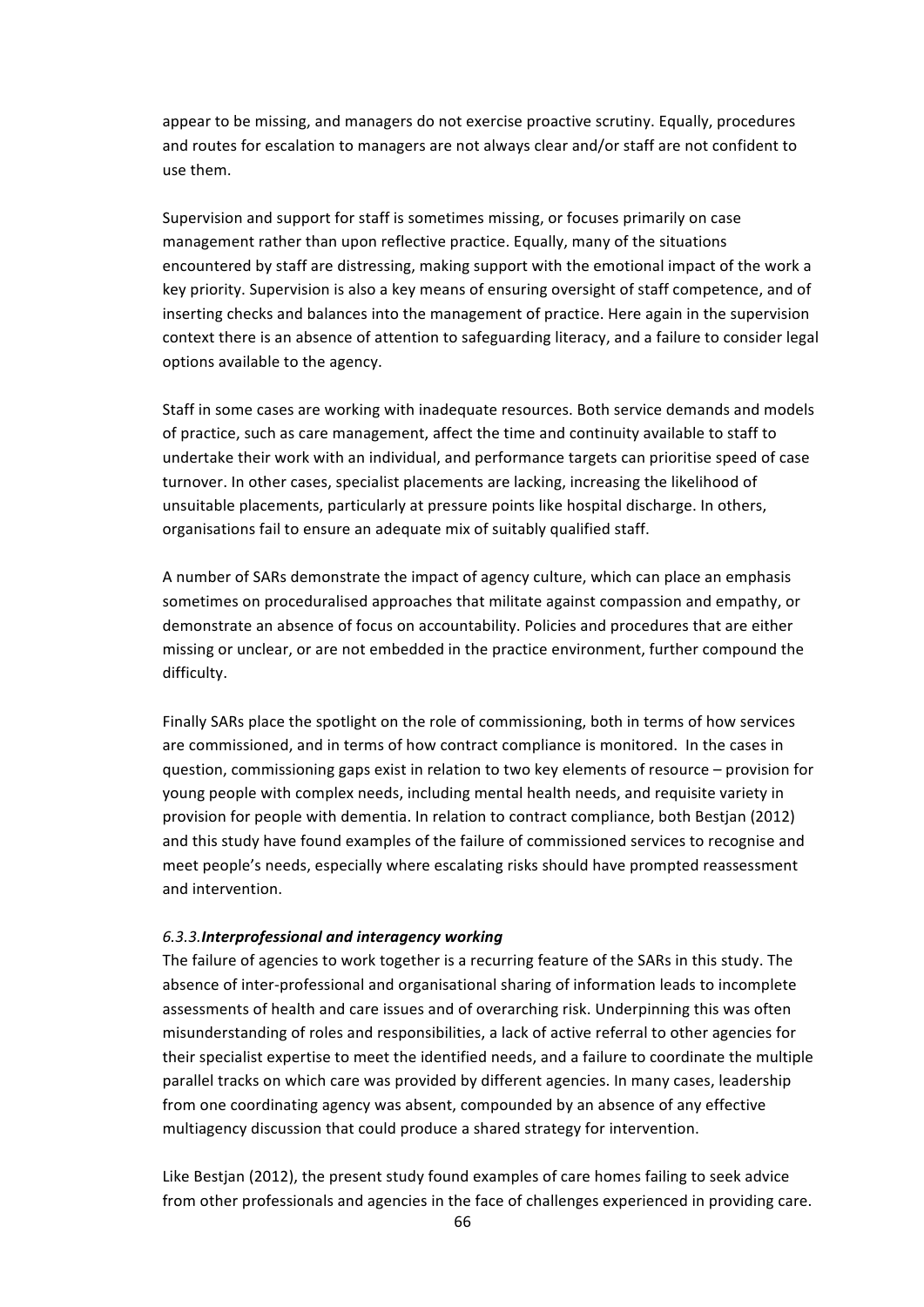There were instances where critical information was not passed on to other agencies at the time of hospital admission and discharge. Discharge planning was sometimes poor and/or unsafe, policies and procedures were not followed, follow up arrangements did not happen and information provided was inadequate and incorrect.

There were cases where partner agencies demonstrated insufficient knowledge of their responsibilities to report on or make a safeguarding referral. There were also examples where agencies did not come together to discuss cases involving significant risks or where, when conferences or network meetings were convened, key agencies or personnel were missing. Equally, in some cases the safeguarding response was not adequate. The need remains to improve recognition and reporting of adult safeguarding concerns, and to ensure robust responses when concerns are raised.

Legal literacy was a collective omission, with agencies failing to consider together how their respective legal powers and duties could inform a joint strategy. The study also highlights the absence of prosecutions for wilful neglect despite, in at least one case, the evidence apparently available. In one SAR no mention was made about available legal routes to prosecution despite poor practice involving institutionalised care and an absence of best interest decision-making. In another SAR a carer was not prosecuted because they were not related to the individual being cared for and there was, therefore, no direct duty of care or formal responsibility.

### *6.3.4.SABs' interagency governance role*

The SARs in this study emphasised the role of SABs in promoting the quality of SARs by its setting of expectations about content and process, and by its responses to challenges such as determining membership, dealing with shortcomings in agencies' participation, and setting principles about family participation. Their most crucial role, beyond commissioning, is in ensuring that the learning that emerges is used to inform action plans for change. This study was not commissioned to look at this aspect of SARs, but the extent to which SAR recommendations are turned into actionable SAB activity forms the next most obvious avenue for further enquiry.

# **6.4. Recommendations arising from the SARs**

Brusch (2016) in his small London study found recommendations related to assessment and reviews of need, risk and mental capacity, and to partner awareness of their safeguarding roles and responsibilities, for example regarding pressure ulcers and self-neglect. Recommendations regarding quality of provision focused on dignity, escalation of concerns and the degree to which appropriate care standards had been met, for example in care homes and surrounding hospital discharge. He also found recommendations regarding partnership working and communication, with hospital discharge, information-sharing and following up referrals prominent. There were also recommendations regarding workforce capacity, including out of hours provision, pathway planning and the need to address commissioning gaps.

This larger study has found SARs concerned about similar practice issues and making similar recommendations. Both Brusch (2016) and this study have found considerable reliance being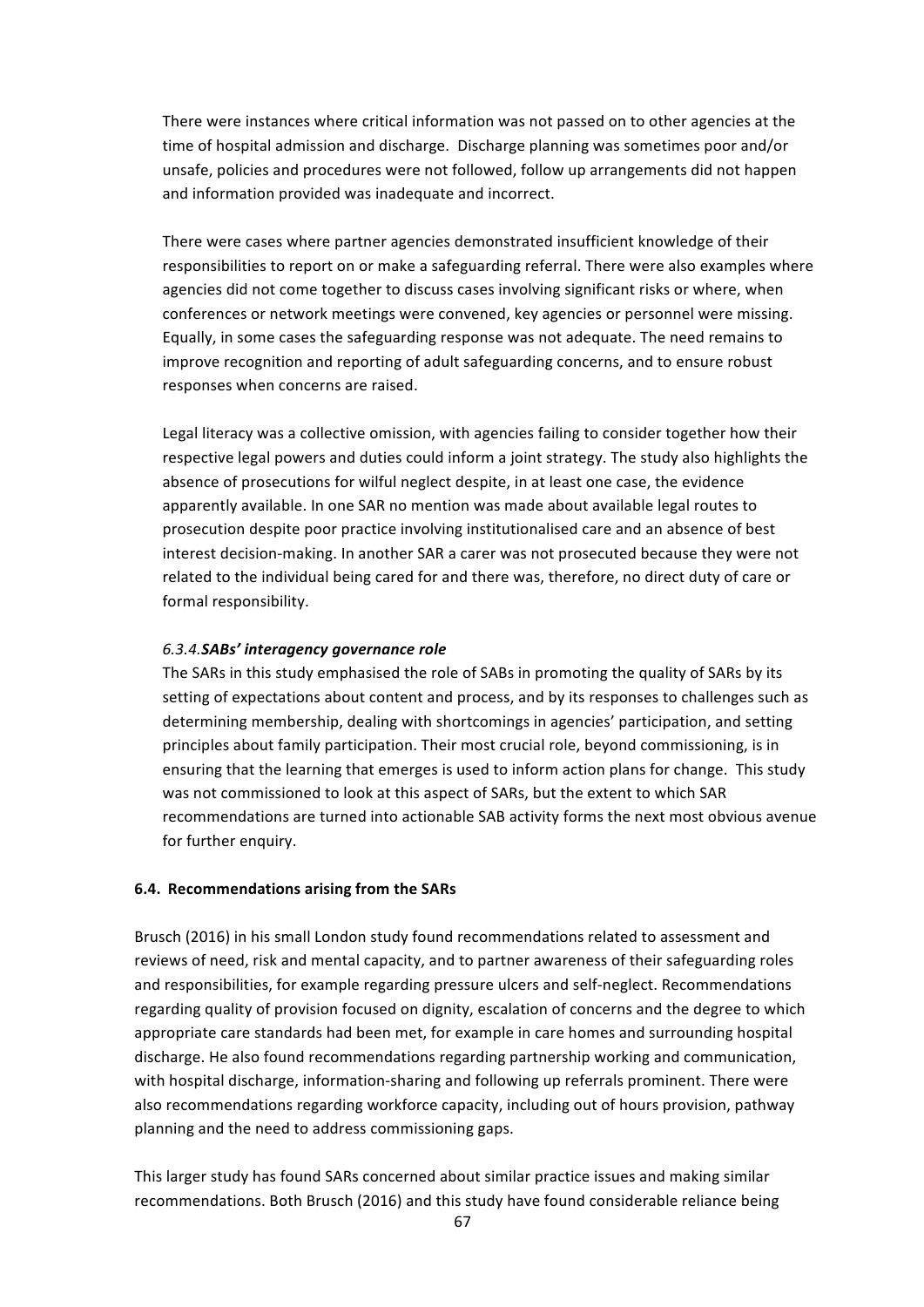placed on training, the development of guidance (for example relating to capacity and risk assessments, self-neglect and tissue viability), and audits (for example of mental capacity assessments and best interest decision-making, recording, hospital discharges and practice with adults with capacity who self-neglect). Training, however, is less likely to generate desired outcomes if workplaces are not aligned to enable those trained to implement messages from research and standards of good practice. Similarly, case file audits need to be followed up with how findings will be used to transform the quality of safeguarding practice. SABs have a remit to challenge partner agencies and to seek assurance that lessons have been translated into policy and practice development. Equally, reliance on the development of local policy and practice guidance has to be accompanied by on-going attention to the degree to which it is then embedded in practice and in supervision.

There does appear to be a trend towards fewer recommendations regarding the review process itself (Bestjan, 2012; Preston-Shoot, 2016). However, this study and earlier research (Braye, Orr and Preston-Shoot, 2015; Preston-Shoot, 2017) would suggest that SABs should give further consideration to what might facilitate family participation and what would help SAB partners and panel members to develop review management expertise, for instance about managing parallel processes, selecting proportionate and appropriate methodologies, and assuring report quality.

# **7. CONCLUSIONS**

- 7.1. The repetitive nature of the findings and recommendations within this sample and across research studies (Bestjan, 2012; Braye, Orr and Preston-Shoot, 2015; Brusch, 2016) suggests that there are systemic structural, legal, financial and policy challenges that affect practitioners and managers across all agencies and London boroughs. Structural challenges include commissioner-provider splits and the lack of integration between health and social care. Financial challenges emerge when SARs focus on the impact of resources on decisionmaking, whether the size of care packages, delayed assessments, hurried discharges from hospital, social worker and district nursing workloads or reliance on inexperienced staff in care homes.
- 7.2. On-going concerns about information-sharing and about capacity assessments highlight the challenges that practitioners and managers continue to encounter when trying to understand and implement the provisions of the Data Protection Act 1998 and the Mental Capacity Act 2005. The findings reinforce the point that, irrespective of the amount of training provided, practice improvement locally will be limited when, as observed elsewhere (House of Lords Select Committee, 2014), the legislation itself is not fit for purpose. Policy challenges come in the form of statutory duties to conduct both section 42 enquiries and section 44 safeguarding adult reviews without statutory guidance (DH, 2016) considering the relationship between them.
- 7.3. Whether the circumstances explored in the SARs amounted to a death or serious injury that could have been prevented remains an elusive question. Bestjan (2012) reported that, within her sample, there was variation in reporting whether reviews considered that injuries/deaths themselves could have been foreseen or prevented. She observed that, given the perception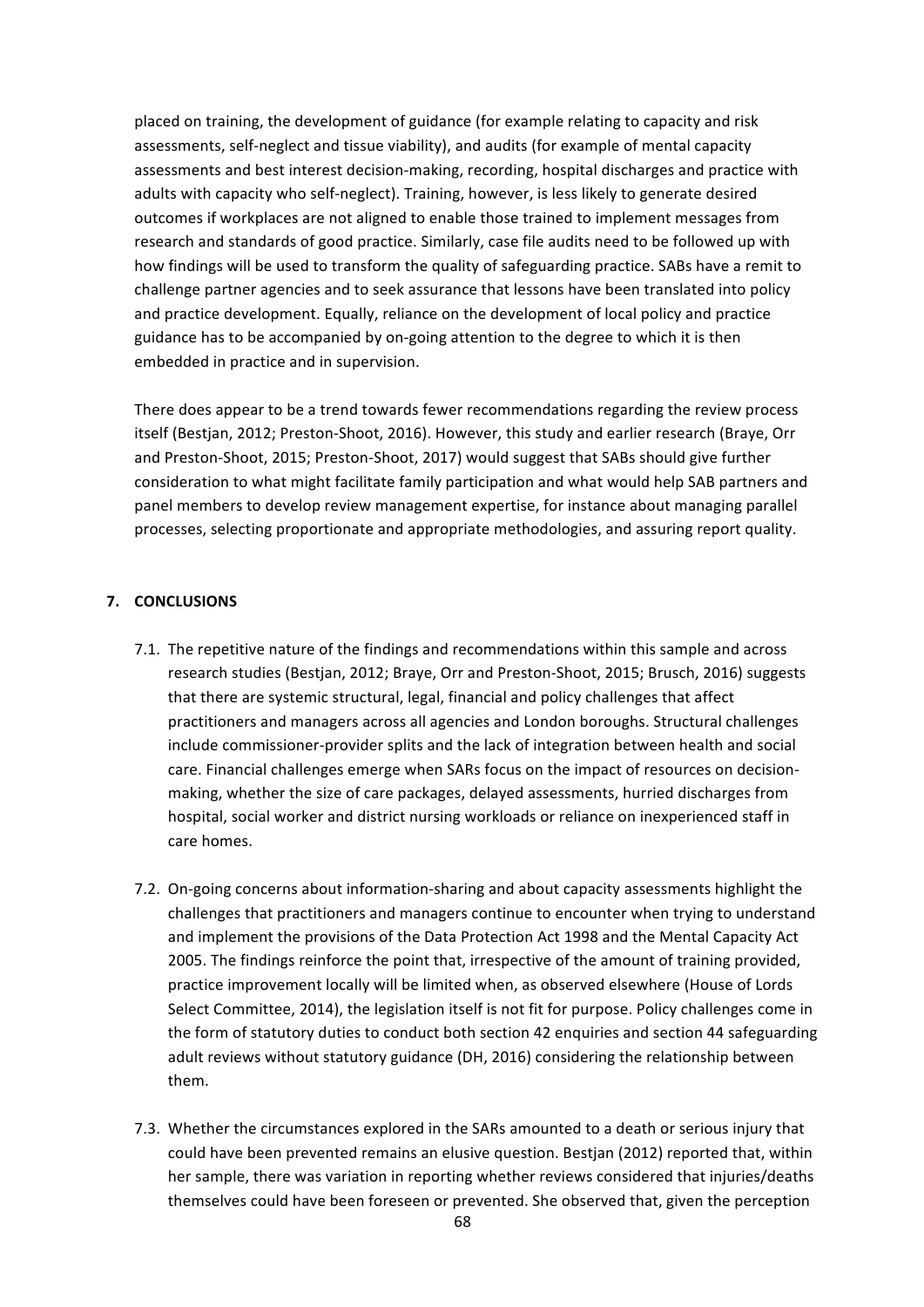of a culture of increasing litigation, posing and addressing the question would enhance consistency, transparency, facilitate shared learning and aid any future comparative analysis of reviews. Where reviews did address this issue in her sample, most reported that it was not possible to be definitive about whether events could reasonably have been anticipated or prevented, but rather that agency actions/inactions were usually deemed contributory factors. 

- 7.4. In the present sample, only one review discusses whether a death was preventable. It concludes that more effective professional collaboration would have helped. It criticises the absence of advocacy, multi-agency meetings and best interest decision-making. There was no collective recognition that intervention was not working. All of theses factors were part of familiar patterns elsewhere.
- 7.5. This question of whether reviews should consider prevention is one illustration of how the intention that SARs should prioritise learning of lessons cannot obscure the fact that findings may be used by individual family members and/or regulatory bodies for accountability purposes (Preston-Shoot, 2017). This may be one reason underlying practitioner and organisational hesitancy. Establishing preventability may be too difficult, and of limited use. Each SAR in this sample demonstrated a unique and complex pattern of shortcomings or failures, each on its own unlikely to be significant in determining an outcome, but taken together they were features that added up to a 'fault line' running through the case; typically weaknesses existed in all layers of the system, from individual interaction through to interagency governance, and beyond to the broader policy and economic context.
- 7.6. Of more use is the focus on preventing future similar patterns from occurring, an endeavour dependent on proactive implementation of recommendations. Wood (2016) criticised SCRs for their repetitiveness. However, a systemic analysis would suggest that the problem lies not with SARs and SCRs *per se* but rather with the challenge of implementing the recommendations, since the transformation of services and practice envisaged is sometimes beyond the resources of individual localities to achieve.
- 7.7. Wood (2016) has also criticised reviews for a failure to learn lessons. Bestian (2012), however, found evidence that reviews had resulted in procedural changes within partner agencies. Although these were largely in response to the individual circumstances within particular SCRs, they addressed issues such as: ensuring that all agencies participate in safeguarding meetings; hospitals review repeat admissions and GPs undertake risk assessments following frequent falls. Some SARs within the sample for the present project indicate that agencies have already begun to make changes, for instance to hospital discharge procedures, use of multi-agency panels for high risk cases, liaison over fire risk assessment, training in care homes on tissue viability management, and the use of tenancy agreements with residents in supported living accommodation. Thus, some evidence is available of the impact of individual SARs on local policy, procedures and practice.
- 7.8. Considerable resources continue to be invested in SARs. Their findings shed light on people's lived experience of adult safeguarding, and the complexities and challenges involved. Responsibility for transforming policy and practice locally falls to individual SABs and their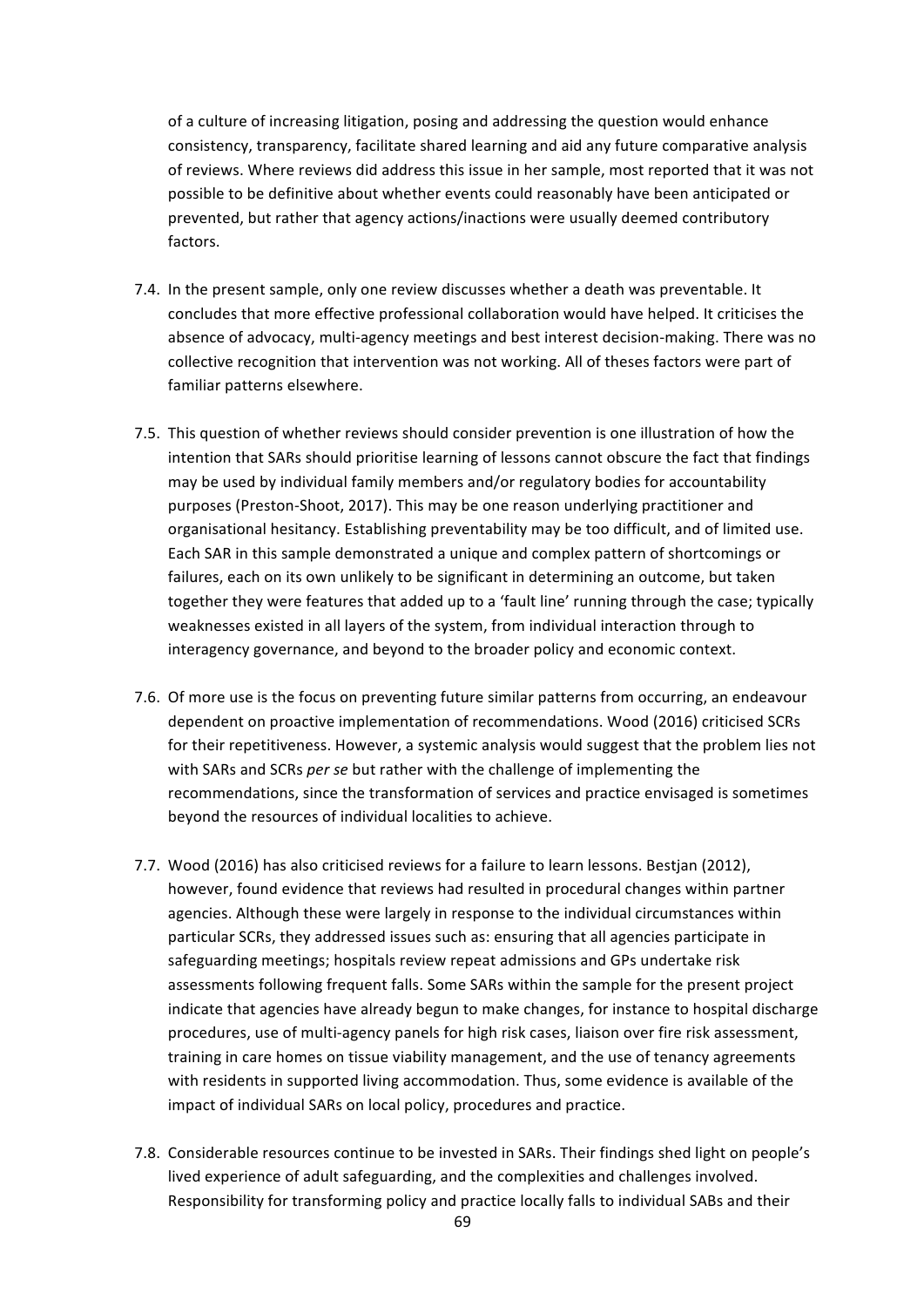individual partners. However, the lessons that emerge travel across boundaries, and therefore also must involve regional and national policy-makers. Careful thought therefore should be given to ensuring that the whole adult safeguarding system is engaged in learning, and that the dissemination of learning promotes a whole system contribution to service development.

# **8. RECOMMENDATIONS**

- 8.1. That the London SAB considers establishing a task and finish group to update the section on SARs within the London Multi-Agency Safeguarding Adults Policy and Procedures, with the purpose of expanding the quality markers to provide more detail on the markers of a good quality report to ensure:
	- 8.1.1. That the report contains clarity on
		- Source of referral:
		- Type of review commissioned;
		- Rationale for selected methodology;
		- Period under review:
		- Timescale for completion:
		- Reviewer independence;
	- 8.1.2. That the report records key demographic data, including ethnicity.
	- 8.1.3. That the report concludes with clear, specific and actionable recommendations with clarity on the agencies to which they are directed.
	- 8.1.4. That SABs comply with statutory guidance requirement on inclusion of SAR details in annual reports that are published in a timely fashion.
- 8.2. That the London SAB considers reviewing and updating the London Multi-Agency Safeguarding Adults Policy and Procedures with respect to SARs, thereby recommending to SABs that they:
	- 8.2.1. Monitor SAR referrals and their outcomes to check that SARs referred and commissioned over time are broadly representative of the pattern of reported incidence of forms abuse and neglect in the locality;
	- 8.2.2. Review safeguarding procedures and guidance to staff in the light of the learning from this report:
	- 8.2.3. Review SAR guidance in the light of the learning from this report.
- 8.3. That the London SAB considers dissemination of this report to:
	- 8.3.1. The Department of Health to inform policy regarding SARs;
	- 8.3.2. National bodies representing SAB statutory and other partners to prompt dialogue about policy regarding SARs;
	- 8.3.3. Facilitate discussion and the development of guidance regarding:
		- Thresholds for commissioning different types of review;
		- Indications for the choice of available methodologies;
		- Management of parallel processes;
		- The interface with SCRs, DHRs and MAPPA reviews when the criteria for such reviews would be met alongside those for a SAR;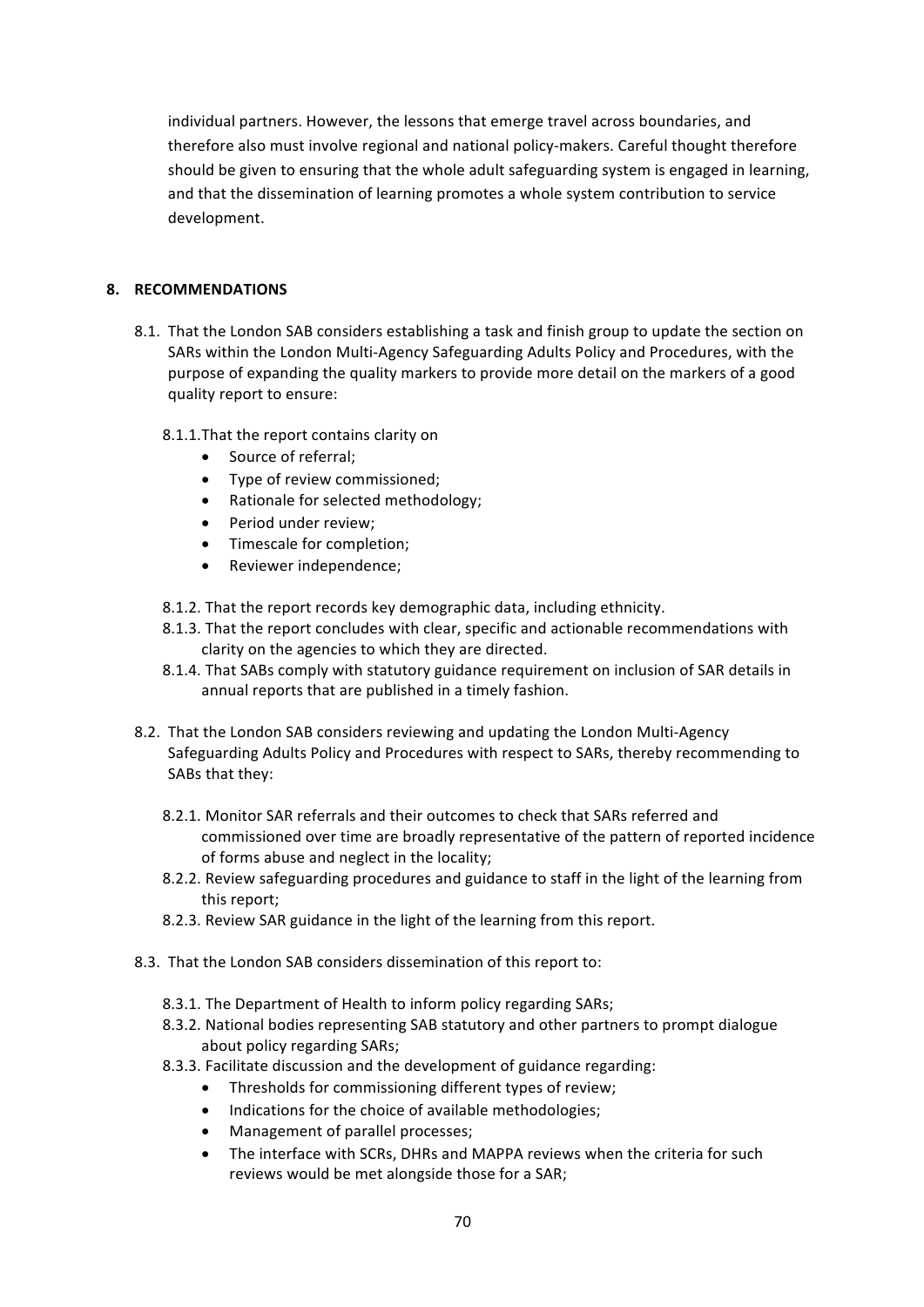- 8.4. That the London SAB considers commissioning further studies to explore:
	- 8.4.1. How thresholds are for commissioning SARs are being interpreted;
	- 8.4.2. The impact and outcomes of SARs commissioned and completed by SABs in London;
	- 8.4.3. The advantages and limitations of different methodologies in the light of learning from this report;
- 8.5. That the London SAB considers what support it can provide to SABs and their statutory partners regarding the process of commissioning, completing and implementing the findings of SARs, with particular reference to:
	- 8.5.1.Promoting transparency in the choice of methodology;
	- 8.5.2. Facilitating transparency of information-sharing and candid analysis in IMRs, panel discussions and learning events, in order to promote service and practice developments;
	- 8.5.3. Quality assurance of final reports.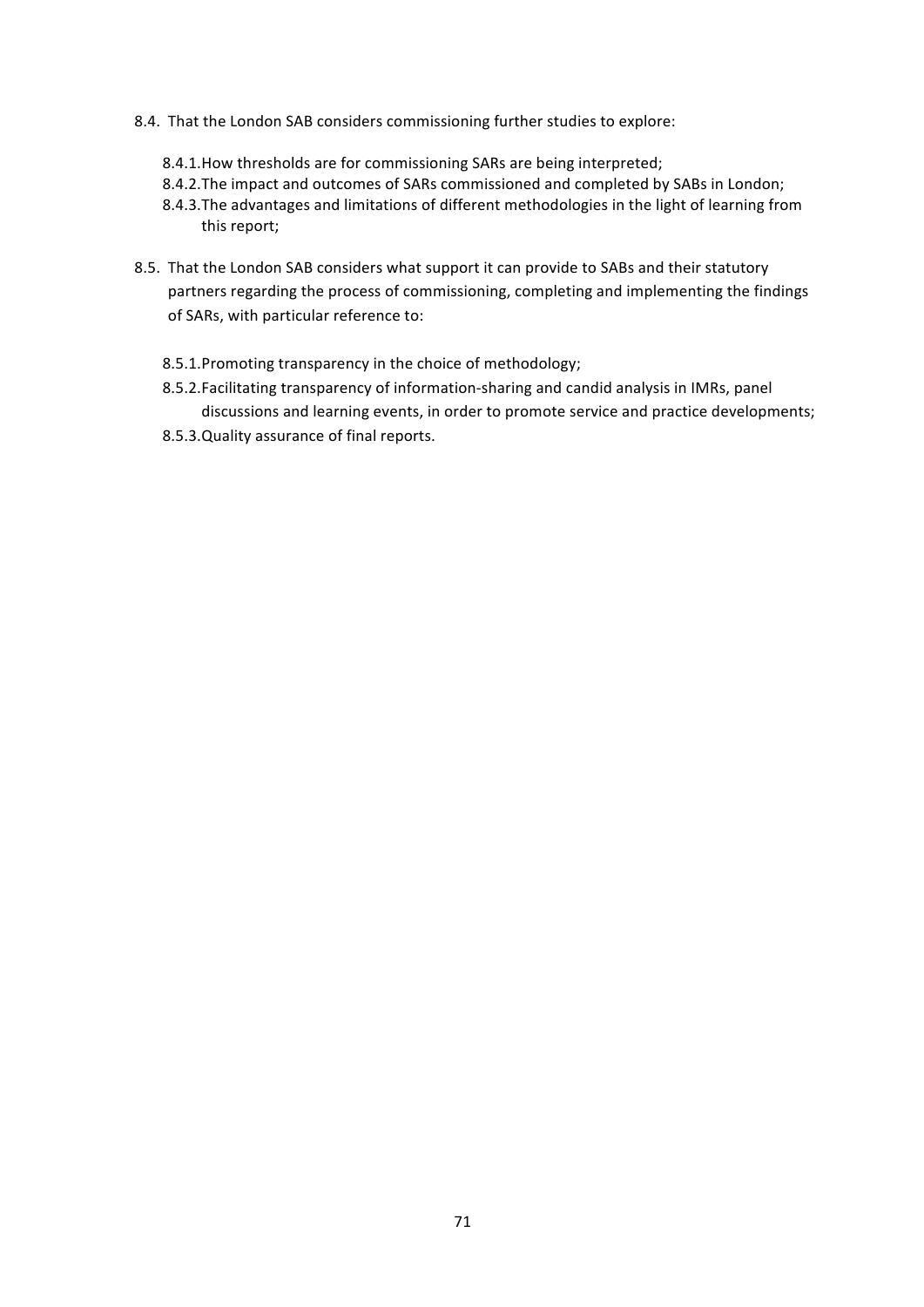## **REFERENCES**

Bestjan, S. (2012) London Joint Improvement Partnership (JIP): Learning from Serious Case Reviews on *a Pan London Basis*. London: London Joint Improvement Partnership.

Braye, S., Orr, D. and Preston-Shoot, M. (2013) A Scoping Study of Workforce Development for Self-*Neglect*. Leeds: Skills for Care.

Braye, S., Orr, D. and Preston-Shoot, M. (2014) Self-Neglect Policy and Practice: Building an Evidence *Base for Adult Social Care.* London: Social Care Institute for Excellence.

Braye, S., Orr, D. and Preston-Shoot, M. (2015) 'Learning lessons about self-neglect? An analysis of serious case reviews.' Journal of Adult Protection, 17 (1), 3-18.

Braye, S., Orr, D. and Preston-Shoot, M. (2017) 'Autonomy and protection in self-neglect work: the ethical complexity of decision-making', *Ethics & Social Welfare*, http://dx.doi.org/10.1080/17496535.2017.1290814

Brusch, S. (2016) *Safequarding Adults at Risk in London* – A Stocktake. London: NHS England (London Region).

Department of Health (2016) Care and Support Statutory Guidance: Issued under the Care Act 2014. London: The Stationery Office.

House of Lords Select Committee (2014) Mental Capacity Act 2005: Post-Legislative Scrutiny. London: The Stationery Office.

Hull Safeguarding Adults Partnership Board (2014) *A Decade of Serous Case Reviews*. Hull: HSAPB.

London ADASS (2017) *Safeguarding Adult Reviews* (SARs) Quality Markers: Supporting Dialogue about the Principles of Good Practice. Unpublished draft for London SAB.

Manthorpe, J. and Martineau, S. (2011) 'Serious case reviews in adult safeguarding in England: an analysis of a sample of reports.' *British Journal of Social Work*, 41 (2), 224-241.

Morris, K., Brandon, M. and Tudor, P. (2015) 'Rights, responsibilities and pragmatic practice: family participation in case reviews.' Child Abuse Review, 24, 198-209.

Pike, L. and Wilkinson, K. (2013) How to Get Learning into Practice. Dartington: RiPfA

Preston-Shoot, M. (2016) 'Towards explanations for the findings of serious case reviews: understanding what happens in self-neglect work.' Journal of Adult Protection, 18 (3), 131-148.

Preston-Shoot, M. (2017) 'On Self-Neglect and Safeguarding Adult Reviews: Diminishing Returns or Adding Value?' Journal of Adult Protection, 19 (2), 53-66.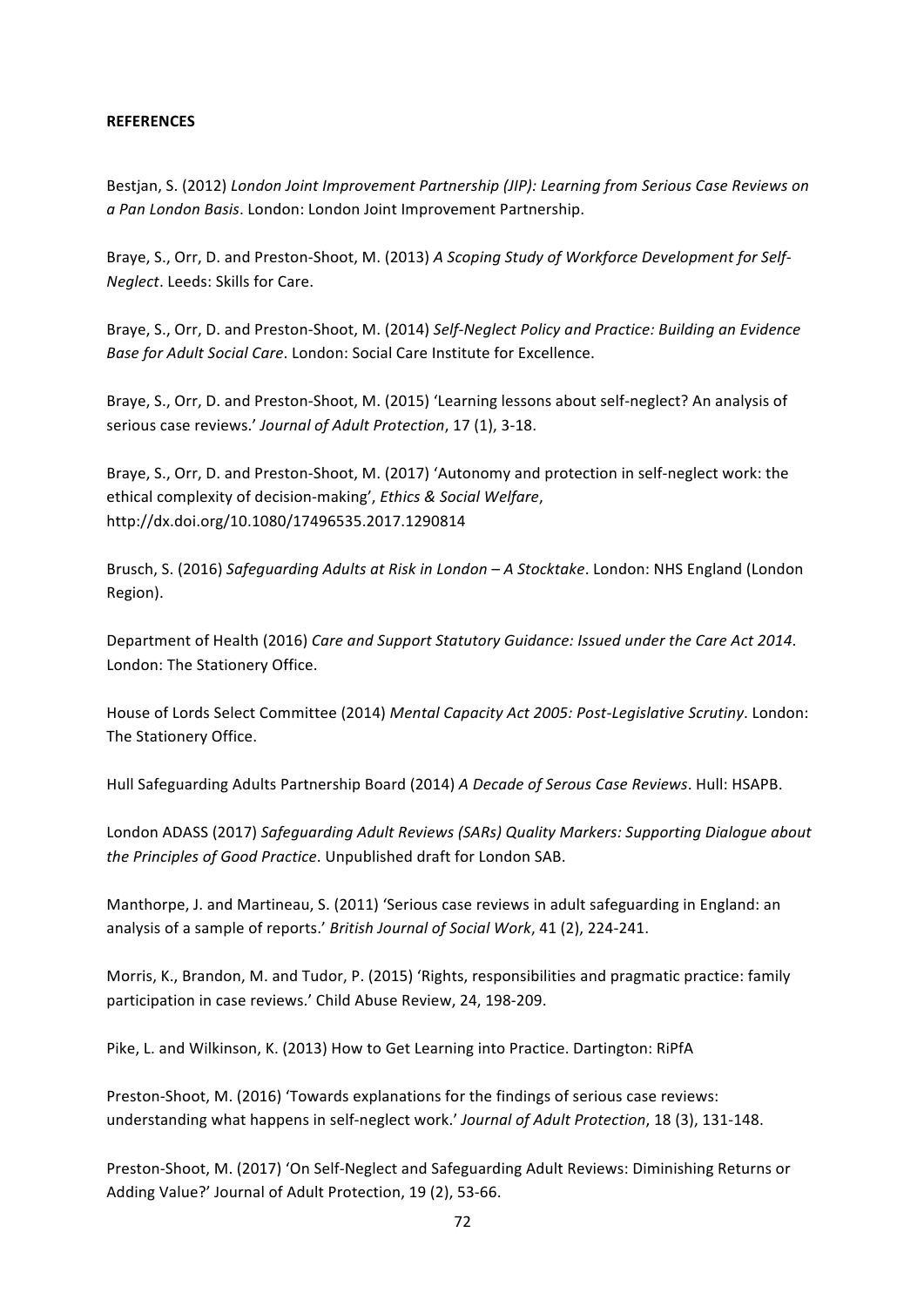SCIE and NSPCC (2016) Serious Case Review Quality Markers. Supporting Dialogue about the Principles of Good Practice and How to Achieve Them. London: Social Care Institute for Excellence and National Society for the Prevention of Cruelty to Children.

Wood, A. (2016) Wood Report. Review of the Role and Functions of Local Safeguarding Children *Boards*. London: The Stationery Office.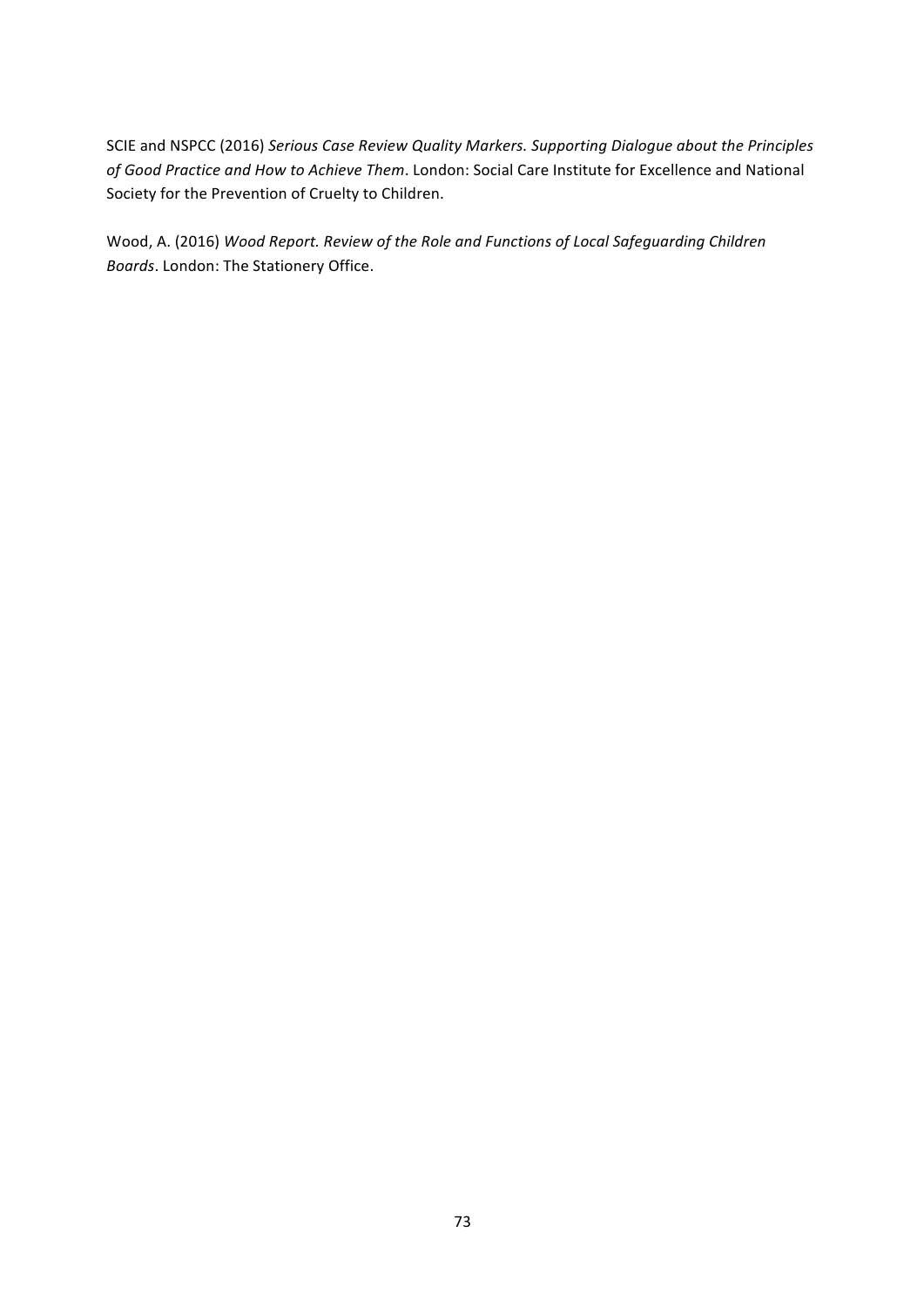# **Appendix 1: The analytic framework**

The nature and content of the SARs were analysed using the data collection template below. Many of the categories used here could form the basis for search terms if and when a repository is established.

| A            | <b>Board</b>           | Free text                        |
|--------------|------------------------|----------------------------------|
| B            | Case name              | Free text                        |
| $\mathsf{C}$ | Sex                    | Male                             |
|              |                        | Female                           |
|              |                        | Not specified                    |
| D            | Age                    | Under 18                         |
|              |                        | 18-39                            |
|              |                        | 40-59                            |
|              |                        | 60-74                            |
|              |                        | $75+$                            |
|              |                        | Not specified                    |
| E            | Ethnicity              | Free text                        |
| F            | Household              | Living alone                     |
|              |                        | Living with partner              |
|              |                        | Living with partner and children |
|              |                        | Living with child/children       |
|              |                        | Living with parent               |
|              |                        | Living with friend               |
|              |                        | Living with professional carer   |
|              |                        | <b>Group living</b>              |
|              |                        | Not specified                    |
|              |                        | Other                            |
| G            | Type of accommodation  | Owner occupied                   |
|              |                        | Private landlord                 |
|              |                        | Social landlord (standard)       |
|              |                        | Social landlord (sheltered)      |
|              |                        | Residential care                 |
|              |                        | Group home                       |
|              |                        | Fostered                         |
|              |                        | Hostel                           |
|              |                        | <b>Homeless</b>                  |
|              |                        | Not specified                    |
|              |                        | Other                            |
| н            | Type of abuse/ neglect | Physical                         |
|              |                        | Domestic                         |
|              |                        | Sexual                           |
|              |                        | Psychological                    |
|              |                        | Financial/material               |
|              |                        | Modern slavery                   |
|              |                        | Discriminatory                   |
|              |                        | Organisational                   |
|              |                        | Neglect/omission                 |
|              |                        | Self-neglect                     |
|              |                        | Combined                         |
|              |                        | Not specified                    |

### **Case characteristics**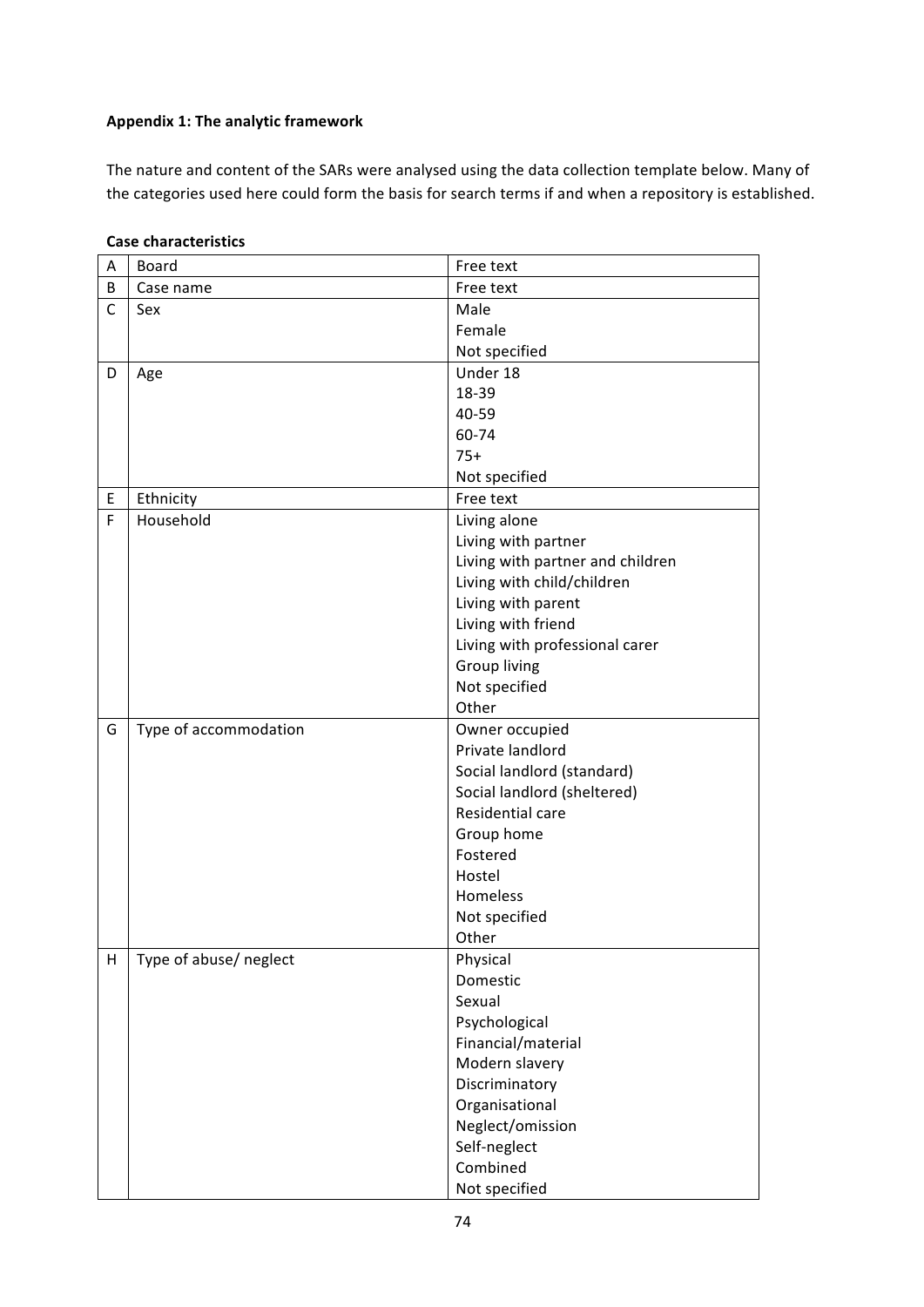|   |                                   | Other                   |
|---|-----------------------------------|-------------------------|
|   | Outcome                           | Deceased                |
|   |                                   | Life changing injury    |
|   |                                   | Injury                  |
|   |                                   | Financial/material loss |
|   |                                   | Other                   |
|   |                                   | Not specified           |
|   | Other case features               | Free text               |
| К | Circumstances/ trigger for review | Free text               |

### **SAR characteristics**

| А  | Source of referral                         | Free text                |
|----|--------------------------------------------|--------------------------|
| B  | Type of review                             | Statutory                |
|    |                                            | Non-statutory            |
|    |                                            | Learning review          |
|    |                                            | Practice review          |
|    |                                            | Thematic review          |
|    |                                            | Other                    |
|    |                                            | Not specified            |
| C  | Methodology                                | <b>IMR</b>               |
|    |                                            | IMR/chronology based     |
|    |                                            | SCIE systems model       |
|    |                                            | <b>SILP</b>              |
|    |                                            | Hybrid                   |
|    |                                            | Other                    |
|    |                                            | Not specified            |
| D  | Length of report                           | Free text                |
| E  | Length of period reviewed                  | Free text                |
| F  | Subject involvement                        | Yes                      |
|    |                                            | No                       |
|    |                                            | Unclear                  |
| G  | Family involvement                         | Yes                      |
|    |                                            | No                       |
|    |                                            | Unclear                  |
| H. | Publication                                | Entire report            |
|    |                                            | <b>Executive summary</b> |
|    |                                            | <b>Briefing note</b>     |
|    |                                            | None                     |
| L  | Referenced in annual report                | Yes                      |
|    |                                            | No                       |
| J  | Comment on challenges in process           | Free text                |
| K  | Other SAR characteristics not listed above | Free text                |

## **Number and type of recommendations**

| А | Number of recommendations         | Free text               |
|---|-----------------------------------|-------------------------|
| в | Number of recommendations by type | About a single agency   |
|   |                                   | About multiple agencies |
|   |                                   | About the SAB           |
|   |                                   | National                |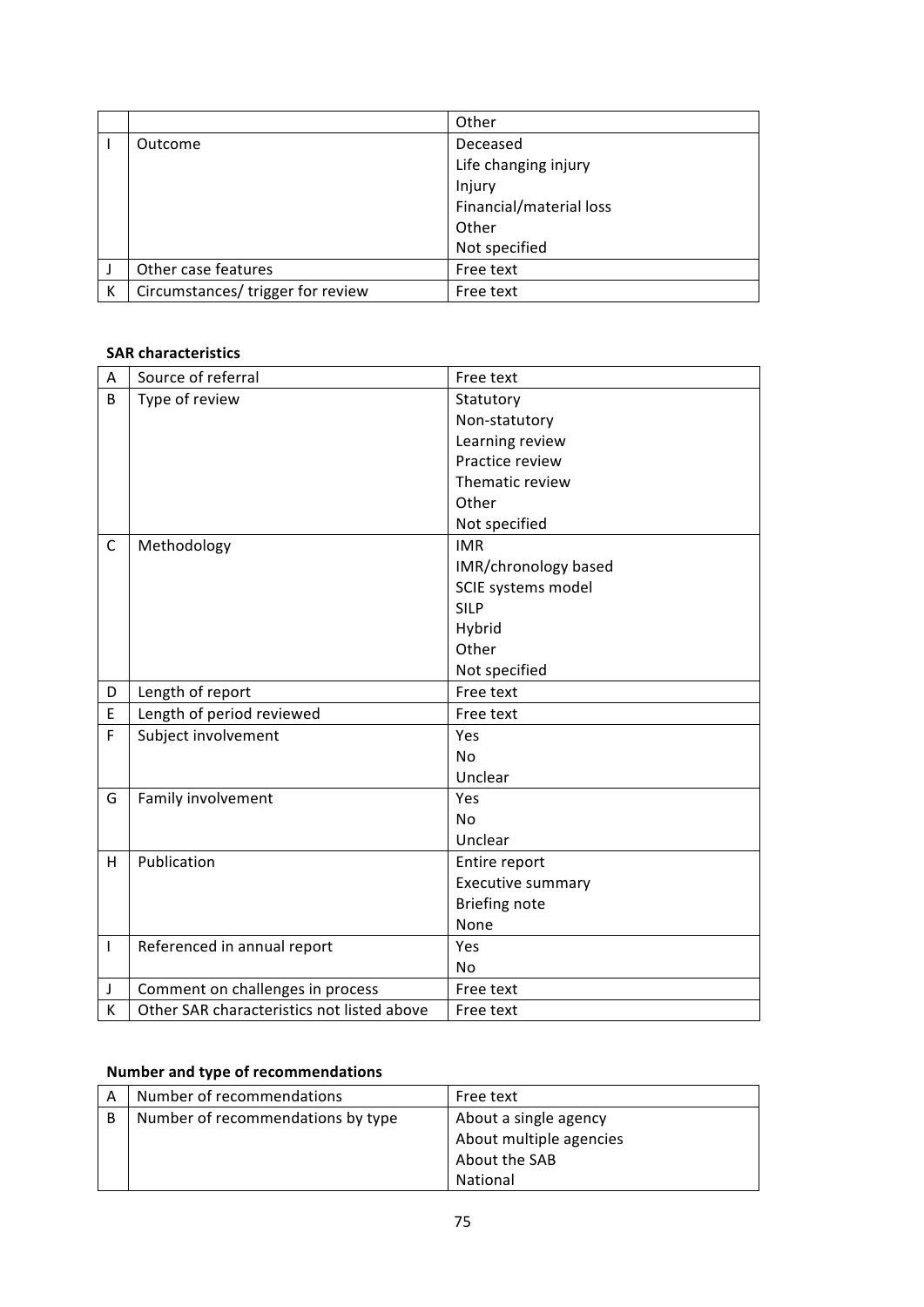### **Content of recommendations**

| A  | Practice                          | Person-centred/relationship-based<br>approached |
|----|-----------------------------------|-------------------------------------------------|
|    |                                   | Assessment and risk assessment                  |
|    |                                   | <b>Reviews</b>                                  |
|    |                                   | Involvement of the individual                   |
|    |                                   | Involvement of the family                       |
|    |                                   | Mental capacity                                 |
|    |                                   | Pressure ulcer care                             |
|    |                                   | Access to specialist advice                     |
|    |                                   | Legal literacy                                  |
|    |                                   | Safeguarding literacy                           |
| B  | Organisational context            | Referral and assessment processes               |
|    |                                   | Case management processes                       |
|    |                                   | <b>Staffing levels</b>                          |
|    |                                   | Staff training                                  |
|    |                                   | Staff supervision and support                   |
|    |                                   | Recording and data management                   |
|    |                                   | Commissioning                                   |
| C. | Interprofessional and interagency | Information sharing and communication           |
|    | collaboration                     | Coordination of complex cases                   |
|    |                                   | Hospital admission and discharge                |
|    |                                   | Professional roles and responsibilities         |
| D  | Governance role of SAB            | Audit and quality assurance                     |
|    |                                   | Awareness raising                               |
|    |                                   | Management of the SAR process                   |

#### **SAR content**

| A | Themes relating to practice                | Mental capacity                            |
|---|--------------------------------------------|--------------------------------------------|
|   |                                            | Risk assessment                            |
|   |                                            |                                            |
|   |                                            | Making safeguarding personal               |
|   |                                            | Work with family members                   |
|   |                                            | History and relationships                  |
|   |                                            | Challenges of engagement                   |
|   |                                            | Relationship-based work                    |
|   |                                            | Transition: children's to adults' services |
|   |                                            | Violence to practitioners                  |
|   |                                            | Specialist understanding and knowledge     |
|   |                                            | Care planning                              |
|   |                                            | Annual review                              |
| B | Themes relating to organisational features | Records and recording                      |
|   |                                            | Safeguarding literacy                      |
|   |                                            | Management oversight                       |
|   |                                            | <b>Resources</b>                           |
|   |                                            | Supervision and support                    |
|   |                                            | Organisational policies                    |
|   |                                            | Legal literacy                             |
|   |                                            | Agency culture                             |